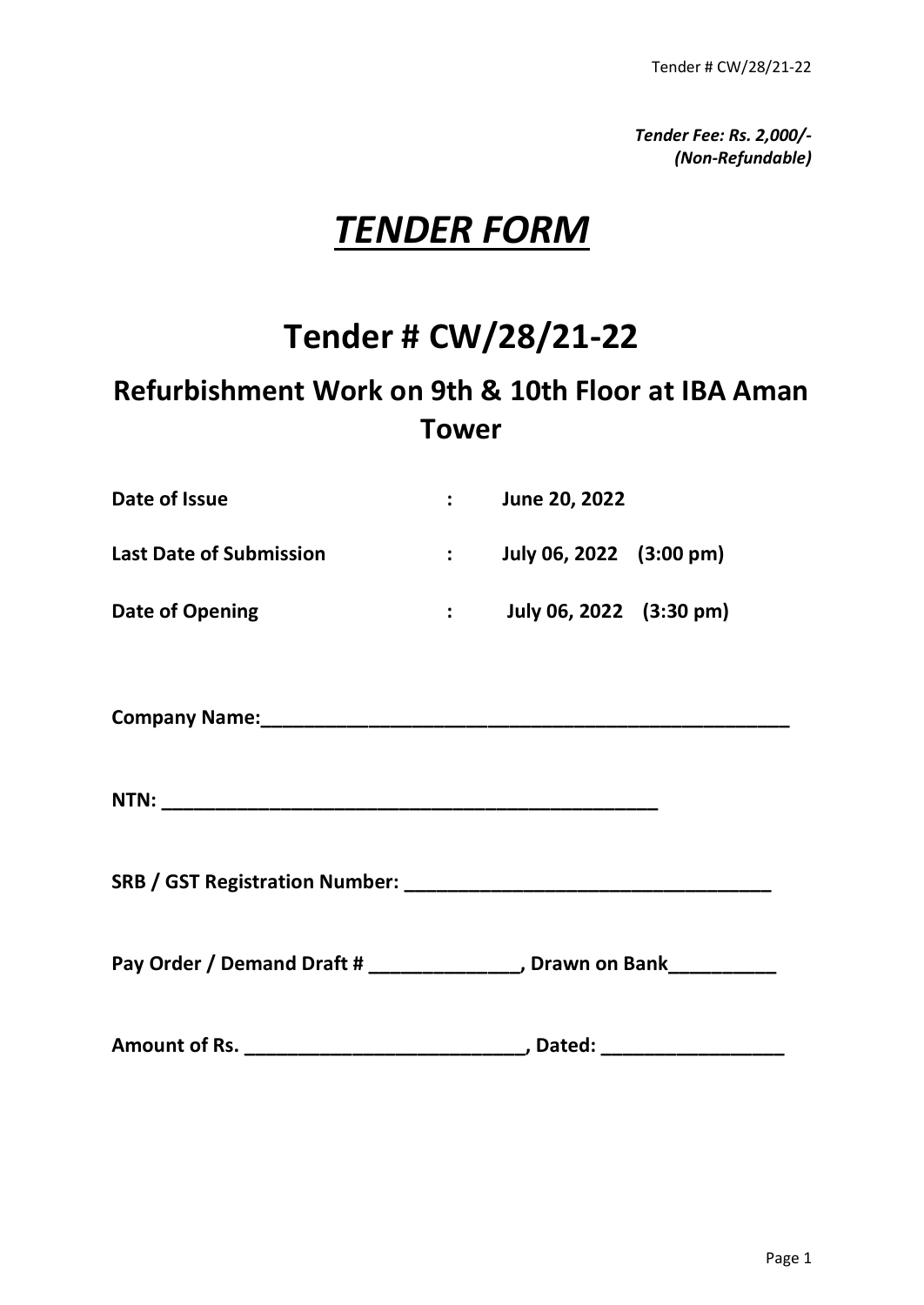#### **SUMMARY OF CONTENTS**

### **Subject Page No**

| (II)  |  |
|-------|--|
| (III) |  |
| (IV)  |  |
|       |  |
| (VI)  |  |
|       |  |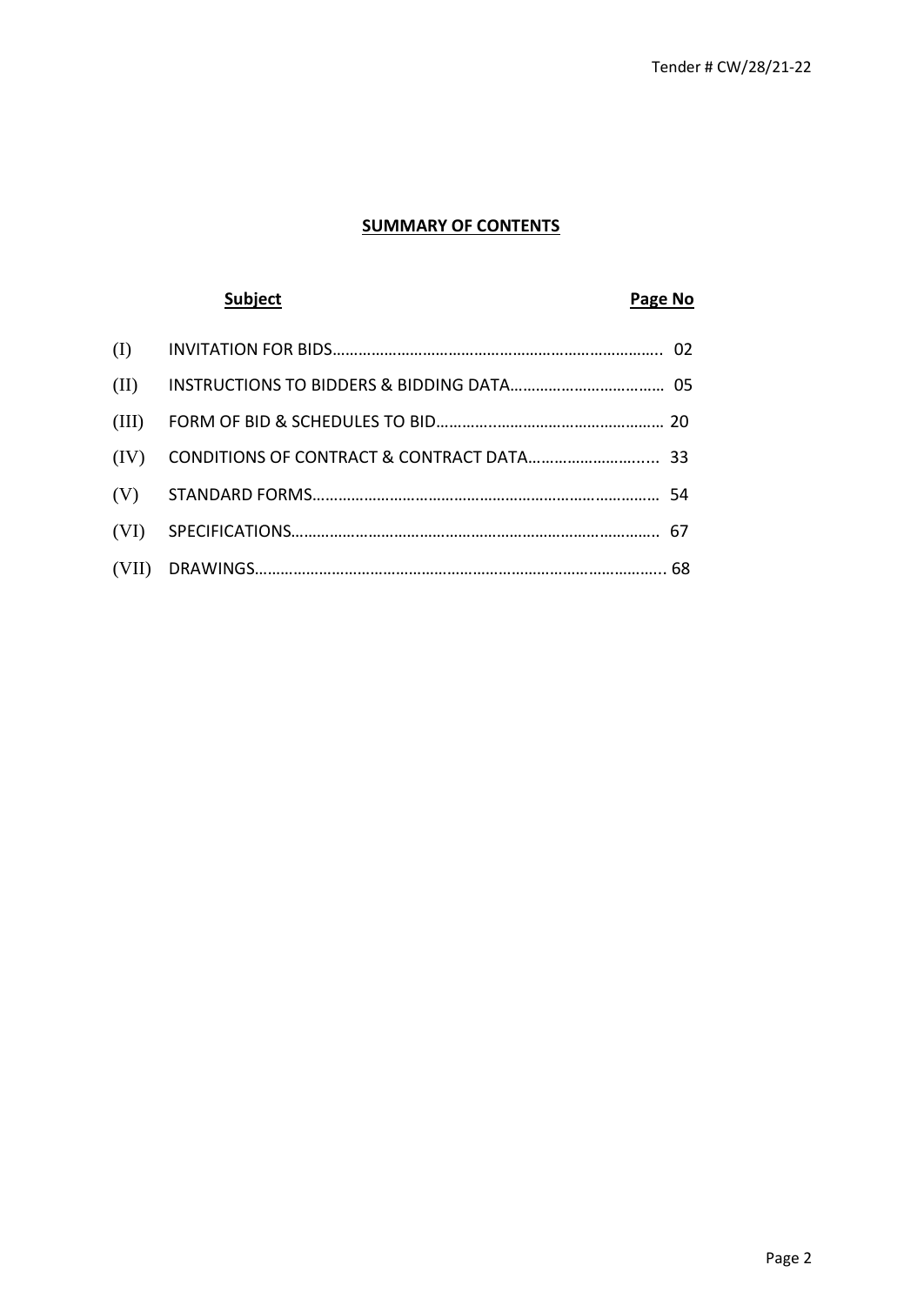### **INVITATION FOR BIDS**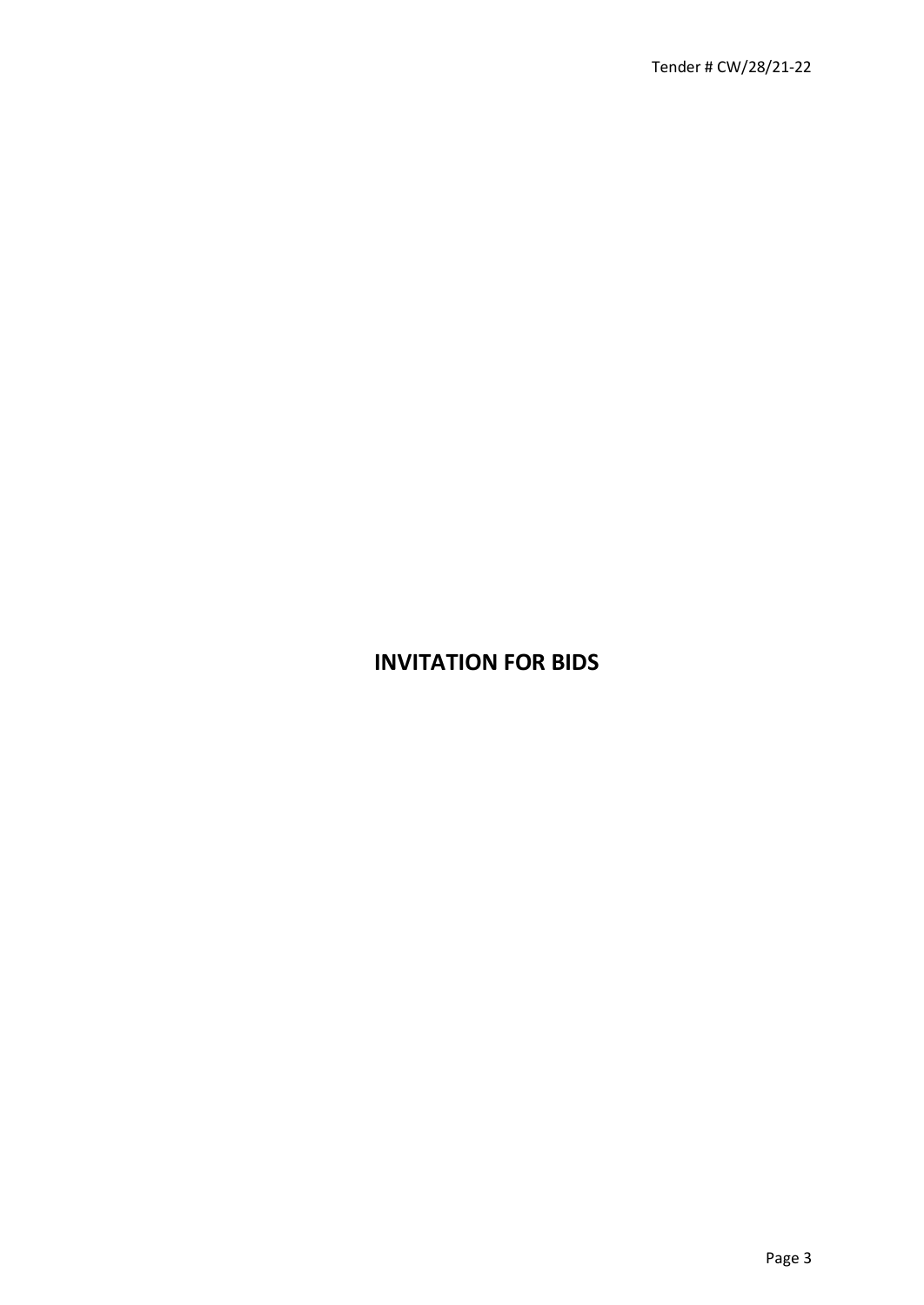### **Notice Invitation Tender (NIT)**

## **Tender Notice**

The Institute of Business Administration, Karachi (IBA) invites sealed bids from active taxpayers of civil work contractors registered with relevant tax authorities for the following tender.

| <b>Tender Title (Ref. No.)</b>                                         | <b>Procedure</b>         | <b>Bid Security</b> |  |
|------------------------------------------------------------------------|--------------------------|---------------------|--|
| Refurbishment Work on 9th & 10th Floor at                              | Singe Stage One Envelope | 2%                  |  |
| IBA Aman Tower (CW/28/21-22)                                           |                          |                     |  |
| <b>Tender Fee &amp; Dates</b>                                          |                          |                     |  |
| Fee: Rs.2,000/-                                                        |                          |                     |  |
| Issuance start date: June 20, 2022 at 9am                              |                          |                     |  |
| Issuance end date & time: July 06, 2022 at 3pm                         |                          |                     |  |
| Submission date & time: June 20, 2022 to July 06, 2022 from 9am to 3pm |                          |                     |  |
| Opening date & time: July 06, 2022 at 3:30pm                           |                          |                     |  |

Tender Document may be collected after submission of paid fee challan from the Office of **Head of Procurement, Fauji Foundation Building, IBA Main Campus, University Enclave, Karachi** on any working day (Monday to Friday). Alternatively, the tender document can be downloaded from the website. The Tender fee challan is to be generated from the IBA website [https://www.iba.edu.pk/tenders/](https://www.iba.edu.pk/tenders.) which may be deposited in any branch of Meezan Bank Ltd. Sealed bids should be dropped in Tender Box placed at the Security Office, Gate # 4, IBA Main Campus University Enclave Karachi and will be opened on same date & venue in the presence of the bidders representatives who may wish to attend. In case of holiday the tender shall be opened / received on the next working day at same place and time. Bid Security in the form of Pay Order or Demand Draft has to be submitted in favour of "**IBA Karachi**" along with the Financial Proposal.

Kindly mention "Tender Number" at top right corner of the envelope.

**N.B.** IBA Karachi reserves the right to reject any bid or cancel the bidding process subject to relevant provision of SPP Rules 2010.

#### **R E G I S T R A R**

IBA, Main Campus, Univeristy Enclave, Karachi 75270

111-422-422 Fax (92-21) 99261508

Contact Person Sr. Executive Purchase on 38104700 ext: 2150

Emai[l tenders@iba.edu.pk](mailto:tenders@iba.edu.pk)

Website<https://www.iba.edu.pk/tenders/>

<https://ppms.pprasindh.gov.pk/PPMS/public/portal/notice-inviting-tender>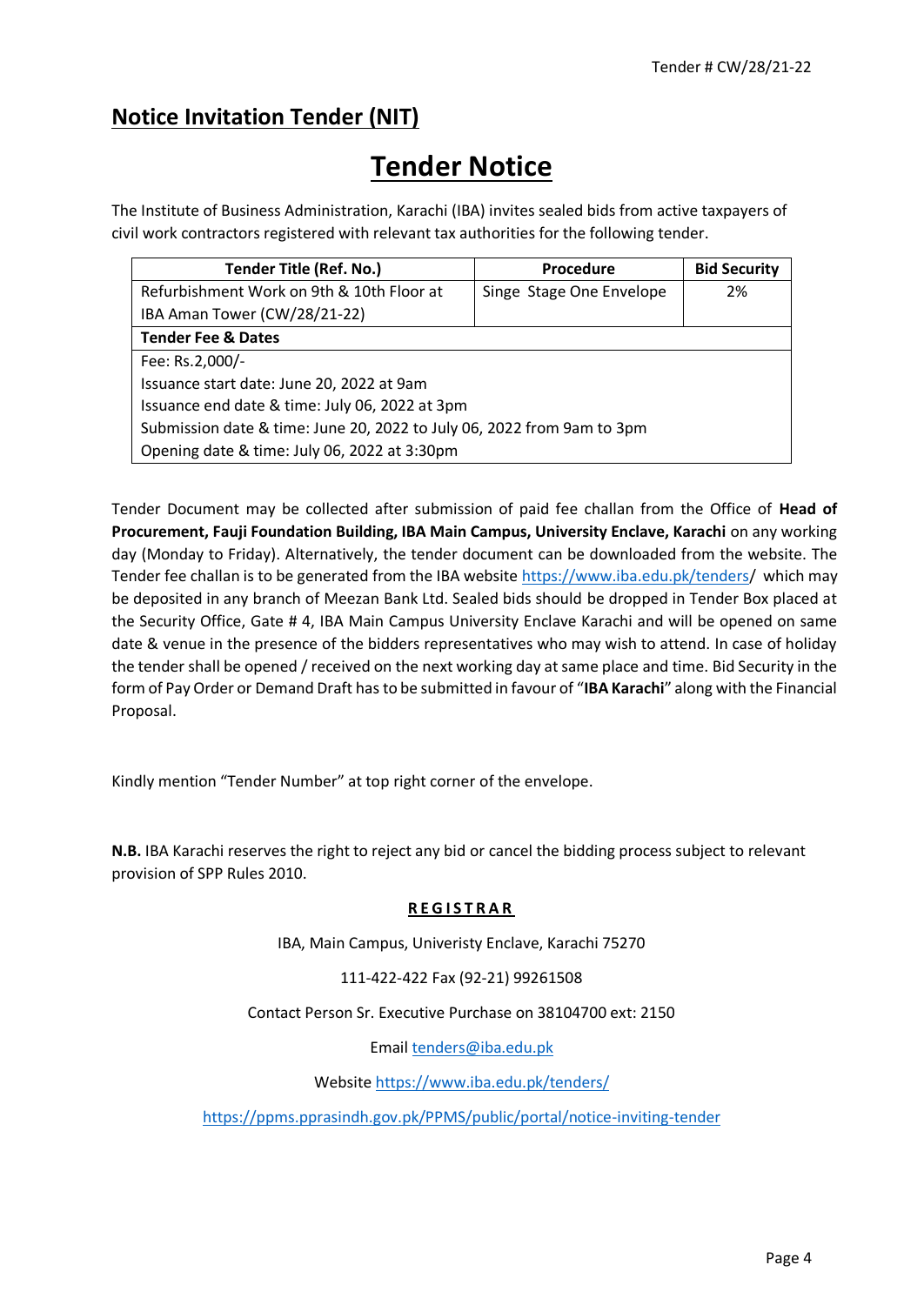### **INSTRUCTIONS TO BIDDERS & BIDDING DATA**

#### **Notes on the Instructions to Bidders**

This section of the bidding documents should provide the information necessary for bidders to prepare responsive bids, in accordance with the requirements of the Procuring Agency. It should also give information on bid submission, opening and evaluation, and on the award of contract.

Matters governing the performance of the Contract or payments under the Contract, or matters affecting the risks, rights, and obligations of the parties under the Contract are not normally included in this Section, but rather in the appropriate sections of the *Conditions of Contract* and/or *Contract Data.*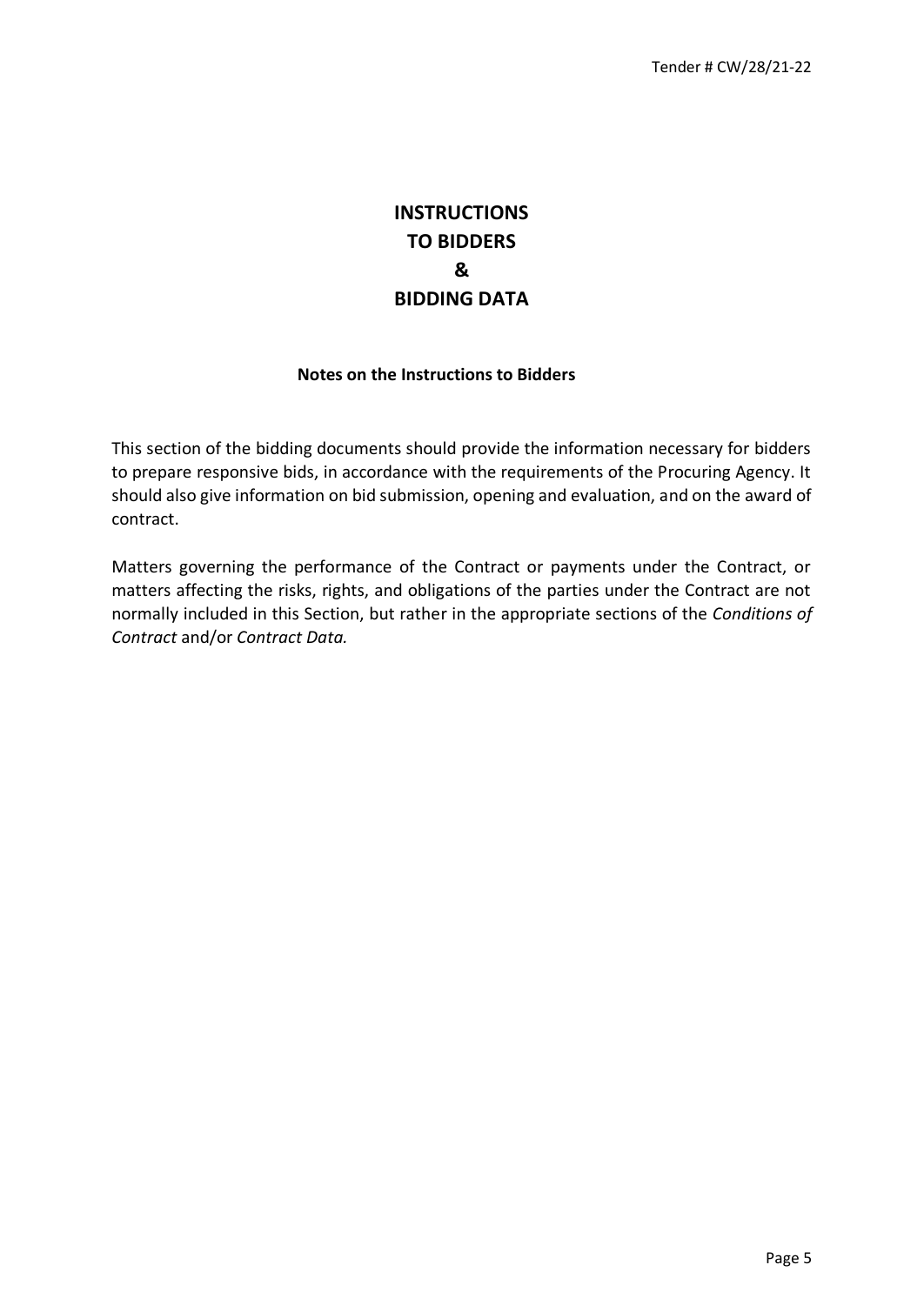#### **TABLE OF CONTENTS**

#### **INSTRUCTIONS TO BIDDERS**

**Clause No.** Description **Description Page No. Page No. A. GENERAL**  IB.1 Scope of Bid & Source of Funds………………………………… 6 IB.2 Eligible Bidders………………………………………………….. 6 IB.3 Cost of Bidding………………………………………………….. 7 **B. BIDDING DOCUMENTS** IB.4 Contents of Bidding Documents………………………………… 7 IB.5 Clarification of Bidding Documents…………………………….. 7 IB.6 Amendment of Bidding Documents…………………………….. 8 **C- PREPARATION OF BID**  IB.7 Language of Bid…………………………………………………. 8 IB.8 Documents Comprising the Bid…………………………………. 8 IB.9 Sufficiency of Bid……………………………………………….. 8 IB.10 Bid Prices, Currency of Bid & Payment………………………… 9 IB.11 Documents Establishing Bidder's Eligibility and Qualifications... 9 IB.12 Documents Establishing Works Conformity to Bidding Documents……………………………………………… 9 IB.13 Bidding Security…………………………………………………. 10 IB.14 Validity of Bids, Format*,* Signing and Submission of Bid………. 10 **D-SUBMISSION OF BID**  IB.15 Deadline for Submission*,* Modification & Withdrawal of Bids…. 11 **E. BID OPENING AND EVALUATION**  IB.16 Bid Opening, Clarification and Evaluation……………………… 12 IB.17 Process to be Confidential………………………………………... 13 **F. AWARD OF CONTRACT**  IB.18 Qualification……………………………………………………... 13 IB.19 Award Criteria & Procuring Agency's Right……………………. 14 IB.20 Notification of Award & Signing of Contract Agreement……… 14 IB.21 Performance Security……………………………………………. 14 IB.22 Integrity Pact…………………………………………………….. 15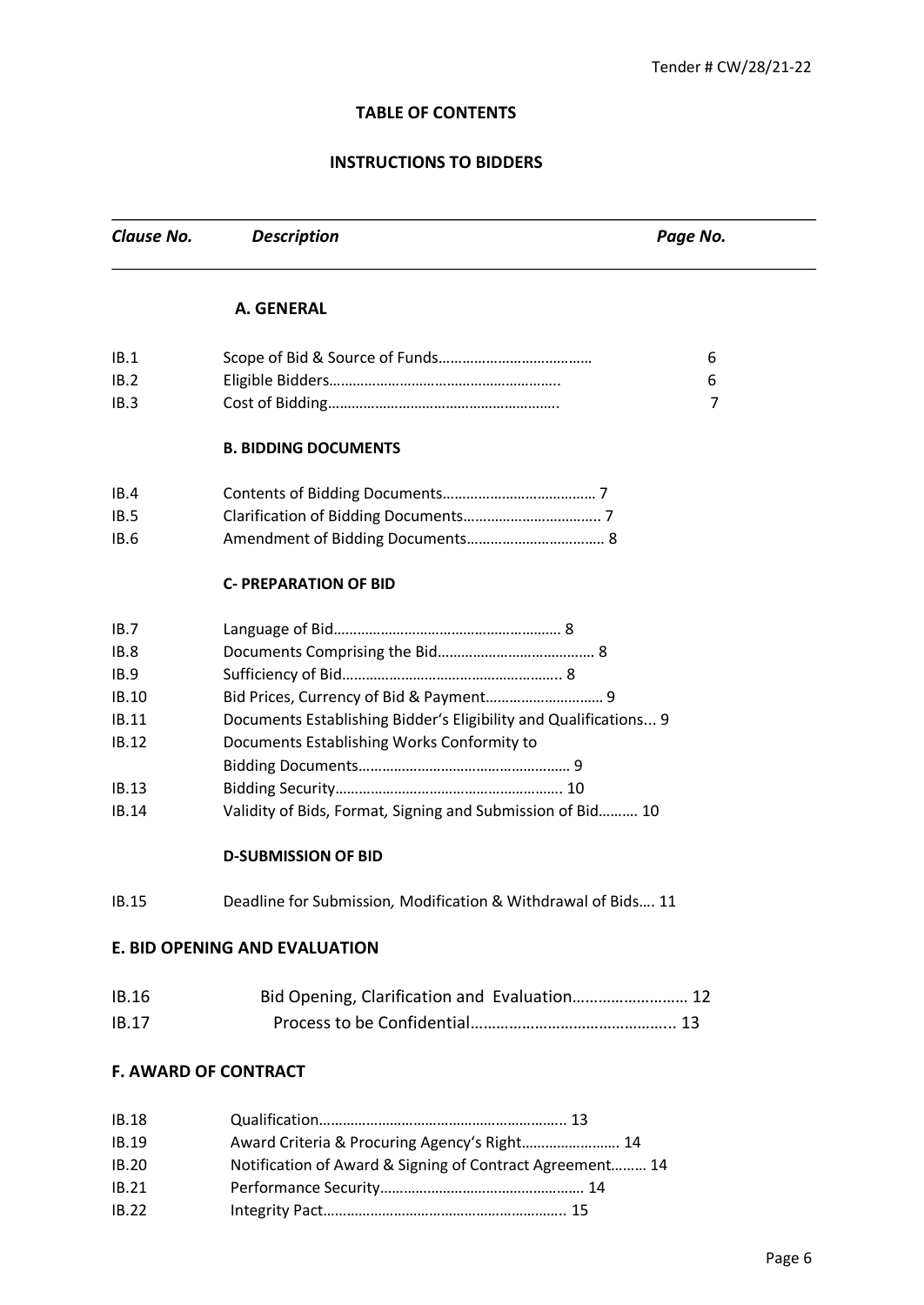#### **INSTRUCTIONS TO BIDDERS**

(Note: (*These Instructions to Bidders (IB) along with Bidding Data will not be part of Contract and will cease to have effect once the Contract is signed).* 

#### **A. GENERAL**

#### **IB.1 Scope of Bid & Source of Funds**

#### **1.1 Scope of Bid**

The Procuring Agency as defined in the Bidding Data (hereinafter called ―the Procuring Agency‖) wishes to receive Bids for the Works summarized in the Bidding Data (hereinafter referred to as ―----the Works).

Bidders must quote for the complete scope of work. Any Bid covering partial scope of work will be rejected as non-responsive. Site Visit will be held on July 01, 2022 at IBA City Campus at 11am with Maintenance Manager City Campus for understanding the exact nature of the job.

#### **1.2 Source of Funds**

The Procuring Agency has arranged funds from its own sources or *Federal/ Provincial /Donor agency or any other source,* which may be indicated accordingly in bidding data towards the cost of the project/scheme.

#### **IB.2 Eligible Bidders**

- 2.1 Bidding is open to all firms and persons meeting the following requirements:
	- a) Duly licensed by the Pakistan Engineering Council (PEC) in the Cat C-6 or above.

 In the event that of potential bidders has been undertaken, only bids will be considered for award of Contract.

b) The procuring agency may ask information and documents not limited to following:- (i) company profile;

(ii) works of similar nature ( Establishment of Lap) Minimum 3 Nos performed in last 5 years. Documentary evidence in the form of work order /agreement or experience certificate is mandatory.

(iii)construction equipment . Scaffolding Pipes & Joints.

(iv) qualification and experience of technical personnel and key site management.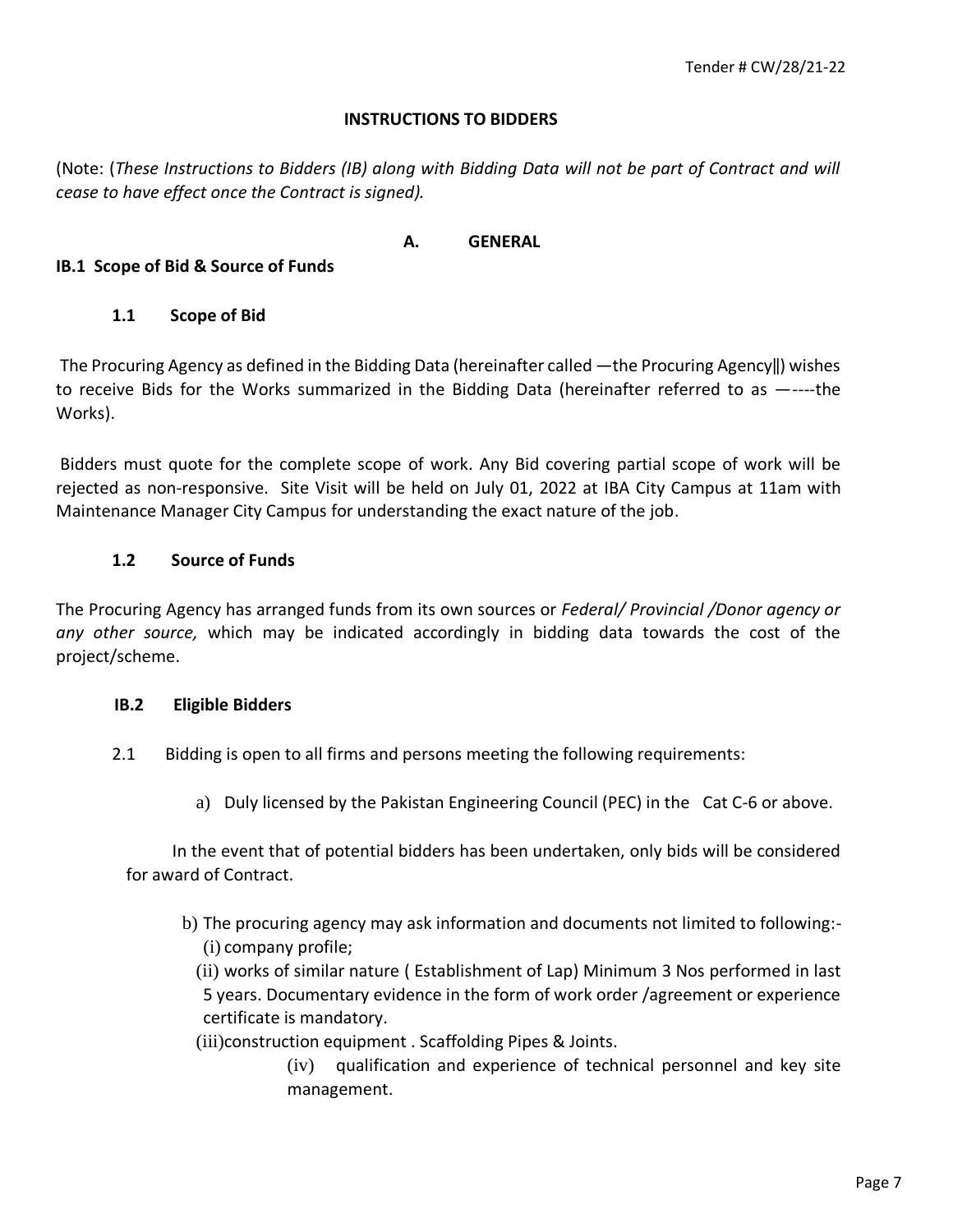- (v) Bank financial statement of last 3 years.
- (vi) information regarding litigations and abandoned works if any.

#### **IB.3 Cost of Bidding**

3.1 The bidder shall bear all costs associated with the preparation and submission of its bid and the Procuring Agency will in no case be responsible or liable for those costs, regardless of the conduct or outcome of the bidding process (SPP Rules 24 & 25).

#### **B. BIDDING DOCUMENTS**

#### **IB.4 Contents of Bidding Documents**

4.1 In addition to Invitation for Bids, the Bidding Documents are those stated below, and should be read in conjunction with any Addendum issued in accordance with Sub-Clause IB.6.1.

1. Instructions to Bidders & Bidding Data

2. Form of Bid, Qualification Information & Schedules to Bid Schedules to Bid comprise the following:

- (i) Schedule A: Schedule of Prices/ Bill of Quantities (BoQ).
- (ii) Schedule B: Specific Works Data
- (iii) Schedule C: Works to be Performed by Subcontractors.
- (iv) Schedule D: Proposed Programme of Works
- (v) Schedule E: Method of Performing Works
- (vi) Schedule F: Integrity Pact (works costing Rs 10 million and above)
- 3. Conditions of Contract & Contract Data
- 4. Standard Forms:
	- (i) Form of Bid Security,
	- (ii) Form of Performance Security;
	- (iii) Form of Contract Agreement.
	- (iv) Form of Bank Guarantee for Advance Payment.
- 5. Specifications
- 6. Drawings, if any

#### **IB.5 Clarification of Bidding Documents**

5.1 A prospective bidder requiring any clarification(s) in respect of the Bidding Documents may notify the Engineer/Procuring Agency at the Engineer's/ Procuring Agency's address indicated in the Bidding Data.

5.2 An interested bidder, who has obtained bidding documents, may request for clarification of contents of bidding documents in writing and procuring agency shall respond to such quarries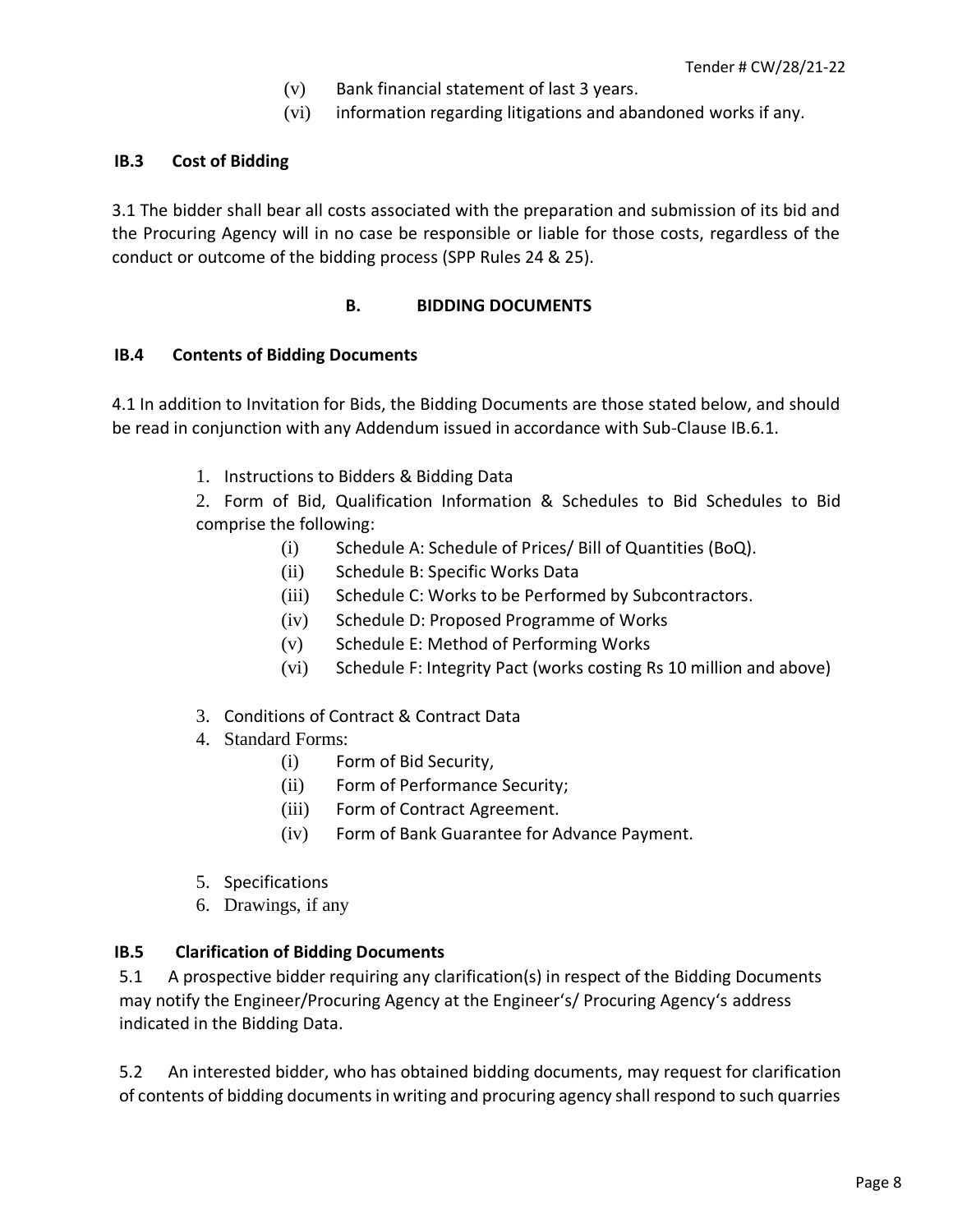in writing within three calendar days, provided they are received at least five calendar days prior to the date of opening of bid (SPP Rule 23-1).

#### **IB.6 Amendment of Bidding Documents (SPP Rules 22(2) & 22).**

6.1 At any time prior to the deadline for submission of Bids, the Procuring Agency may, for any reason, whether at his own initiative or in response to a clarification requested by a interested bidder, modify the Bidding Documents by issuing addendum.

6.2 Any addendum thus issued shall be part of the Bidding Documents pursuant to Sub Clause

6.1 hereof and shall be communicated in writing to all purchasers of the Bidding Documents. Prospective bidders shall acknowledge receipt of each addendum in writing to the Procuring Agency.

6.3 To afford interested bidders reasonable time in which to take an addendum into account in preparing their Bids, the Procuring Agency may at its discretion extend the deadline for submission of Bids.

#### **C. PREPARATION OF BIDS**

#### **IB.7 Language of Bid**

7.1 All documents relating to the Bid shall be in the language specified in the Contract Data.

#### **IB.8 Documents Comprising the Bid**

- 8.1 The Bid submitted by the bidder shall comprise the following:
	- (a) Offer /Covering Letter
	- (b) Form of Bid duly filled, signed and sealed, in accordance with IB.14.3.
	- (c) Schedules (A to F) to Bid duly filled and initialed, in accordance with the instructions contained therein & in accordance with IB.14.3.
	- (d) Bid Security furnished in accordance with IB.13.
	- (e) Power of Attorney in accordance with IB 14.5.
	- $(f)$  Documentary evidence in accordance with IB.2(c) & IB.11
	- (g) Documentary evidence in accordance with IB.12.

#### **IB.9 Sufficiency of Bid**

9.1 Each bidder shall satisfy himself before Bidding as to the correctness and sufficiency of his Bid and of the premium on the rates of CSR / rates and prices quoted/entered in the Schedule of Prices, which rates and prices shall except in so far as it is otherwise expressly provided in the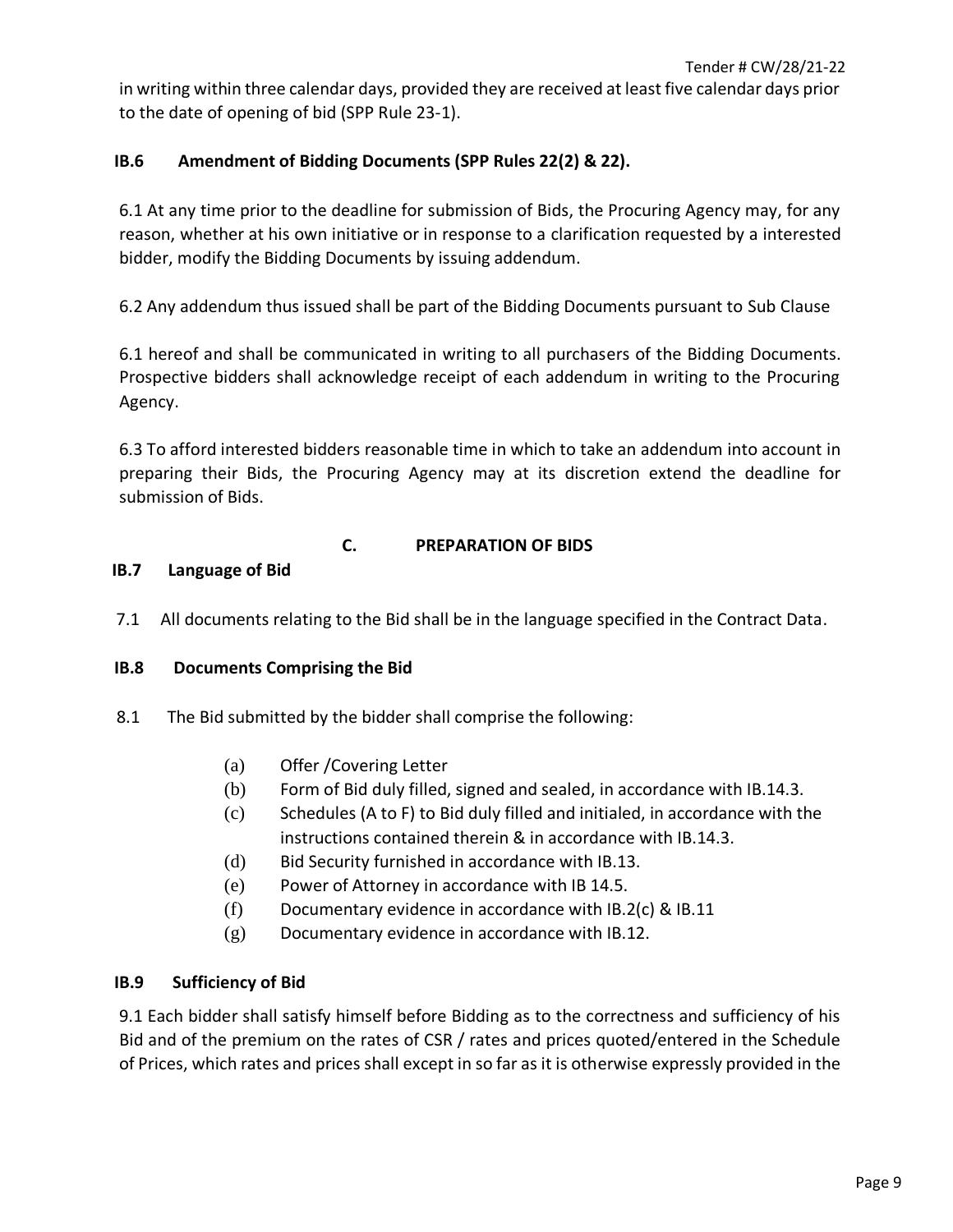Contract, cover all his obligations under the Contract and all matters and things necessary for the proper completion of the works.

9.2 The bidder is advised to obtain for himself at his own cost and responsibility all information that may be necessary for preparing the bid and entering into a Contract for execution of the Works.

#### **IB.10 Bid Prices, Currency of Bid and Payment**

10.1 The bidder shall fill up the Schedule of Prices (Schedule A to Bid) indicating the percentage above or below the Composite Schedule of Rates/unit rates and prices of the Works to be performed under the Contract. Prices in the Schedule of Prices/Bill of Quantities shall be quoted entirely in Pak Rupees keeping in view the instructions contained in the Preamble to Schedule of Prices.

10.2 Unless otherwise stipulated in the Conditions of Contract, prices quoted by the bidder shall remain fixed during the bidder's performance of the Contract and not subject to variation on any account.

10.3. The unit rates and prices in the Schedule of Prices or percentage above or below on the composite schedule of rates shall be quoted by the bidder in the currency as stipulated in Bidding Data.

10.4 Items for which no rate or price is entered by the Bidder will not be paid for by the Procuring Agency when executed and shall be deemed covered by the other rates and prices in the Bill of Quantities.

#### **IB.11 Documents Establishing Bidder's Eligibility and Qualifications**

11.1 Pursuant to Clause IB.8, the bidder shall furnish, as part of its bid, documents establishing the bidder's eligibility to bid and its qualifications to perform the Contract if its bid is accepted.

11.2 Bidder must possess and provide evidence of its capability and the experience as stipulated in Bidding Data and the Qualification Criteria mentioned in the Bidding Documents.

#### **IB.12 Documents Establishing Works' Conformity to Bidding Documents**

12.1 The documentary evidence of the Works 'conformity to the Bidding Documents may be in the form of literature, drawings and data and the bidder shall furnish documentation as set out in Bidding Data.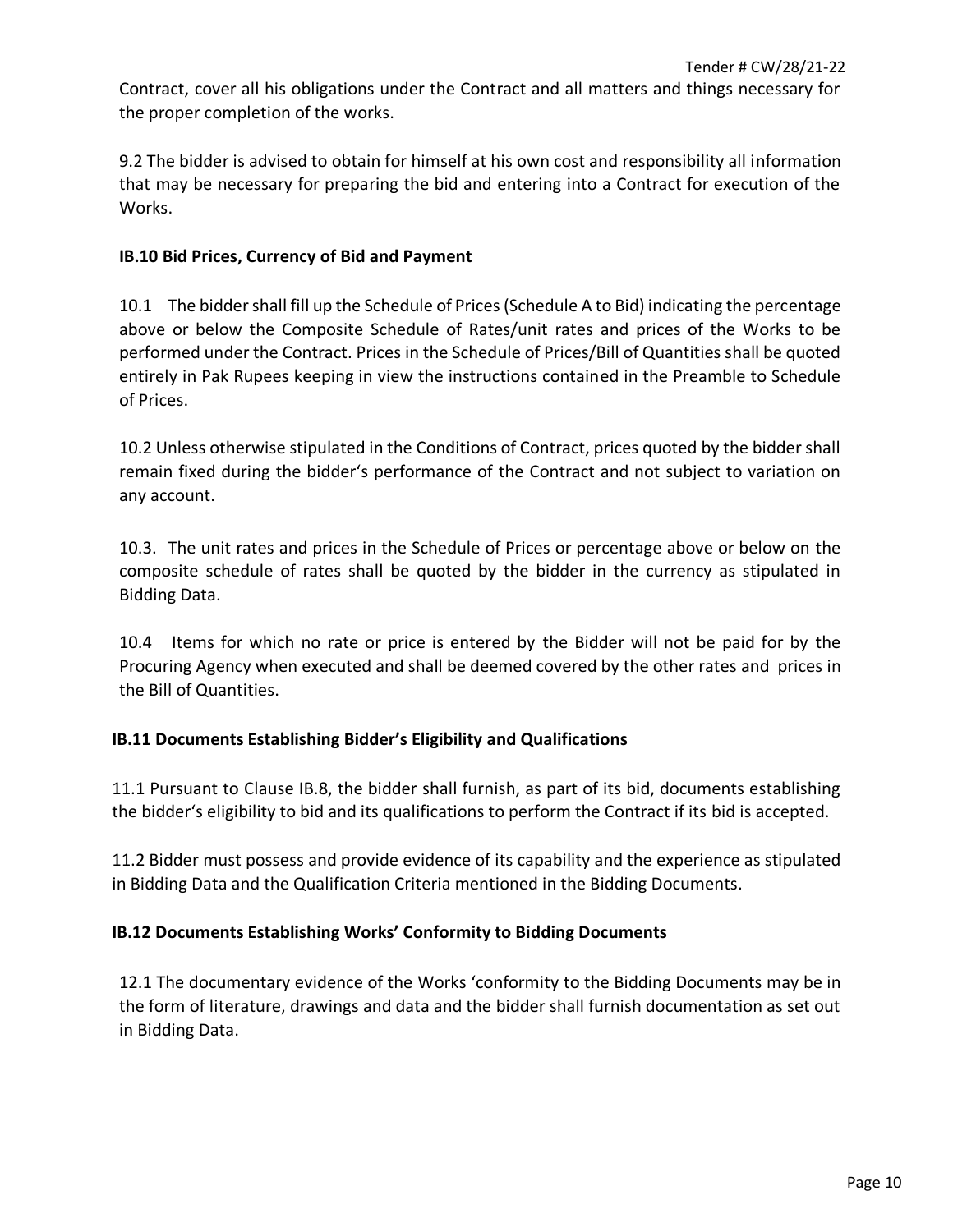12.2 The bidder shall note that standards for workmanship, material and equipment, and references to brand names or catalogue numbers, *if* any*,* designated by the Procuring Agency in the Technical Provisions are intended to be descriptive only and not restrictive.

#### **IB.13 Bid Security**

13.1 Each bidder shall furnish, as part of his bid, at the option of the bidder, a Bid Security as percentage of bid price/estimated cost or in the amount stipulated in Bidding Data in Pak. Rupees in the form of *Deposit at Call/ Payee's Order or a Bank Guarantee* issued by a Scheduled Bank in Pakistan in favor of the Procuring Agency valid for a period up to twenty eight (28) days beyond the bid validity date (*Bid security should not be below 1%.and not exceeding 5% of bid price/estimated cost SPP Rule 37*).

13.2 Any bid not accompanied by an acceptable Bid Security shall be rejected by the Procuring Agency as non-responsive.

13.3 The bid securities of unsuccessful bidders will be returned upon award of contract to the successful bidder or on the expiry of validity of Bid Security whichever is earlier.

13.4 The Bid Security of the successful bidder will be returned when the bidder has furnished the required Performance Security, and signed the Contract Agreement (SPP Rule 37).

13.5 The Bid Security may be forfeited:

(a) if a bidder withdraws his bid during the period of bid validity; or

(b) if a bidder does not accept the correction of his Bid Price, pursuant to Sub-Clause 16.4 (b) hereof; or

(c) in the case of a successful bidder, if he fails within the specified time limit to:

(i) furnish the required Performance Security or (ii) sign the contract Agreement.

#### **IB.14 Validity of Bids, Format, Signing and Submission of Bid**

14.1 Bids shall remain valid for the period stipulated in the Bidding Data after the date of bid opening.

14.2 In exceptional circumstances, Procuring Agency may request the bidders to extend the period of validity for a additional period but not exceeding 1/3 of the original period. The request and the bidders' responses shall be made in writing or by cable. A Bidder may refuse the request without forfeiting the Bid Security. A Bidder agreeing to the request will not be required or permitted to otherwise modify the Bid but will be required to extend the validity of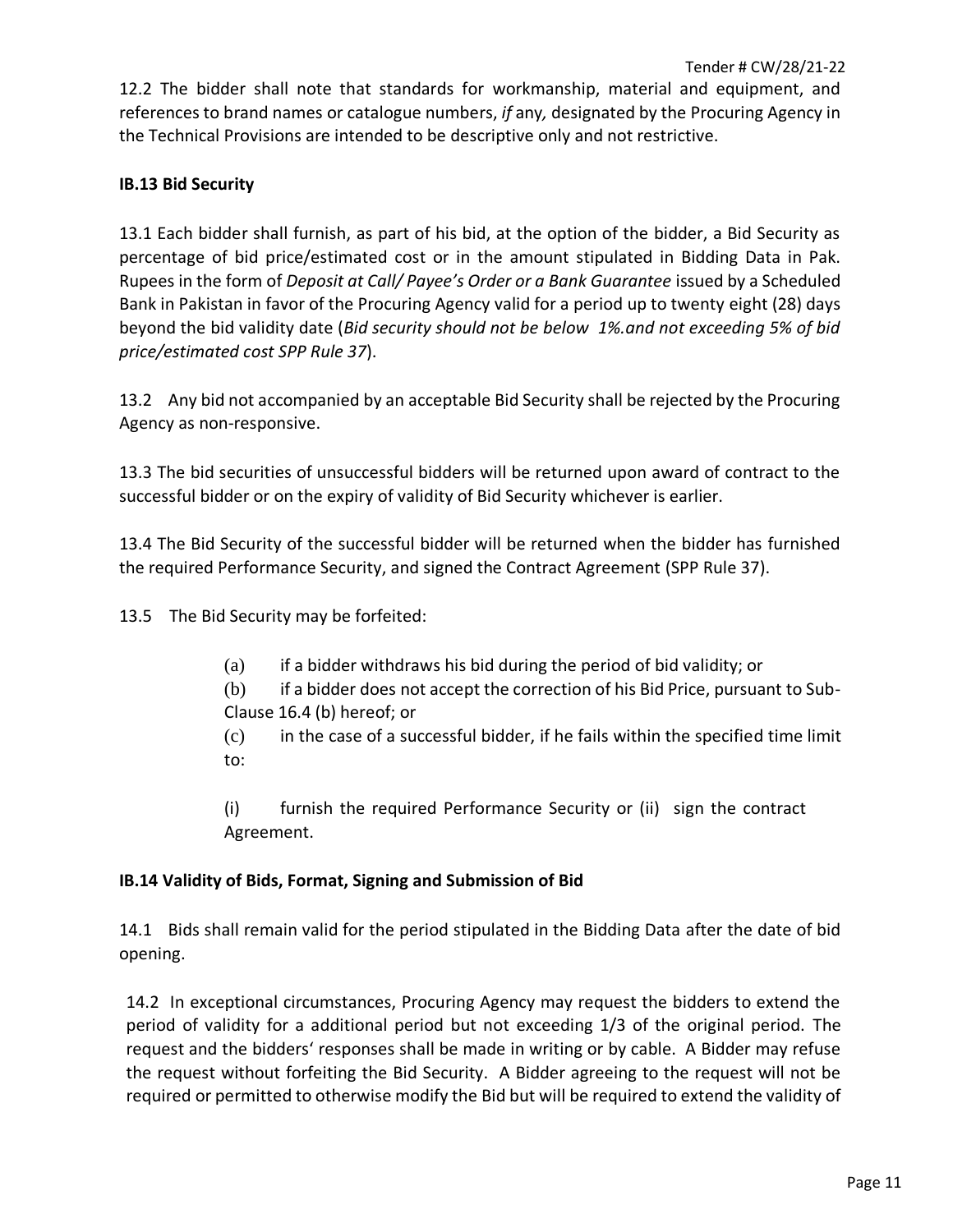Bid Security for the period of the extension, and in compliance with IB.13 in all respects (SPP Rule 38).

14.3 All Schedules to Bid are to be properly completed and signed.

14.4 No alteration is to be made in the Form of Bid except in filling up the blanks as directed. If any alteration be made or if these instructions be not fully complied with, the bid may be rejected.

14.5 Each bidder shall prepare Original and number of copies specified in the Bidding Data of the documents comprising the bid as described in IB.8 and clearly mark them —ORIGINAL|| and ―COPY‖ as appropriate. In the event of discrepancy between them, the original shall prevail.

14.6 The original and all copies of the bid shall be typed or written in indelible ink and shall be signed by a person or persons duly authorized to sign (in the case of copies, Photostats are also acceptable). This shall be indicated by submitting a written Power of Attorney authorizing the signatory of the bidder to act for and on behalf of the bidder. All pages of the bid shall be initialed and official seal be affixed by the person or persons signing the bid.

14.7 The Bid shall be delivered in person or sent by registered mail at the address to Procuring Agency as given in Bidding Data.

#### **D. SUBMISSION OF BID**

#### **IB.15 Deadline for Submission, Modification & Withdrawal of Bids**

- 15.1 Bids must be received by the Procuring Agency at the address/provided in Bidding Data not later than the time and date stipulated therein.
- 15.2 The inner and outer envelopes shall
- (a) be addressed to the Procuring Agency at the address provided in the Bidding Data;

(b) bear the name and identification number of the Contract as defined in the Bidding and Contract Data; and

(c) provide a warning not to open before the specified time and date for Bid opening as defined in the Bidding Data.

(d) in addition to the identification required in 15.2, the inner envelopes shall indicate the name and address of the Bidder to enable the Bid to be returned unopened in case it is declared late.

(e) If the outer envelope is not sealed and marked as above, the Procuring Agency will assume no responsibility for the misplacement or premature opening of the Bid.

15.3 Bids submitted through telegraph, telex, fax or e-mail shall not be considered.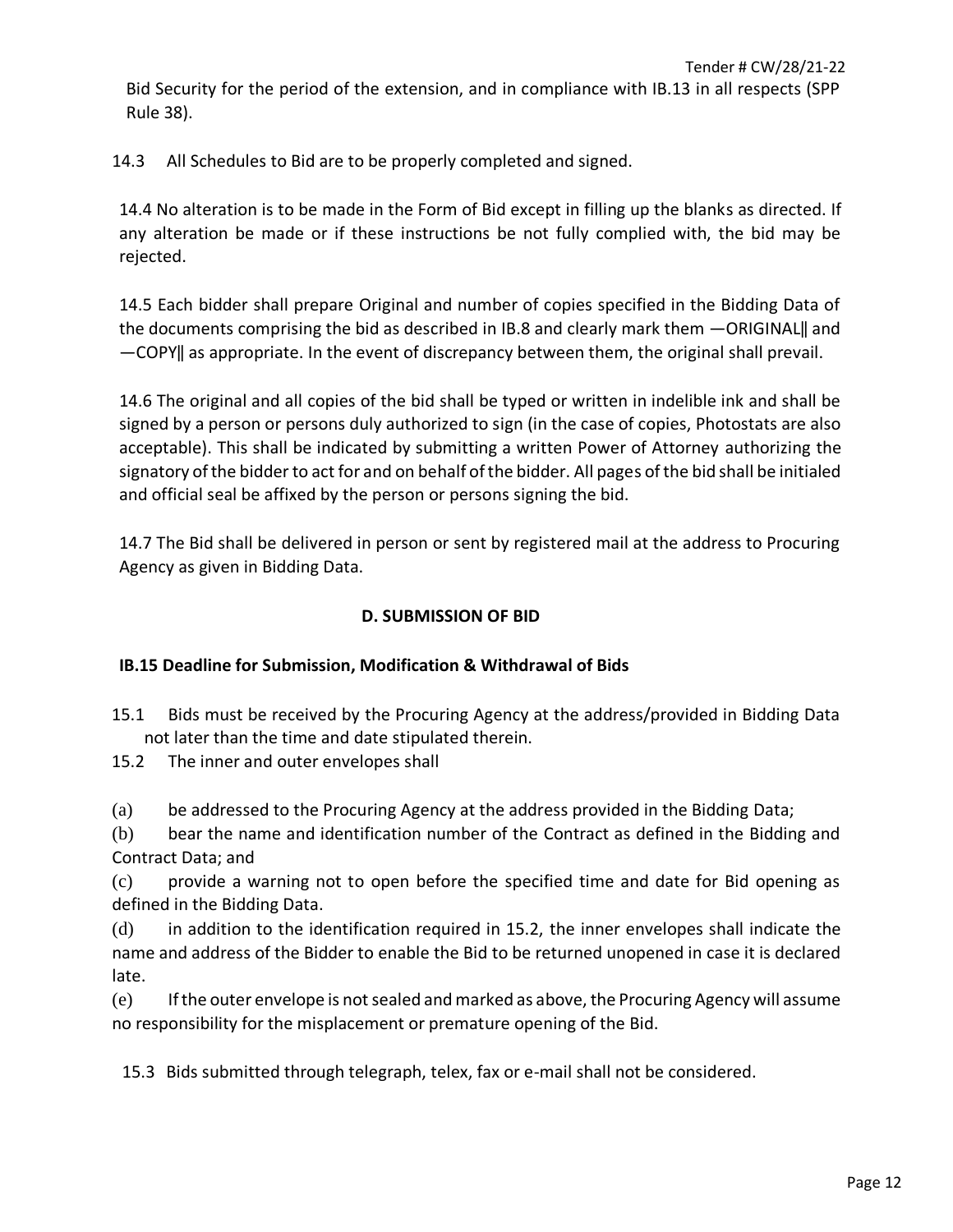- 15.4 Any bid received by the Procuring Agency after the deadline for submission prescribed in Bidding Data will be returned unopened to such bidder.
- 15.5 Any bidder may modify or withdraw his bid after bid submission provided that the modification or written notice of withdrawal is received by the Procuring Agency prior to the deadline for submission of bids.
- 15.6 Withdrawal of a bid during the interval between the deadline for submission of bids and the expiration of the period of bid validity specified in the Form of Bid may result in forfeiture of the Bid Security pursuant to IB.13.5 (a).

#### **E. BID OPENING AND EVALUATION**

#### **IB.16 Bid Opening, Clarification and Evaluation (SPP Rules 41, 42 & 43)**

16.1 The Procuring Agency will open the bids, in the presence of bidders' representatives who choose to attend, at the time, date and in the place specified in the Bidding Data.

16.2 The bidder's name, Bid Prices, any discount, the presence or absence of Bid Security, and such other details as the Procuring Agency at its discretion may consider appropriate, will be announced by the Procuring Agency at the bid opening. The Procuring Agency will record the minutes of the bid opening. Representatives of the bidders who choose to attend shall sign the attendance sheet.

Any Bid Price or discount which is not read out and recorded at bid opening will not be taken into account in the evaluation of bid.

16.3 To assist in the examination, evaluation and comparison of Bids the Engineer/Procuring Agency may, at its discretion, ask the bidder for a clarification of its Bid. The request for clarification and the response shall be in writing and no change in the price or substance of the Bid shall be sought, offered or permitted (SPP Rule 43).

16.4 (a) Prior to the detailed evaluation, pursuant to IB.16.7 to 16.9, the Engineer/Procuring Agency will determine the substantial responsiveness of each bid to the Bidding Documents. For purpose of these instructions, a substantially responsive bid is one which conforms to all the terms and conditions of the Bidding Documents without material deviations. It will include determining the requirements listed in Bidding Data.

(b) Arithmetical errors will be rectified on the following basis:

 If there is a discrepancy between the unit price and total price that is obtained by multiplying the unit price and quantity, the unit price shall prevail and the total price shall be corrected. If there is a discrepancy between the words and figures the amount in words shall prevail. If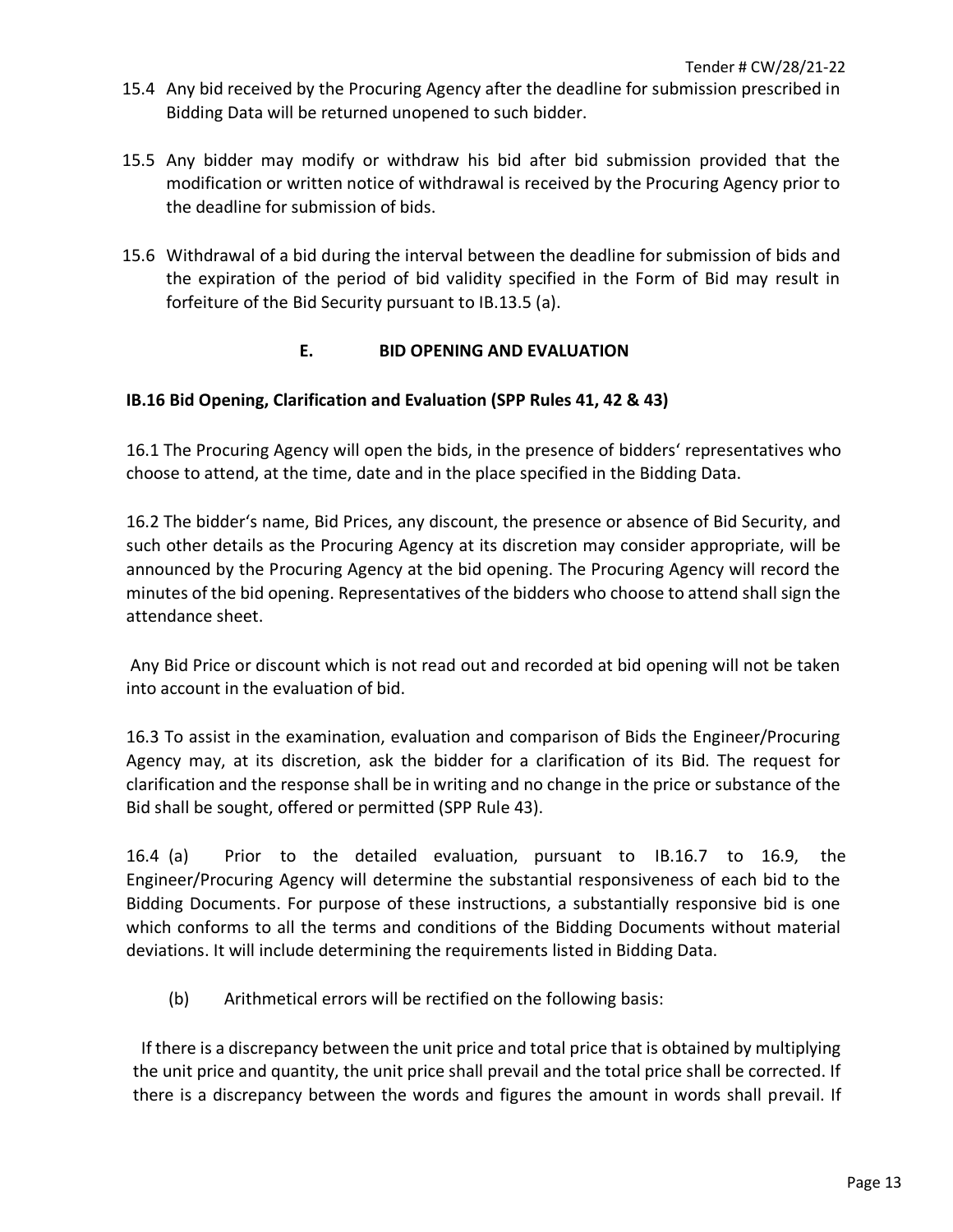there is a discrepancy between the Total Bid price entered in Form of Bid and the total shown in Schedule of Prices-Summary, the amount stated in the Form of Bid will be corrected by the Procuring Agency in accordance with the Corrected Schedule of Prices.

 If the bidder does not accept the corrected amount of Bid, his Bid will be rejected and his Bid Security forfeited.

16.5 A Bid determined as substantially non-responsive will be rejected and will not subsequently be made responsive by the bidder by correction of the non-conformity.

16.6 Any minor informality or non-conformity or irregularity in a Bid which does not constitute a material deviation **(major deviation)** may be waived by Procuring Agency, provided such waiver does not prejudice or affect the relative ranking of any other bidders.

#### **(A). Major (material) Deviations include: -**

- i has been not properly signed;
- ii is not accompanied by the bid security of required amount and manner;
- iii stipulating price adjustment when fixed price bids were called for;
- iv failing to respond to specifications;
- v failing to comply with Mile-stones/Critical dates provided in Bidding Documents;
- vi sub-contracting contrary to the Conditions of Contract specified in Bidding Documents;
- vii refusing to bear important responsibilities and liabilities allocated in the Bidding Documents, such as performance guarantees and insurance coverage;
- viii taking exception to critical provisions such as applicable law, taxes and duties and dispute resolution procedures;
- ix a material deviation or reservation is one :
	- a. which affect in any substantial way the scope, quality or performance of the works;
	- b. adoption/rectification whereof would affect unfairly the competitive position of other bidders presenting substantially responsive bids.

#### **(B) Minor Deviations**

 Bids that offer deviations acceptable to the Procuring Agency and which can be assigned a monetary value may be considered substantially responsive at least as to the issue of fairness. This value would however be added as an adjustment for evaluation purposes only during the detailed evaluation process.

16.7 The Engineer/Procuring Agency will evaluate and compare only the bids previously determined to be substantially responsive pursuant to IB.16.4 to 16.6 as per requirements given hereunder. Bids will be evaluated for complete scope of works. The prices will be compared on the basis of the Evaluated Bid Price pursuant to IB.16.8 herein below.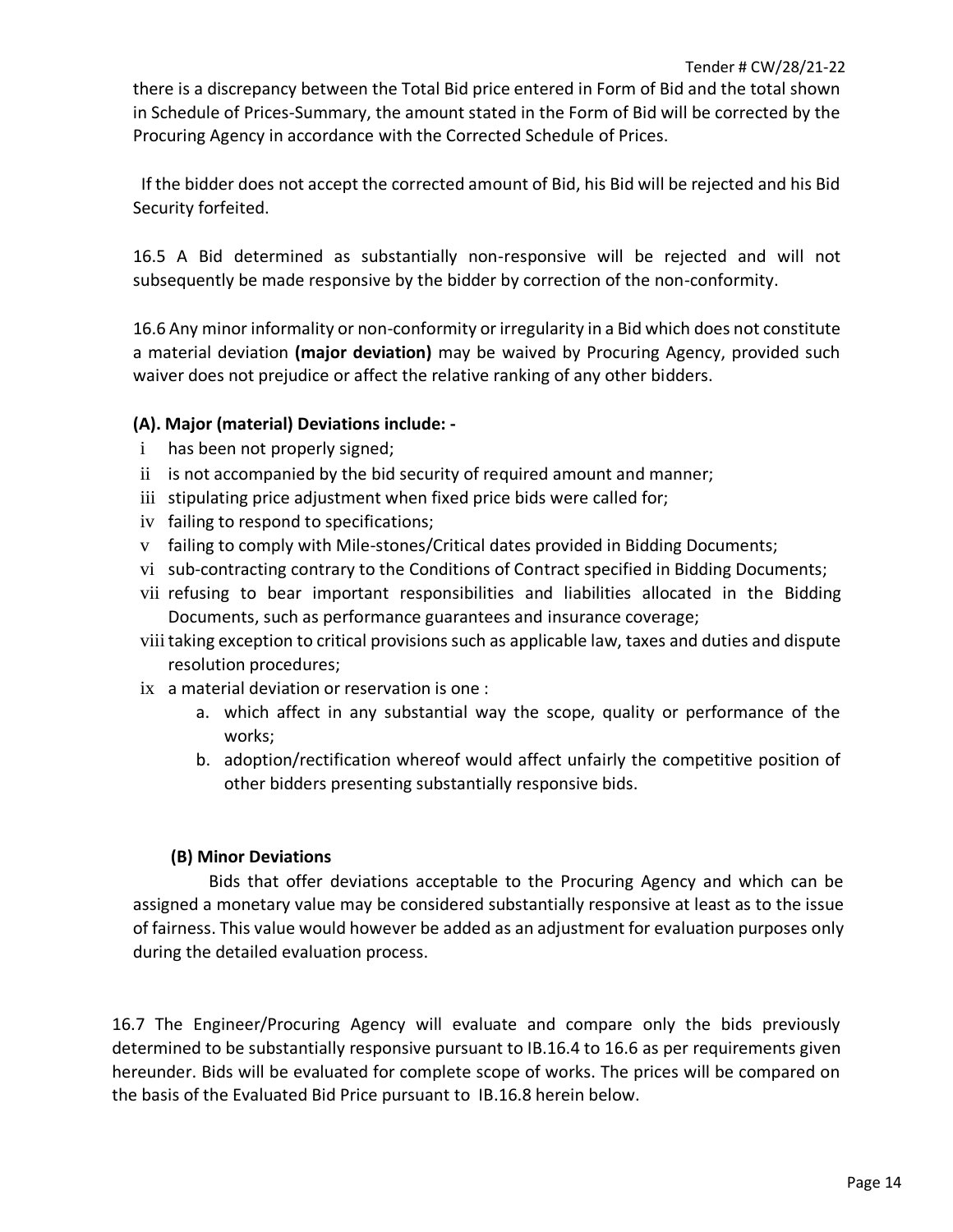**Technical Evaluation:** It will be examined in detail whether the works offered by the bidder complies with the Technical Provisions of the Bidding Documents. For this purpose, the bidder's data submitted with the bid in Schedule B to Bid will be compared with technical features/criteria of the works detailed in the Technical Provisions. Other technical information submitted with the bid regarding the Scope of Work will also be reviewed.

#### 16.8 Evaluated Bid Price

In evaluating the bids, the Engineer/Procuring Agency will determine for each bid in addition to the Bid Price, the following factors (adjustments) in the manner and to the extent indicated below to determine the Evaluated Bid Price:

- (i) making any correction for arithmetic errors pursuant to IB.16.4 hereof.
- (ii) discount, if any, offered by the bidders as also read out and recorded at the time of bid opening.
- (iii) excluding **provisional sums** and the provisions for **contingencies** in the Bill
- of Quantities **if any**, but including **Day work,** where priced competitively.

#### **IB.17 Process to be Confidential**

17.1 Subject to IB.16.3 heretofore, no bidder shall contact Engineer/Procuring Agency on any matter relating to its Bid from the time of the Bid opening to the time the bid evaluation result is announced by the Procuring Agency. The evaluation result shall be announced at least seven (07) days prior to award of Contract (SPP Rule 45). The announcement to all bidders will include table(s) comprising read out prices, discounted prices, price adjustments made, final evaluated prices and recommendations against all the bids evaluated.

17.2 Any effort by a bidder to influence Engineer/Procuring Agency in the Bid evaluation, Bid comparison or Contract Award decisions may result in the rejection of his Bid. Whereas any bidder feeling aggrieved, may lodge a written complaint to Complaint Redressal Committee as per terms and conditions mentioned in SPP Rules 31 & 32. However, mere fact of lodging a complaint shall not warrant suspension of procurement process.

17.3 Bidders may be excluded if involved in **"Corrupt and Fraudulent Practices"** means either one or any combination of the practices given below SPP Rule2(q);

(i) ―**Coercive Practice**‖ means any impairing or harming, or threatening to impair or harm, directly or indirectly, any party or the property of the party to influence the actions of a party to achieve a wrongful gain or to cause a wrongful loss to another party;

(ii) ―**Collusive Practice**‖ means any arrangement between two or more parties to the procurement process or contract execution, designed to achieve with or without the knowledge of the procuring agency to establish prices at artificial, noncompetitive levels for any wrongful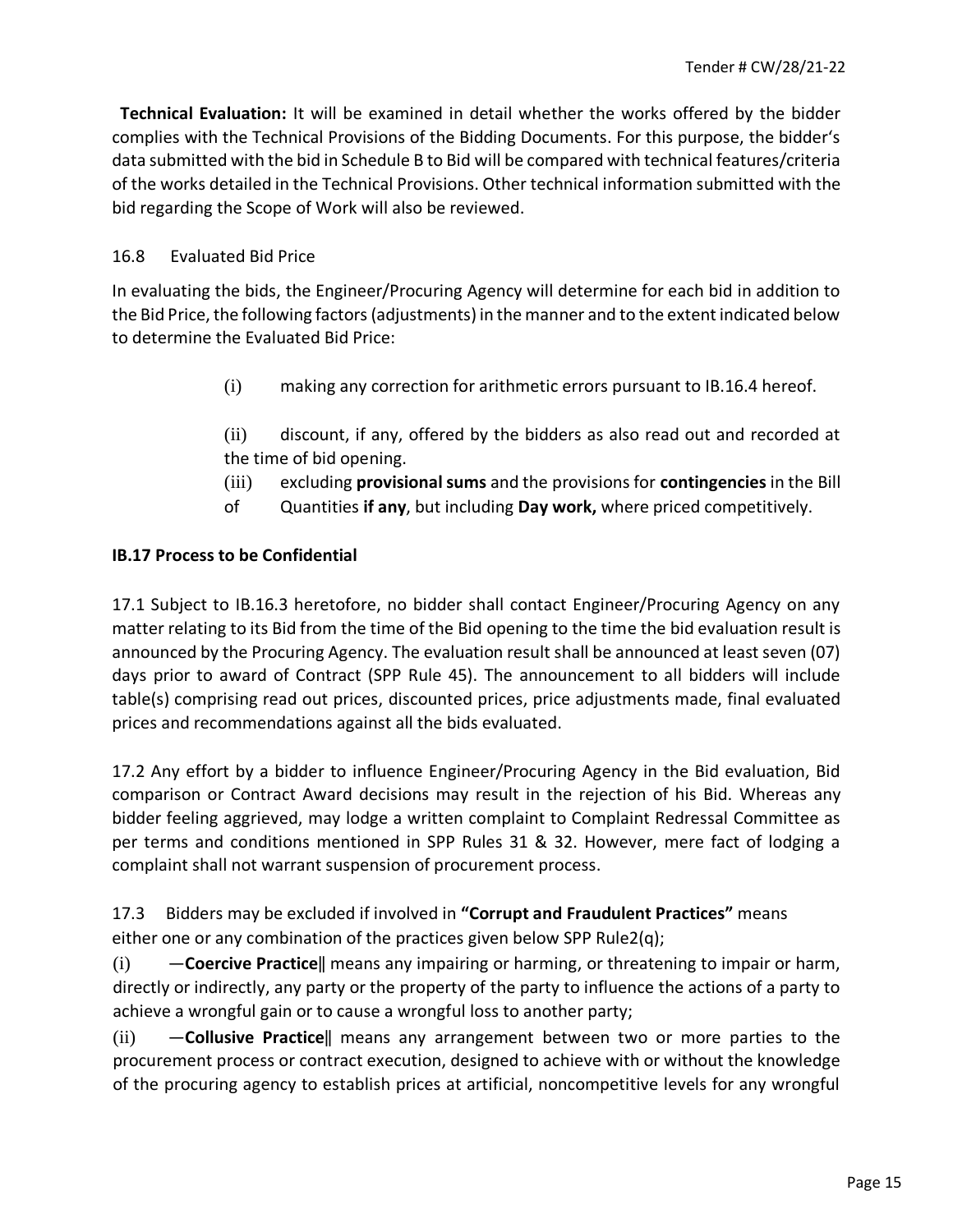gain; (iii) **"Corrupt Practice"** means the offering, giving, receiving or soliciting, directly or indirectly, of anything of value to influence the acts of another party for wrongful gain;

(iv) ―**Fraudulent Practice"** means any act or omission, including a misrepresentation, that knowingly or recklessly misleads, or attempts to mislead, a party to obtain a financial or other benefit or to avoid an obligation.

(v) **"Obstructive Practice"** means harming or threatening to harm, directly or indirectly, persons or their property to influence their participation in a procurement process, or affect the execution of a contract or deliberately destroying, falsifying, altering or concealing of evidence material to the investigation or making false statements before investigators in order to materially impede an investigation into allegations of a corrupt, fraudulent, coercive or collusive practice; or threatening, harassing or intimidating any party to prevent it from disclosing its knowledge of matters relevant to the investigation or from pursuing the investigation, or acts intended to materially impede the exercise of inspection and audit rights provided for under the Rules.

#### **F. AWARD OF CONTRACT IB.18. Post Qualification**

18.1 The Procuring Agency, at any stage of the bid evaluation, having credible reasons for or *prima facie* evidence of any defect in contractor 's capacities, may require the contractors to provide information concerning their professional, technical, financial, legal or managerial competence whether already pre-qualified or not:

Provided, that such qualification shall only be laid down after recording reasons therefore in writing. They shall form part of the records of that bid evaluation report.

18.2 The determination will take into account the bidder's financial and technical capabilities. It will be based upon an examination of the documentary evidence of the bidders' qualifications submitted under B.11, as well as such other information required in the Bidding Documents.

#### **IB.19 Award Criteria & Procuring Agency's Right**

19.1 Subject to IB.19.2, the Procuring Agency will award the Contract to the bidder whose bid has been determined to be substantially responsive to the Bidding Documents and who has offered the lowest evaluated Bid Price, provided that such bidder has been determined to be qualified to satisfactory perform the Contract in accordance with the provisions of the IB.18.

19.2 Not withstanding IB.19.1, the Procuring Agency reserves the right to accept or reject any bid, and to annul the bidding process and reject all bids, at any time prior to award of Contract, without thereby incurring any liability to the affected bidders or any obligation to inform the affected bidders of the grounds for the Procuring Agency's action except that the grounds for its rejection of all bids shall upon request be communicated, to any bidder who submitted a bid,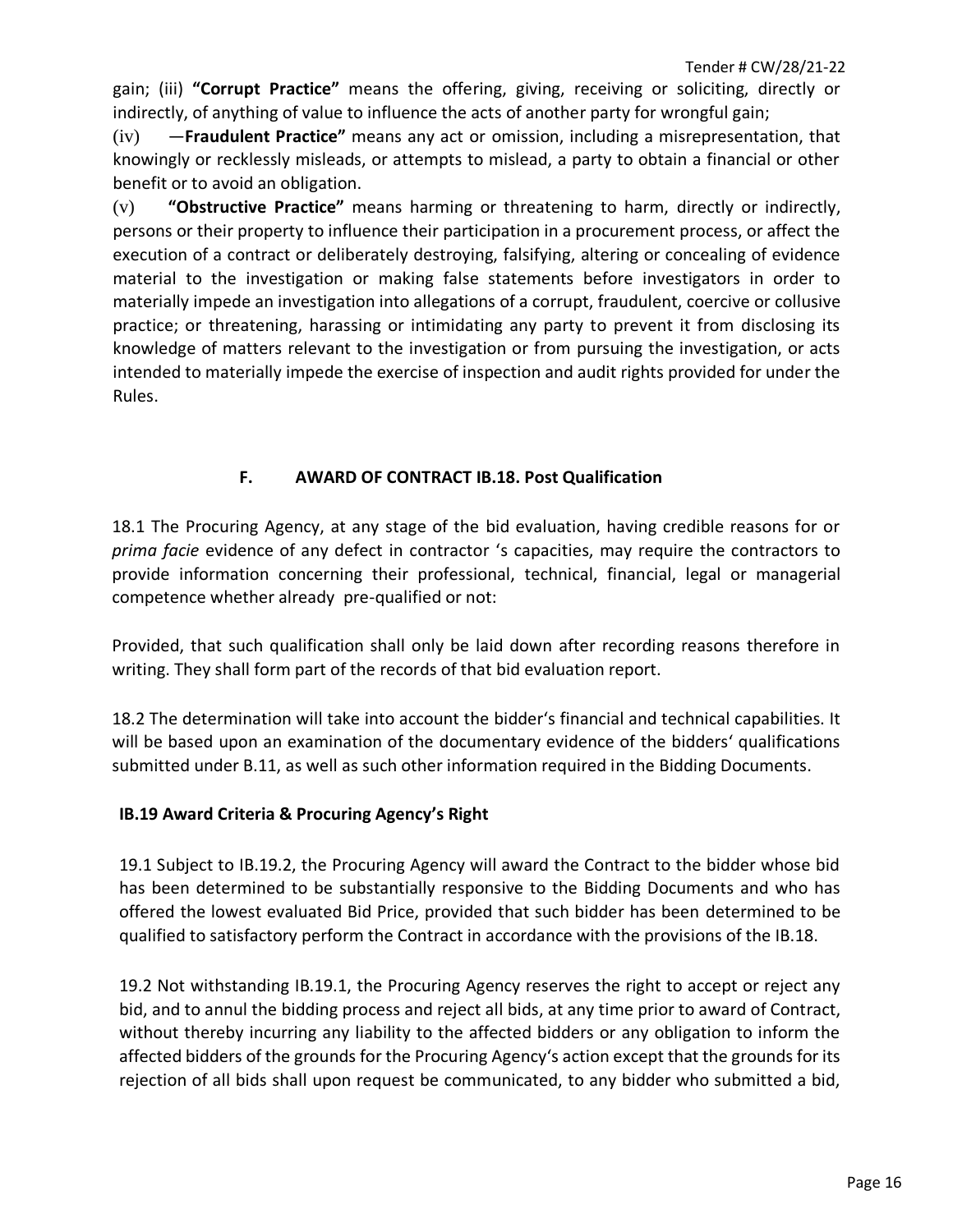without justification of the grounds. Notice of the rejection of all the bids shall be given promptly to all the bidders (SPP Rule 25).

#### **IB.20 Notification of Award & Signing of Contract Agreement**

20.1 Prior to expiration of the period of bid validity prescribed by the Procuring Agency, the Procuring Agency will notify the successful bidder in writing (Letter of Acceptance) that his bid has been accepted (SPP Rule 49).

20.2 Within seven (07) days from the date of furnishing of acceptable Performance Security under the Conditions of Contract, the Procuring Agency will send the successful bidder the Form of Contract Agreement provided in the Bidding Documents, incorporating all agreements between the parties.

20.3 The formal Agreement between the Procuring Agency and the successful bidder duly stamped at rate of ----% of bid price(updated from time to time) stated in Letter of Acceptance shall be executed within seven (07) days of the receipt of Form of Contract Agreement by the successful bidder from the Procuring Agency.

#### **IB.21 Performance Security**

21.1 The successful bidder shall furnish to the Procuring Agency a Performance Security in the form and the amount stipulated in the Conditions of Contract within a period of fourteen (14) days after the receipt of Letter of Acceptance (SPP 39).

21.2 Failure of the successful bidder to comply with the requirements of Sub-Clauses IB.20.2 & 20.3 or 21.1 or Clause IB.22 shall constitute sufficient grounds for the annulment of the award and forfeiture of the Bid Security.

21.3 Publication of Award of Contract: within seven days of the award of contract, the procuring shall publish on the website of the authority and on its own website, if such a website exists, the results of the bidding process, identifying the bid through procurement identifying Number if any and the following information:

- (1) Evaluation Report;
- (2) Form of Contract and letter of Award;
- (3) Bill of Quantities or Schedule of Requirements. (SPP Rule 50)

**IB.22 Integrity Pact** The Bidder shall sign and stamp the Form of Integrity Pact provided at Schedule-F to Bid in the Bidding Document for all Sindh Government procurement contracts exceeding Rupees ten (10) million. Failure to provide such Integrity Pact shall make the bid nonresponsive (SPP Rule 89).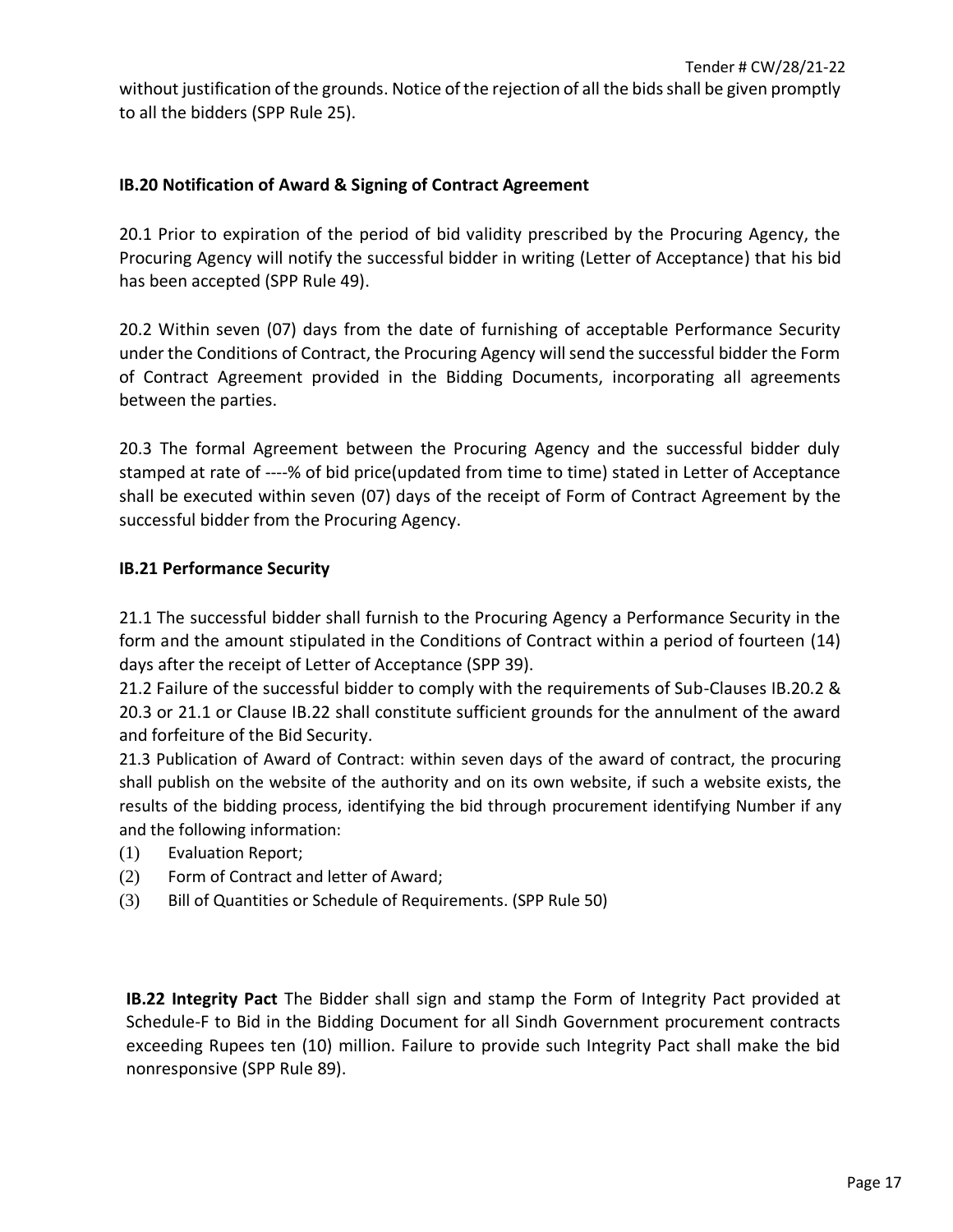#### **BIDDING DATA**

- **(a) Name of Procuring Agency:** Institute of Business Administration, Karachi
- **(b) Brief Description of Works** Refurbishment Work on 9th & 10th Floor at IBA Aman Tower
- **(c) Procuring Agency's address**:-Main Campus, University Enclave, Karachi
- **(d) Amount of Bid Security**:- Bid Security of 2% of total amount/cost will be submitted along with Tender Documents in shape of PAY ORDER / DEMAND DRAFT only in the name of Institute of Business Administration, Karachi.
- **(e) Period of Bid Validity (days**): Ninety Days
- **(f) Performance Security Deposit:** Successful bidder should provide 5% Performance Security of total value of Work Order in the form of Pay Order or bank guarantee after acceptance of the Work Order. The Performance Security shall extend at least three months beyond the Date of Delivery/Completion of work / Contract.
- **(g) Deadline for Submission of Bids along with time**: The last date of submit the Tender Document in sealed envelope in July 06, 2022 by 3:00 PM in the Office of Head of Procurement, Ground Floor, Fauji Foundation Building, IBA Main Campus, University Enclave, Karachi. The Tender will be opened on same day at 3:30 PM in the presence of representatives who may care to attend.
- **(h) Venue, Time, and Date of Bid Opening**: Tender will be opened on July 06, 2022 on 3:30 PM at IBA, Main Campus, University Enclave, Karachi.
- **(i) Time for Completion from written order of commence**: 60 days.
- **(j) Liquidated damages**: 2% liquidated damages of the total amount will be imposed per week for which the company/firm/agency failed to complete work within the delivery/execution period and maximum up to 10%.
- **(k) Deposit Receipt No: Date: Amount:**(in words and figures) **Pay Order / Demand Draft**

**# \_\_\_\_\_\_\_\_\_, Amount Rs\_\_\_\_\_\_\_\_\_\_ Drawn on Bank\_\_\_\_\_\_\_\_\_\_ Dated\_\_\_\_\_\_\_\_\_\_.**

Stamp & Signature

\_\_\_\_\_\_\_\_\_\_\_\_\_\_\_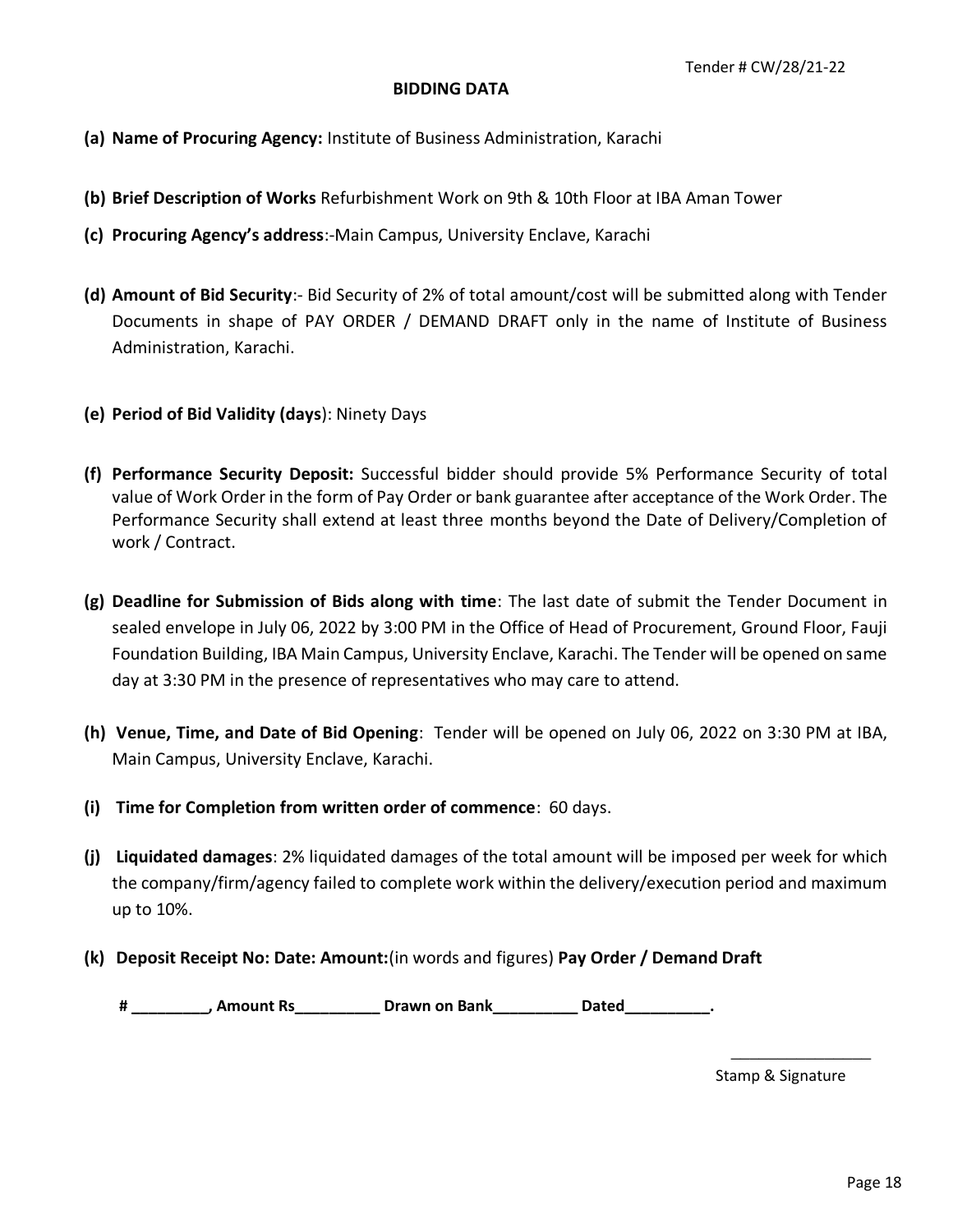#### 16.4 **Responsiveness of Bids**

(i) Bid is valid till required period,

- \*(ii) Bid prices are firm during currency of contract/Price adjustment;
	- (iii) Completion period offered is within specified limits,

(iv) Bidder is eligible to Bid and possesses the requisite experience, capability, and qualification.

- (v) Bid does not deviate from basic technical requirements and
- (vi) Bids are generally in order, etc.

\*Procuring agency can adopt either of two options. (*Select either of them)* 

(a) **Fixed Price contract:** In these contracts no escalation will be provided during currency of the contract and normally period of completion of these works is upto 12 months.

(b) **Price adjustment contract:** In these contracts' escalation will be paid only on those items and in the manner as notified by Finance Department, Government of Sindh, after bid opening during currency of the contract.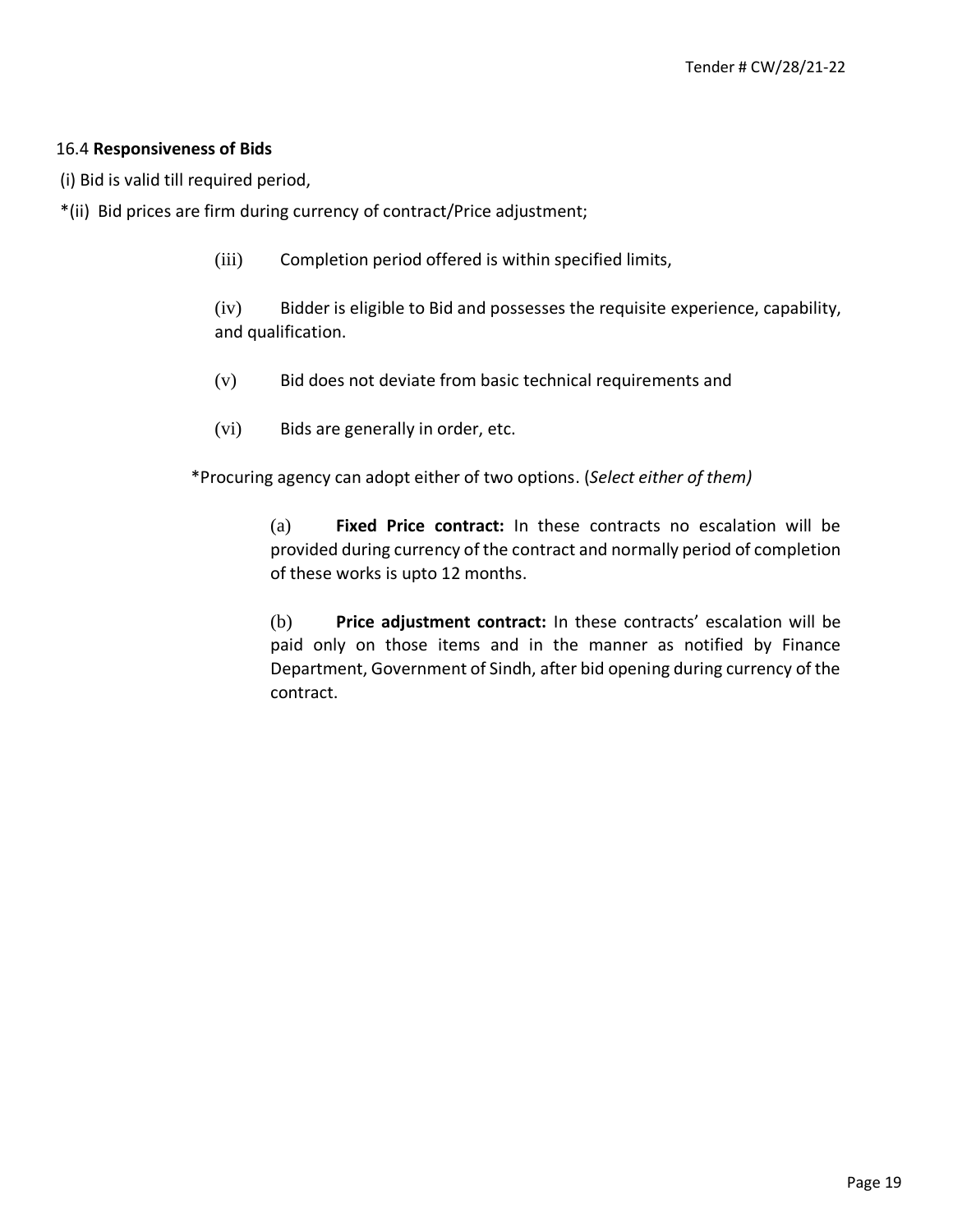### **FORM OF BID AND SCHEDULES TO BID**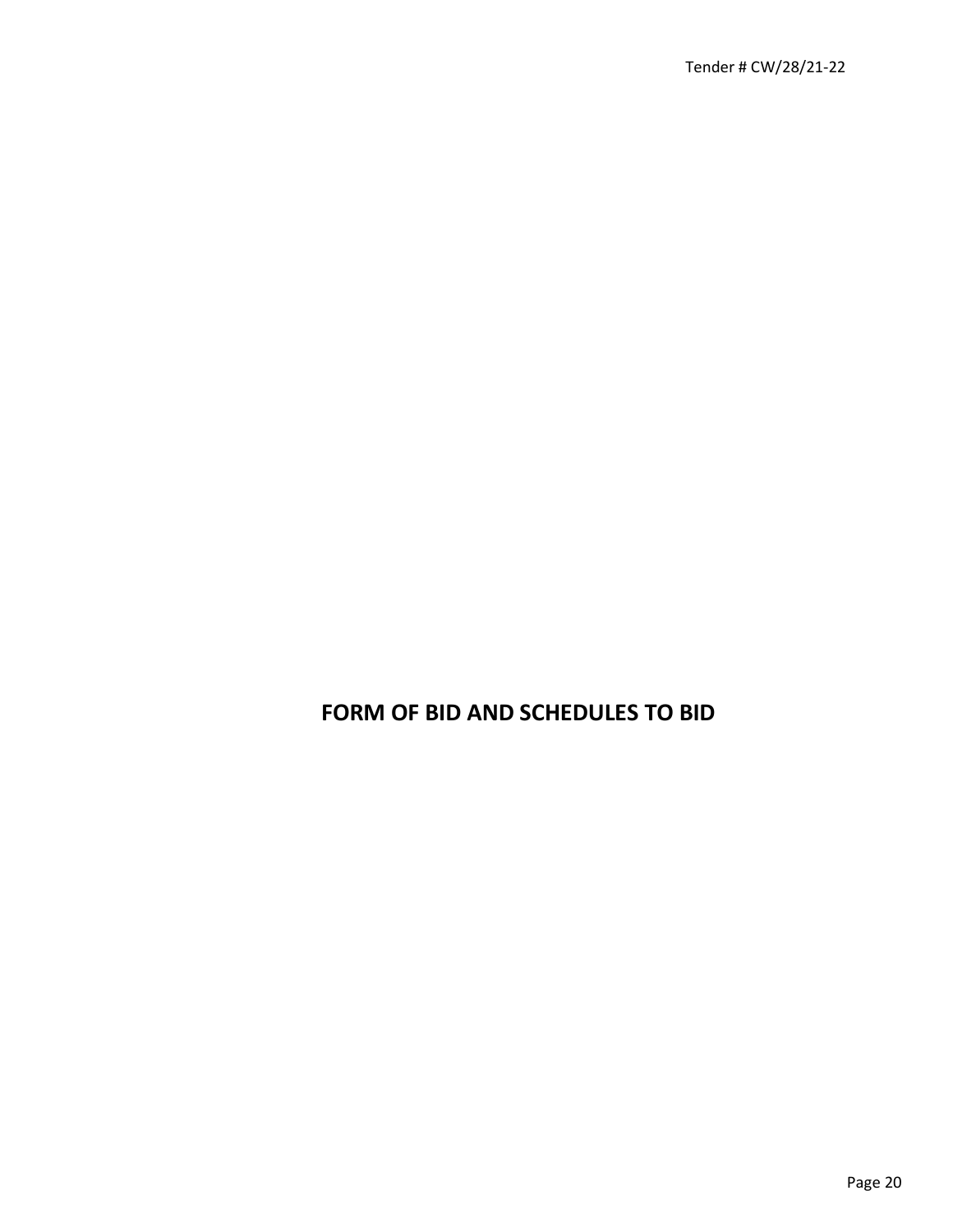#### **FORM OF BID**  (LETTER OF OFFER)

Bid Reference No.

\_\_\_\_\_\_\_\_\_\_\_\_\_\_\_\_\_\_\_\_\_\_\_\_\_\_\_\_\_\_\_\_\_\_\_\_\_ \_\_\_\_\_\_\_\_\_\_\_\_\_\_\_\_\_\_\_\_\_\_\_\_\_\_\_\_\_\_\_\_\_\_\_\_\_

*(Name of Works)* 

To:

\_\_\_\_\_\_\_\_\_\_\_\_\_\_\_\_\_\_\_\_\_\_\_\_\_\_\_\_\_\_\_ \_\_\_\_\_\_\_\_\_\_\_\_\_\_\_\_\_\_\_\_\_\_\_\_\_\_\_\_\_\_\_

\_\_\_\_\_\_\_\_\_\_\_\_\_\_\_\_\_\_\_\_\_\_\_\_\_\_\_\_\_\_\_\_\_\_\_\_\_\_\_\_

\_\_\_\_\_\_\_\_\_\_\_\_\_\_\_\_\_\_\_\_\_\_\_\_\_\_\_\_\_\_\_

Gentlemen,

1. Having examined the Bidding Documents including Instructions to Bidders, Bidding Data, Conditions of Contract, Contract Data, Specifications, Drawings, if any, Schedule of Prices and Addenda Nos.

for the execution of the above-named works, we, the undersigned, being a company doing business under the name of and address

\_\_\_\_\_\_\_\_\_\_\_\_\_\_\_\_\_\_\_\_\_\_\_\_\_\_\_\_\_\_\_\_\_\_\_\_\_\_\_\_\_\_\_\_\_\_\_\_\_\_\_\_\_\_ and being duly incorporated under the laws of Pakistan hereby offer to execute and complete such works and remedy any defects therein in conformity with the said Documents including Addenda thereto for the Total Bid Price of Rs The Communication (Rupees The Communication of Such other sum as may be resulted as  $\Gamma$ ascertained in accordance with the said Documents.

> 2. We understand that all the Schedules attached hereto form part of this Bid.

> 3. As security for due performance of the undertakings and obligations of this Bid, we submit herewith a Bid Security in the amount of \_\_\_\_\_\_\_\_\_\_\_\_\_\_\_\_\_\_\_\_\_\_\_\_ drawn in your favor or made payable to you and valid for a period of twenty eight (28) days beyond the period of validity of Bid.

> 4. We undertake, if our Bid is accepted, to commence the Works and to deliver and complete the Works comprised in the Contract within the time(s) stated in Contract Data.

> 5. We agree to abide by this Bid for the period of days from the date fixed for receiving the same and it shall remain binding upon us and may be accepted at any time before the expiration of that period.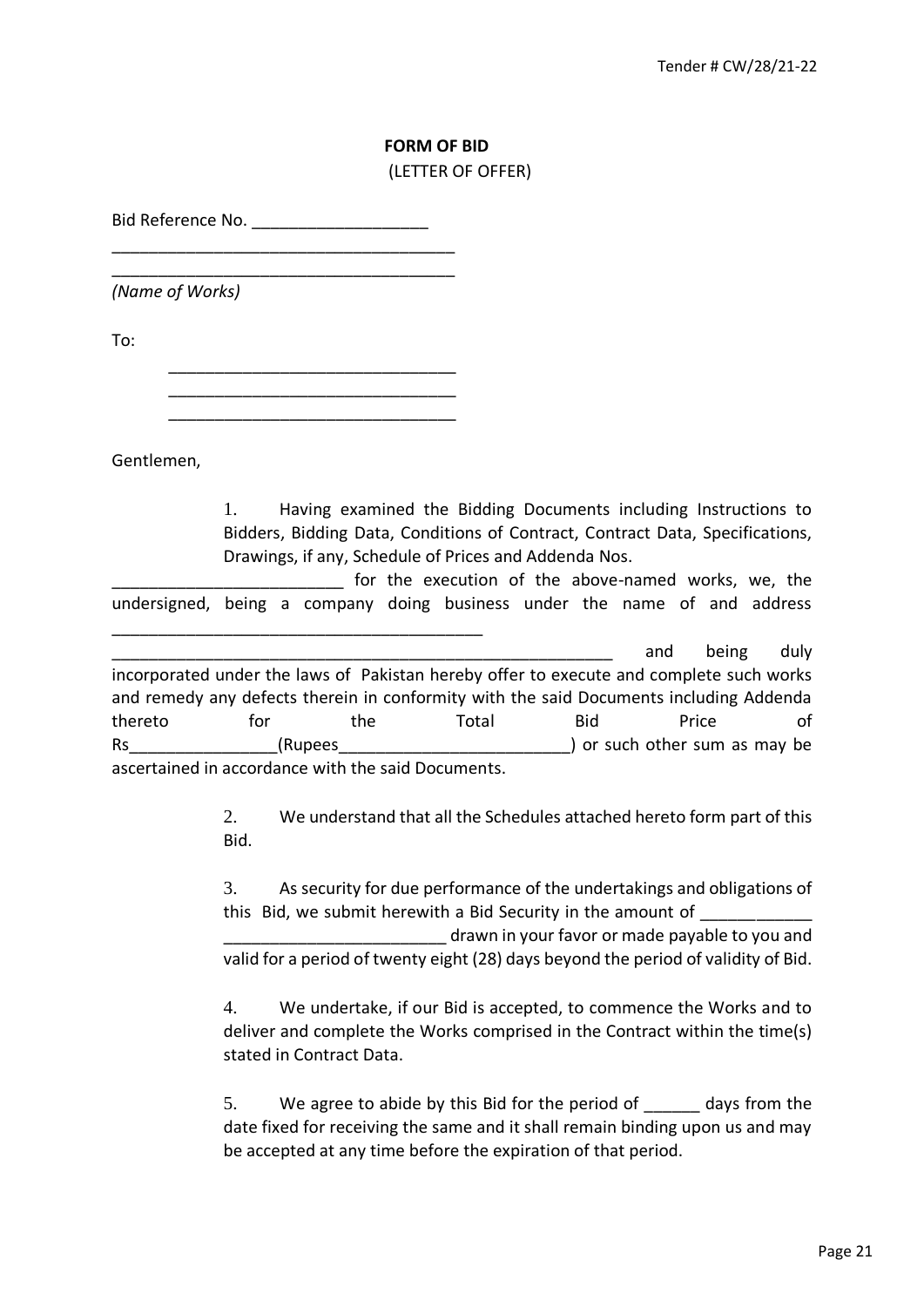6. Unless and until a formal Agreement is prepared and executed, this Bid, together with your written acceptance thereof, shall constitute a binding contract between us.

7. We undertake, if our Bid is accepted, to execute the Performance Security referred to in Conditions of Contract for the due performance of the Contract.

8. We understand that you are not bound to accept the lowest or any bid you may receive.

9. We do hereby declare that the Bid is made without any collusion, comparison of figures or arrangement with any other person or persons making a bid for the Works.

Dated this \_\_\_\_\_\_\_\_\_\_\_\_\_\_\_day of \_\_\_\_\_\_\_\_\_\_\_\_\_, 20

Signature **Executive** 

in the capacity of \_\_\_\_\_\_\_\_\_\_\_\_\_\_\_\_duly authorized to sign bid for and on behalf of

\_\_\_\_\_\_\_\_\_\_\_\_\_\_\_\_\_\_\_\_\_\_\_\_\_\_\_\_\_\_\_\_\_\_\_\_\_\_\_\_\_\_\_\_\_\_\_\_\_\_\_\_\_\_\_\_\_\_\_\_\_\_\_\_\_\_\_\_\_

\_\_\_\_\_\_\_\_\_\_\_\_\_\_\_\_\_\_\_\_\_\_\_\_\_\_\_\_\_\_\_\_\_\_\_\_\_\_\_\_\_\_\_\_\_\_\_\_\_\_\_\_\_\_\_\_\_\_\_\_\_\_\_\_\_\_\_\_\_

\_\_\_\_\_\_\_\_\_\_\_\_\_\_\_\_\_\_\_\_\_\_\_\_\_\_\_\_\_\_\_\_\_\_\_\_\_\_\_\_\_\_\_\_\_\_\_\_\_\_\_\_\_\_\_\_\_\_\_\_\_\_\_\_\_\_\_\_\_

\_\_\_\_\_\_\_\_\_\_\_\_\_\_\_\_\_\_\_\_\_\_\_\_\_\_\_\_\_\_\_\_\_\_\_\_\_\_\_\_\_\_\_\_\_\_\_\_\_\_\_\_\_\_\_\_\_\_\_\_\_\_\_\_\_\_\_\_\_

*(Name of Bidder in Block Capitals)* 

\_\_\_\_\_\_\_\_\_\_\_\_\_\_\_\_\_\_\_\_\_\_\_\_\_\_\_\_\_\_\_

*(Seal)* 

Address

Witness:

| (Signature) |
|-------------|
|-------------|

Name:

Address: \_\_\_\_\_\_\_\_\_\_\_\_\_\_\_\_\_\_\_\_\_\_\_\_\_\_\_\_\_\_\_\_\_\_\_\_\_\_\_\_\_\_\_\_\_\_\_\_\_\_\_\_\_\_\_\_\_\_\_\_\_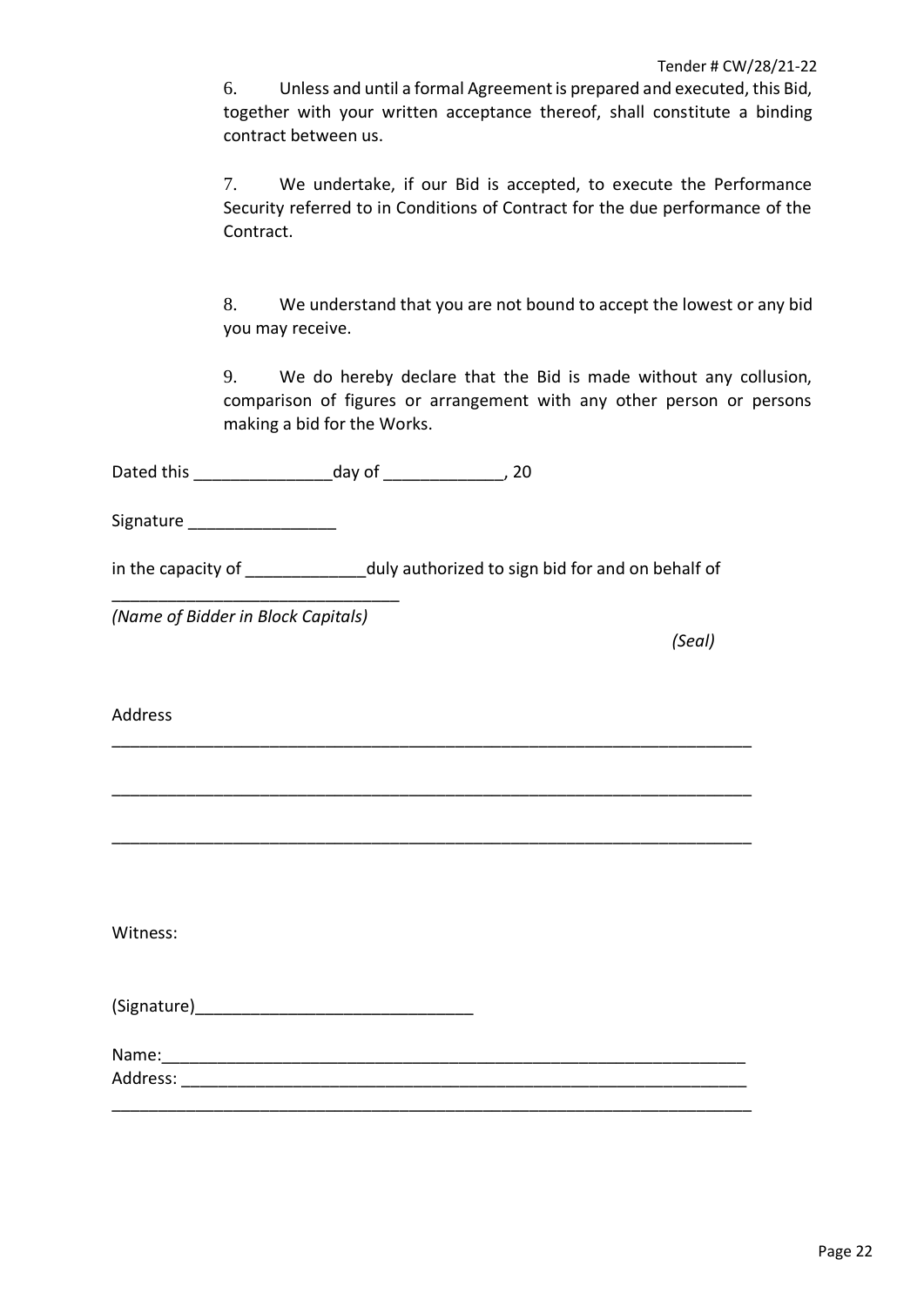#### **[SCHEDULES TO BID INCLUDE THE FOLLOWING:**

- Schedule A to Bid: Schedule of Prices
- Schedule B to Bid: Specific Works Data
- Schedule C to Bid: Works to be Performed by Subcontractors
- Schedule D to Bid: Proposed Program of Works
- Schedule E to Bid: Method of Performing Works
- Schedule F to Bid: Integrity Pact]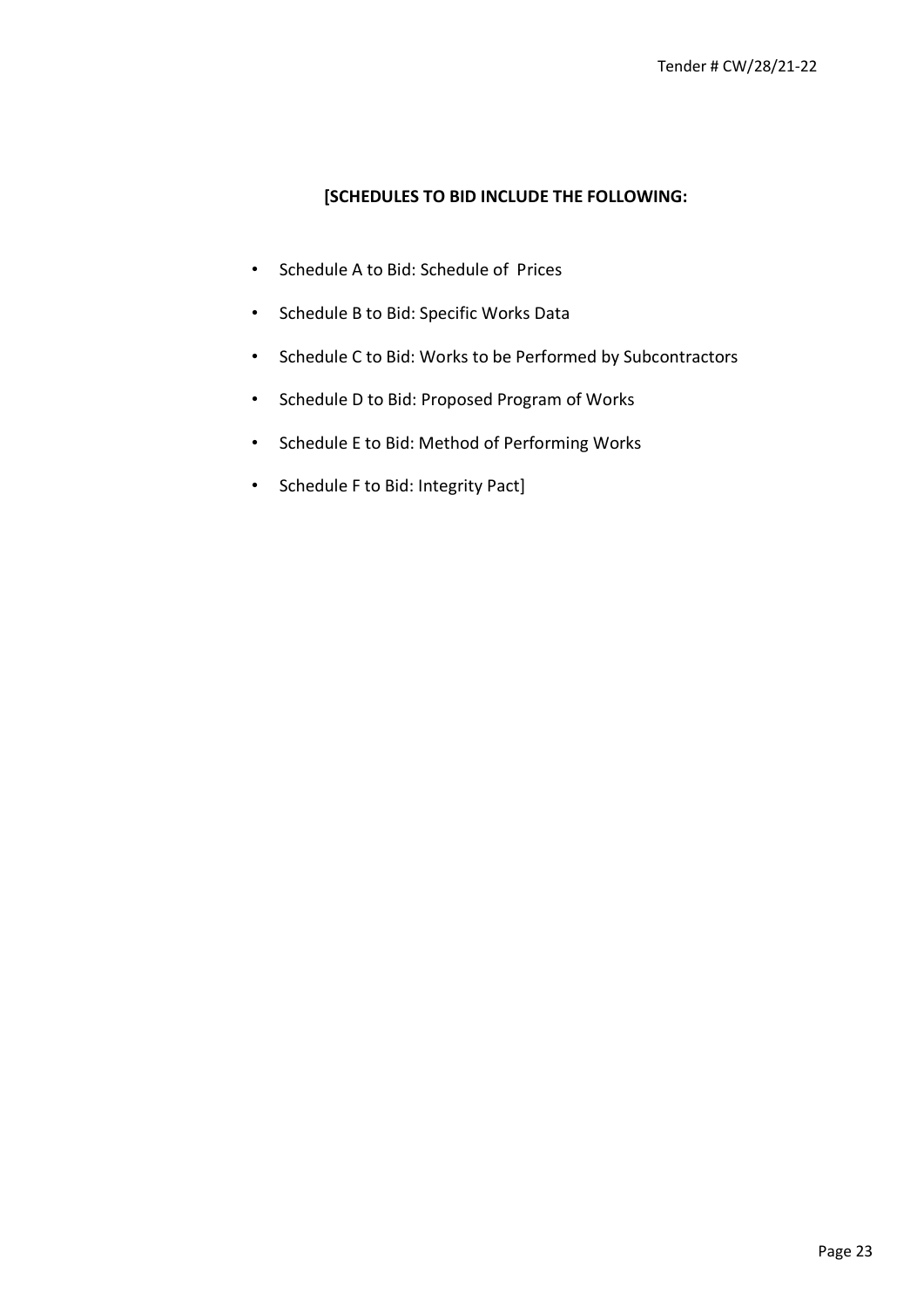#### **SCHEDULE – A TO BID**

#### **SCHEDULE OF PRICES**

| Sr. No. |                                | Page No. |
|---------|--------------------------------|----------|
| 1.      | Preamble to Schedule of Prices | 24       |
| 2.      | Schedule of Prices             | 26       |
|         | *(a) Summary of Bid Prices     |          |

\* (b) Detailed Schedule of Prices /Bill of Quantities (BOQ)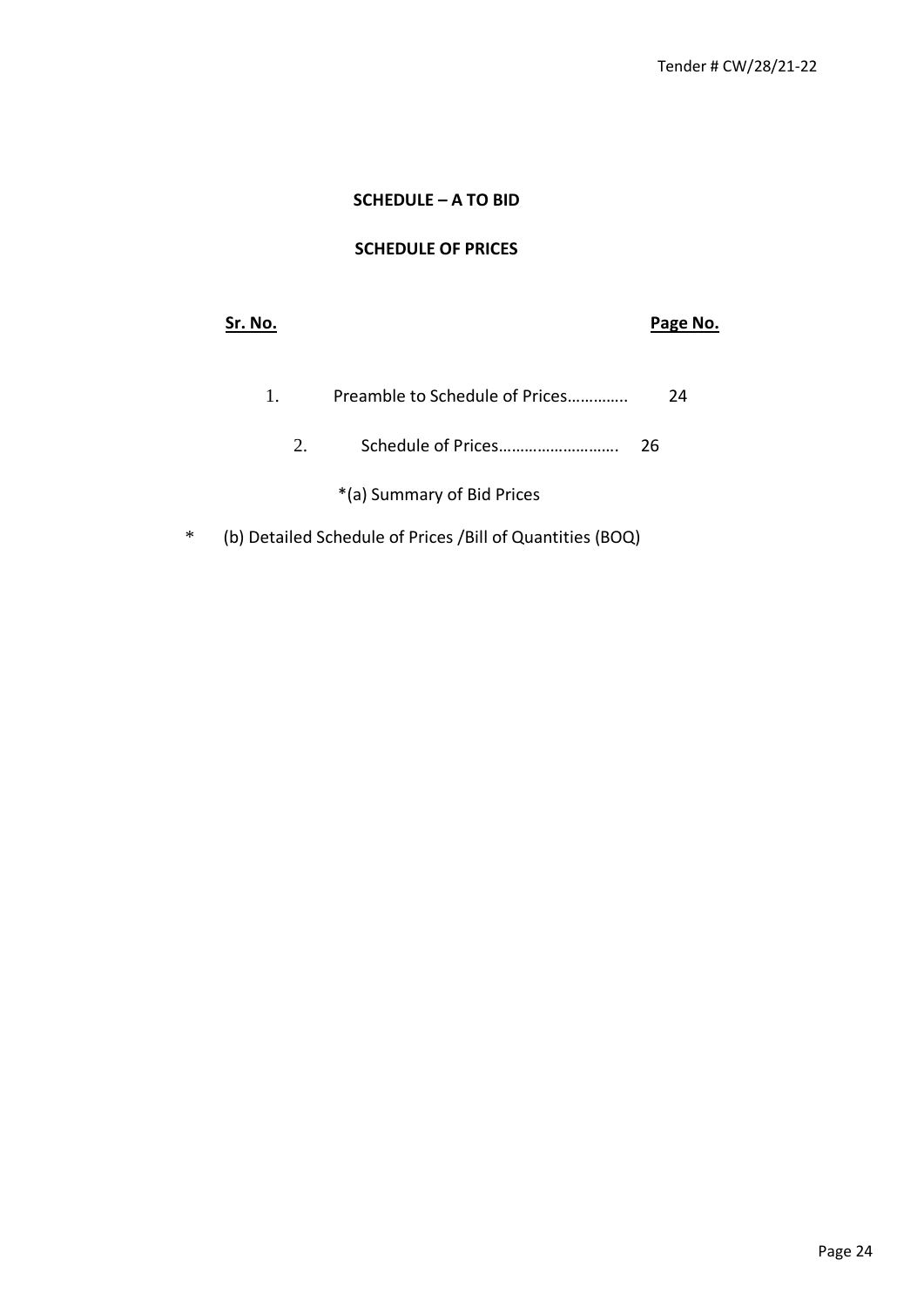**A TO BID** 

#### **PREAMBLE TO SCHEDULE OF PRICES**

#### **1. General**

1.1 The Schedule of Prices shall be read in conjunction with the Conditions of Contract, Contract Data together with the Specifications and Drawings, if any.

1.2 The Contract shall be for the whole of the works as described in these Bidding Documents. Bids must be for the complete scope of works.

#### **2. Description**

2.1 The general directions and descriptions of works and materials are not necessarily repeated nor summarized in the Schedule of Prices. References to the relevant sections of the Bidding Documents shall be made before entering prices against each item in the Schedule of Prices.

#### **3. Units & Abbreviations**

3.1 Units of measurement, symbols and abbreviations expressed in the Bidding Documents shall comply with the System International d' Unites (SI Units).

> \_\_\_\_\_\_\_\_\_\_\_\_\_\_\_\_\_\_\_\_\_\_\_\_\_\_\_\_\_\_ \_\_\_\_\_\_\_\_\_\_\_\_\_\_\_\_\_\_\_\_\_\_\_\_\_\_\_\_\_\_

*(Note: The abbreviations to be used in the Schedule of Prices to be defined by the Procuring Agency).* 

#### **4. Rates and Prices**

4.1 Except as otherwise expressly provided under the Conditions of Contract, the rates and amounts entered in the Schedule of Prices shall be the rates at which the Contractor shall be paid and shall be the full inclusive value of the works set forth or implied in the Contract; except for the amounts reimbursable, if any to the Contractor under the Contract.

4.2 Unless otherwise stipulated in the Contract Data, the premium, rates and prices entered by the bidder shall not be subject to adjustment during the performance of the Contract.

4.3 All duties, taxes and other levies payable by the Contractor shall be included in the rates and prices.

4.4 The whole cost of complying with the provisions of the Contract shall be included in the items provided in the Schedule of Prices, and where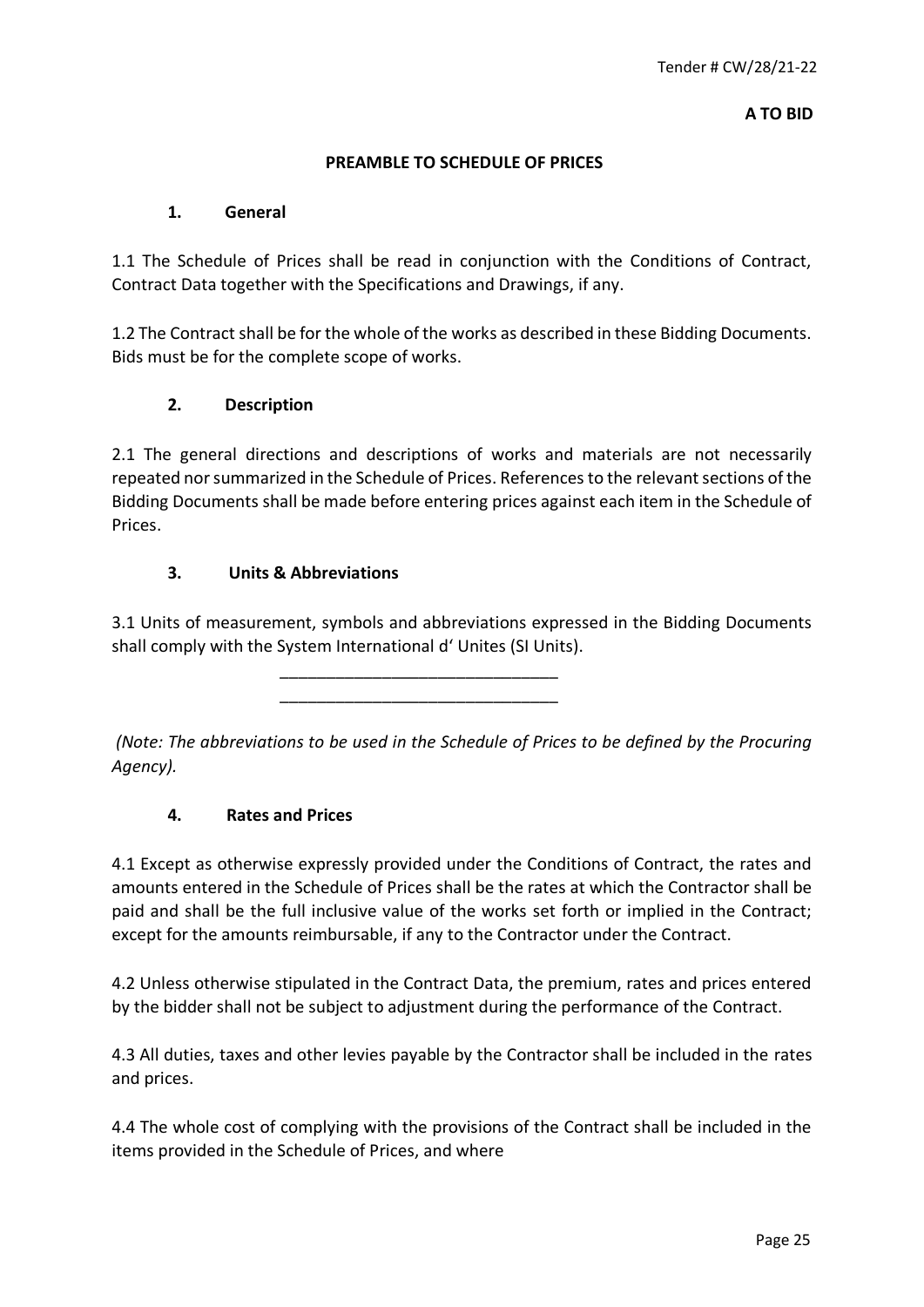no items are provided, the cost shall be deemed to be distributed among the rates and prices entered for the related items of the Works and no separate payment will be made for those items.

The rates, prices and amounts shall be entered against each item in the Schedule of Prices. Any item against which no rate or price is entered by the bidder will not be paid for by the Procuring Agency when executed and shall be deemed covered by the rates and prices for other items in the Schedule of Prices.

4.5 (a) The bidder shall be deemed to have obtained all information as to and all requirements related thereto which may affect the bid price.

\*(b) The Contractor shall be responsible to make complete arrangements for the transportation of the Plant to the Site.

#### *\*(Procuring Agency may modify as appropriate)*

4.6 The Contractor shall provide for all parts of the Works to be completed in every respect. Notwithstanding that any details, accessories, etc. required for the complete installation and satisfactory operation of the Works, are not specifically mentioned in the Specifications, such details shall be considered as included in the Contract Price.

#### **5. Bid Prices**

#### 5.1 Break-up of Bid Prices

 The various elements of Bid Prices shall be quoted as detailed by the Procuring Agency in the format of Schedule of Prices.

 The bidder shall recognize such elements of the costs which he expects to incur the performance of the Works and shall include all such costs in the rates and amounts entered in the Schedule of Prices.

#### 5.2 Total Bid Price

 The total of bid prices in the Schedule of Prices shall be entered in the Summary of Bid Prices.

#### **6. Provisional Sums and Day work**

6.1 Provisional Sums included and so designated in the Schedule of Prices if any, shall be expended in whole or in part at the direction and discretion of the Engineer/Procuring Agency. The Contractor will only receive payment in respect of Provisional Sums, if he has been instructed by the Engineer/Procuring Agency to utilize such sums.

6.2 Day work rates in the contractor's bid are to be used for small additional amounts of work and only when the Engineer have given written instructions in advance for additional work to be paid for in that way.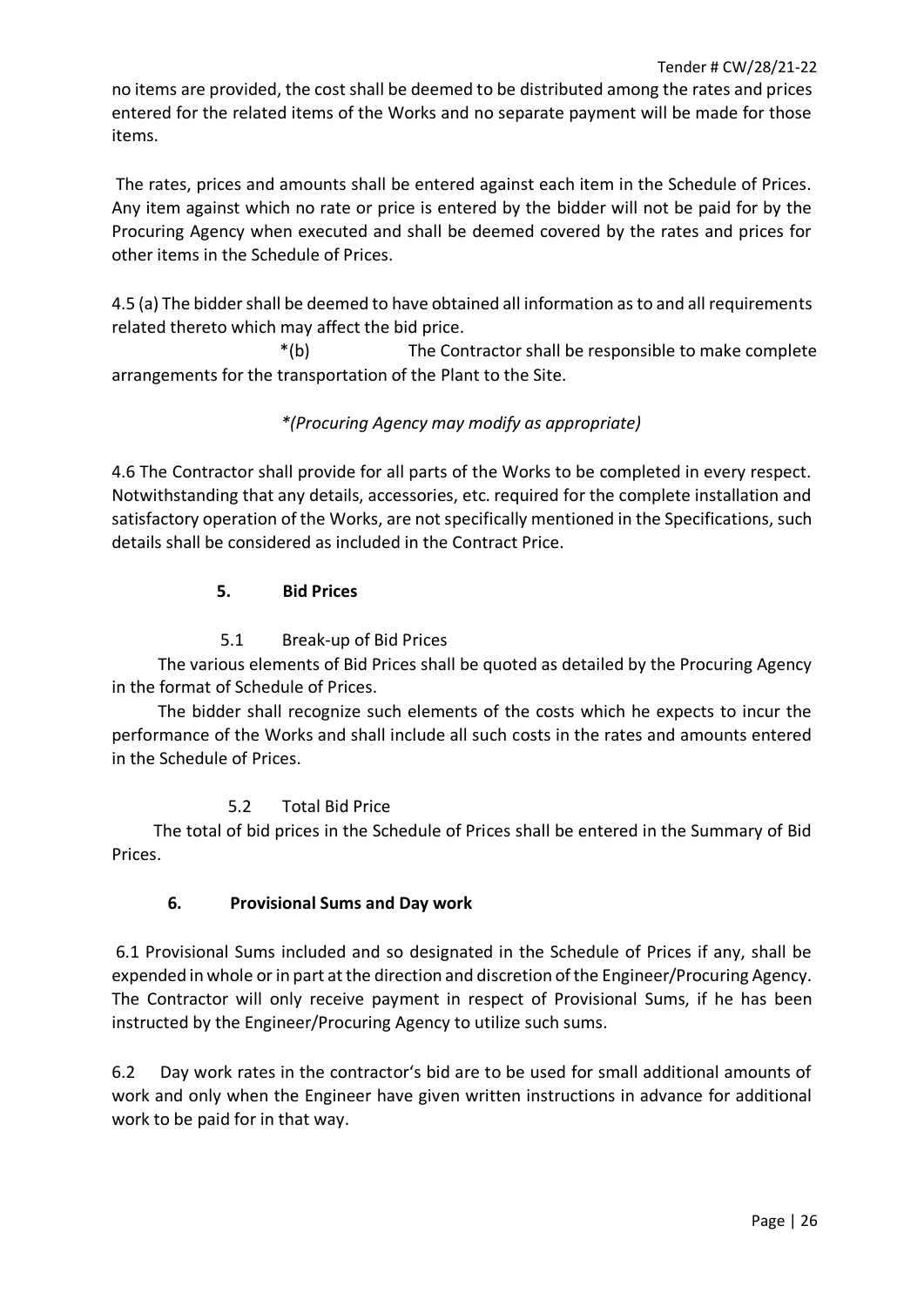#### **WORKS TO BE PERFORMED BY SUBCONTRACTORS\***

The bidder will do the work with his own forces except the work listed below which he intends to sub-contract.

| Items of Works               | Name and address of | Statement of      |
|------------------------------|---------------------|-------------------|
| similar to be Sub-Contracted | Sub-Contractors     | works             |
| previously                   |                     | executed.         |
|                              |                     | (attach evidence) |

#### **Note:**

\* *The Procuring Agency should decide whether to allow subcontracting or not.* 

*In case Procuring Agency decides to allow subcontracting then following conditions shall be complied with:* 

> 1. No change of Sub-Contractors shall be made by the bidder without prior approval of the Procuring Agency.

> 2. The truthfulness and accuracy of the statement as to the experience of Sub-

Contractors is guaranteed by the bidder. The Procuring Agency's judgment shall be final as to the evaluation of the experience of Sub-Contractors submitted by the bidder.

> 3. Statement of similar works shall include description, location & value of works, year completed and name & address of the clients.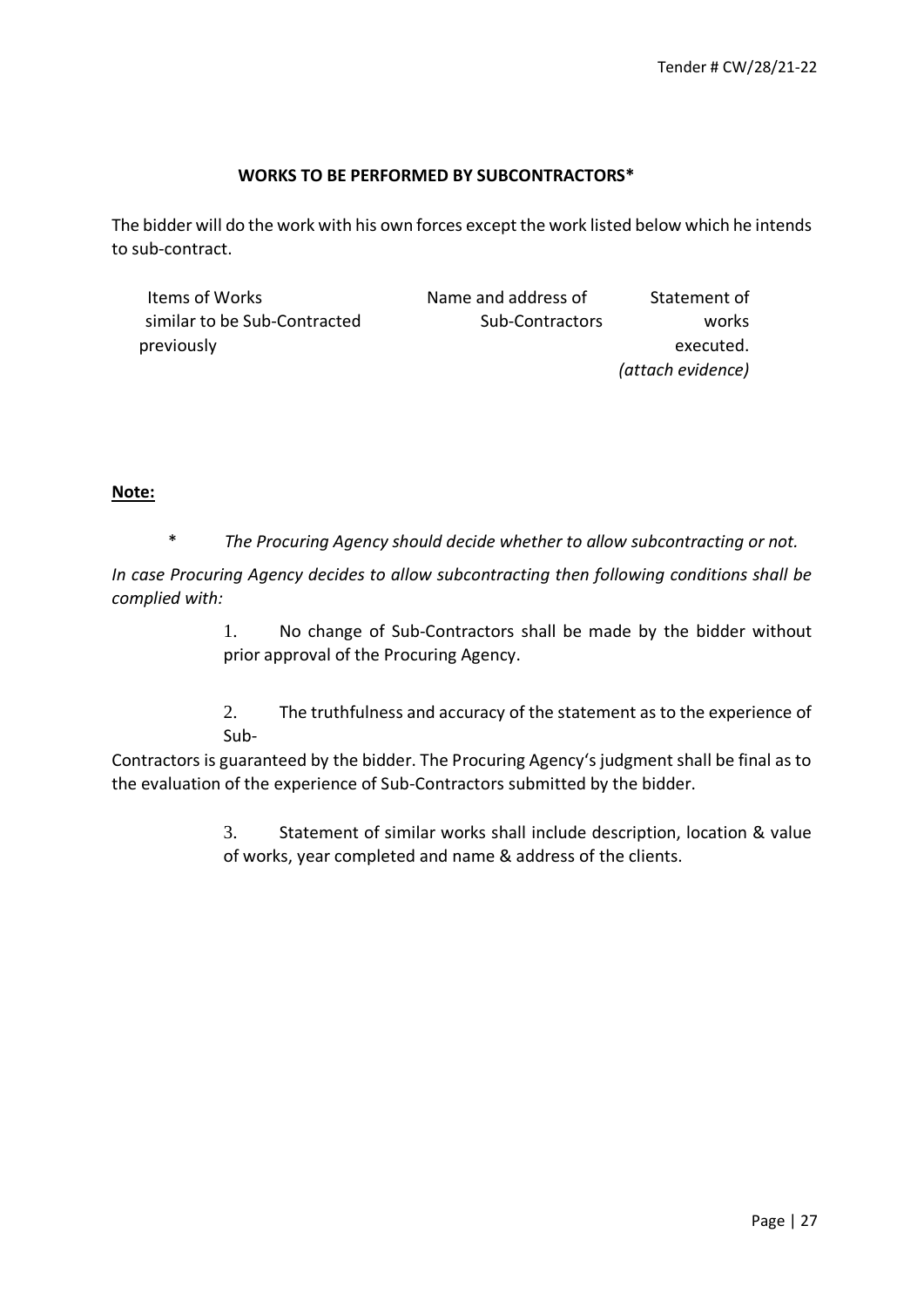#### **PROPOSED PROGRAMME OF WORKS**

Bidder shall provide a program in a bar-chart or Program Evaluation and Review Technique (PERT) or Critical Path Method (CPM) showing the sequence of work items by which he proposes to complete the works of the entire Contract. The program should indicate the sequence of work items and the period of time during which he proposes to complete the works including the activities like designing, schedule of submittal of drawings, ordering and procurement of materials, manufacturing, delivering, construction of civil works, erection, testing and commissioning of works to be supplied under the Contract.

**E TO BID**

#### **METHOD OF PERFORMING WORKS**

The bidder is required to submit a narrative outlining the method of performing the Works. The narrative should indicate in detail and include but not be limited to:

- The sequence and methods in which he proposes to carry out the Works, including the number of shifts per day and hours per shift, he expects to work.
- A list of all major items of construction and plant erection, tools and vehicles proposed to be used in delivering/carrying out the works at site.
- The procedure for installation of equipment and transportation of equipment and materials to the site.
- Organization chart indicating head office & field office personnel involved in management, supervision and engineering of the Works to be done under the Contract.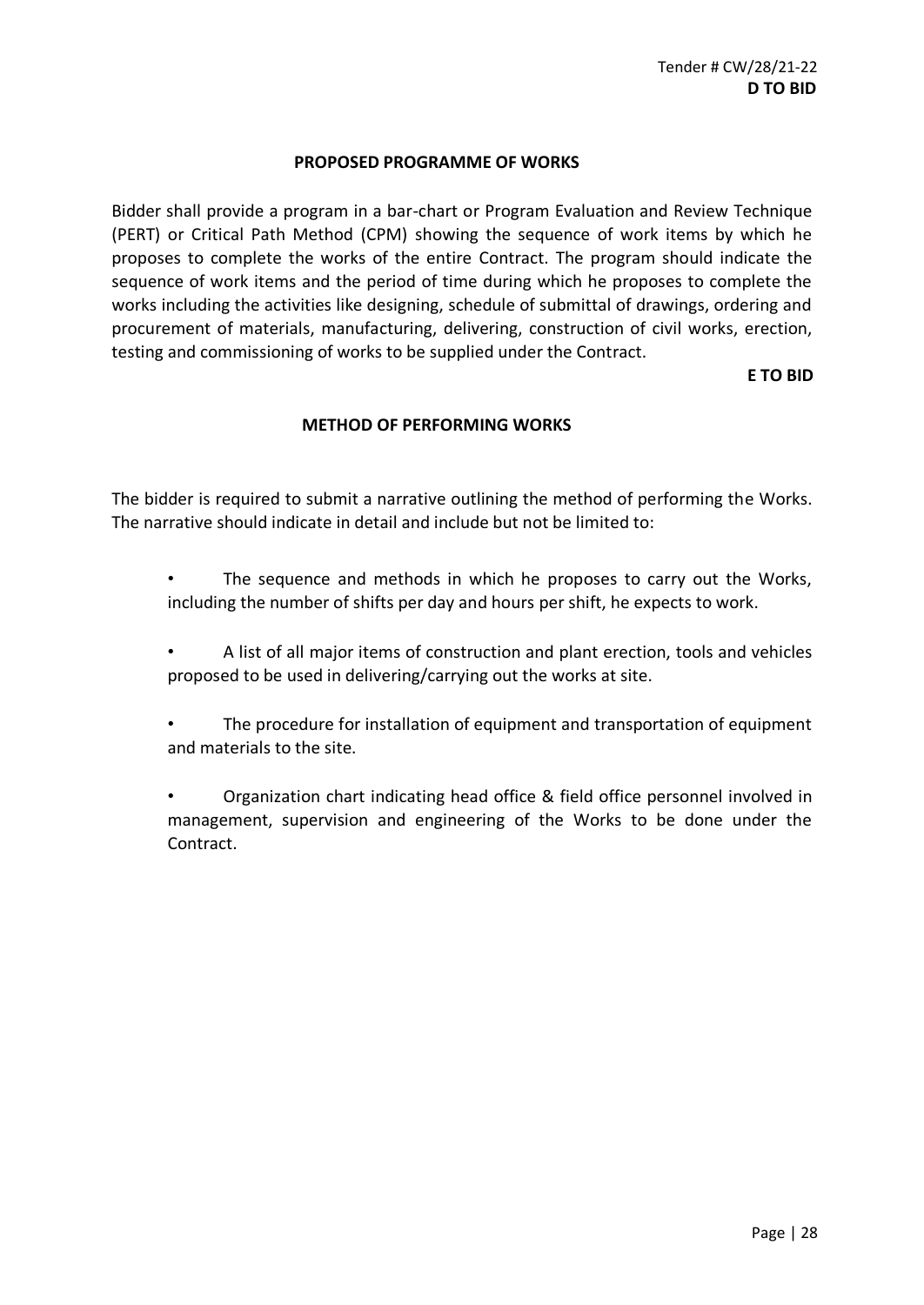**F TO BID** 

#### **(INTEGRITY PACT)**

#### **DECLARATION OF FEES, COMMISSION AND BROKERAGE ETC PAYABLE BY CONTRACTORS**

(FOR CONTRACTS WORTH RS. 10.00 MILLION OR MORE)

Contract No.\_\_\_\_\_\_\_\_\_\_\_\_\_\_\_\_ Dated \_\_\_\_\_\_\_\_\_\_\_\_\_\_\_\_\_\_ Contract Value: \_\_\_\_\_\_\_\_\_\_\_\_\_\_\_\_ Contract Title: \_\_\_\_\_\_\_\_\_\_\_\_\_\_\_\_\_

………………………………… [name of Contractor] hereby declares that it has not obtained or induced the procurement of any contract, right, interest, privilege or other obligation or benefit from Government of Sindh (GoS) or any administrative subdivision or agency thereof or any other entity owned or controlled by it (GoS) through any corrupt business practice.

Without limiting the generality of the foregoing, [name of Contractor] represents and warrants that it has fully declared the brokerage, commission, fees etc. paid or payable to anyone and not given or agreed to give and shall not give or agree to give to anyone within or outside Pakistan either directly or indirectly through any natural or juridical person, including its affiliate, agent, associate, broker, consultant, director, promoter, shareholder, sponsor or subsidiary, any commission, gratification, bribe, finder's fee or kickback, whether described as consultation fee or otherwise, with the object of obtaining or inducing the procurement of a contract, right, interest, privilege or other obligation or benefit in whatsoever form from, from Procuring Agency (PA) except that which has been expressly declared pursuant hereto.

[name of Contractor] accepts full responsibility and strict liability that it has made and will make full disclosure of all agreements and arrangements with all persons in respect of or related to the transaction with PA and has not taken any action or will not take any action to circumvent the above declaration, representation or .

[name of Contractor] accepts full responsibility and strict liability for making any false declaration, not making full disclosure, misrepresenting facts or taking any action likely to defeat the purpose of this declaration, representation and warranty. It agrees that any contract, right, interest, privilege or other obligation or benefit obtained or procured as aforesaid shall, without prejudice to any other rights and remedies available to PA under any law, contract or other instrument, be voidable at the option of PA.

Notwithstanding any rights and remedies exercised by PA in this regard, [name of Supplier/Contractor/Consultant] agrees to indemnify PA for any loss or damage incurred by it on account of its corrupt business practices and further pay compensation to PA in an amount equivalent to ten time the sum of any commission, gratification, bribe, finder's fee or kickback given by [name of Contractor] as aforesaid for the purpose of obtaining or inducing the procurement of any contract, right, interest, privilege or other obligation or benefit in whatsoever form from PA.

……………………… [Procuring Agency] [Contractor]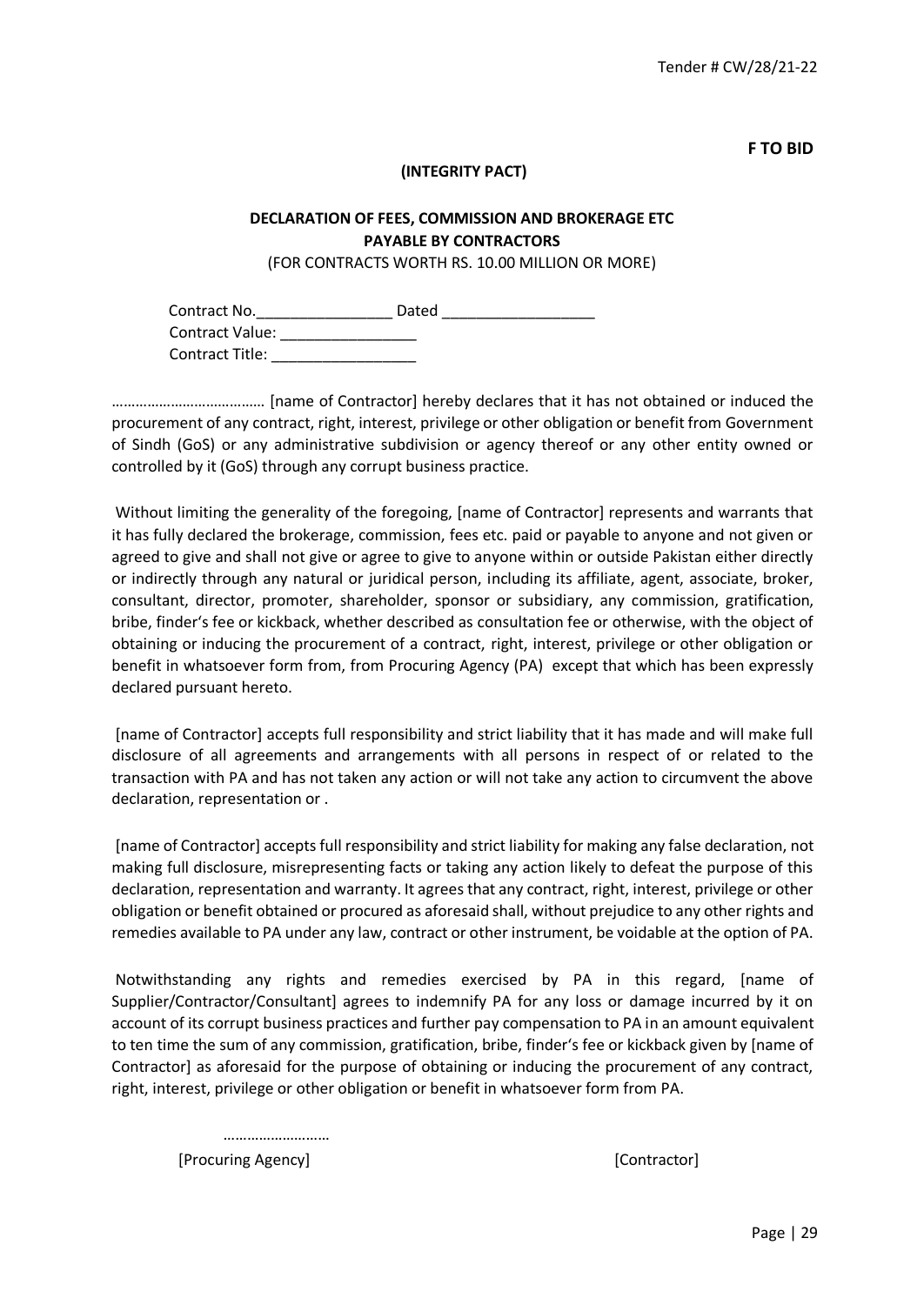### **CONDITIONS OF CONTRACT**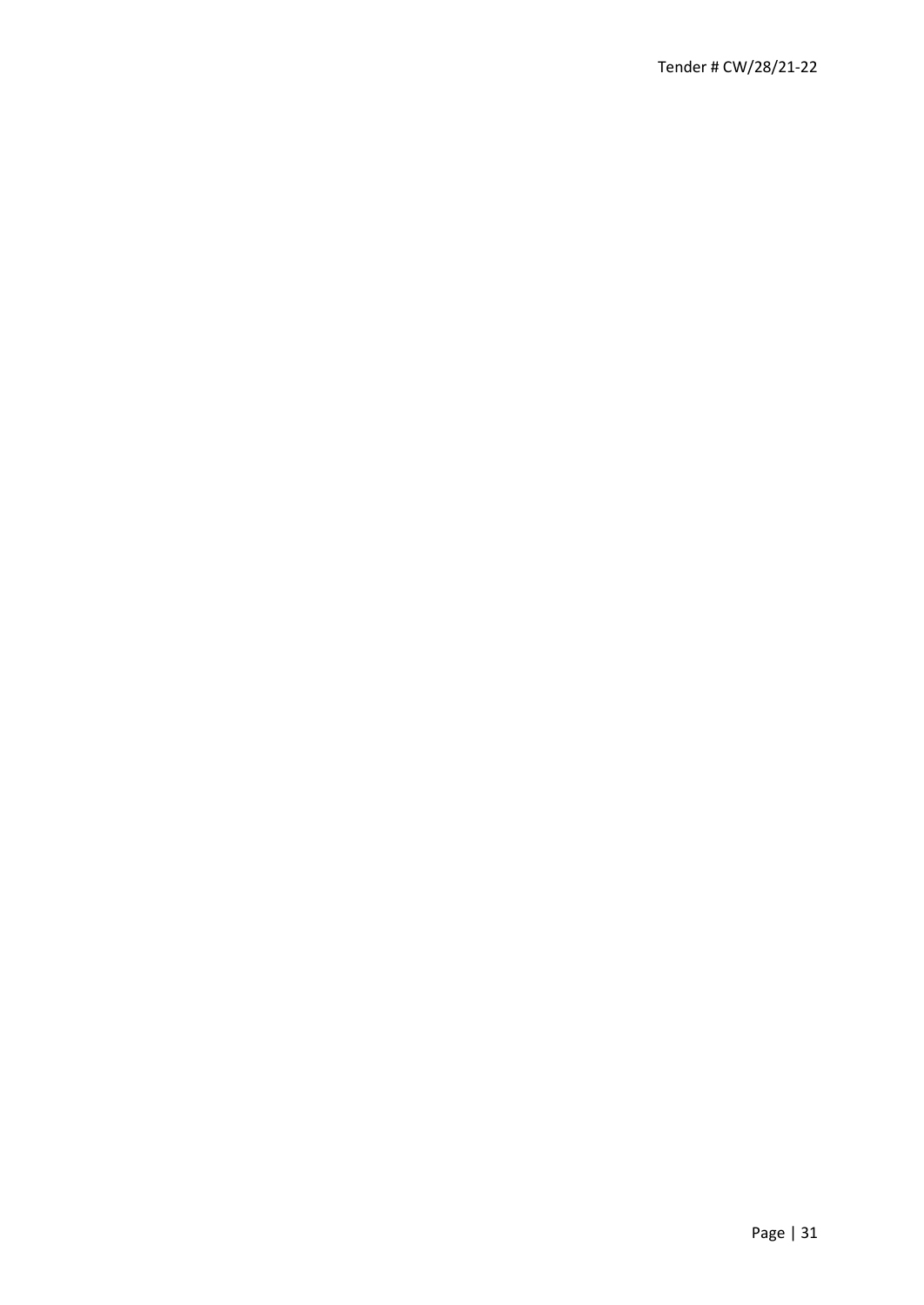#### **TABLE OF CONTENTS**

#### **CONDITIONS OF CONTRACT**

| <b>Clause No</b> | <b>Description</b>                                  | <b>Page No</b> |
|------------------|-----------------------------------------------------|----------------|
|                  |                                                     |                |
|                  |                                                     |                |
|                  | 3. Engineer's/Procuring Agency's Representatives 37 |                |
|                  |                                                     |                |
|                  |                                                     |                |
|                  |                                                     |                |
|                  |                                                     |                |
|                  |                                                     |                |
|                  |                                                     |                |
|                  |                                                     |                |
|                  |                                                     |                |
|                  |                                                     |                |
|                  |                                                     |                |
|                  |                                                     |                |
|                  |                                                     |                |
|                  |                                                     |                |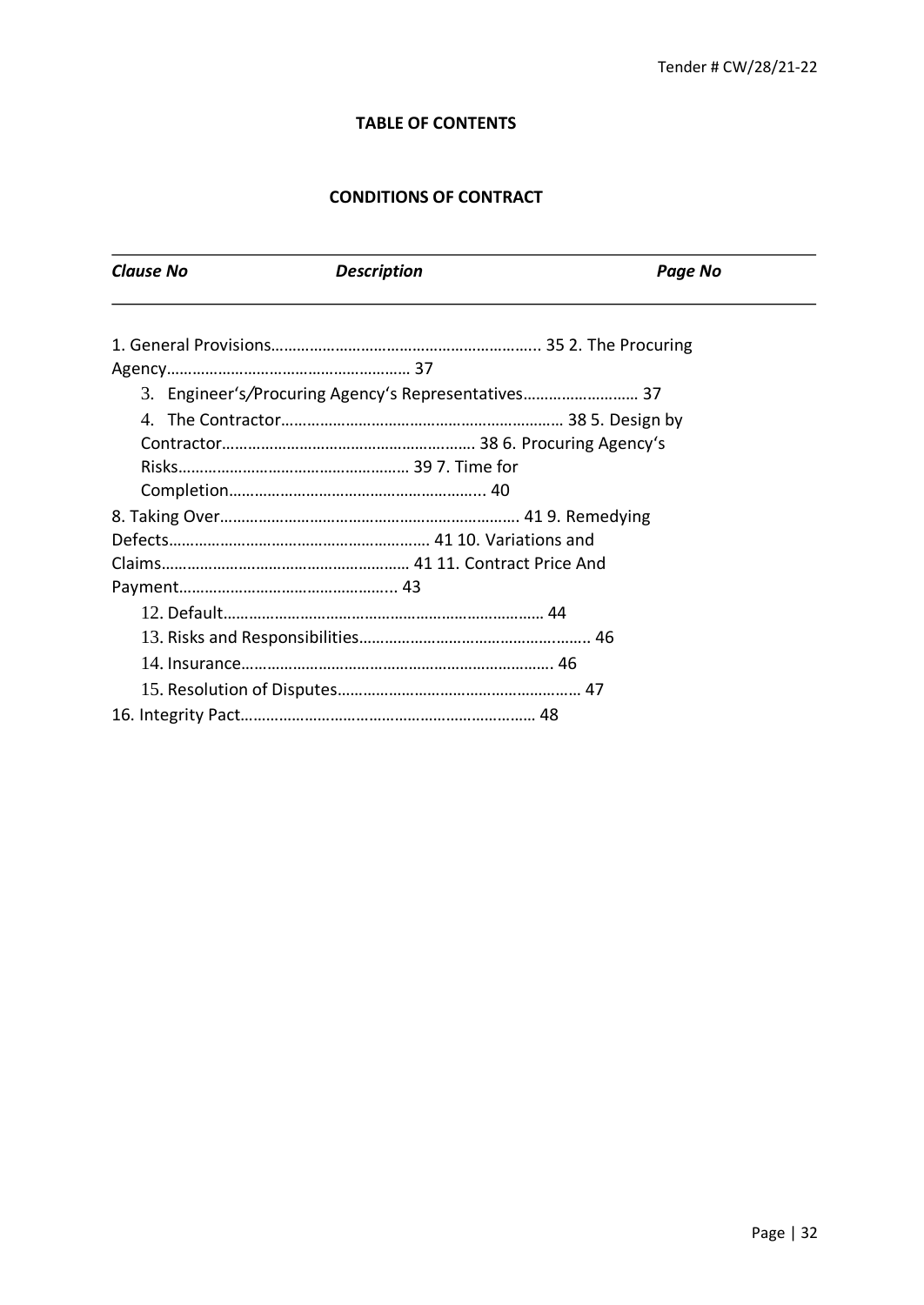#### **CONDITIONS OF CONTRACT**

#### **1. GENERAL PROVISIONS**

#### 1.1 **Definitions**

In the Contract as defined below, the words and expressions defined shall have the following meanings assigned to them, except where the context requires otherwise:

#### **The Contract**

1.1.1 ―Contract‖ means the Contract Agreement and the other documents listed in the Contract Data.

1.1.2 ―Specifications‖ means the document as listed in the Contract Data, including Procuring Agency's requirements in respect of design to be carried out by the Contractor (if any), and any Variation to such document.

1.1.3 ―Drawings‖ means the Procuring Agency's drawings of the Works as listed in the Contract Data, and any Variation to such drawings.

#### **Persons**

1.1.4 ―Procuring Agency‖ means the person named in the Contract Data and the legal successors in title to this person, but not (except with the consent of the Contractor) any assignee.

1.1.5 ―Contractor‖ means the person named in the Contract Data and the legal successors in title to this person, but not (except with the consent of the Procuring Agency) any assignee.

1.1.6 — Party|| means either the Procuring Agency or the Contractor.

#### **Dates, Times and Periods**

1.1.7 ―Commencement Date‖ means the date fourteen (14) days after the date the Contract comes into effect or any other date named in the Contract Data.

1.1.8 —  $\Delta$  — Day|| means a calendar day

1.1.9 ―Time for Completion‖ means the time for completing the Works as stated in the Contract Data (or as extended under Sub-Clause 7.3), calculated from the Commencement Date.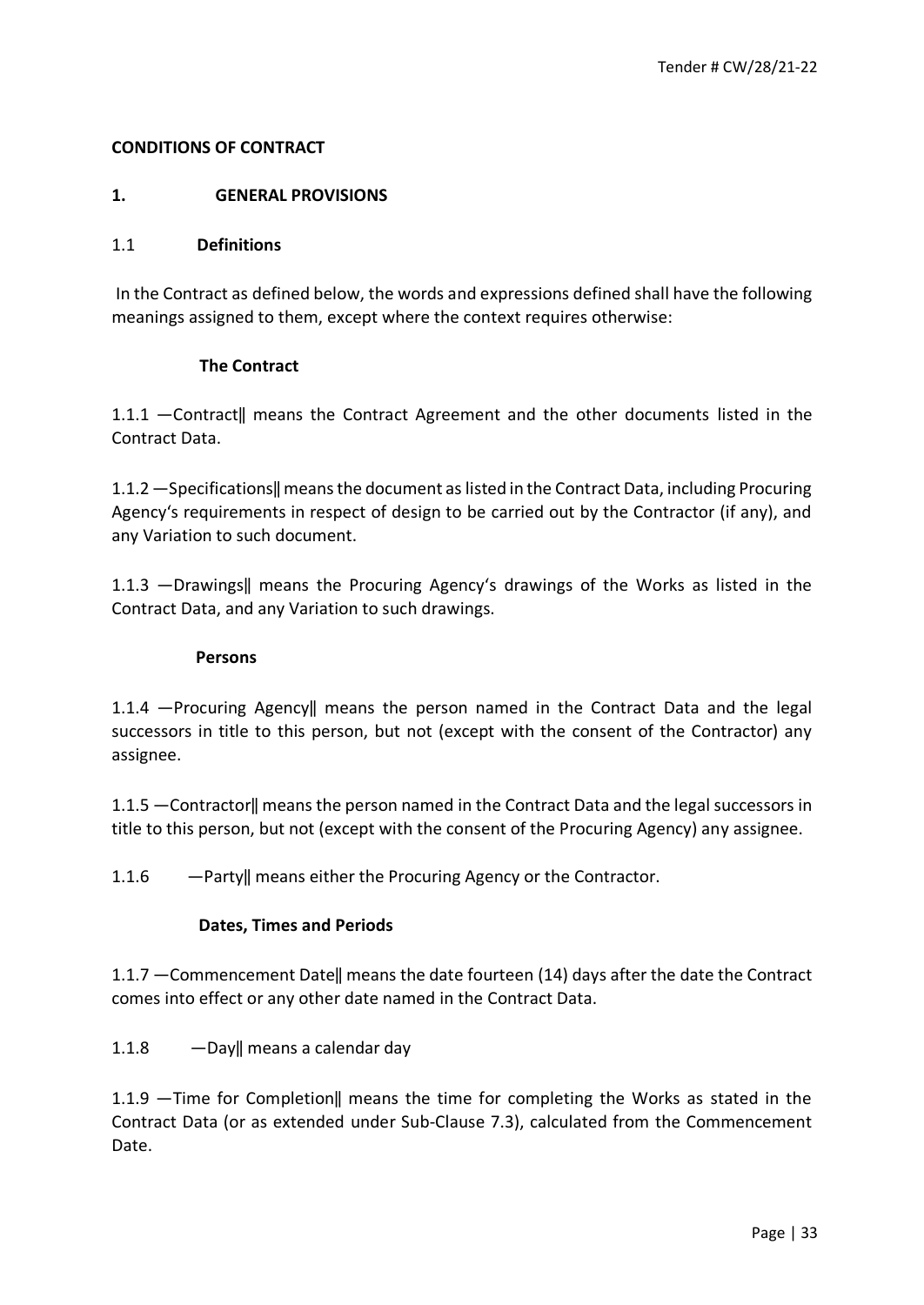#### **Money and Payments**

1.1.10 ―Cost‖ means all expenditure properly incurred (or to be incurred) by the Contractor, whether on or off the Site, including overheads and similar charges but does not include any allowance for profit.

#### **Other Definitions**

1.1.11 ―Contractor's Equipment‖ means all machinery, apparatus and other things required for the execution of the Works but does not include Materials or Plant intended to form part of the Works.

1.1.12 ―Country‖ means the Islamic Republic of Pakistan.

1.1.13 — Procuring Agency's Risks|| means those matters listed in Sub-Clause 6.1.

1.1.14 ―Force Majeure‖ means an event or circumstance which makes performance of a Party's obligations illegal or impracticable and which is beyond that Party's reasonable control.

1.1.15 ‗Materials‖ means things of all kinds (other than Plant) to be supplied and incorporated in the Works by the Contractor.

1.1.16 ―Plant‖ means the machinery and apparatus intended to form or forming part of the Works.

1.1.17 ―Site‖ means the places provided by the Procuring Agency where the Works are to be executed, and any other places specified in the Contract as forming part of the Site.

1.1.18 ―Variation‖ means a change which is instructed by the Engineer/Procuring Agency under Sub-Clause 10.1.

1.1.19 Works|| means any or all the works whether Supply, Installation, Construction etc. and design (if any) to be performed by the Contractor including temporary works and any variation thereof.

1.1.20 ―Engineer‖ means the person notified by the Procuring Agency to act as Engineer for the purpose of the Contract and named as such in Contract Data.

#### 1.2 **Interpretation**

Words importing persons or parties shall include firms and organizations. Words importing singular or one gender shall include plural or the other gender where the context requires.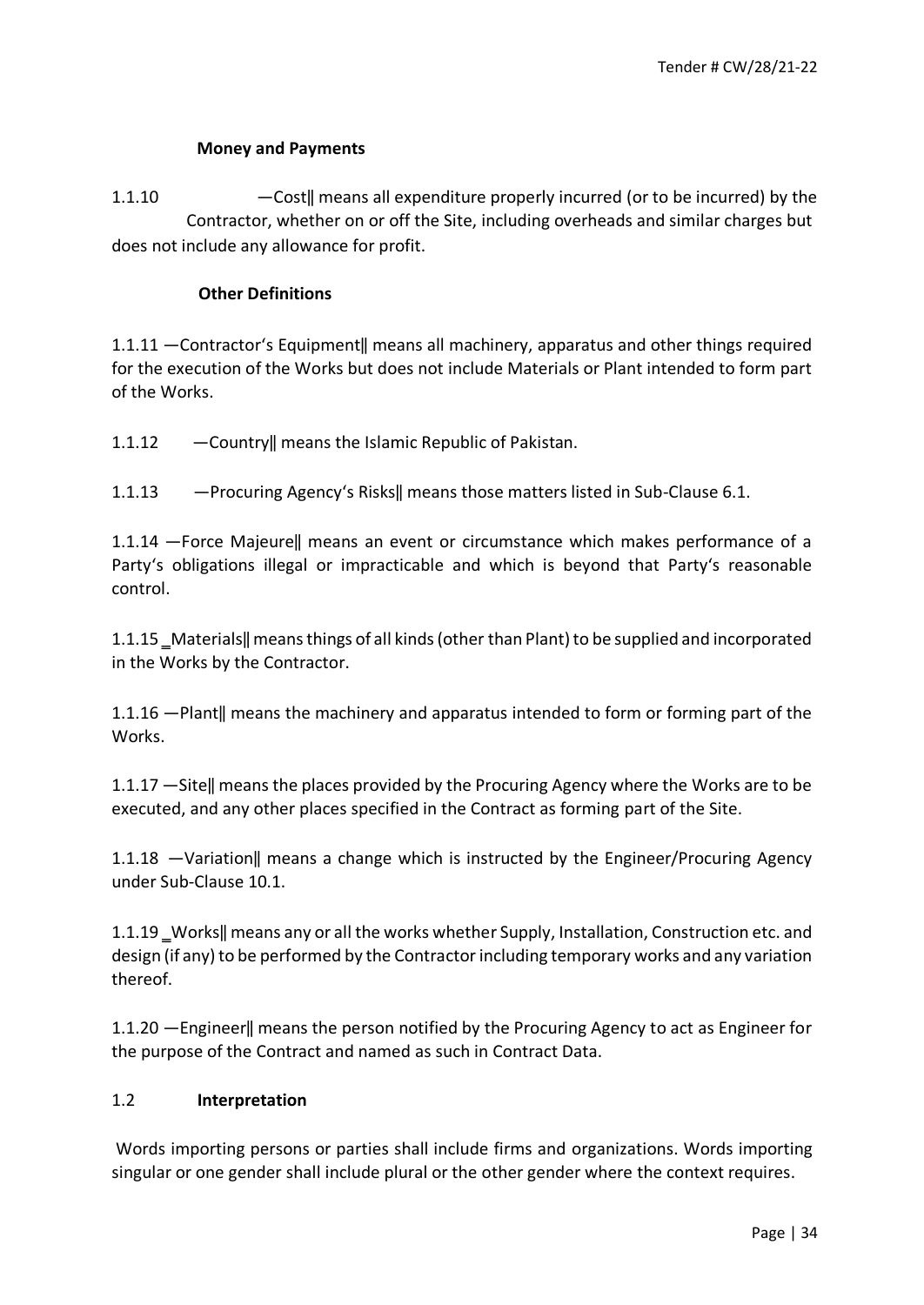#### 1.3 **Priority of Documents**

The documents forming the Contract are to be taken as mutually explanatory of one another. If an ambiguity or discrepancy is found in the documents, the priority of the documents shall be in accordance with the order as listed in the Contract Data.

#### 1.4 **Law**

The law of the Contract is the relevant Law of Islamic Republic of Pakistan.

#### 1.5 **Communications**

All Communications related to the Contract shall be in English language.

#### 1.6 **Statutory Obligations**

The Contractor shall comply with the Laws of Islamic Republic of Pakistan and shall give all notices and pay all fees and other charges in respect of the Works.

#### **2. THE PROCURING AGENCY**

#### 2.1 **Provision of Site**

The Procuring Agency shall provide the Site and right of access thereto at the times stated in the Contract Data.

 **Site Investigation Reports** are those that were included in the bidding documents and are factual and interpretative reports about the surface and subsurface conditions at the Site.

#### 2.2 **Permits etc.**

The Procuring Agency shall, if requested by the Contractor, assist him in applying for permits, licenses or approvals which are required for the Works.

#### 2.3 **Engineer's/Procuring Agency's Instructions**

The Contractor shall comply with all instructions given by the Procuring Agency or the Engineer, if notified by the Procuring Agency, in respect of the Works including the suspension of all or part of the works.

#### 2.4 **Approvals**

 No approval or consent or absence of comment by the Engineer/Procuring Agency shall affect the Contractor's obligations.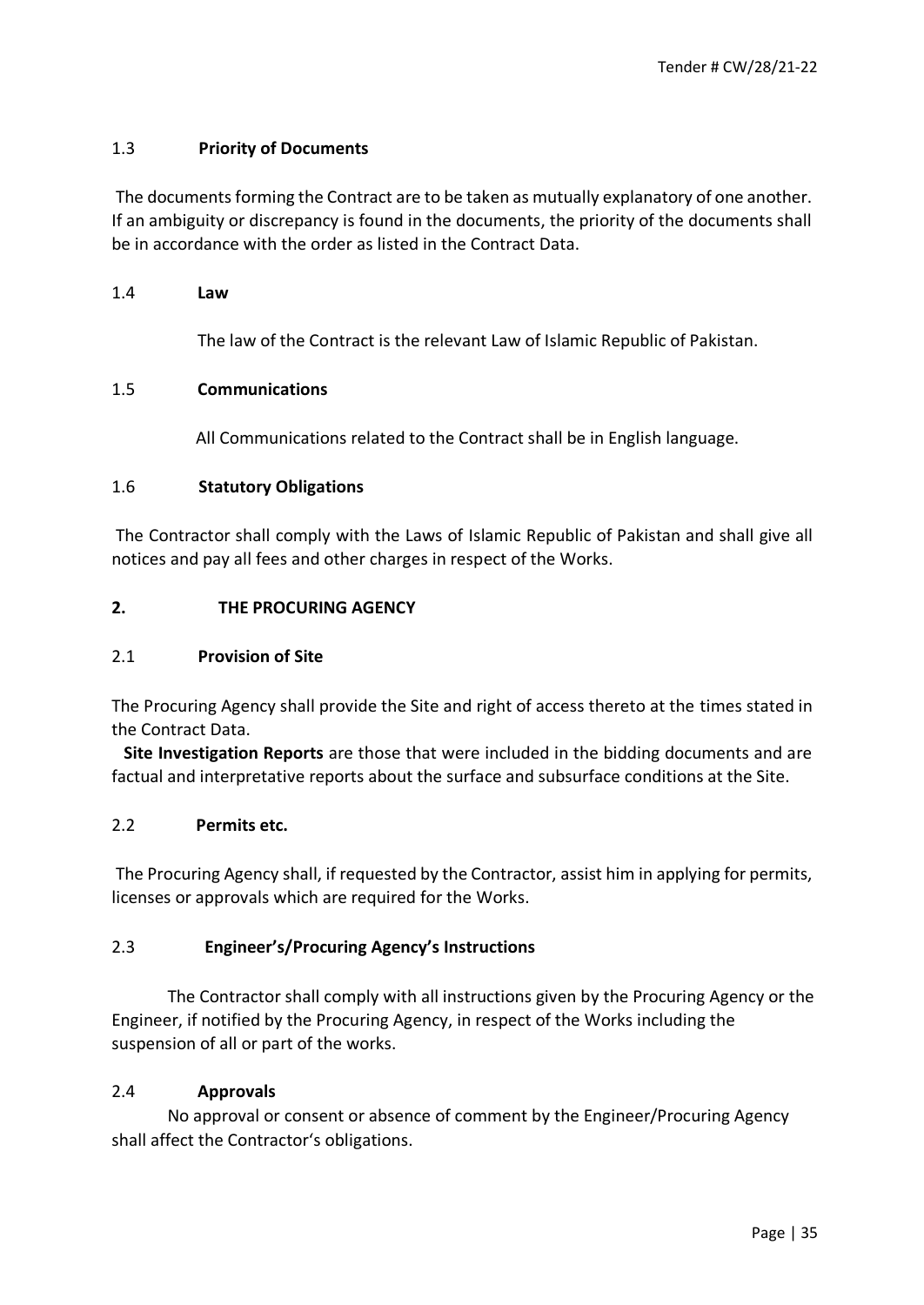#### **3. ENGINEER'S/PROCURING AGENCY'S REPRESENTATIVES**

#### 3.1 **Authorized Person**

The Procuring Agency shall appoint a duly authorized person to act for him and on his behalf for the purposes of this Contract. Such authorized person shall be duly identified in the Contract Data or otherwise notified in writing to the Contractor as soon as he is so appointed. In either case the Procuring Agency shall notify the Contractor, in writing, the precise scope of the authority of such authorized person at the time of his appointment.

#### 3.2 **Engineer's/Procuring Agency's Representative**

The name and address of Engineer's/Procuring Agency's Representative is given in Contract Data. However the Contractor shall be notified by the Engineer/Procuring Agency, the delegated duties and authority before the Commencement of works.

#### **4. THE CONTRACTOR**

#### 4.1 **General Obligations**

The Contractor shall carry out the works properly and in accordance with the Contract. The Contractor shall provide all supervision, labor, Materials, Plant and Contractor's Equipment which may be required

#### 4.2 **Contractor's Representative**

The Contractor shall appoint a representative at site on full time basis to supervise the execution of work and to receive instructions on behalf of the Contractor but only after obtaining the consent of the Procuring Agency for such appointment which consent shall not be withheld without plausible reason(s) by the Procuring Agency. Such authorized representative may be substituted/ replaced by the Contractor at any time during the Contract Period but only after obtaining the consent of the Procuring Agency as aforesaid.

#### 4.3 **Subcontracting**

The Contractor shall not subcontract the whole of the works. The Contractor shall not subcontract any part of the works without the consent of the Procuring Agency.

#### 4.4 **Performance Security**

The Contractor shall furnish to the Procuring Agency within fourteen (14) days after receipt of Letter of Acceptance a Performance Security at the option of the bidder, in the form of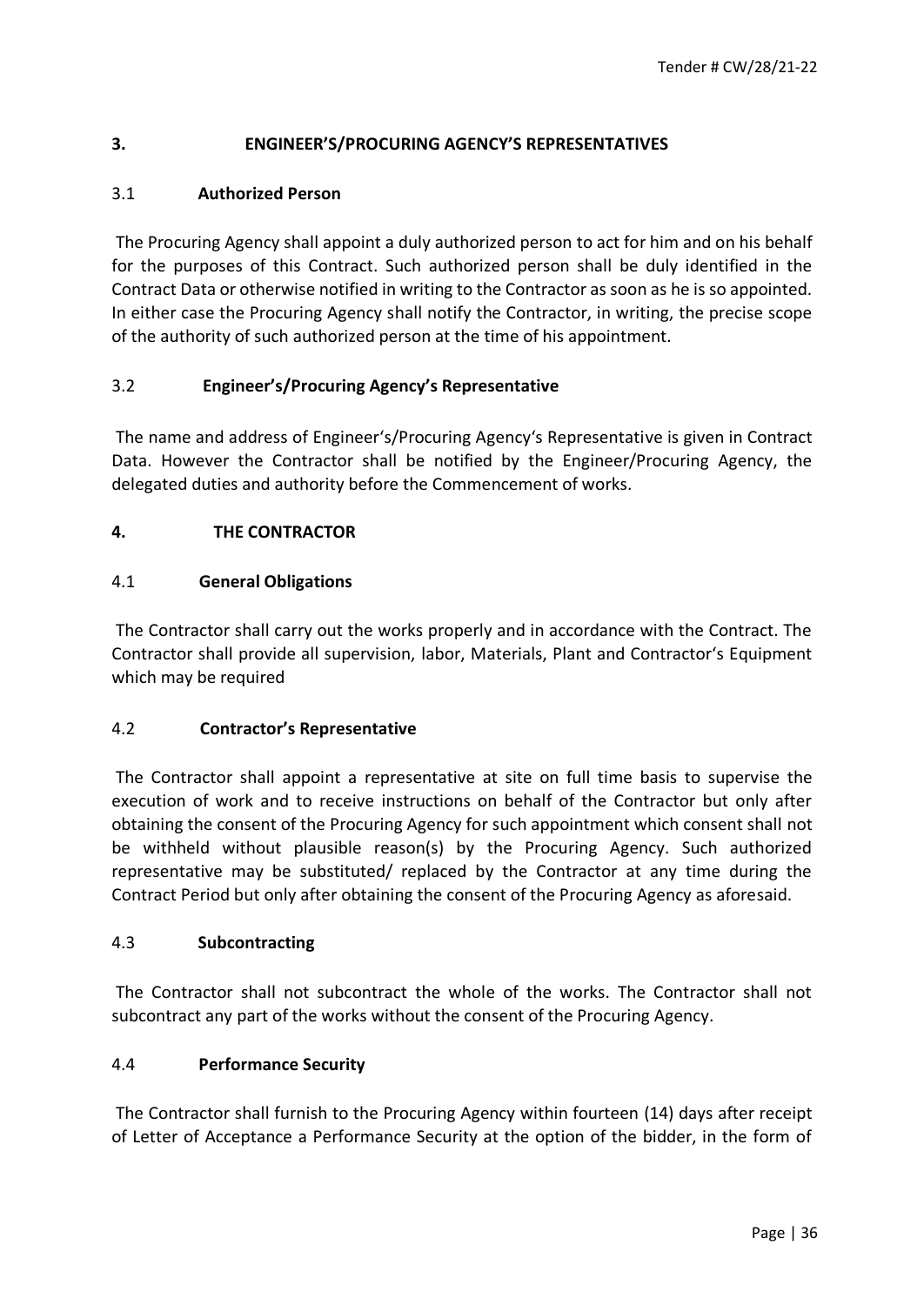Payee's order /Bank Draft or Bank Guarantee from scheduled bank for the amount and validity specified in Contract Data.

# **5. DESIGN BY CONTRACTOR**

# 5.1 **Contractor's Design**

 The Contractor shall carry out design to the extent specified, as referred to in the Contract Data. The Contractor shall promptly submit to the Engineer/Procuring Agency all designs prepared by him, within fourteen (14) days of receipt the Engineer/Procuring Agency shall notify any comments or, if the design submitted is not in accordance with the Contract, shall reject it stating the reasons. The

Contractor shall not construct any element of the works designed by him within fourteen (14) days after the design has been submitted to the Engineer/Procuring Agency or which has been rejected. Design that has been rejected shall be promptly amended and resubmitted. The Contractor shall resubmit all designs commented on taking these comments into account as necessary.

# 5.2 **Responsibility for Design**

The Contractor shall remain responsible for his bided design and the design under this Clause, both of which shall be fit for the intended purposes defined in the Contract and he shall also remain responsible for any infringement of any patent or copyright in respect of the same. The Engineer/Procuring Agency shall be responsible for the Specifications and Drawings.

## **6. PROCURING AGENCY'S RISKS**

## 6.1 **The Procuring Agency's Risks**

The Procuring Agency's Risks are:-

**a)** war, hostilities (whether war be declared or not), invasion, act of foreign enemies, within the Country**;**

**b)** rebellion, terrorism, revolution, insurrection, military or usurped power, or civil war, within the Country**;**

**c)** riot, commotion or disorder by persons other than the Contractor's personnel and other employees including the personnel and employees of Sub Contractors, affecting the Site and/or the Works**;**

**d)** ionizing radiations, or contamination by radio-activity from any nuclear fuel, or from any nuclear waste from the combustion of nuclear fuel, radio-active toxic explosive, or other hazardous properties of any explosive nuclear assembly or nuclear component of such an assembly, except to the extent to which the Contractor/Sub-Contractors may be responsible for the use of any radio-active material**;**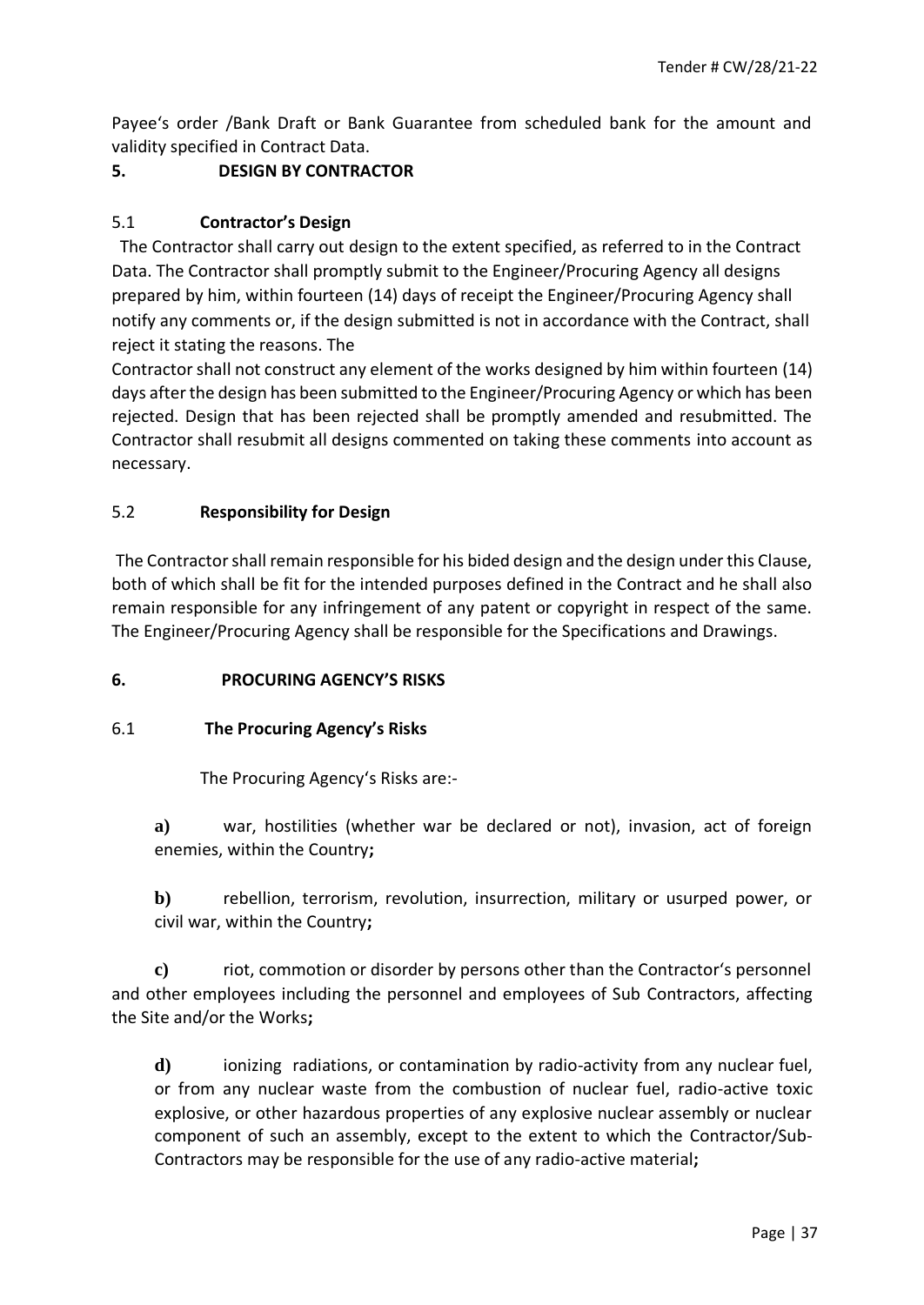Pressure waves caused by aircraft or other aerial devices travelling at sonic or supersonic speeds**;**

**e)** use or occupation by the Procuring Agency of any part of the Works, except as may be specified in the Contract**;**

**f)**late handing over of sites, anomalies in drawings, late delivery of designs and drawings of any part of the Works by the Procuring Agency's personnel or by others for whom the Procuring Agency is responsible;

**g)** a suspension under Sub-Clause 2.3 unless it is attributable to the Contractor's failure; and

**h)** physical obstructions or physical conditions other than climatic conditions, encountered on the Site during the performance of the Works, for which the Contractor immediately notified to the Procuring Agency and accepted by the Procuring Agency.

## **7. TIME FOR COMPLETION**

## 7.1 **Execution of the Works**

The Contractor shall commence the Works on the Commencement Date and shall proceed expeditiously and without delay and shall complete the Works, subject to Sub-Clause 7.3 below, within the Time for Completion.

## 7.2 **Program**

Within the time stated in the Contract Data, the Contractor shall submit to the Engineer/Procuring Agency a program for the Works in the form stated in the Contract Data.

## 7.3 **Extension of Time**

 The Contractor shall, within such time as may be reasonable under the circumstances, notify the Procuring Agency/Engineer of any event(s) falling within the scope of Sub-Clause 6.1 or 10.3 of these Conditions of Contract and request the Procuring Agency/Engineer for a reasonable extension in the time for the completion of works. Subject to the aforesaid, the Procuring Agency/Engineer shall determine such reasonable extension in the time for the completion of works as may be justified in the light of the details/particulars supplied by the Contractor in connection with the such determination by the Procuring Agency/Engineer within such period as may be prescribed by the Procuring Agency/Engineer for the same; and the Procuring Agency may extend the time for completion as determined.

## 7.4 **Late Completion**

If the Contractor fails to complete the Works within the Time for Completion, the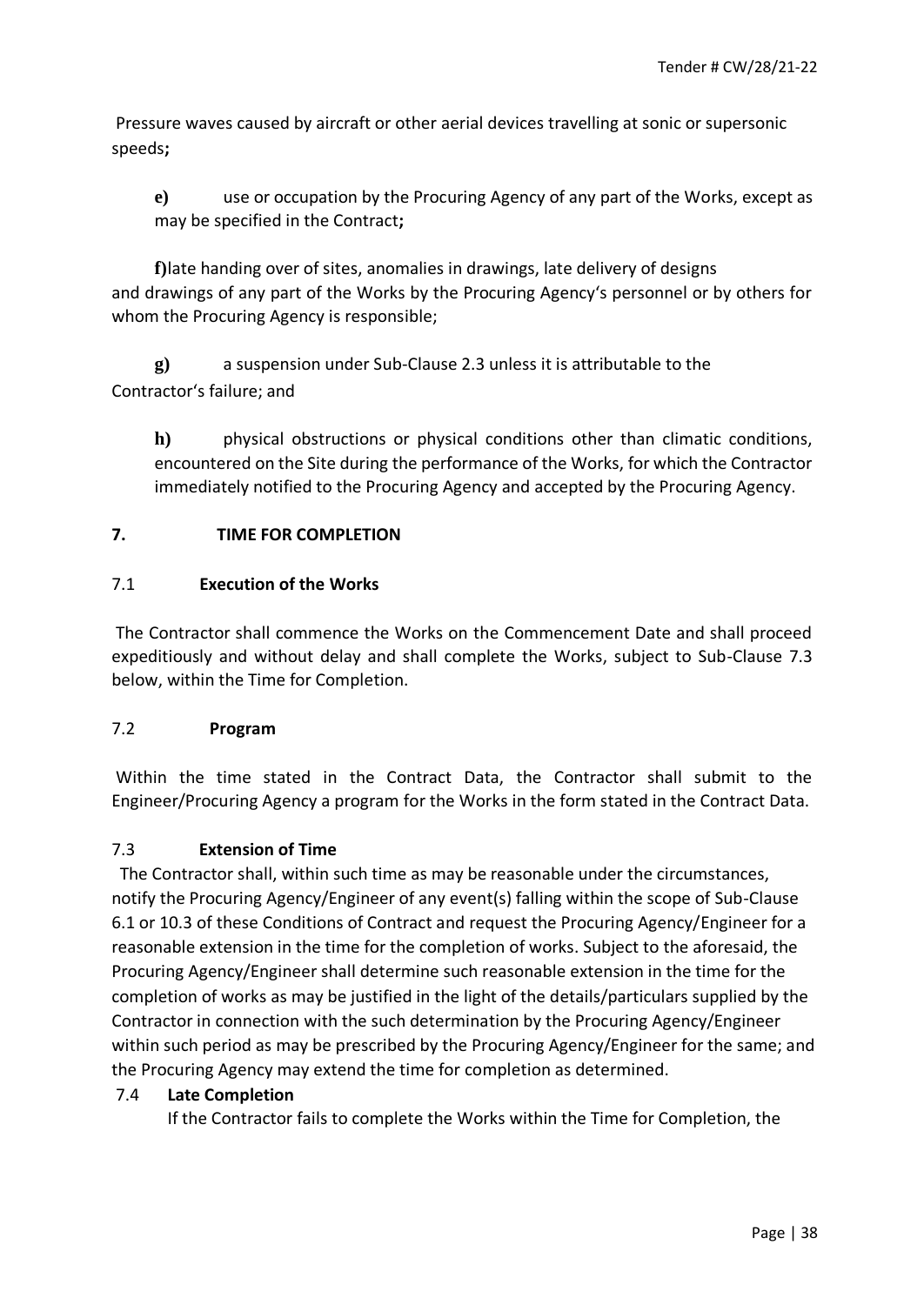Contractor's only liability to the Procuring Agency for such failure shall be to pay the amount as **liquidity damages** stated in the Contract Data for each day for which he fails to complete the Works.

## 8. **TAKING-OVER**

## 8.1 **Completion**

The Contractor may notify the Engineer/Procuring Agency when he considers that the Works are complete.

## 8.2 **Taking-Over Notice**

Within fourteen (14) days of the receipt of the said notice of completion from the Contractor the Procuring Agency/Engineer shall either takeover the completed works and issue a Certificate of Completion to that effect or shall notify the Contractor his reasons for not taking-over the works. While issuing the Certificate of Completion as aforesaid, the Procuring Agency/Engineer may identify any outstanding items of work which the Contractor shall undertake during the Maintenances Period.

## **9. REMEDYING DEFECTS**

## 9.1 **Remedying Defects**

The Contractor shall for a period stated in the Contract Data from the date of issue of the Certificate of Completion carry out, at no cost to the Procuring Agency, repair and rectification work which is necessitated by the earlier execution of poor quality of work or use of below specifications material in the execution of Works and which is so identified by the Procuring Agency/Engineer in writing within the said period. Upon expiry of the said period, and subject to the Contractor's faithfully performing his aforesaid obligations, the Procuring Agency/Engineer shall issue a Maintenance Certificate whereupon all obligations of the Contractor under this Contract shall come to an end.

Failure to remedy any such defects or complete outstanding work within a reasonable time shall entitle the Procuring Agency to carry out all necessary works at the Contractor's cost. However, the cost of remedying defects not attributable to the Contractor shall be valued as a Variation.

# 9.2 **Uncovering and Testing**

The Engineer/Procuring Agency may give instruction as to the uncovering and/or testing of any work. Unless as a result of an uncovering and/or testing it is established that the Contractor's design, materials, plant or workmanship are not in accordance with the Contract,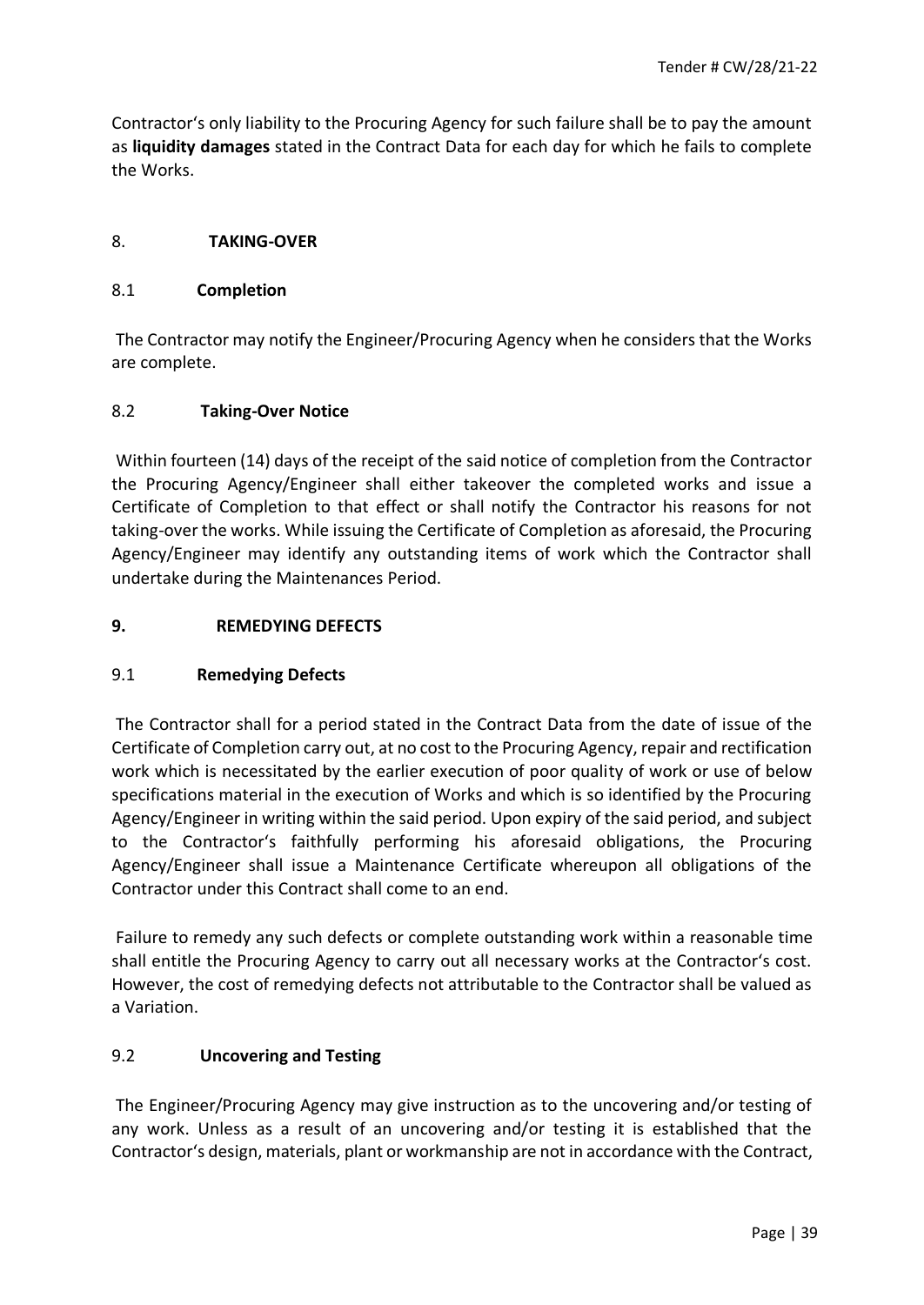the Contractor shall be paid for such uncovering and/or testing as a Variation in accordance with Sub-Clause 10.2.

## **10. VARIATIONS AND CLAIMS**

#### 10.1 **Right to Vary**

The Procuring Agency**/**Engineer may issue Variation Order(s) in writing. Where for any reason it has not been possible for the Procuring Agency/Engineer to issue such Variations Order(s), the Contractor may confirm any verbal orders given by the Procuring Agency/Engineer in writing and if the same are not refuted/denied by the Procuring Agency/Engineer within ten (10) days of the receipt of such confirmation the same shall be deemed to be a Variation Orders for the purposes of this Sub-Clause.

#### 10.2 **Valuation of Variations**

Variations shall be valued as follows:

- a) at a lump sum price agreed between the Parties, or
- b) where appropriate, at rates in the Contract, or

c) in the absence of appropriate rates, the rates in the Contract shall be used as the basis for valuation, or failing which

d) at appropriate new rates, as may be agreed or which the Engineer/Procuring Agency considers appropriate, or

e) if the Engineer/Procuring Agency so instructs, at day work rates set out in the Contract Data for which the Contractor shall keep records of hours of labour and Contractor's Equipment, and of Materials, used.

## 10.3 **Changes in the Quantities.**

a) If the final quantity of the work done differs from the quantity in the Bill of Quantities for the particular item by more than 25 percent, provided the change exceeds 1 percent of the Initial Contract Price, the Procuring Agency/Engineer shall adjust the rate to allow for the change and will be valued as per sub clause 10.2.

b) The Engineer shall not adjust rates from changes in quantities if thereby the Initial Contract Price is exceeded by more than 15 percent, except with the prior approval of the Procuring Agency.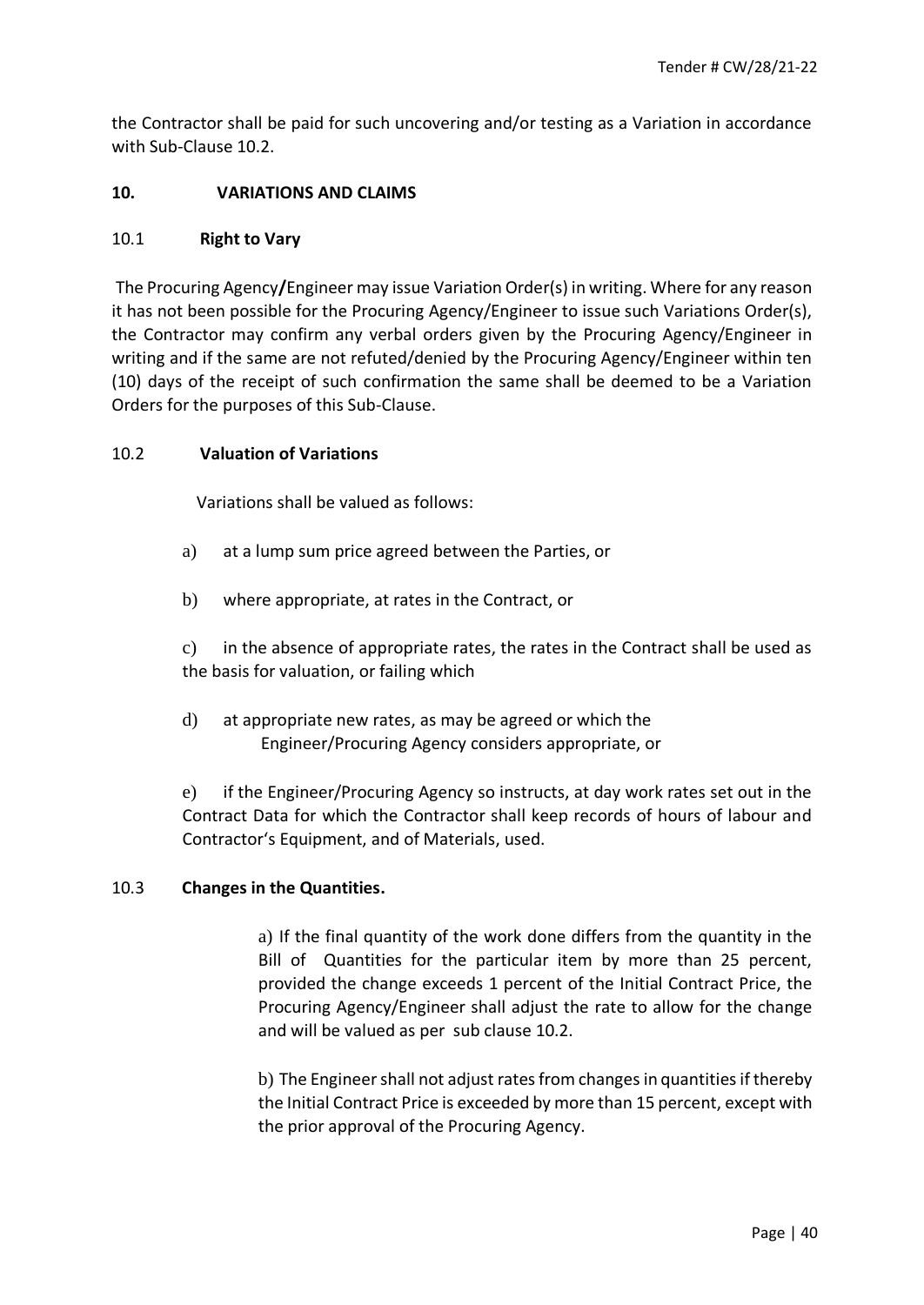c) If requested by the Engineer, the contractor shall provide the Engineer with a detailed cost breakdown of any rate in the Bill of Quantities.

## 10.4 **Early Warning**

The Contractor shall notify the Engineer/Procuring Agency in writing as soon as he is aware of any circumstance which may delay or disrupt the Works, or which may give rise to a claim for additional payment.

To the extent of the Contractor's failure to notify, which results to the Engineer/Procuring Agency being unable to keep all relevant records or not taking steps to minimize any delay, disruption, or Cost, or the value of any Variation, the Contractor's entitlement to extension of the Time for Completion or additional payment shall be reduced/rejected.

## 10.5 **Valuation of Claims**

If the Contractor incurs Cost as a result of any of the Procuring Agency's Risks, the Contractor shall be entitled to the amount of such Cost. If as a result of any Procuring Agency's Risk, it is necessary to change the Works, this shall be dealt with as a Variation subject to Contractor's notification for intention of claim to the Engineer/Procuring Agency within fourteen (14) days of the occurrence of cause.

## 10.6 **Variation and Claim Procedure**

The Contractor shall submit to the Engineer/Procuring Agency an itemized detailed breakdown of the value of variations and claims within twenty eight (28) days of the instruction or of the event giving rise to the claim. The Engineer/Procuring Agency shall check and if possible agree the value. In the absence of agreement, the Procuring Agency shall determine the value.

## **11. CONTRACT PRICE AND PAYMENT**

# 11.1 (a) **Terms of Payments**

 The amount due to the Contractor under any Interim Payment Certificate issued by the Engineer pursuant to this Clause, or to any other terms of the Contract, shall , subject to Clause 11.3, be paid by the Procuring Agency to the Contractor within 30 days after such Interim Payment Certificate has been jointly verified by Procuring Agency and Contractor, or, in the case of the Final Certificate referred to in Sub Clause 11.5, within 60days after such Final Payment Certificate has been jointly verified by Procuring Agency and Contractor; Provided that the Interim Payment shall be caused in thirty (30) days and Final Payment in 60 days in case of foreign funded project. In the event of the failure of the Procuring Agency to make payment within 90 days then Procuring Agency shall pay to the Contractor compensation at the 28 days rate of KIBOR+2% per annum in local currency and LIBOR+1%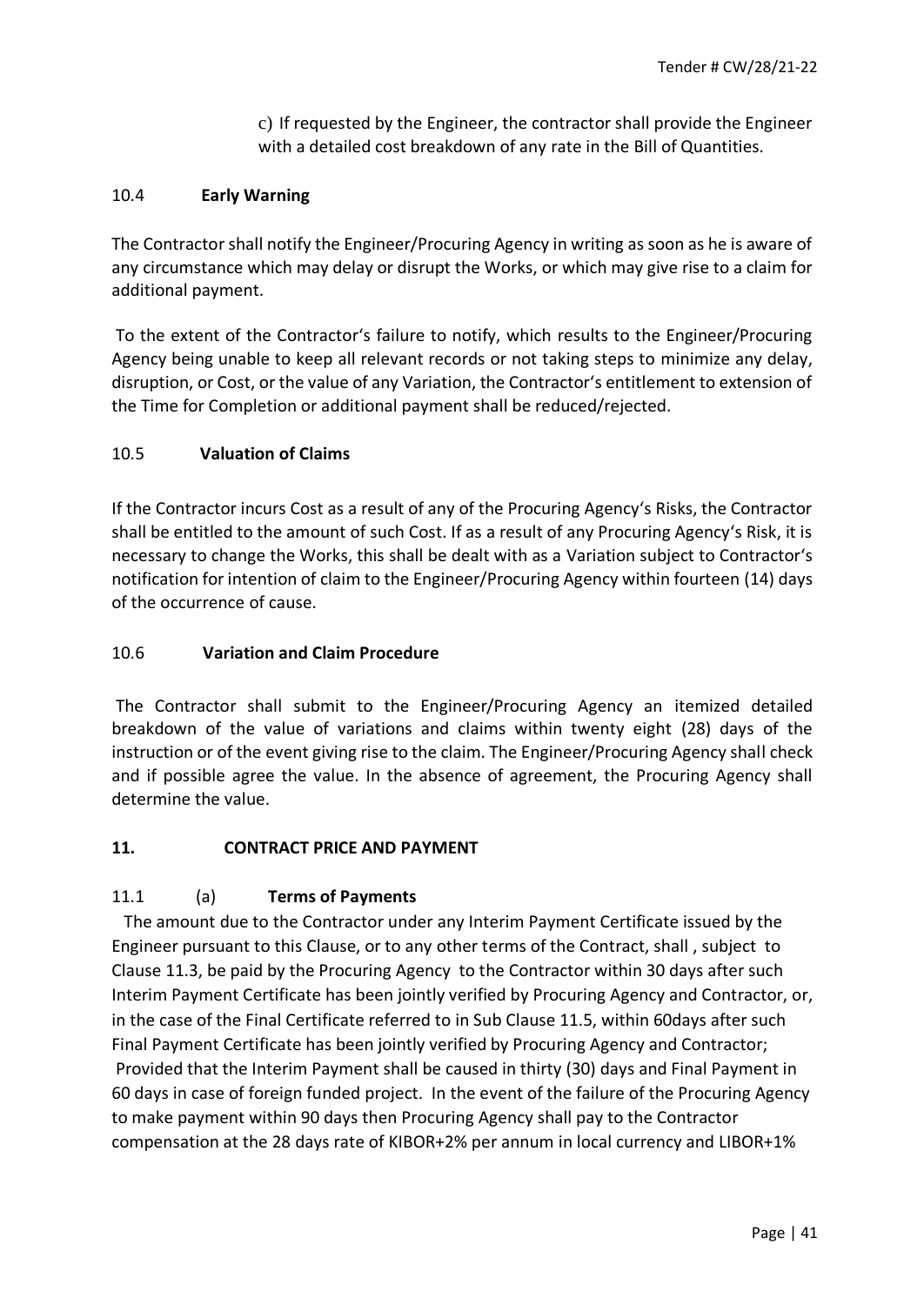for foreign currency, upon all sums unpaid from the date by which the same should have been paid.

# (b) **Valuation of the Works**

The Works shall be valued as provided for in the Contract Data, subject to Clause 10.

# 11.2 **Monthly Statements**

The Contractor shall be entitled to be paid at monthly intervals:

- a) the value of the Works executed less to the cumulative amount paid previously; and
- b) value of secured advance on the materials and valuation of variations (if any).

The Contractor shall submit each month to the Engineer/Procuring Agency a statement showing the amounts to which he considers himself entitled.

# 11.3 **Interim Payments**

Within a period not exceeding seven (07) days from the date of submission of a statement for interim payment by the Contractor, the Engineer shall verify the same and within a period not exceeding thirty (30/60) days from the said date of submission by the Contractor, the Procuring Agency shall pay to the Contractor the sum subject to adjustment for deduction of the advance payments and retention money.

# 11.4 **Retention**

Retention money shall be paid by the Procuring Agency to the Contractor within fourteen (14) days after either the expiry of the period stated in the Contract Data, or the remedying of notified defects, or the completion of outstanding work, all as referred to in Sub-Clause 9.1, whichever is the later.

# 11.5 **Final Payment**

Within twenty one (21) days from the date of issuance of the Maintenance Certificate the Contractor shall submit a final account to the Engineer to verify and the Engineer shall verify the same within fourteen (14) days from the date of submission and forward the same to the Procuring Agency together with any documentation reasonably required to enable the Procuring Agency to ascertain the final contract value.

Within sixty (60) days from the date of receipt of the verified final account from the Engineer, the Procuring Agency shall pay to the Contractor any amount due to the Contractor. While making such payment the Procuring Agency may, for reasons to be given to the Contractor in writing, withhold any part or parts of the verified amount.

# 11.6 **Currency**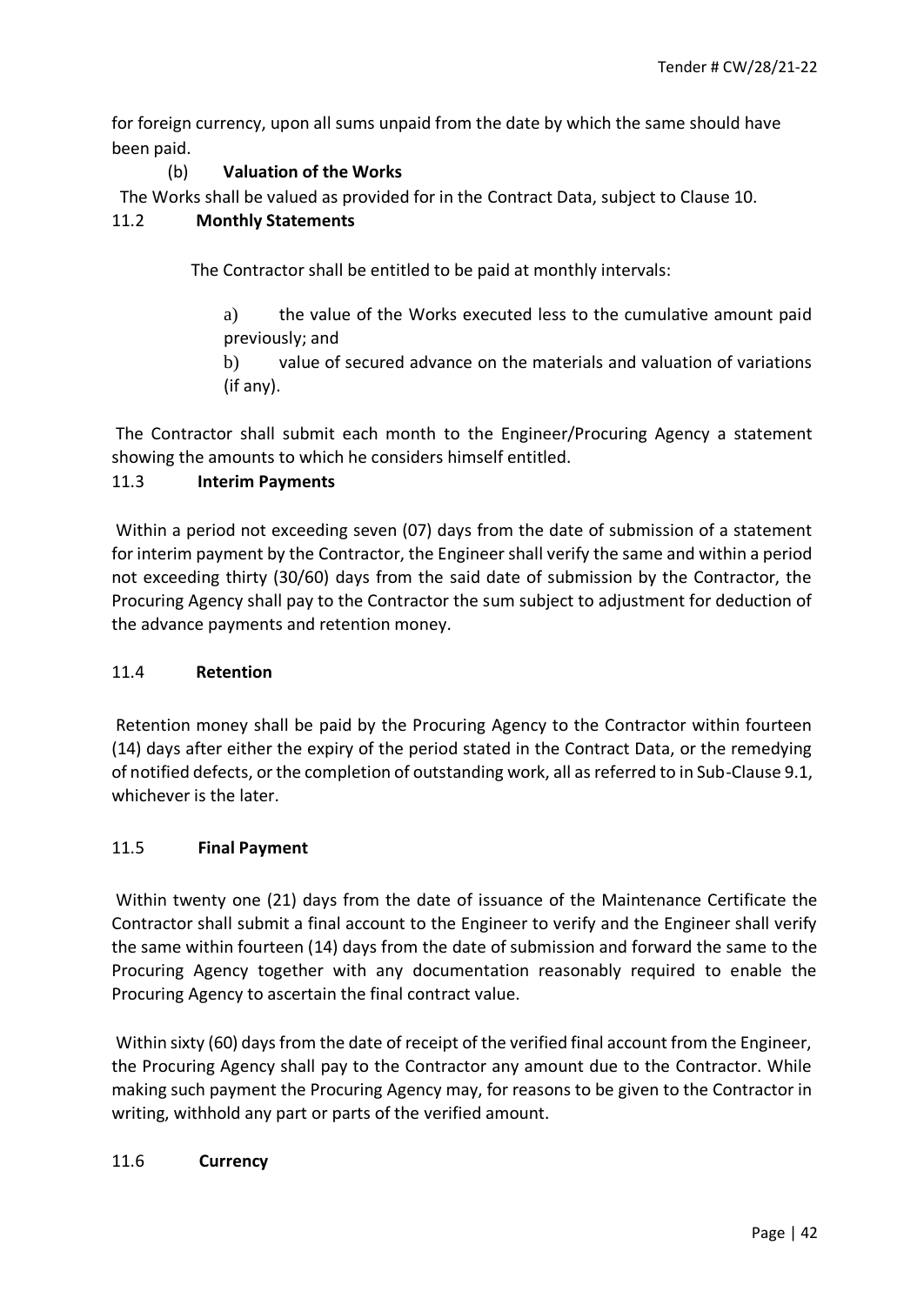Payment shall be in the currency stated in the Contract Data.

## **12. DEFAULT**

## 12.1 **Defaults by Contractor**

If the Contractor abandons the Works, refuses or fails to comply with a valid instruction of the Engineer/Procuring Agency or fails to proceed expeditiously and without delay, or is, despite a written complaint, in breach of the Contract, the Procuring Agency may give notice referring to this Sub-Clause and stating the default.

If the Contractor has not taken all practicable steps to remedy the default within fourteen (14) days after receipt of the Procuring Agency's notice, the Procuring Agency may by a second notice given within a further twenty one (21) days, terminate the Contract. The Contractor shall then demobilize from the Site leaving behind any Contractor's Equipment which the Procuring Agency instructs, in the second notice, to be used for the completion of the Works at the risk and cost of the Contractor.

## 12.2 **Defaults by Procuring Agency**

If the Procuring Agency fails to pay in accordance with the Contract, or is, despite a written complaint, in breach of the Contract, the Contractor may give notice referring to this Sub-Clause and stating the default. If the default is not remedied within fourteen (14) days after the Procuring Agency's receipt of this notice, the Contractor may suspend the execution of all or parts of the Works.

If the default is not remedied within twenty eight (28) days after the Procuring Agency's receipt of the Contractor's notice, the Contractor may by a second notice given within a further twenty one (21) days, terminate the Contract. The Contractor shall then demobilize from the Site.

## 12.3 **Insolvency**

If a Party is declared insolvent under any applicable law, the other Party may by notice terminate the Contract immediately. The Contractor shall then demobilize from the site leaving behind, in the case of the Contractor's insolvency, any Contractor's Equipment which the Procuring Agency instructs in the notice is to be used for the completion of the Works.

## 12.4 **Payment upon Termination**

After termination, the Contractor shall be entitled to payment of the unpaid balance of the value of the works executed and of the Materials and Plant reasonably delivered to the site, adjusted by the following: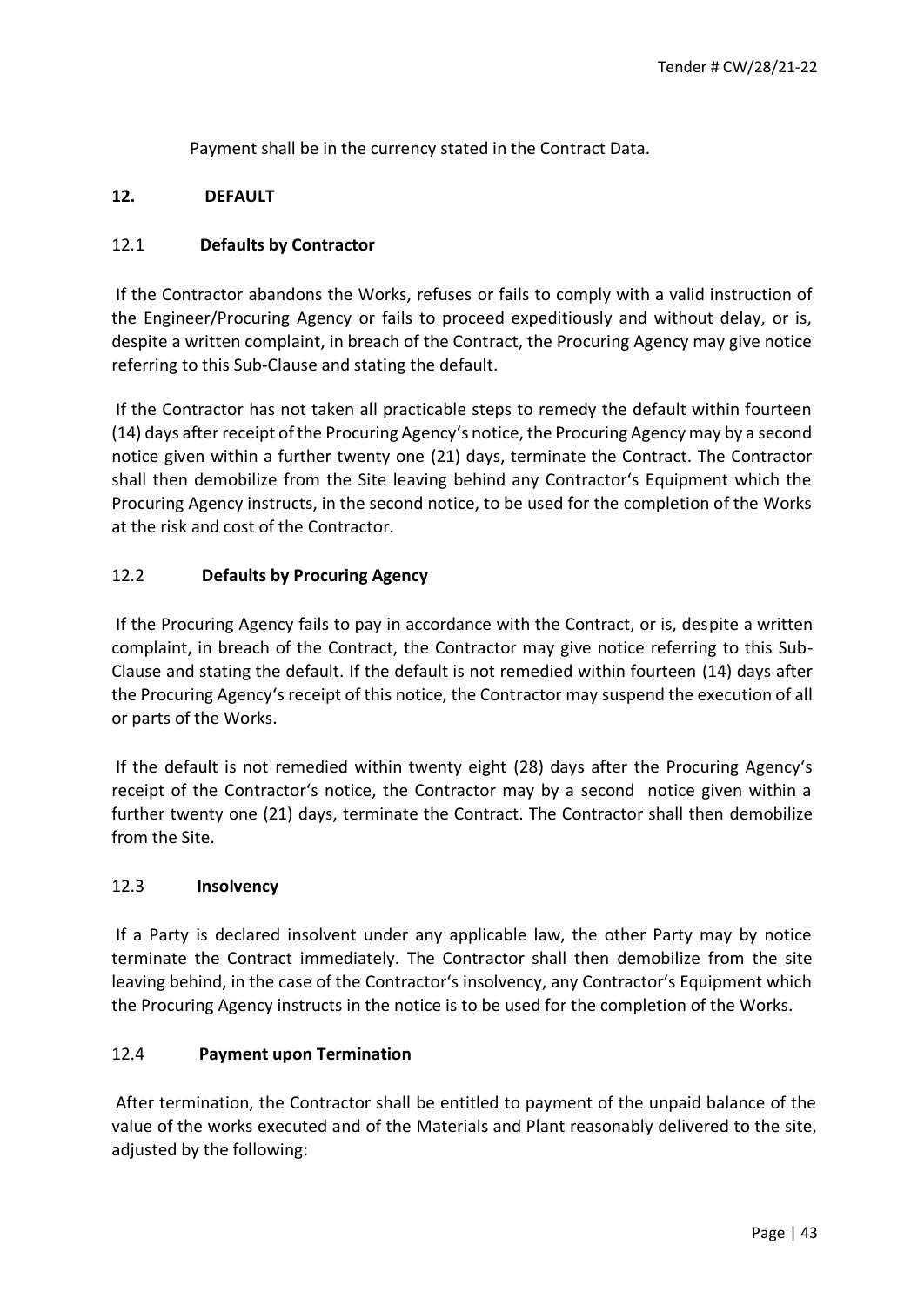- a) any sums to which the Contractor is entitled under Sub-Clause 10.4,
- b) any sums to which the Procuring Agency is entitled,

c) if the Procuring Agency has terminated under Sub-Clause 12.1 or 12.3, the Procuring Agency shall be entitled to a sum equivalent to twenty percent (20%) of the value of parts of the Works not executed at the date of the termination, and

d) if the Contractor has terminated under Sub-Clause 12.2 or 12.3*,* the Contractor shall be entitled to the cost of his demobilisation together with a sum equivalent to ten percent (10%) of the value of parts of the works not executed at the date of termination.

The net balance due shall be paid or repaid within twenty eight (28) days of the notice of termination.

## **13. RISKS AND RESPONSIBILITIES**

## 13.1 **Contractor's Care of the Works**

Subject to Sub-Clause 9.1, the Contractor shall take full responsibility for the care of the Works from the Commencement Date until the date of the Procuring Agency's/Engineer's issuance of Certificate of Completion under Sub-Clause 8.2. Responsibility shall then pass to the Procuring Agency. If any loss or damage happens to the Works during the above period, the Contractor shall rectify such loss or damage so that the Works conform with the Contract.

Unless the loss or damage happens as a result of any of the Procuring Agency's Risks, the Contractor shall indemnify the Procuring Agency, or his agents against all claims loss, damage and expense arising out of the Works.

## 13.2 **Force Majeure**

If Force Majeure occurs, the Contractor shall notify the Engineer/Procuring Agency immediately. If necessary, the Contractor may suspend the execution of the Works and, to the extent agreed with the Procuring Agency demobilize the Contractor's Equipment.

 If the event continues for a period of eighty four (84) days, either Party may then give notice of termination which shall take effect twenty eight (28) days after the giving of the notice. After termination, the Contractor shall be entitled to payment of the unpaid balance of the value of the Works executed and of the Materials and Plant reasonably delivered to the Site, adjusted by the following:

- a) any sums to which the Contractor is entitled under Sub-Clause 10.4,
- b) the cost of his demobilization, and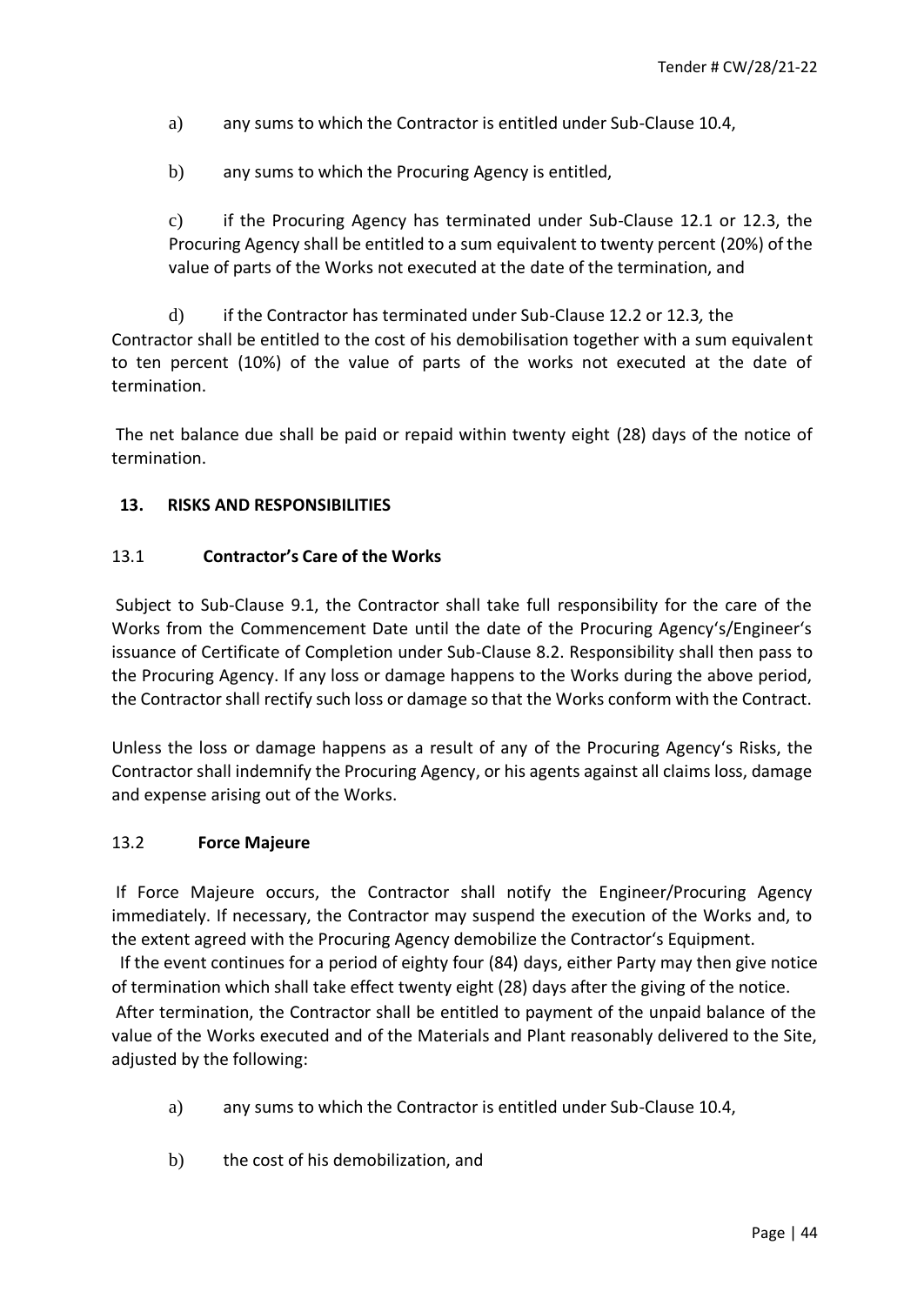c) less any sums to which the Procuring Agency is entitled.

The net balance due shall be paid or repaid within thirty-five (35) days of the notice of termination.

# **14. INSURANCE**

# 14.1 **Arrangements**

The Contractor shall, prior to commencing the Works, effect insurances of the types, in the amounts and naming as insured the persons stipulated in the Contract Data except for items (a) to (e) and (i) of the Procuring Agency's Risks under SubClause 6.1. The policies shall be issued by insurers and in terms approved by the Procuring Agency. The Contractor shall provide the Engineer/Procuring Agency with evidence that any required policy is in force and that the premiums have been paid.

# 14.2 **Default**

If the Contractor fails to effect or keep in force any of the insurances referred to in the previous Sub-Clause, or fails to provide satisfactory evidence, policies or receipts, the Procuring Agency may, without prejudice to any other right or remedy, effect insurance for the cover relevant to such as a default and pay the premiums due and recover the same plus a sum in percentage given in Contractor Data from any other amounts due to the Contractor.

# **15. RESOLUTION OF DISPUTES**

# 15.1 **Engineer's Decision**

 If a dispute of any kind whatsoever arises between the Procuring Agency and the Contractor in connection with the works, the matter in dispute shall, in the first place, be referred in writing to the Engineer, with a copy to the other party. Such reference shall state that it is made pursuant to this Clause. No later than the twenty eight (28) days after the day on which he received such reference, the

Engineer shall give notice of his decision to the Procuring Agency (Superintending Engineer) and the Contractor.

Unless the Contract has already been repudiated or terminated, the Contractor shall, in every case, continue to proceed with the work with all due diligence, and the Contractor and the Procuring Agency (Superintending Engineer)shall give effect forthwith to every such decision of the Engineer unless and until the same shall be revised, as hereinafter provided in an arbitral award.

# 15.2 **Notice of Dissatisfaction**

 If a Party is dissatisfied with the decision of the Engineer of consultant or if no decision is given within the time set out in Sub-Clause 15.1 here above, the Party may give notice of dissatisfaction referring to this Sub-Clause within fourteen (14) days of receipt of the decision or the expiry of the time for the decision. If no notice of dissatisfaction is given within the specified time, the decision shall be final and binding on the Parties. If notice of dissatisfaction is given within the specified time, the decision shall be binding on the Parties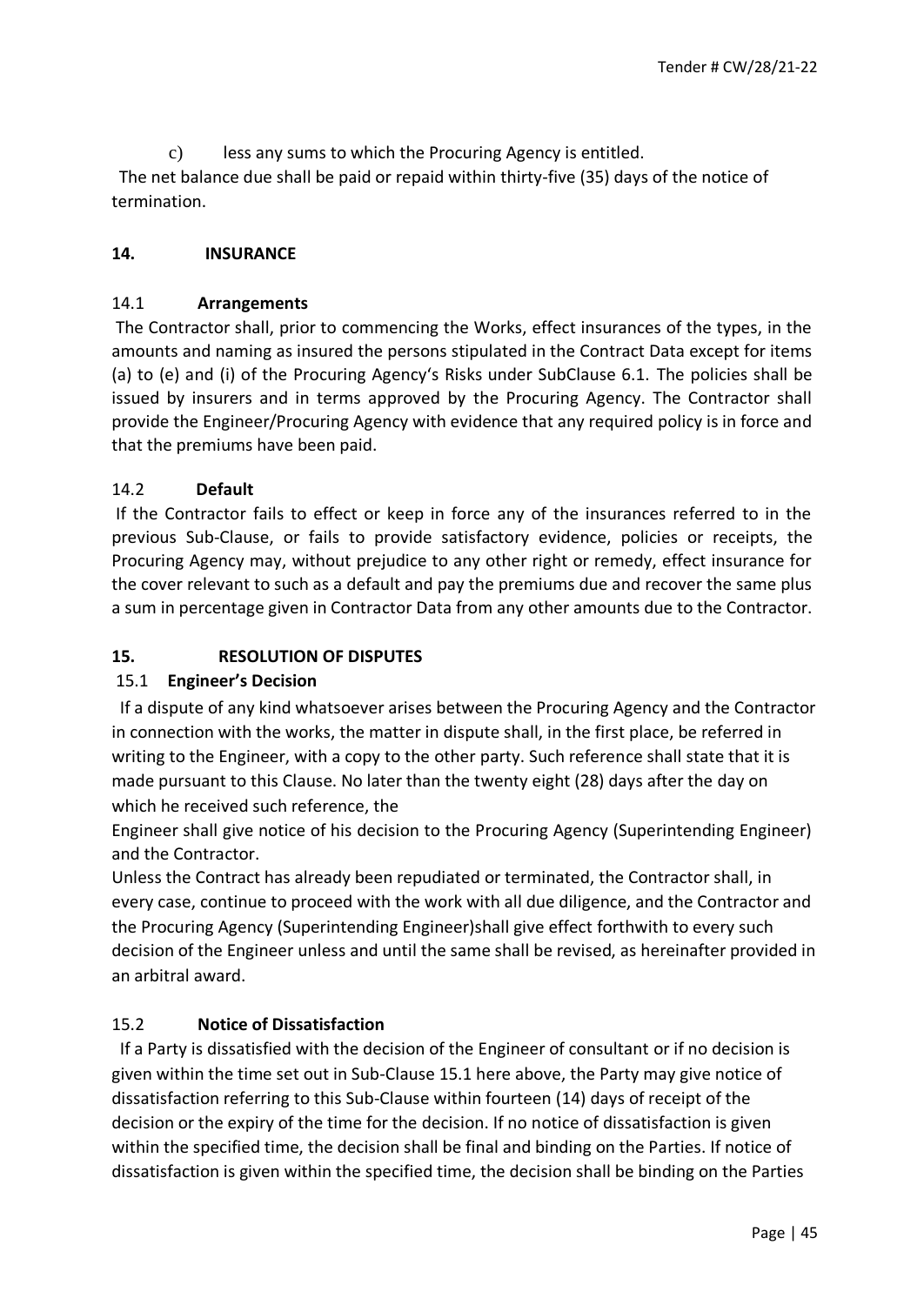who shall give effect to it without delay unless and until the decision of the Engineer is revised by an arbitrator.

If a contractor is dissatisfied with the decision of the Engineer of the department or decision is not given in time then he can approach Superintending Engineer within 14 days, in case of dissatisfaction with decision of Superintending Engineer or not decided within 28 days, then arbitration process would be adopted as per clause 15.3.

## 15.3 **Arbitration**

A dispute which has been the subject of a notice of dissatisfaction shall be finally settled as per provisions of Arbitration Act 1940 (Act No. X of 1940) and Rules made there under and any statutory modifications thereto. Any hearing shall be held at the place specified in the Contract Data and in the language referred to in Sub-Clause 1.5.

## **16 INTEGRITY PACT**

16.1 If the Contractor or any of his Sub-Contractors, agents or servants is found to have violated or involved in violation of the Integrity Pact signed by the Contractor as Schedule-F to his Bid, then the Procuring Agency shall be entitled to:

> (a) recover from the Contractor an amount equivalent to ten times the sum of any commission, gratification, bribe, finder's fee or kickback given by the Contractor or any of his Sub-Contractors, agents or servants;

(b) terminate the Contract; and

(c) recover from the Contractor any loss or damage to the Procuring Agency as a result of such termination or of any other corrupt business practices of the Contractor or any of his Sub-Contractors, agents or servants.

On termination of the Contract under Sub-Para (b) of this Sub-Clause, the Contractor shall demobilize from the site leaving behind Contractor's Equipment which the Procuring Agency instructs, in the termination notice, to be used for the completion of the works at the risk and cost of the Contractor. Payment upon such termination shall be made under Sub-Clause 12.4, in accordance with Sub-Para (c) thereof, after having deducted the amounts due to the Procuring Agency under Sub-Para (a) and (c) of this Sub-Clause.

# **CONTRACT DATA**

*(Note: Except where otherwise indicated, all Contract Data should be filled in by the Procuring Agency prior to issuance of the Bidding Documents.)* 

# **Sub-Clauses of Conditions of Contract**

1.1.3 Procuring Agency's Drawings, if any *(To be listed by the Procuring Agency)*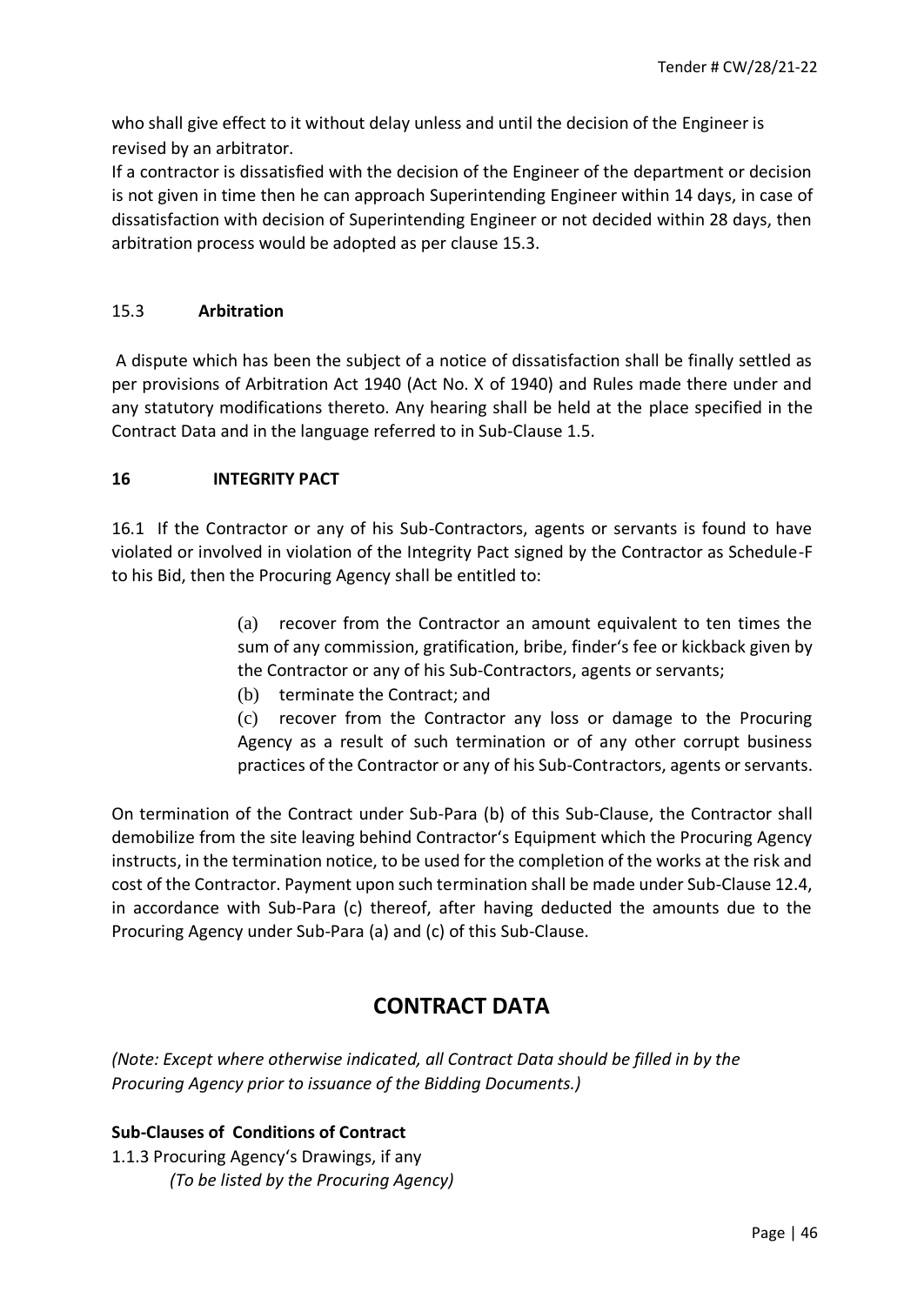## 1.1.4 **The Procuring Agency** means

#### 1.1.5 **The Contractor** means

1.1.7 **Commencement Date** means the date of issue of Engineer's Notice to Commence which shall be issued within fourteen (14) days of the signing of the Contract Agreement.

**\_\_\_\_\_\_\_\_\_\_\_\_\_\_\_\_\_\_\_\_\_\_\_\_\_\_\_\_\_ \_\_\_\_\_\_\_\_\_\_\_\_\_\_\_\_\_\_\_\_\_\_\_\_\_\_\_\_\_\_** 

1.1.9 **Time for Completion** \_\_\_\_\_\_\_\_\_\_\_\_\_\_\_\_\_ days

**\_\_\_\_\_\_\_\_\_\_\_\_\_\_\_\_\_\_\_\_\_\_\_\_\_\_\_\_\_\_\_\_\_\_\_\_\_\_\_\_\_\_\_ \_\_\_\_\_\_\_\_\_\_\_\_\_\_\_\_\_\_\_\_\_\_\_\_\_\_\_\_\_\_\_\_\_\_\_\_\_\_\_\_\_\_** 

*(The time for completion of the whole of the Works should be assessed by the Procuring Agency)* 

1.1.20 **Engineer (mention the name along with the designation including whether he belongs to department or consultant) and other details**

**\_\_\_\_\_\_\_\_\_\_\_\_\_\_\_\_\_\_\_\_\_\_\_\_\_\_\_\_\_ \_\_\_\_\_\_\_\_\_\_\_\_\_\_\_\_\_\_\_\_\_\_\_\_\_\_\_\_\_\_**

#### 1.3 **Documents forming the Contract listed in the order of priority:**

- (a) The Contract Agreement
- (b) Letter of Acceptance
- (c) The completed Form of Bid
- (d) Contract Data
- (e) Conditions of Contract
- (f) The completed Schedules to Bid including Schedule of Prices
- (g) The Drawings, if any
- (h) The Specifications
- (i) \_\_\_\_\_\_\_\_\_\_\_\_\_\_\_\_\_\_\_
- (j) \_\_\_\_\_\_\_\_\_\_\_\_\_\_\_\_\_\_\_

(*The Procuring Agency may add, in order of priority, such other documents as form part of the Contract. Delete the document, if not applicable)* 

- 2.1 **Provision of Site:** On the Commencement Date
- 3.1 **Authorized person:\_\_\_\_\_\_\_\_\_\_\_\_**\_\_\_\_\_

\_\_\_\_\_\_\_\_\_\_\_\_\_\_\_\_\_\_\_\_\_\_

3.2 **Name and address of Engineer's/Procuring Agency's representative** 

<sup>4.4</sup> **Performance Security:**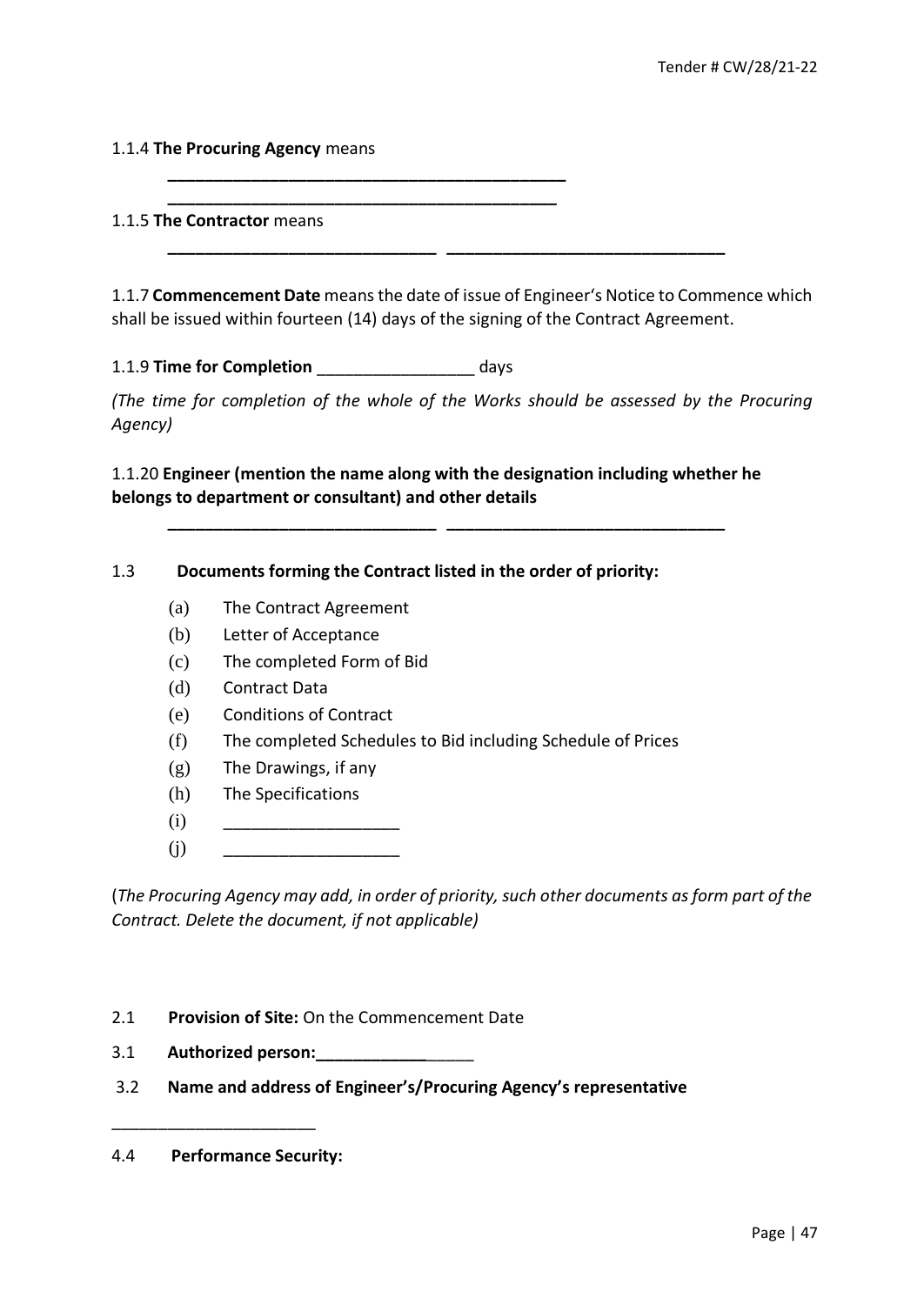Amount\_\_\_\_\_\_\_\_\_\_\_\_\_\_\_\_\_ Validity\_\_\_\_\_\_\_\_\_\_\_\_\_\_\_\_\_ *(Form: As provided under Standard Forms of these Documents)*  5.1 **Requirements for Contractor's design (if any):** Specification Clause No's 7.2 **Program: Time for submission:** Within fourteen (14) days\* of the Commencement

Date. **Form of program:** *CODECALL EXAMPLERS* (Bar Chart/CPM/PERT or other)

7.4 Amount payable due to failure to complete shall be  $\%$  per day up to a maximum of

(10%) of sum stated in the Letter of Acceptance

(Usually the liquidated damages are set between 0.05 percent and 0.10 percent per day.)

## 7.5 **Early Completion**

 In case of earlier completion of the Work, the Contractor is entitled to be paid bonus up-to limit and at a rate equivalent to 50% of the relevant limit and rate of liquidated damages stated in the contract data.

## 9.1 **Period for remedying defects**

10.2 (e) **Variation procedures:** 

Day work rates\_\_\_\_\_\_\_\_\_\_\_\_\_\_  $\blacksquare$ 

\_\_\_\_\_\_\_\_\_\_\_\_\_\_\_\_\_\_\_\_\_\_\_\_\_\_\_\_\_\_\_\_\_\_\_\_\_\_\_\_\_\_\_\_ \_\_\_\_\_\_\_\_\_\_\_\_\_\_\_\_\_\_\_\_\_\_\_\_\_\_\_\_\_\_\_\_\_\_\_\_\_\_\_\_\_\_\_\_

# 11.1 **Terms of Payments**

## **a) Mobilization Advance**

(1) Mobilization Advance up to 10 % of the Contract Price stated in the Letter of Acceptance shall be paid by the Procuring Agency to the Contractor on the works costing Rs.2.5 million or above on following conditions:

> (i) on submission by the Contractor of a Mobilization Advance Guarantee for the full amount of the Advance in the specified form from a Scheduled Bank in Pakistan to the Procuring Agency;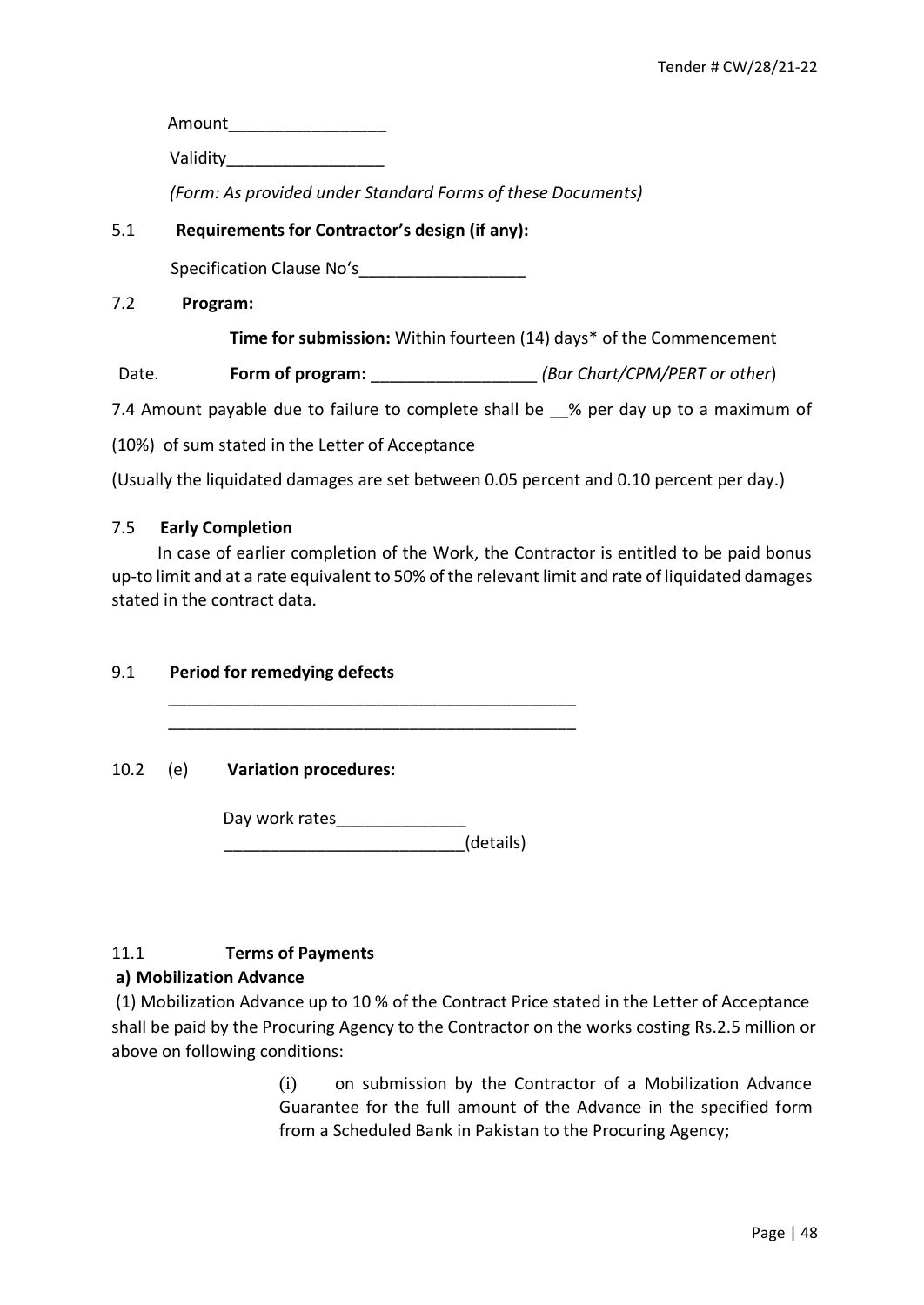(ii) Contractor will pay interest on the mobilization advance at the rate of 10% per annum on the advance; and

(iii) This Advance including the interest shall be recovered in 5 equal installments from the five (05) R.A bills and in case the number of bills is less than five (05) then 1/5<sup>th</sup> of the advance **inclusive of the interest** thereon shall be recovered from each bill and the balance together with interest be recovered from the final bill. It may be insured that there is sufficient amount in the final bill to enable recovery of the Mobilization Advance.

**OR** STREET STREET AND THE STREET STREET STREET AND THE STREET STREET STREET AND THE STREET STREET AND THE STREET AND THE STREET AND THE STREET AND THE STREET AND THE STREET AND THE STREET AND THE STREET AND THE STREET AND

## 2) **Secured Advance on Materials**

(a) The Contractor shall be entitled to receive from the Procuring Agency Secured Advance against an INDENTURE BOND in P W Account Form No. 31(Fin. R. Form No. 2 acceptable to the Procuring Agency of such sum as the Engineer may consider proper in respect of non-perishable materials brought at the Site but not yet incorporated in the Permanent Works provided that:

(i) The materials are in accordance with the Specifications for the Permanent Works;

(ii) Such materials have been delivered to the Site and are properly stored and protected against loss or damage or deterioration to the satisfaction and verification of the Engineer but at the risk and cost of the Contractor;

(iii) The Contractor's records of the requirements, orders, receipts and use of materials are kept in a form approved by the Engineer, and such records shall be available for inspection by the Engineer;

(iv) The Contractor shall submit with his monthly statement the estimated value of the materials on Site together with such documents as may be required by the Engineer for the purpose of valuation of materials and providing evidence of ownership and payment therefore;

Ownership of such materials shall be deemed to vest in the Procuring Agency and these materials shall not be removed from the Site or otherwise disposed of without written permission of the Procuring Agency;

> (v) The sum payable for such materials on Site shall not exceed 75 % of the (i) landed cost of imported materials, or (ii) ex-factory / ex-warehouse price of locally manufactured or produced materials, or (iii) market price of stands other materials;

> (vi) Secured Advance should not be allowed unless &until the previous advance, if an, fully recovered;

> (vii) Detailed account of advances must be kept in part II of running account bill; and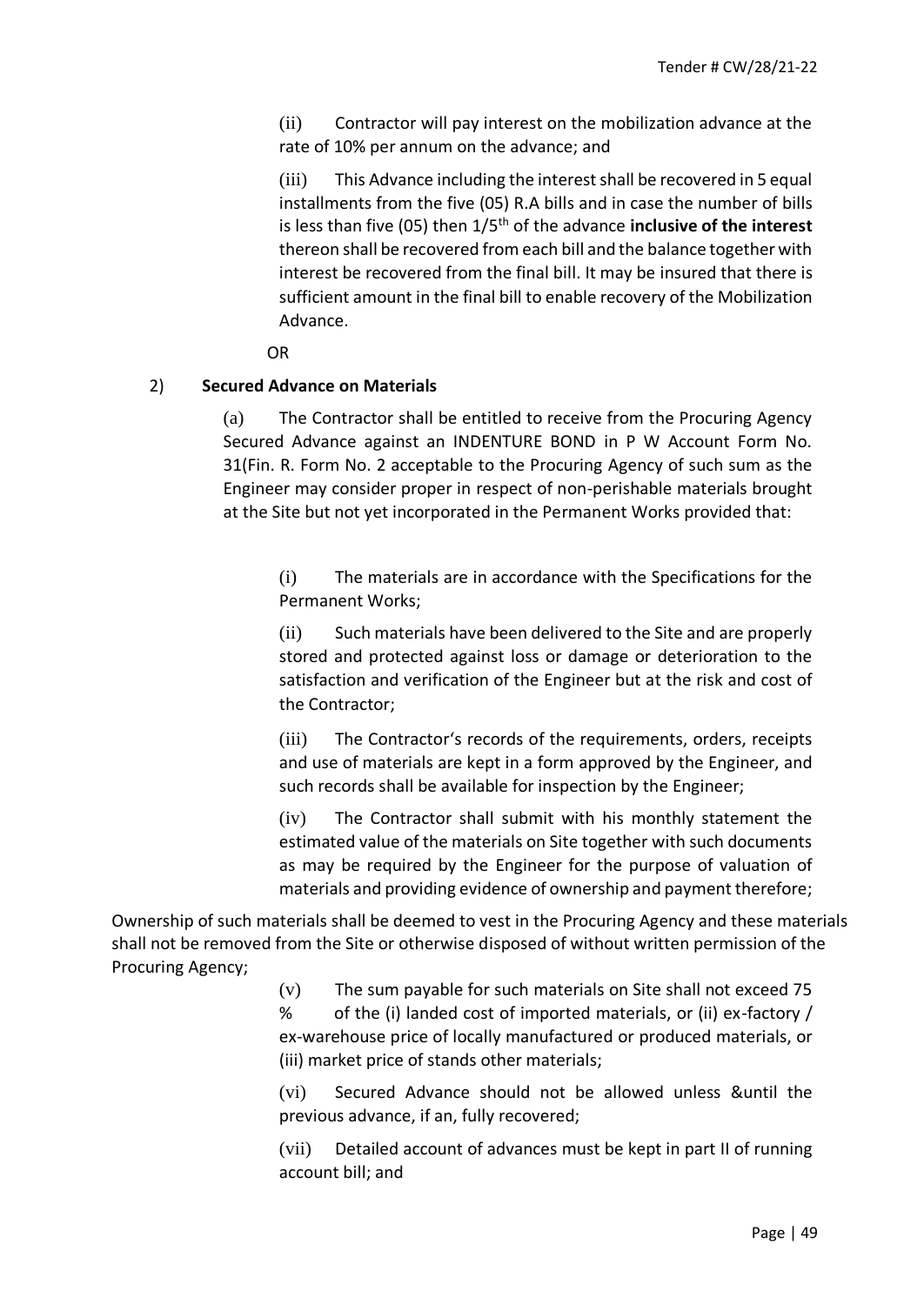(viii) Secured Advance may be permitted only against materials/quantities anticipated to be consumed / utilized on the work within a period of 2 months from the date of issue of secured advance and definitely not for full quantities of materials for the entire work/contract

(b) Recovery of Secured Advance:

(i) Secured Advance paid to the Contractor under the above provisions shall be effected from the monthly payments on actual consumption basis, but not later than period specified in the rules not more than two months (even if unutilized); other conditions.

(ii) As recoveries are made the outstanding accounts of the items concerned in Part II should be reduced b making deduction entries in the column; ―deduct quantity utilized in work measured since previous bill,‖ equivalent to the quantities of materials used by the contractor on items of work shown as executed in part I of the bill.

(c) Interim payments: The Contractor shall submit to the Engineer monthly statements of the estimated value of the work completed less the cumulative amount certified previously.

(i) The value of work completed comprises the value of the quantities of the items in the Bill of Quantities completed.

(ii) value of secured advance on the materials and valuation of variations (if any).

(iii) Engineer may exclude any item certified in a previous certificate or reduce the proportion of any item previously certified in any certificate in the light of later information.

(v) Retention money and other advances are to be recovered from the bill submitted by contractor.

| 11.2 | $*(a)$ | <b>Valuation of the Works:</b> |
|------|--------|--------------------------------|
|------|--------|--------------------------------|

- i) Lump sum price (details), or
- ii) Lump sum price with schedules of rates (details),
- or iii) Lump sum price with bill of quantities (details),
- or iv) Re-measurement with estimated/bid quantities in the

Schedule of Prices or on premium above or below quoted on the

rates mentioned in CSR (details), or/and

v) Cost reimbursable (details)

11.3 **Percentage of retention\*:** *five (5%)*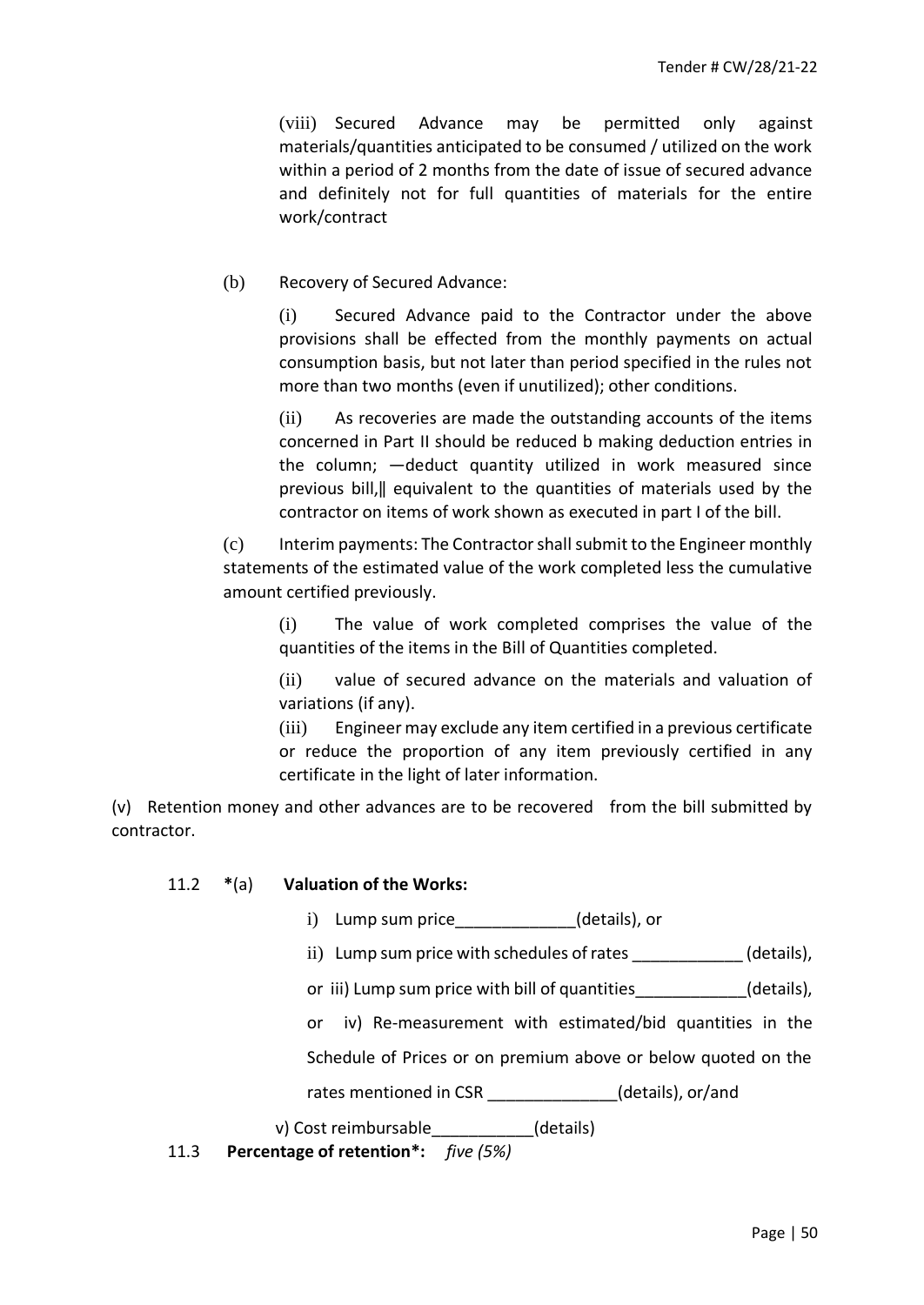#### 11.6 **Currency of payment:** Pak. Rupees

14.1 **Insurances:** *(Procuring Agency may decide, keeping in view the nature and the scope of the work)* 

**Type of cover** 

The Works

#### **Amount of cover**

The sum stated in the Letter of Acceptance plus fifteen percent (15%)

#### **Type of cover**

Contractor's Equipment:

#### **Amount of cover**

Full replacement cost

\_\_\_\_\_\_\_\_\_\_\_\_\_\_\_\_\_\_\_\_\_\_\_\_\_

#### **Type of cover**

| Third | . Party-injury to persons and damage to property |  |  |  |  |  |  |
|-------|--------------------------------------------------|--|--|--|--|--|--|
|-------|--------------------------------------------------|--|--|--|--|--|--|

*(The minimum amount of third party insurance should be assessed by the Procuring Agency and entered).* 

Workers:

\_\_\_\_\_\_\_\_\_\_\_\_\_\_\_\_\_\_\_\_\_\_\_\_\_ Other

cover\*:

*(In each case name of insured is Contractor and Procuring Agency)* 

#### 14.2 **Amount to be recovered**

Premium plus \_\_\_\_\_\_\_\_\_\_\_\_\_\_\_\_\_\_\_\_\_\_\_\_\_\_\_\_\_\_\_ percent (\_\_\_\_%).

# 15.3 **Arbitration\*\***

Place of Arbitration: \_\_\_\_\_\_\_\_\_\_\_\_

\_\_\_\_\_\_\_\_\_\_\_\_\_\_\_\_\_\_\_\_\_\_\_\_\_

*\* (Procuring Agency to specify as appropriate)* 

*\*\* (It has to be in the Province of Sindh)*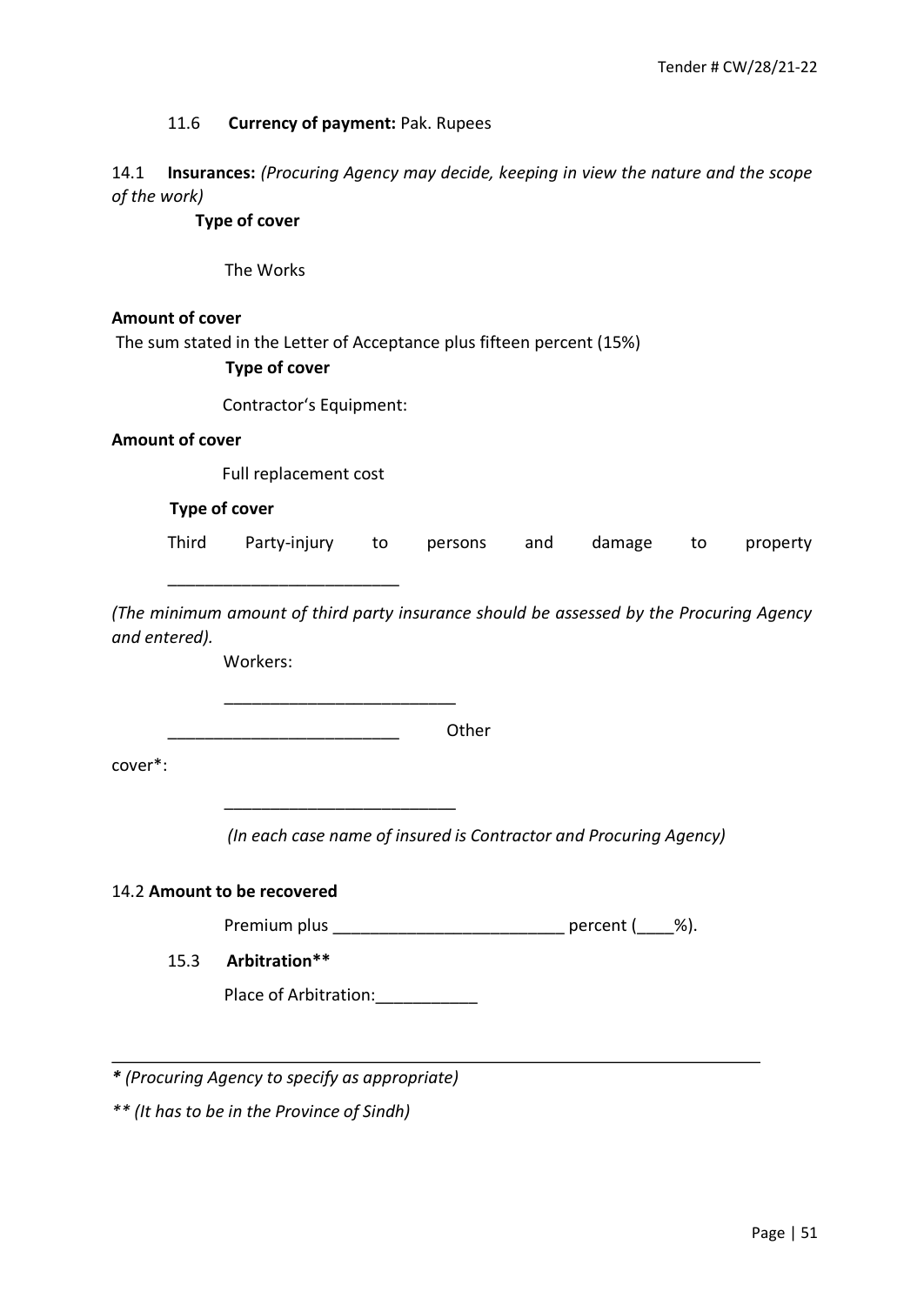# **STANDARD FORMS**

*(Note: Standard Forms provided in this document for securities are to be issued by a bank. In case the bidder chooses to issue a bond for accompanying his bid or performance of contract or receipt of advance, the relevant format shall be tailored accordingly without changing the spirit of the Forms of securities).*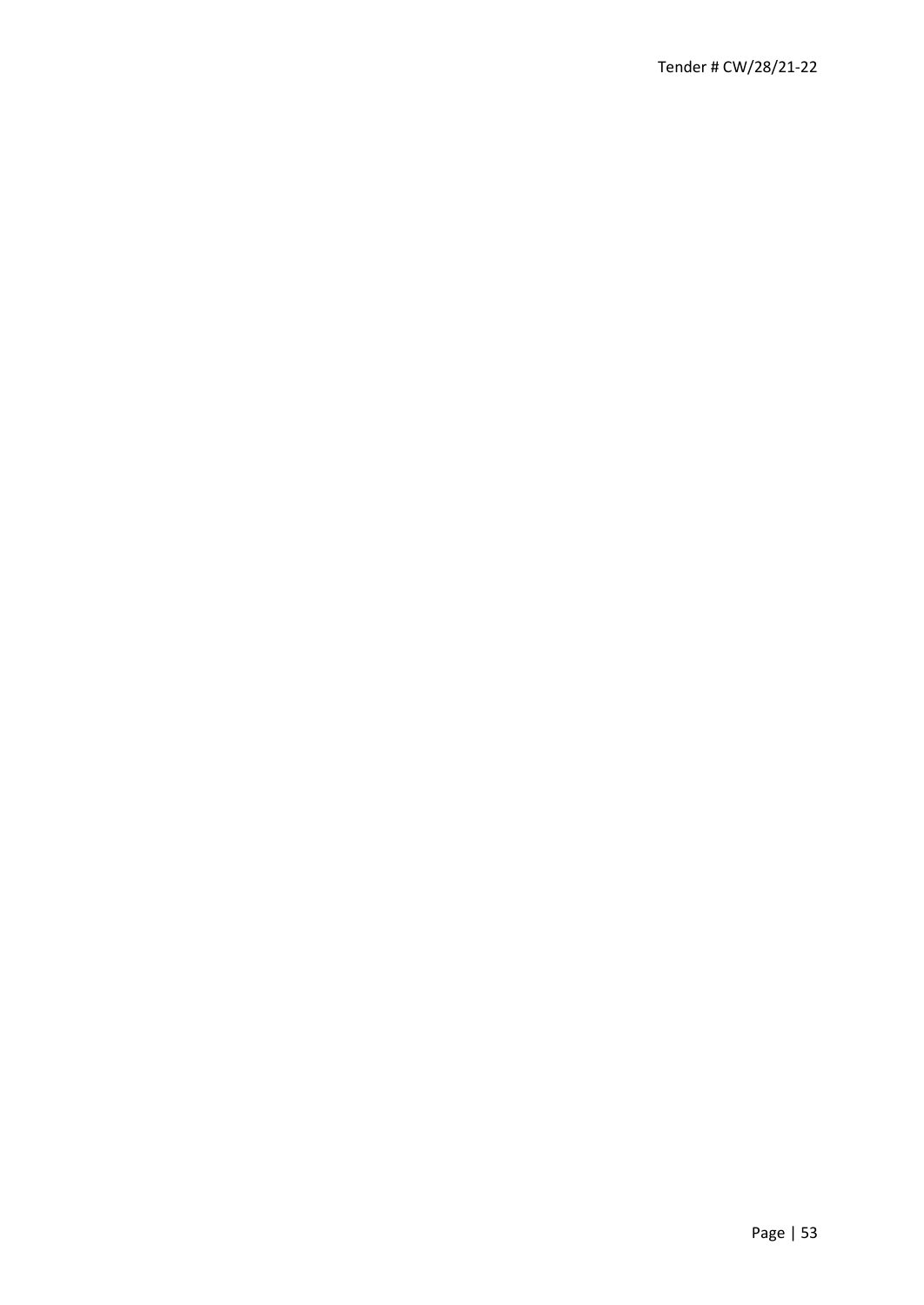#### **FORM OF BID SECURITY**

(Bank Guarantee)

|                           | (Letter by the Guarantor to the Procuring Agency)                               |                                                                                                                                                                                                                                                                                                                                                                                                                                                                                                                                                                                                                 | Executed on ___________________________ |
|---------------------------|---------------------------------------------------------------------------------|-----------------------------------------------------------------------------------------------------------------------------------------------------------------------------------------------------------------------------------------------------------------------------------------------------------------------------------------------------------------------------------------------------------------------------------------------------------------------------------------------------------------------------------------------------------------------------------------------------------------|-----------------------------------------|
| address:<br>(Bidder) with | Name of Guarantor (Scheduled Bank in Pakistan) with                             |                                                                                                                                                                                                                                                                                                                                                                                                                                                                                                                                                                                                                 |                                         |
|                           |                                                                                 |                                                                                                                                                                                                                                                                                                                                                                                                                                                                                                                                                                                                                 |                                         |
|                           | Sum of Security (express in words and                                           |                                                                                                                                                                                                                                                                                                                                                                                                                                                                                                                                                                                                                 |                                         |
|                           | Bid Reference No. __________________________________ Date of Bid __________     |                                                                                                                                                                                                                                                                                                                                                                                                                                                                                                                                                                                                                 |                                         |
| said                      | administrators and successors, jointly and severally, firmly by these presents. | KNOW ALL MEN BY THESE PRESENTS, that in pursuance of the terms of the Bid and at the request of the<br>Principal, we the Guarantor above-named are held and firmly bound<br>(hereinafter called The --Procuring Agency  ) in the sum stated [10] (10) the sum stated<br>above, for the payment of which sum well and truly to be made, we bind ourselves, our heirs, executors,<br>THE CONDITION OF THIS OBLIGATION IS SUCH, that whereas the Principal has submitted the accompanying                                                                                                                          | unto the                                |
|                           | Bid numbered and dated as above for                                             |                                                                                                                                                                                                                                                                                                                                                                                                                                                                                                                                                                                                                 |                                         |
|                           |                                                                                 | (Particulars of Bid) to the said Procuring Agency; and                                                                                                                                                                                                                                                                                                                                                                                                                                                                                                                                                          |                                         |
| (1)                       |                                                                                 | WHEREAS, the Procuring Agency has required as a condition for considering the said Bid that the Principal<br>furnishes a Bid Security in the above said sum to the Procuring Agency, conditioned as under:<br>that the Bid Security shall remain valid for a period of twenty eight (28) days beyond the                                                                                                                                                                                                                                                                                                        |                                         |
| (2)                       | period of validity of the bid;<br>that in the event of;                         |                                                                                                                                                                                                                                                                                                                                                                                                                                                                                                                                                                                                                 |                                         |
| (a)                       |                                                                                 | the Principal withdraws his Bid during the period of validity of Bid, or                                                                                                                                                                                                                                                                                                                                                                                                                                                                                                                                        |                                         |
| (b)                       | Clause 16.4 (b) of Instructions to Bidders, or                                  | the Principal does not accept the correction of his Bid Price, pursuant to Sub-                                                                                                                                                                                                                                                                                                                                                                                                                                                                                                                                 |                                         |
| (c)                       | failure of the successful bidder to                                             |                                                                                                                                                                                                                                                                                                                                                                                                                                                                                                                                                                                                                 |                                         |
| (i)                       | Clause IB-21.1 of Instructions to Bidders, or                                   | furnish the required Performance Security, in accordance with Sub-                                                                                                                                                                                                                                                                                                                                                                                                                                                                                                                                              |                                         |
| (ii)                      |                                                                                 | sign the proposed Contract Agreement, in accordance with Sub-Clauses IB-20.2 & 20.3 of<br>Instructions to Bidders, the entire sum be paid immediately to the said Procuring Agency for delayed<br>completion and not as penalty for the successful bidder's failure to perform.<br>NOW THEREFORE, if the successful bidder shall, within the period specified therefore, on the prescribed<br>form presented to him for signature enter into a formal Contract Agreement with the said Procuring Agency<br>in accordance with his Bid as accepted and furnish within fourteen (14) days of receipt of Letter of |                                         |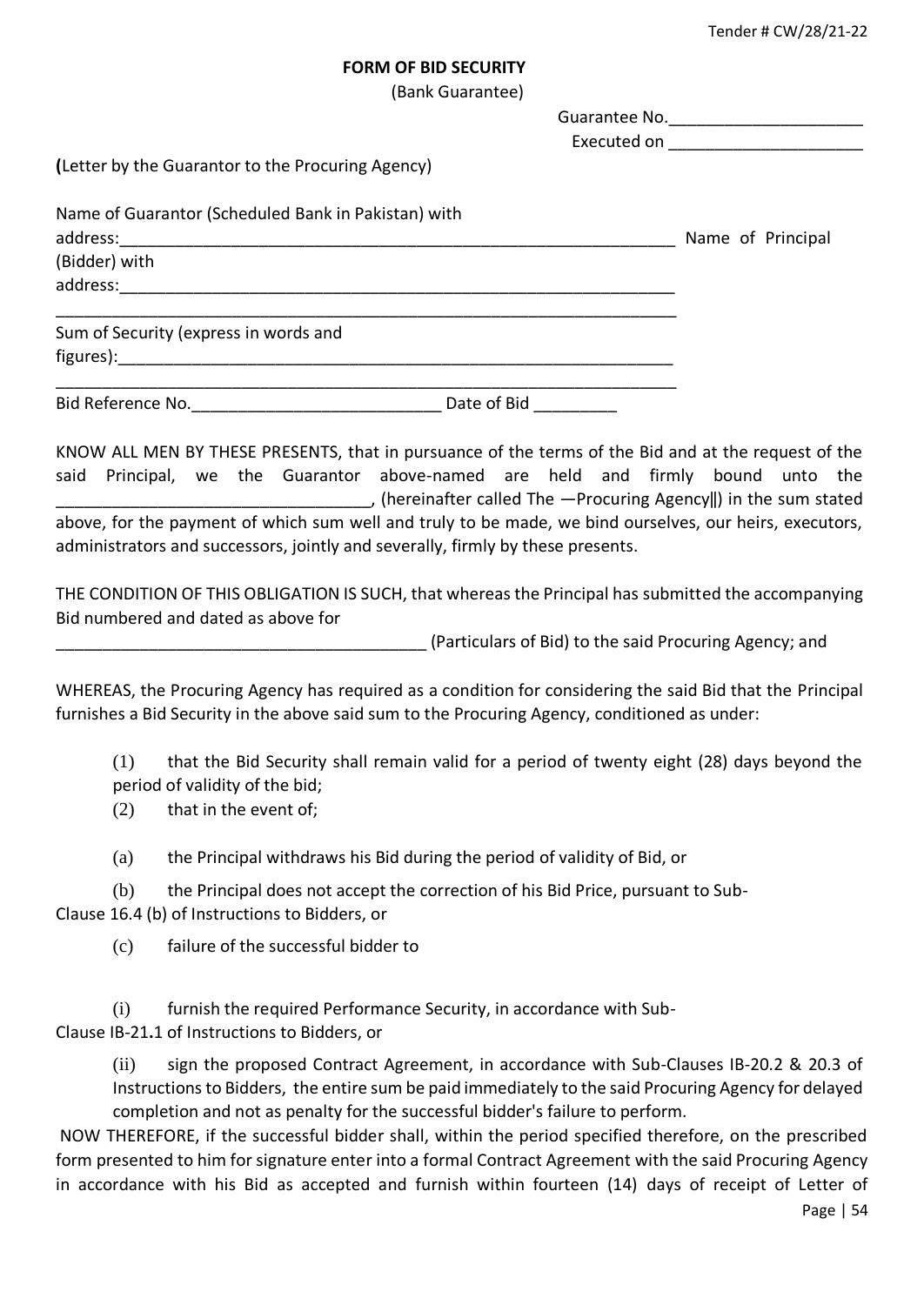Acceptance, a Performance Security with good and sufficient surety , as may be required, upon the form prescribed by the said Procuring Agency for the faithful performance and proper fulfilment of the said Contract or in the event of nonwithdrawal of the said Bid within the time specified then this obligation shall be void and of no effect, but otherwise to remain in full force and effect.

PROVIDED THAT the Guarantor shall forthwith pay to the Procuring Agency the said sum stated above upon first written demand of the Procuring Agency without cavil or argument and without requiring the Procuring Agency to prove or to show grounds or reasons for such demand, notice of which shall be sent by the Procuring Agency by registered post duly addressed to the Guarantor at its address given above.

PROVIDED ALSO THAT the Procuring Agency shall be the sole and final judge for deciding whether the Principal has duly performed his obligations to sign the Contract Agreement and to furnish the requisite Performance Security within the time stated above, or has defaulted in fulfilling said requirements and the Guarantor shall pay without objection the sum stated above upon first written demand from the Procuring Agency forthwith and without any reference to the Principal or any other person.

IN WITNESS WHEREOF, the above bounded Guarantor has executed the instrument under its seal on the date indicated above, the name and seal of the Guarantor being hereto affixed and these presents duly signed by its undersigned representative pursuant to authority of its governing body.

|                            | Guarantor (Bank)        |                            |
|----------------------------|-------------------------|----------------------------|
| Witness:                   |                         |                            |
| $\mathbf{1}$<br>$\bullet$  |                         |                            |
|                            |                         |                            |
| Corporate Secretary (Seal) |                         |                            |
| $2^{\circ}$                |                         |                            |
|                            | (Name, Title & Address) | Corporate Guarantor (Seal) |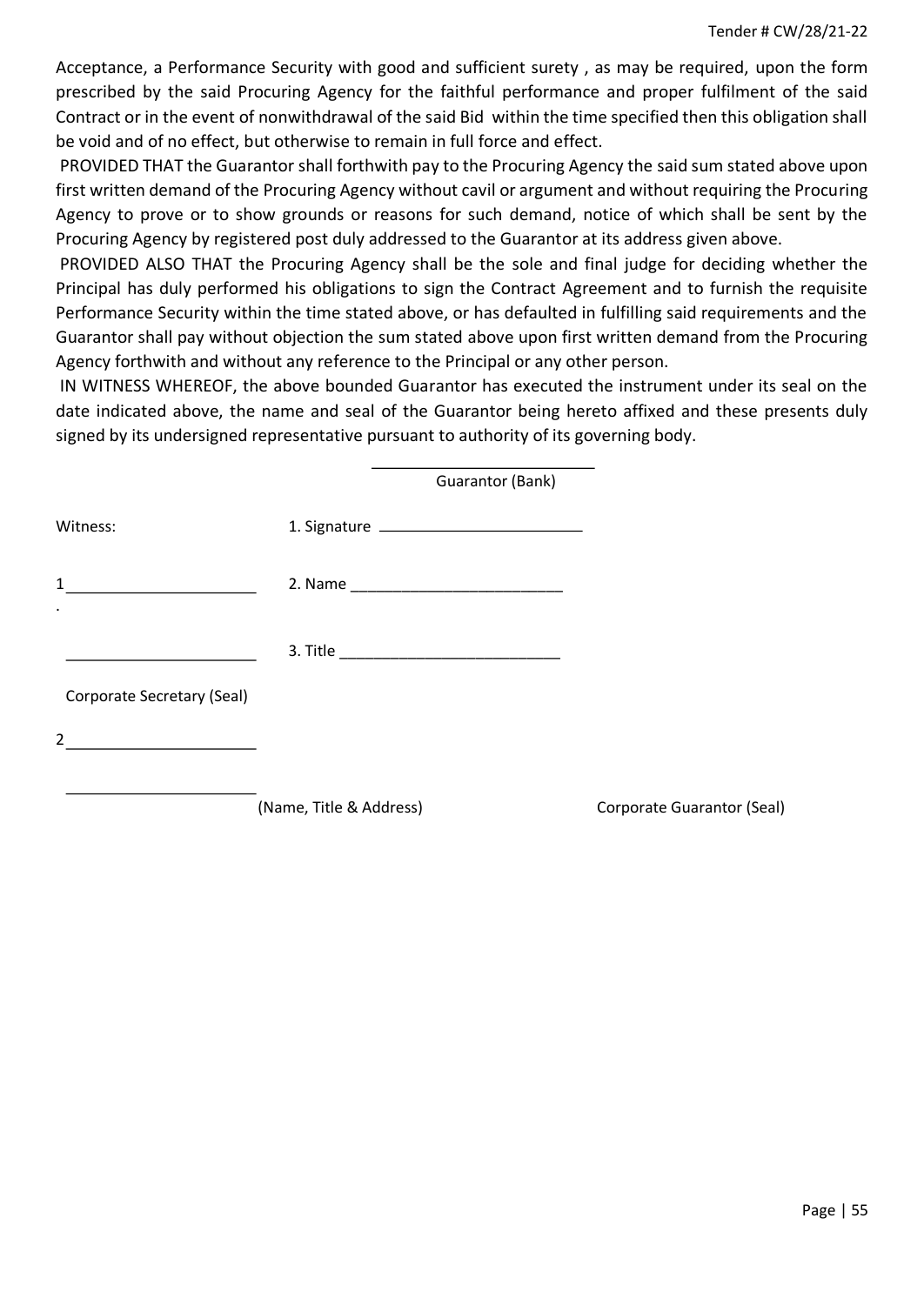| FORM OF PERFORMANCE SECURITY (Bank Guarantee) |  |
|-----------------------------------------------|--|
|                                               |  |

|                                                                                                          |       | Executed on _________________________ |
|----------------------------------------------------------------------------------------------------------|-------|---------------------------------------|
| <b>Expiry Date</b>                                                                                       |       |                                       |
| (Letter by the Guarantor to the Procuring Agency)<br>Name of Guarantor (Scheduled Bank in Pakistan) with |       |                                       |
| Name of Principal (Contractor) with                                                                      |       |                                       |
| Penal Sum of Security (express in words and                                                              |       |                                       |
|                                                                                                          | Dated |                                       |

KNOW ALL MEN BY THESE PRESENTS, that in pursuance of the terms of the Bidding Documents and above said Letter of Acceptance (hereinafter called the Documents) and at the request of the said Principal we, the Guarantor above named, are held and firmly bound unto the (hereinafter called the Procuring Agency) in the penal sum of the amount stated above*,* for the payment of which sum well and truly to be made to the said Procuring Agency, we bind ourselves, our heirs, executors, administrators and successors, jointly and severally, firmly by these presents.

THE CONDITION OF THIS OBLIGATION IS SUCH, that whereas the Principal has accepted the Procuring Agency's above said Letter of Acceptance for **Example 20** and the same of the same of the same of the same of the same of the same of the same of the same of the same of the same of the same of the same of the same of the of Contract) for the

\_\_\_\_\_\_\_\_\_\_\_\_\_\_\_\_\_\_\_\_\_\_\_\_\_\_\_\_\_\_\_ (Name of Project).

NOW THEREFORE, if the Principal (Contractor) shall well and truly perform and fulfill all the undertakings, covenants, terms and conditions of the said Documents during the original terms of the said Documents and any extensions thereof that may be granted by the Procuring Agency, with or without notice to the Guarantor, which notice is, hereby, waived and shall also well and truly perform and fulfill all the undertakings, covenants terms and conditions of the Contract and of any and all modifications of the said Documents that may hereafter be made, notice of which modifications to the Guarantor being hereby waived, then, this obligation to be void; otherwise to remain in full force and virtue till all requirements of Clause 9, Remedying Defects, of Conditions of Contract are fulfilled.

Our total liability under this Guarantee is limited to the sum stated above and it is a condition of any liability attaching to us under this Guarantee that the claim for payment in writing shall be received by us within the validity period of this Guarantee, failing which we shall be discharged of our liability, if any, under this Guarantee.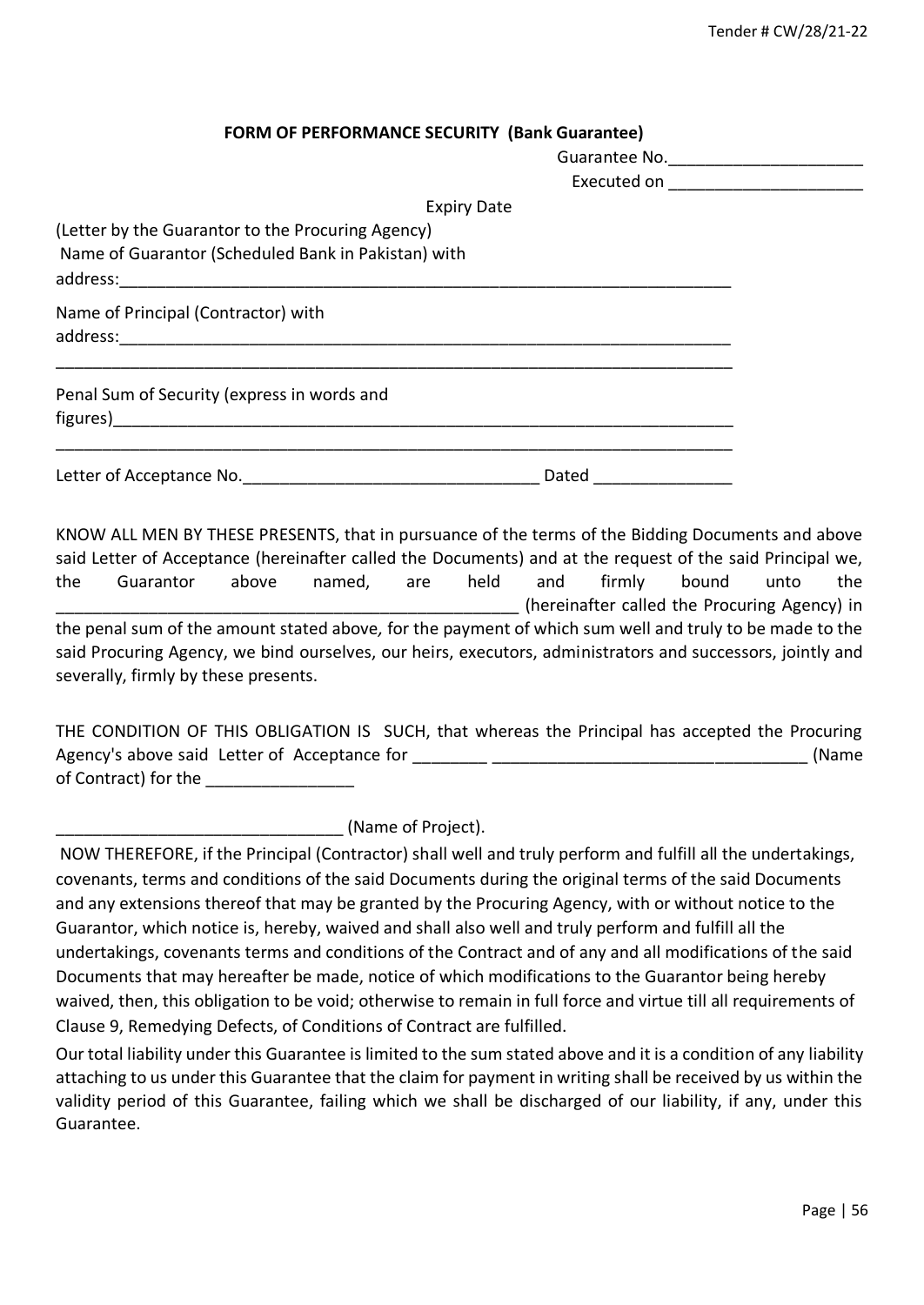We, well are controlled the Guarantor), waiving all objections and defenses under the Contract, do hereby irrevocably and independently guarantee to pay to the Procuring Agency without delay upon the Procuring Agency's first written demand without cavil or arguments and without requiring the Procuring Agency to prove or to show grounds or reasons for such demand any sum or sums up to the amount stated above, against the Procuring Agency's written declaration that the Principal has refused or failed to perform the obligations under the Contract, forwhich payment will be effected by the Guarantor to Procuring Agency's designated Bank & Account Number.

PROVIDED ALSO THAT the Procuring Agency shall be the sole and final judge for deciding whether the Principal (Contractor) has duly performed his obligations under the Contract or has defaulted in fulfilling said obligations and the Guarantor shall pay without objection any sum or sums up to the amount stated above upon first written demand from the Procuring Agency forthwith and without any reference to the Principal or any other person.

IN WITNESS WHEREOF, the above bounded Guarantor has executed this Instrument under its seal on the date indicated above, the name and corporate seal of the Guarantor being hereto affixed and these presents duly signed by its undersigned representative, pursuant to authority of its governing body.

|                            | Guarantor (Bank)                                                                                                |
|----------------------------|-----------------------------------------------------------------------------------------------------------------|
| Witness:                   | 1. Signature and the state of the state of the state of the state of the state of the state of the state of the |
|                            |                                                                                                                 |
| Corporate Secretary (Seal) |                                                                                                                 |
| 2.                         |                                                                                                                 |
| (Name, Title & Address)    | Corporate Guarantor (Seal)                                                                                      |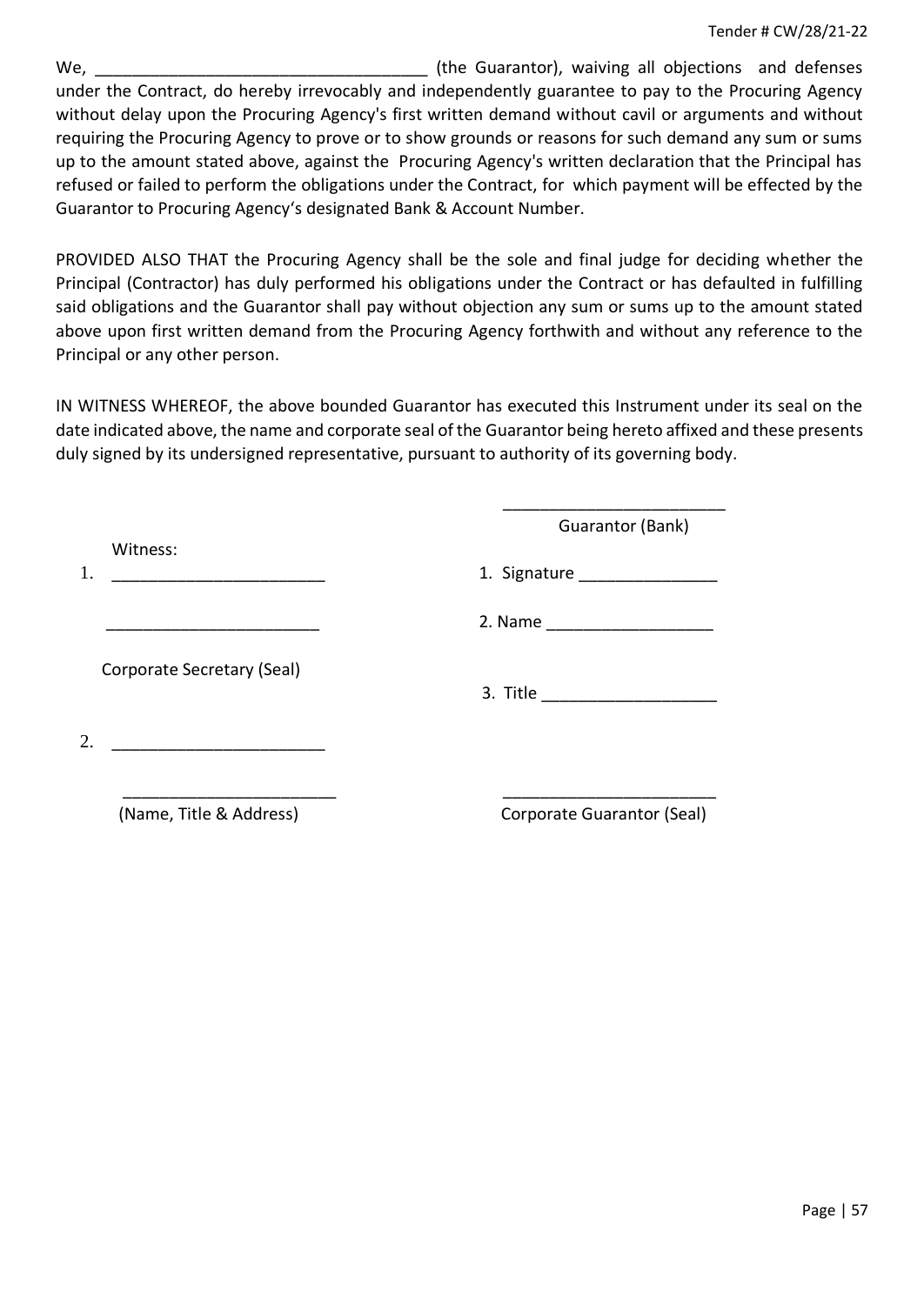#### **FORM OF CONTRACT AGREEMENT**

THIS CONTRACT AGREEMENT (hereinafter called the  $-A$ greement||) made on the day of 200 between **between between between between between between between between between between between between between between between between between between between between between** part and **the contract in the called the** 

―Contractor‖) of the other part.

WHEREAS the Procuring Agency is desirous that certain Works, viz executed should be executed by the Contractor and has accepted a Bid by the Contractor for the execution and completion of such Works and the remedying of any defects therein.

NOW this Agreement witnessed as follows:

1. In this Agreement words and expressions shall have the same meanings as are respectively assigned to them in the Conditions of Contract hereinafter referred to.

2. The following documents after incorporating addenda, if any except those parts relating to Instructions to Bidders, shall be deemed to form and be read and construed as part of this Agreement, viz:

- (a) The Letter of Acceptance;
- (b) The completed Form of Bid along with Schedules to Bid;
- (c) Conditions of Contract & Contract Data;
- (d) The priced Schedule of Prices/Bill of quantities (BoQ);
- (e) The Specifications; and
- (f) The Drawings

3. In consideration of the payments to be made by the Procuring Agency to the Contractor as hereinafter mentioned, the Contractor hereby covenants with the Procuring Agency to execute and complete the Works and remedy defects therein in conformity and in all respects within the provisions of the Contract.

4. The Procuring Agency hereby covenants to pay the Contractor, in consideration of the execution and completion of the Works as per provisions of the Contract, the Contract Price or such other sum as may become payable under the provisions of the Contract at the times and in the manner prescribed by the Contract.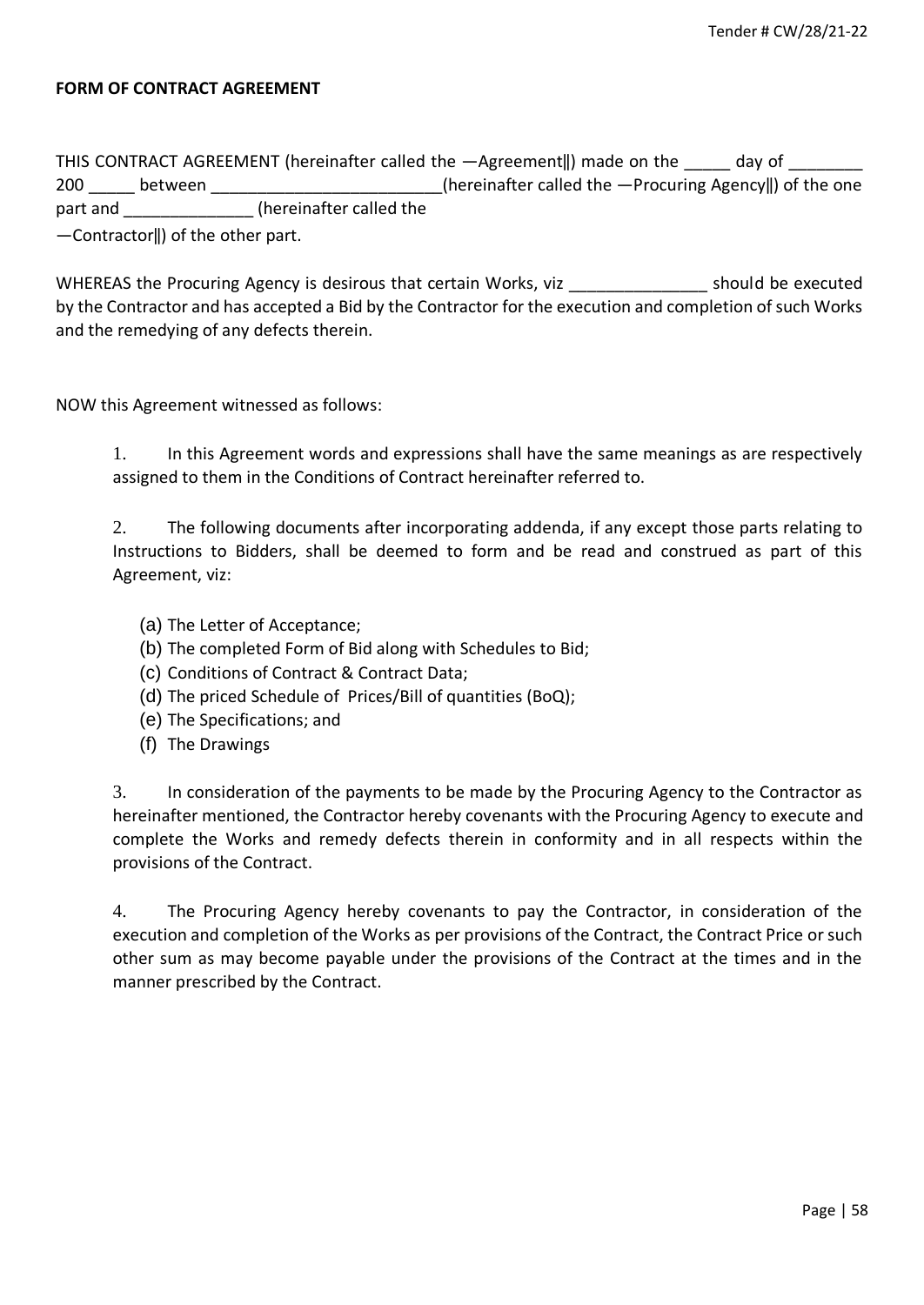IN WITNESS WHEREOF the parties hereto have caused this Contract Agreement to be executed on the day*,*  month and year first before written in accordance with their respective laws.

| Signature of the Contactor                       | Signature of the Procuring Agency |
|--------------------------------------------------|-----------------------------------|
| (Seal)                                           | (Seal)                            |
| Signed, Sealed and Delivered in the presence of: |                                   |
| Witness:                                         | Witness:                          |
|                                                  |                                   |
| (Name, Title and Address)                        | (Name, Title and Address)         |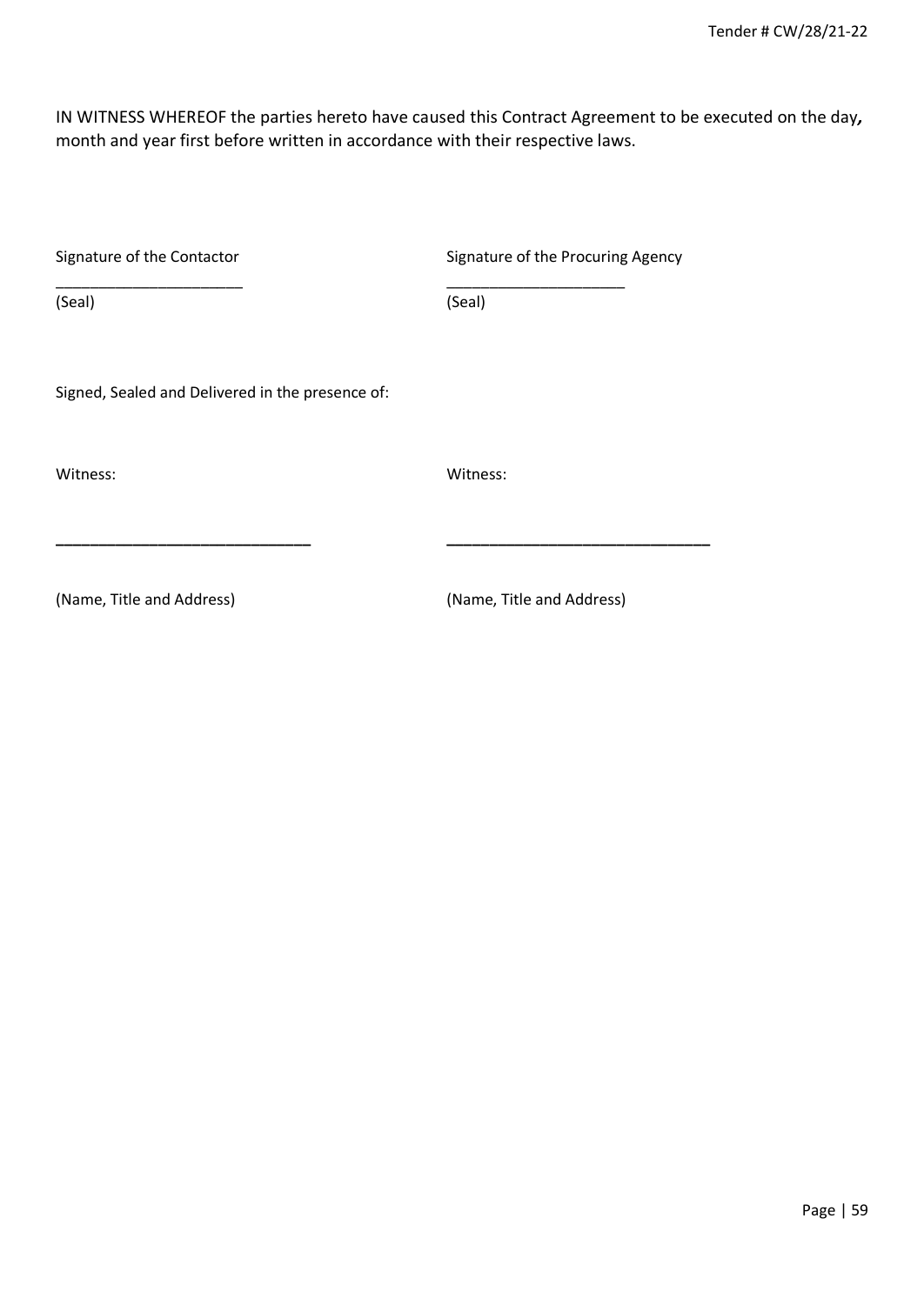#### **MOBILIZATION ADVANCE GUARANTEE**

|                                                                                                                                                                                 | Guarantee No.                   |
|---------------------------------------------------------------------------------------------------------------------------------------------------------------------------------|---------------------------------|
|                                                                                                                                                                                 | Executed on____________________ |
| (Letter by the Guarantor to the Procuring Agency)                                                                                                                               |                                 |
|                                                                                                                                                                                 |                                 |
| Agency) has entered into a Contract for                                                                                                                                         |                                 |
|                                                                                                                                                                                 |                                 |
|                                                                                                                                                                                 |                                 |
|                                                                                                                                                                                 |                                 |
|                                                                                                                                                                                 |                                 |
| [hereinafter called the Contractor]. (Annumental contractor).                                                                                                                   |                                 |
| AND WHEREAS the Procuring Agency has agreed to advance to the Contractor, at the                                                                                                |                                 |
|                                                                                                                                                                                 |                                 |
| which amount shall be advanced to the Contractor as per provisions of the Contract.                                                                                             |                                 |
| AND WHEREAS the Procuring Agency has asked the Contractor to furnish Guarantee to secure the advance<br>payment for the performance of his obligations under the said Contract. |                                 |
|                                                                                                                                                                                 |                                 |
| (hereinafter called the Guarantor) at the request of the Contractor and in consideration of the Procuring                                                                       |                                 |
| Agency agreeing to make the above advance to the Contractor, has agreed to furnish the said Guarantee.                                                                          |                                 |
|                                                                                                                                                                                 |                                 |

NOW THEREFORE the Guarantor hereby guarantees that the Contractor shall use the advance for the purpose of above mentioned Contract and if he fails, and commits default in fulfillment of any of his obligations for which the advance payment is made, the Guarantor shall be liable to the Procuring Agency for payment not exceeding the aforementioned amount.

Notice in writing of any default, of which the Procuring Agency shall be the sole and final judge, as aforesaid, on the part of the Contractor, shall be given by the Procuring Agency to the Guarantor, and on such first written demand payment shall be made by the Guarantor of all sums then due under this Guarantee without any reference to the Contractor and without any objection.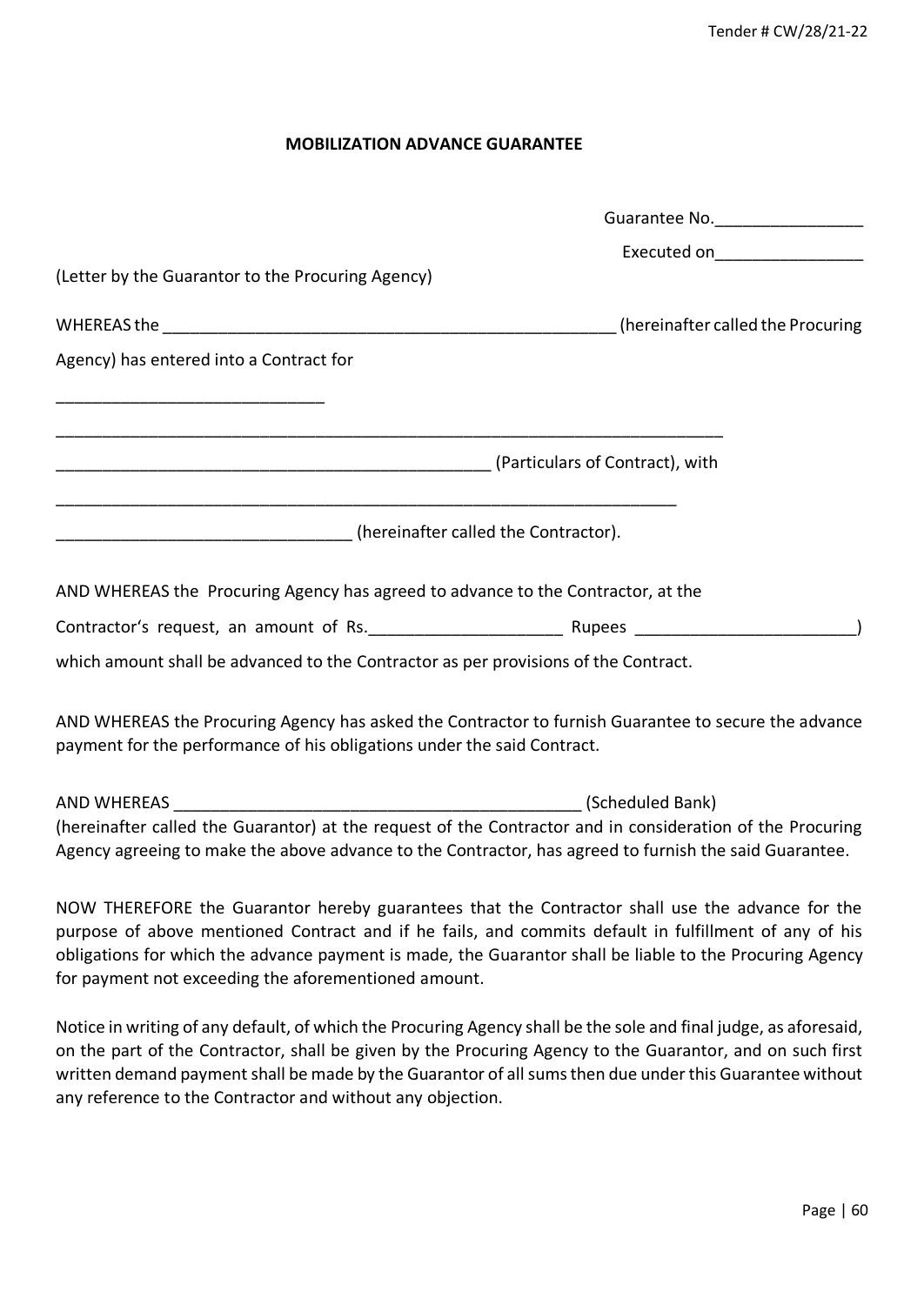This Guarantee shall come into force as soon as the advance payment has been credited to the account of the Contractor.

This Guarantee shall expire not later than **the set of the set of the set of the set of the set of the set of the set of the set of the set of the set of the set of the set of the set of the set of the set of the set of th** we must have received any claims by registered letter, telegram, telex or telefax.

It is understood that you will return this Guarantee to us on expiry or after settlement of the total amount to be claimed hereunder.

|                |                         |         |    |    | <b>Guarantor (Scheduled Bank)</b>                      |
|----------------|-------------------------|---------|----|----|--------------------------------------------------------|
| Witness:<br>1. |                         |         | 1. |    | Signature _________________                            |
|                |                         | 2. Name |    | 3. | Corporate Secretary (Seal)<br>Title __________________ |
| 2.             |                         |         |    |    |                                                        |
|                | (Name, Title & Address) |         |    |    | Corporate Guarantor (Seal)                             |

 $\overline{\phantom{a}}$  , and the contract of the contract of the contract of the contract of the contract of the contract of the contract of the contract of the contract of the contract of the contract of the contract of the contrac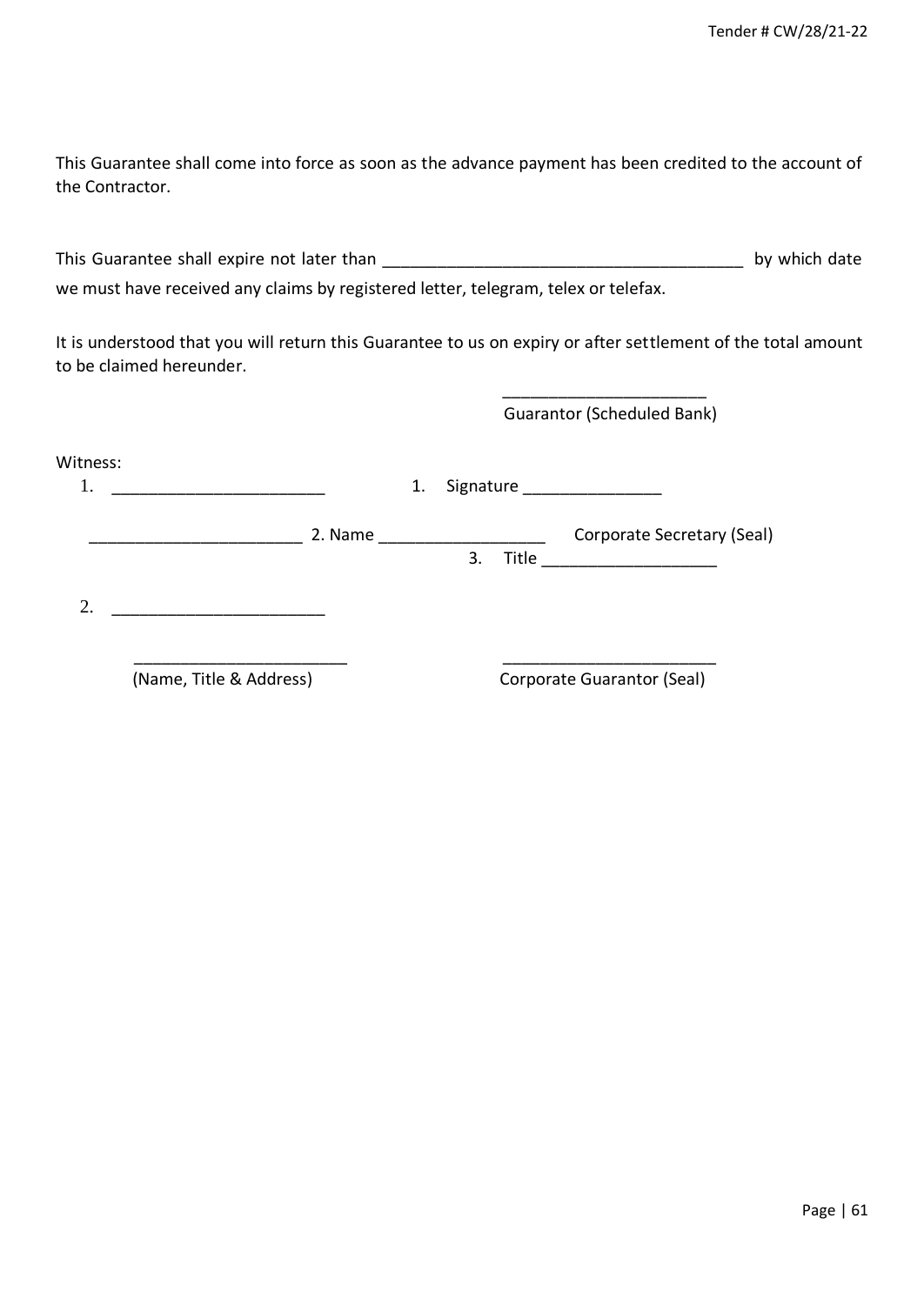#### **INDENTURE FOR SECURED ADVANCES.**

(For use in cases in which is contract is for finished work and the contractor has entered into an agreement for the execution of a certain specified quantity of work in a given time ).

This INDENTURE made the ............... ........................... day of ...................... ----- ....... ---------- ........ -197--"- BETWEEN (hereinafter called "the Contractor" which expression shall where the context so admits or implied be deemed to include his heirs, executors, administrators and assigns) of the one part and THE GOVERNOR OF SINDH (hereinafter called "the Government" of the other part).

WHEREAS by an agreement, dated (hereinafter called the said agreement, the contractor has agreed to perform the under-mentioned works (hereinafter referred to as the said work):-

(Here enter (the description of the works). $<sup>1</sup>$ </sup>

AND WHEREAS the contractor has applied to the ........... ................... ..............

— ....... ----- for an advance to him of Rupees ----------------------------------------------------- .

(Rs. .................. ) on the security of materials absolutely belonging to him and brought by him to the site of the said works the subject of the said agreement for use in the construction of such of the said works as he has undertaken to execute at rates fixed for the finished work (inclusive of the cost of materials and labour and other charge)

#### AND

WHEREAS the Government has agreed to advance to the Contractor the sum of Rupees, (Rs. ...................... ) on the security of materials the quantities and other particulars of which are detailed in Part II of Running Account Bill (E). the said works signed by the contractor Fin R.Form.l7.A

on ----------- ....... — and on such covenants and conditions as are hereinafter contained

and the Government has reserved to itself the option of marking any further advance or advances on the security of other materials brought by the Contractor to the site of the said works.

NOW THIS INDENTURE WTTNESSETH that in pursuance of the said agreement and in consideration of the sum of Rupees ........... ------------- ...... - ........ — ...... (Rs. ------ ...... ----- ) on or before the execution of these presents paid to the Contractor by the Government (the receipt whereof the Contractor doth hereby acknowledge) and of such further advances (if any) as may be made to him as aforesaid (all of which advances are hereinafter collectively referred to as the said amount) the Contractor doth hereby assign unto the Government the said materials by way of security for the said amount

And doth hereby covenant and agree with the Government and declare ay follow :-

(1) That the said sum of Rupees ......... - ................ ------------- ...... -------------- (RF. ------------------- ) so advanced by the Government to the Contractor as aforesaid and all or any further sum or sums which may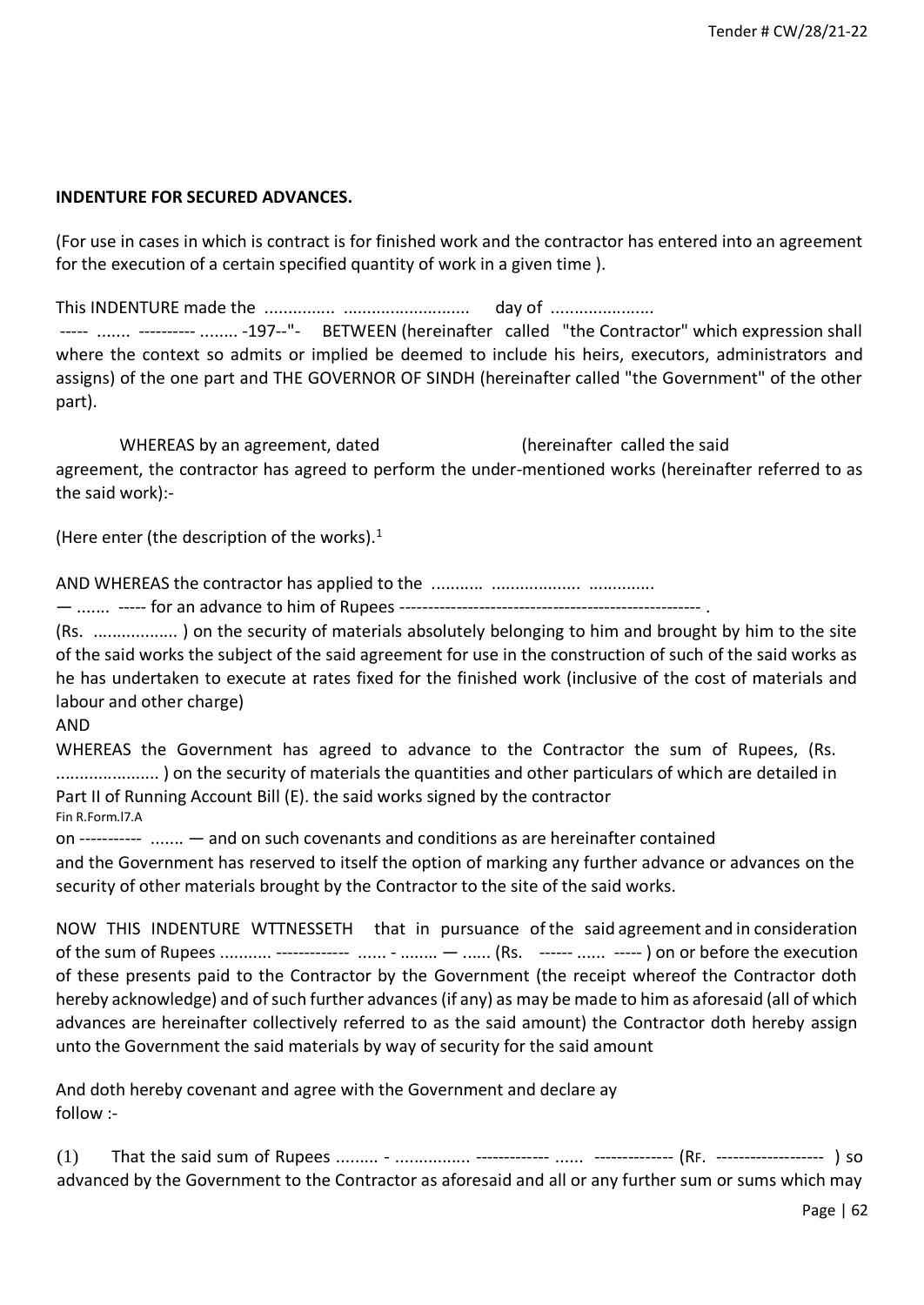be advanced aforesaid shall be employed by the contractor in or towards expending the execution of the said works and for no other purpose whatsoever.

(2) That the materials detailed in the said Running Account Bill (B) which have been

Fin R Form No. 17-A

Offered to and accepted by (he Government as security for the said amount are absolutely by the Contractors own property free from encumbrances of any kind and the Contractor will not make any application for or receive a further advance on the security of materials which are not absolutely his own property and free from encumbrances of any kind and the contractor hereby agrees, at all times, to indemnify and save harmless the Government against all claims whatsoever to any materials in respect of which an advance has been made to him as aforesaid.

(3) That the said materials detailed in the said Running Account Bill (B) and all other

Fin. R. Form No. 17-A

Materials on the security of which any further advance or advances may hereafter be made as aforesaid (hereinafter called the said materials) shall be used by the Contractor solely in *the* execution of the said works in accordance with the directions of the

Divisional Officer ---------------------------(hereinafter called the Divisional Officer) and in the terms of the said agreement.

(4) That the Contractor shall make at his own cost all necessary and adequate arrangement for the proper watch, safe custody and protection against all risks of the said material and that until used in construction as aforesaid the said materials shall remain at the site of the said works in the Contractor's custody and at his own risk and on his own responsibility and shall at all times be open to inspection by (he Divisional Officer or any officer authorized by him. In the event of the said materials of any part (hereof being stolen, destroyed or damaged or becoming deteriorated in a grater degree than is due to reasonable use and wear thereof Contractor will forthwith replace the same with other materials of like qualify or repair and make good the same as required by the Divisional Officer and the materials so brought to replace the said materials so repaired and made good shall also be considered as security for the said amount.

(5) 'Hurt the said materials shall not on any account be removed from the site of the said works except with the written permission of the Divisional Officer or an officer authorized by him in that behalf

(6) That the said amount shall be payable in full when or before the Contractor receives payment, from the Government of the price payable to him for the said works under the terms and provisions of the said agreement PROVIDED THAT if any intermediate payments are made to the contractor on account of work done then on the occasion of each such payment the Government will be at liberty to make a recovery from the Contractors Bill for such payment by deducting there from in the value of the said materials (hen actually used in the construction and in respect of which recovery has not been made previously the value for this purpose being determined in respect of each description of material at (he rates at which the amount of the advances made under these presents were calculated.

(7) That if the Contractor shall at any time make any default in the performance or observation in any respect of any of the terms and provisions of the said agreement or of these presents the total amount of the advance or advances that may still be owing to the Government shall immediately on the happening of such default be repayable by the Contractor to the Government together with interest thereon at twelve percent per annum from the date or respective dates of such advance or advances to the date or repayment and with all costs, charges, damages and expenses incurred by the Government in or for the recovery thereof or the enforcement of this security or otherwise by reason of (he default of the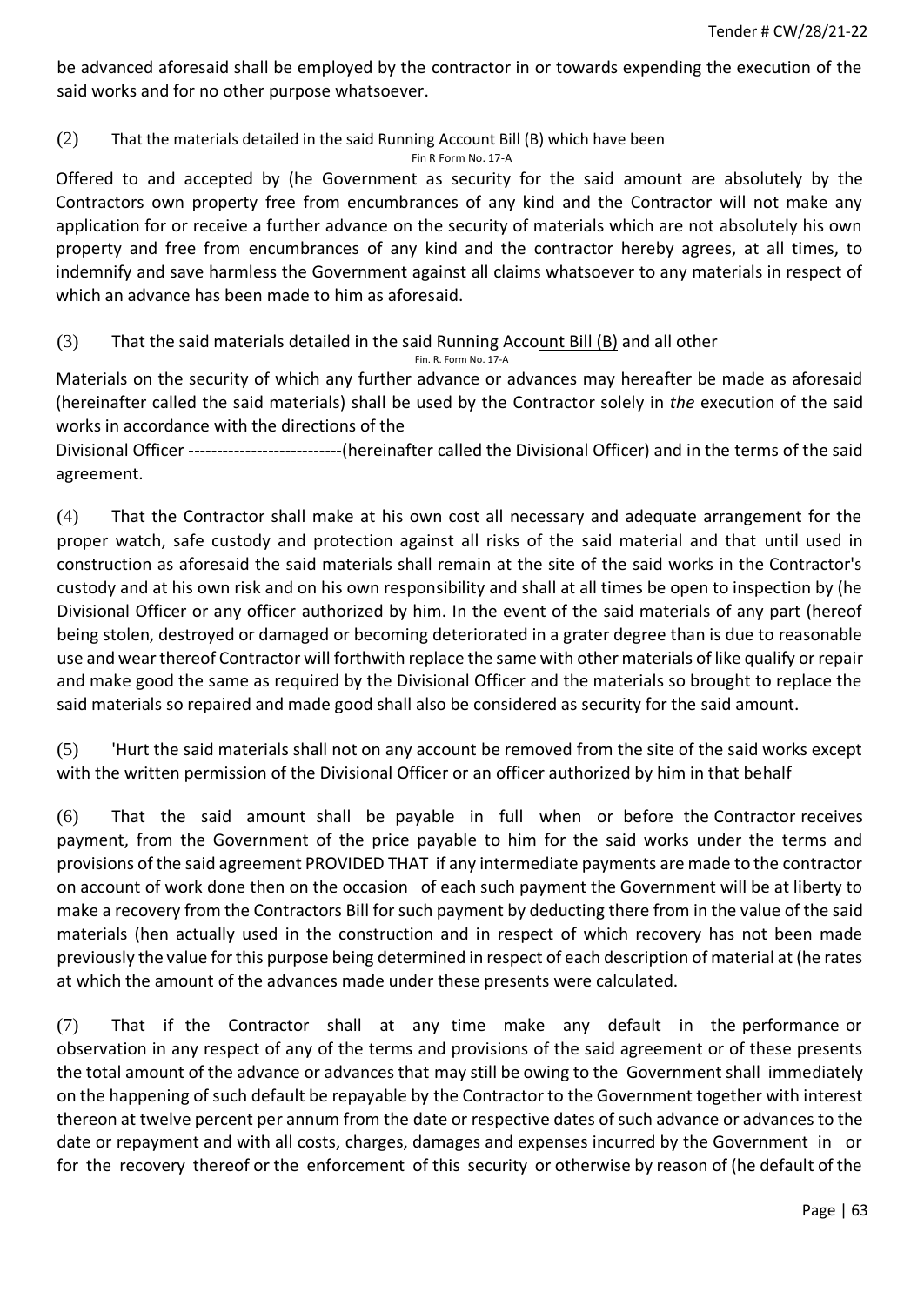Contractor and any moneys so becoming due and payable shall constitute a debt due from the Contractor to the Government and the Contractor hereby covenants and agrees with the Government to repay and the same respectively to it accordingly.

(8) That the Contractor hereby charges all the said materials with the repayment to the Government of the said sum of Rupees ........................ - .............................

(Rs. ...................... ) and any further sum or sums which may be advanced as aforesaid and

all costs charges damages and expenses payable under these present PROVIDED ALWAYS and it is hereby agreed and declared that not withstanding anything in the said agreement and without prejudice to the powers contained therein if and whether the covenant for payment and repayment hereinbefore contained shall become enforceable and the money owing shall not be paid to accordingly.

Once therewith the Government may at any time thereafter adopt all or any of following courses as it may deem best ;-

> (a) Seize and utilize the said materials or any part thereof in the completion of the said works on behalf of the Contractor in accordance with the provisions in that behalf contained in the said agreement debiting the Contractor with the actual cost of effecting such completion the amount due in respect of advances under these presents and crediting the Contractor with the value of work done as he had carried it out in accordance with the said agreement and at the rates thereby provided. If the balance is against the Contractor he is to pay the same to the Government on demand.

> (b) Remove and sell by public auction the seized materials or any part thereof and out of the moneys arising from the sale retain all the sums aforesaid repayable to the Government under these presents and pay over the surplus (if any) to the Contractor.

> (c) Deduct all or any part of the moneys owing out of the security deposit or any sum due to the Contractor under the said agreement.

(9) That except as is expressly provided by the presents interest on the aid advance shall not be payable.

(10) That in the event of any conflict between the provisions of these presents and the said agreement the provisions of these presents shall prevail and in the event of any dispute or difference arising over the construction or effect of these presents the settlement of which has not been hereinbefore expressly provided for the same shall be

referred to the Superintending Engineer ..................................... Circle whose…………….

decision shall be final and the provisions of the Indian Arbitration Act for the time being in force so far as they are applicable shall apply to any such reference.

In witnesses whereof the\* ----- -—\_\_.................................... on behalf of the Governor of Sindh and the said ................. — ........................... - .......... --have hereunto set their respective hands and seals the day and first above written.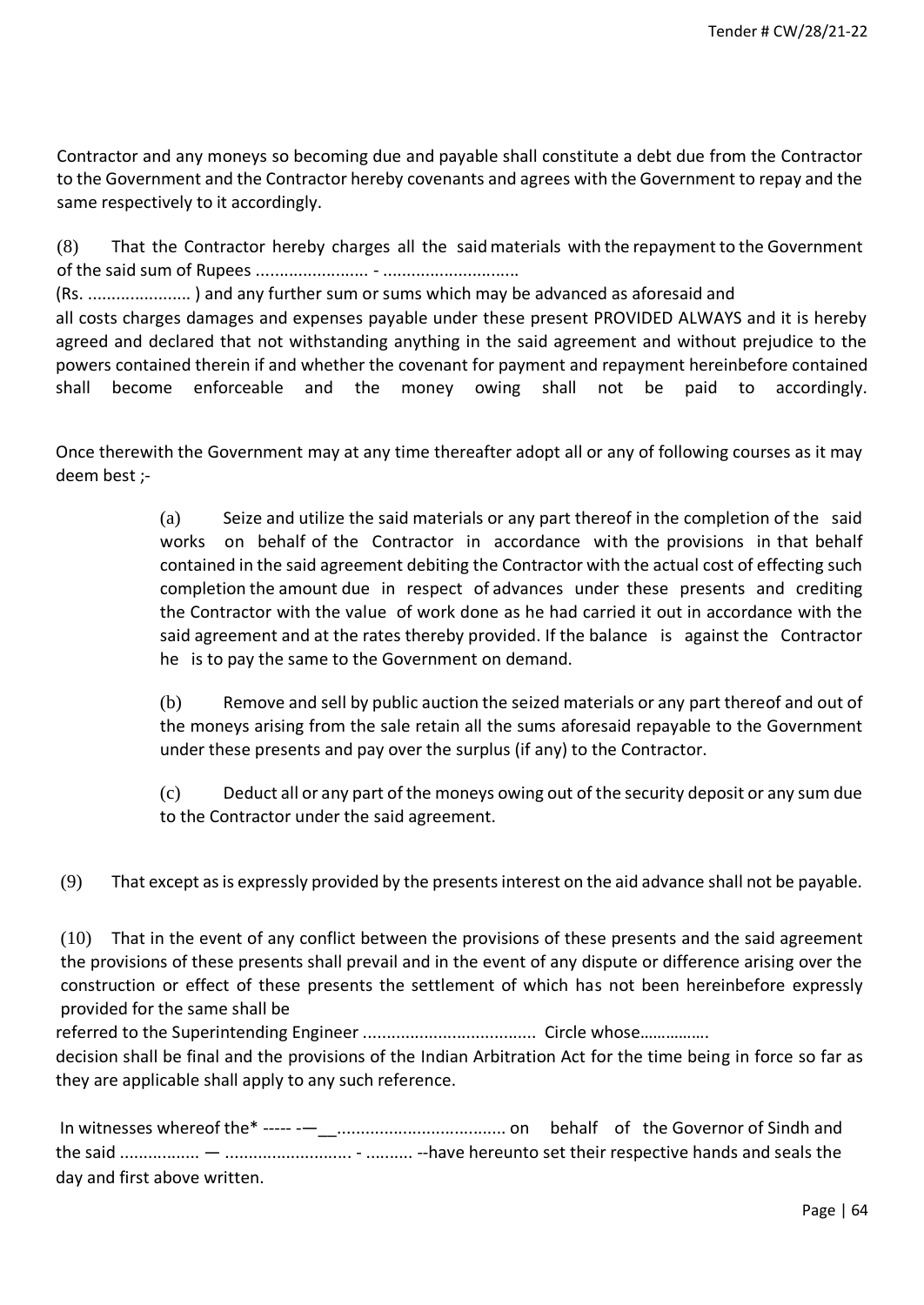Signed, sealed and delivered by\* In the presence of

Seal 1st witness 2<sup>nd</sup> witness

 $\overline{\phantom{a}}$ 

Signed, sealed and delivered by\* In the presence of Seal

1st Witness 2<sup>nd</sup> witness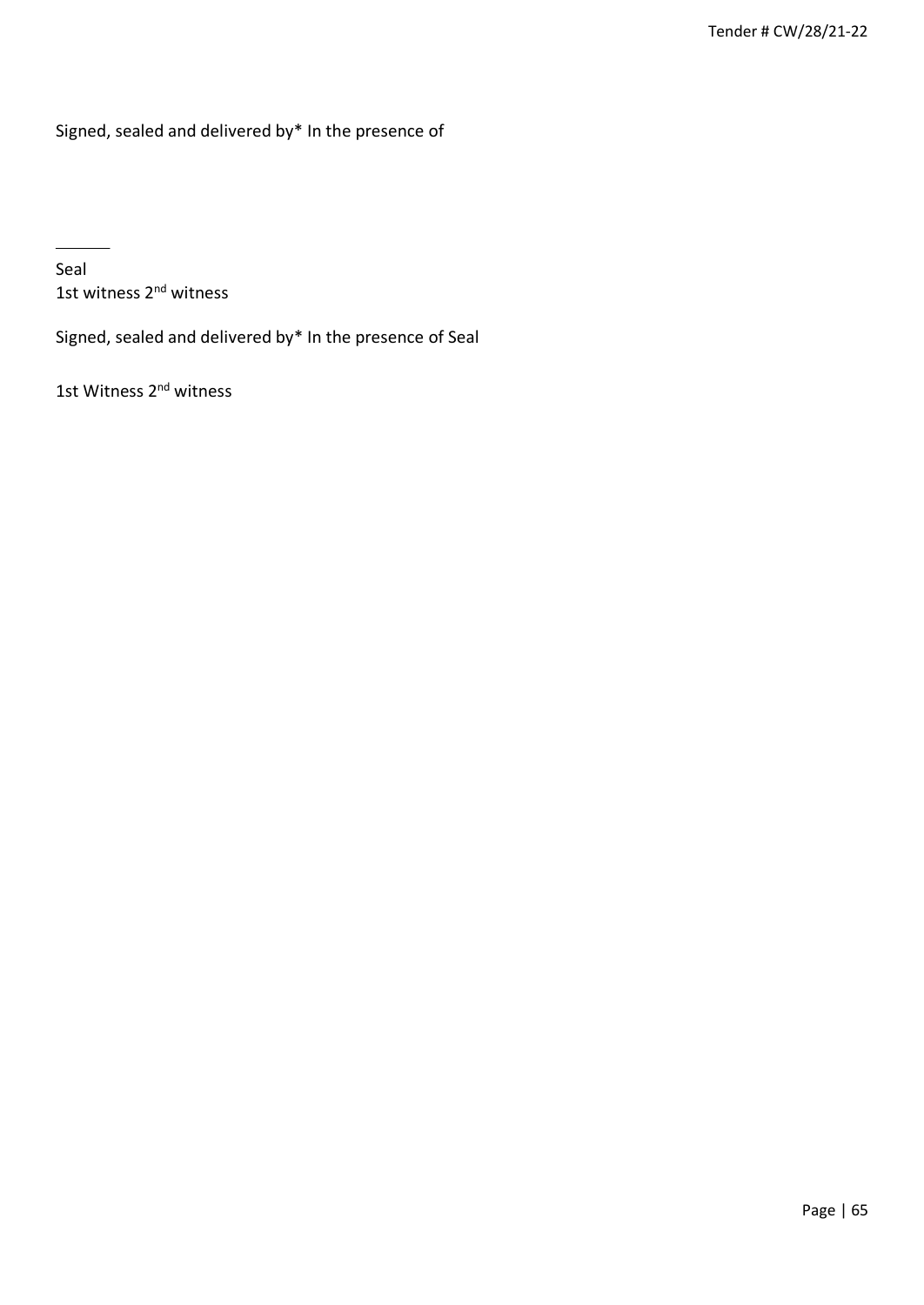# **SPECIFICATIONS**

# *[Note for Preparing the Specifications]*

A set of precise and clear specifications is a prerequisite for bidders to respond realistically and competitively to the requirements of the user without qualifying their Bids. The specifications must be drafted to permit the widest possible competition and, at the same time, present a clear statement of the required standards of workmanship, materials, performance of the works. Only if this is done objectives of economy, efficiency, and fairness in procurement will be realized and responsiveness of Bids can be ensured, and the subsequent task of bid evaluation can be facilitated. The specifications should require that materials to be incorporated in the works be new, unused, and of the most recent or current models, and incorporated all recent improvements in design and materials unless provided for otherwise in the contract.

Samples of specifications from similar to previous procurements are useful in this respect. The use of metric units is encouraged. Depending on the complexity of the works and the repetitiveness of the type of procurement, it may be advantageous to standardize the Technical Specifications that should cover all classes of workmanship, materials and equipment although not necessarily to be used in a particular procurement.

Care must be taken in drafting specifications to ensure that they are not restrictive. In the specification of standards for equipment, materials, and workmanship, recognized international standards should be used as much as possible. The specifications shall consider all conditions but not limited to seismic conditions, weather conditions and environmental impact. The specifications should state that equipment, materials, and workmanship that meet other authoritative standards, and which ensure at least a substantially equal quality than the standards mentioned, will also be acceptable. The following clause may be inserted in the Specifications.

Sample Clause: Equivalency of Standards and Codes

Wherever reference is made in the Specifications to specific standards and codes to be met by Works to be furnished and tested, the provisions of the latest current edition or revision of the relevant shall apply, unless otherwise expressly stated in the Contract. Other authoritative standards that ensure equivalence to the standards and codes specified will be acceptable.]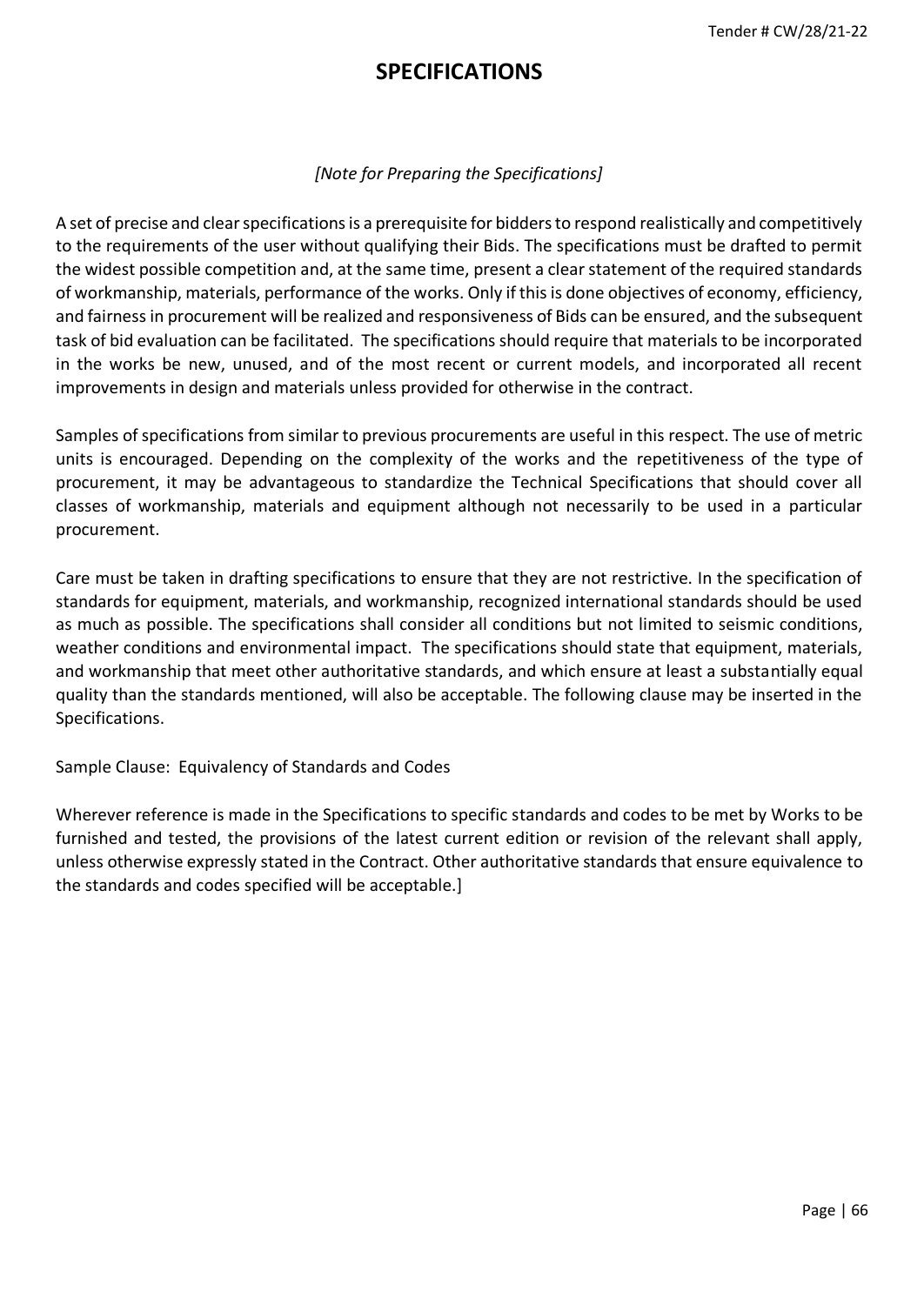# **\*DRAWINGS**

*\* (Note: The Engineer/Procuring Agency may incorporate specific Drawings for Bidding purposes only or may include the detailed drawings in a separate volume, if necessary).*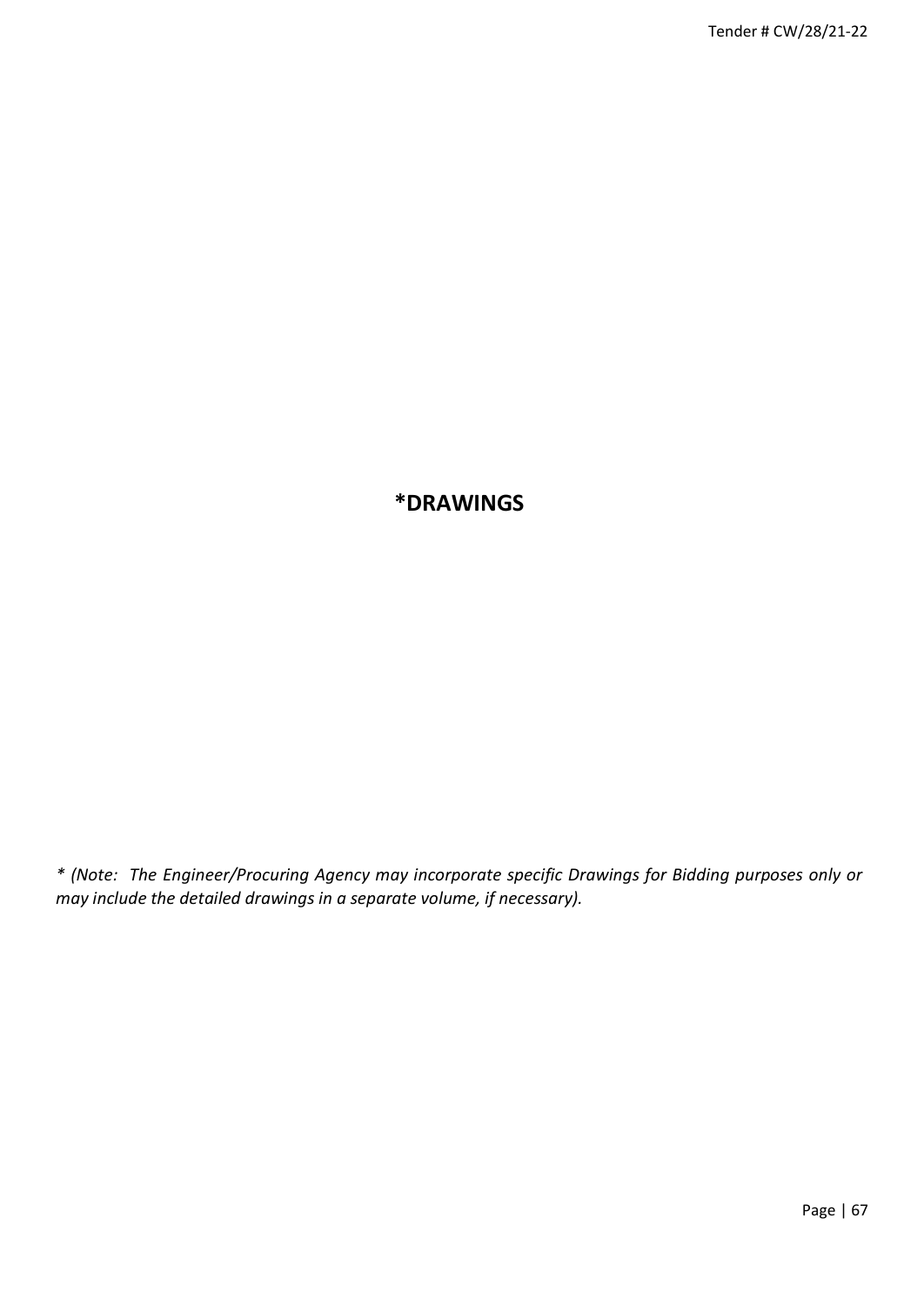# **FORM OF BID AND SCHEDULES TO BID**

#### **FORM OF BID**

#### (LETTER OF OFFER / LETTER OF ACCEPTANCE)

Bid Reference No.

*(Name of Works)*

To:

Gentlemen,

- 1. Having examined the Bidding Documents including Instructions to Bidders, Bidding Data, Conditions of Contract, Contract Data, Specifications, Drawings,if any, Schedule of Prices and Addenda Nos. for the execution of the above-named works, we, the undersigned, being a company doing business under the name of and address and being duly incorporated under the laws of Pakistan hereby offer to execute and complete such works and remedy any defects therein in conformity with the said Documents including Addenda thereto for the Total Bid Price of Rs. (Rupees ) and the control of such other in the control of such other in the control of such other in the control of such other in the control of such other in the control of such other in the control of such an in the sum as may be ascertained in accordance with the said Documents.
- 2. We understand that all the Schedules attached hereto form part of this Bid.
- 3. As security for due performance of the undertakings and obligations of this Bid, we submit herewith a Bid Security in the amount of drawn in your favor or made payable to you and valid for a period of twenty eight (28) days beyond the period of validity of Bid.
- 4. We undertake, if our Bid is accepted, to commence the Works and to deliver and complete the Works comprised in the Contract within the time(s) stated in Contract Data.
- 5. We agree to abide by this Bid for the period of day from the date days from the date …………… fixed for receiving the same and it shall remain binding upon us and may be accepted at any time before the expiration of that period.
- 6. Unless and until a formal Agreement is prepared and executed, this Bid, together with your written acceptance thereof, shall constitute a binding contract between us.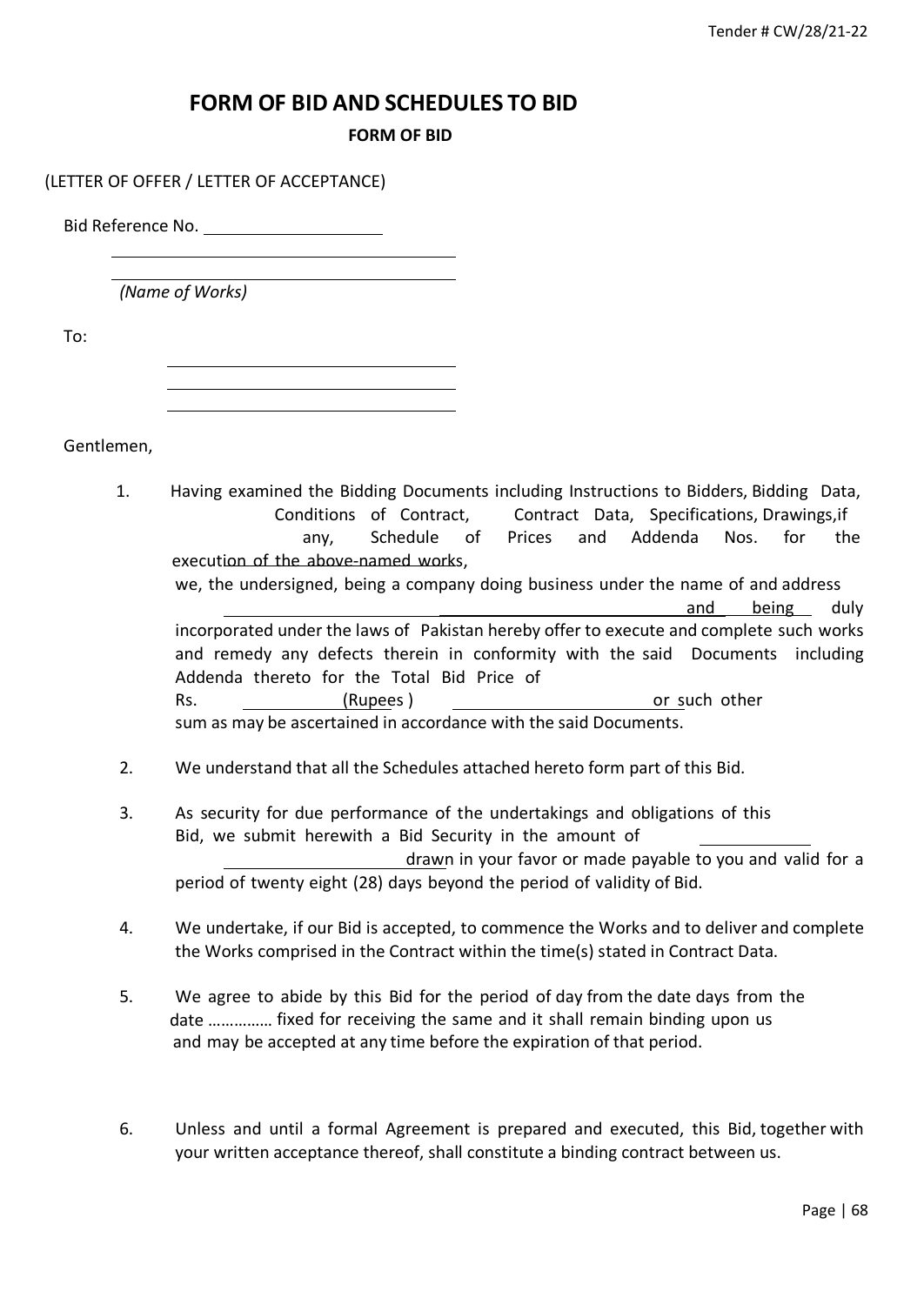- 7. We undertake, if our Bid is accepted, to execute the Performance Security referred to in Conditions of Contract for the due performance of the Contract.
- 8. We understand that you are not bound to accept the lowest or any bid you may receive.
- 9. We do hereby declare that the Bid is made without any collusion, comparison of figures or arrangement with any other person or persons making a bid for the Works.

Dated this day of , 20

Signature \_\_\_\_\_\_\_\_\_\_\_\_\_\_\_\_\_\_\_\_

| in the capacity of | duly authorized to sign bid for and on behalf of |  |  |  |  |  |  |
|--------------------|--------------------------------------------------|--|--|--|--|--|--|
|--------------------|--------------------------------------------------|--|--|--|--|--|--|

*(Name of Bidder in Block Capitals)*

*(Seal)*

Address:

Witness:

| (Signature) |
|-------------|
|-------------|

Name: Address: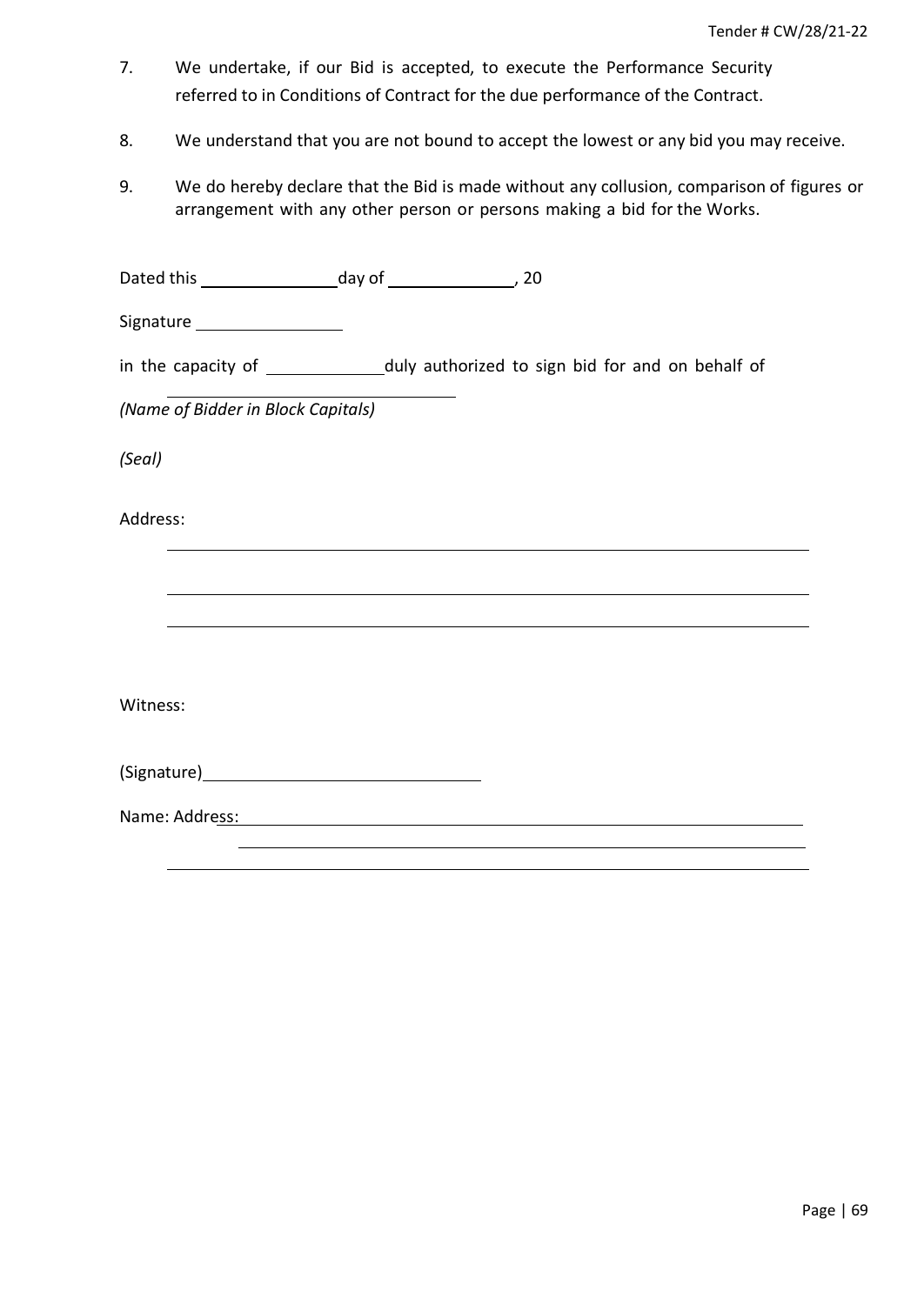# SCHEDULES TO BID INCLUDE THE FOLLOWING:

- Schedule A to Bid: Schedule of Prices
- **Schedule B to Bid: Specific Works Data**
- **Schedule C to Bid: Works to be Performed by Subcontractors**
- **Schedule D to Bid: Proposed Program of Works**
- I Schedule E to Bid: Method of Performing Works
- **Schedule F to Bid: Integrity Pact]**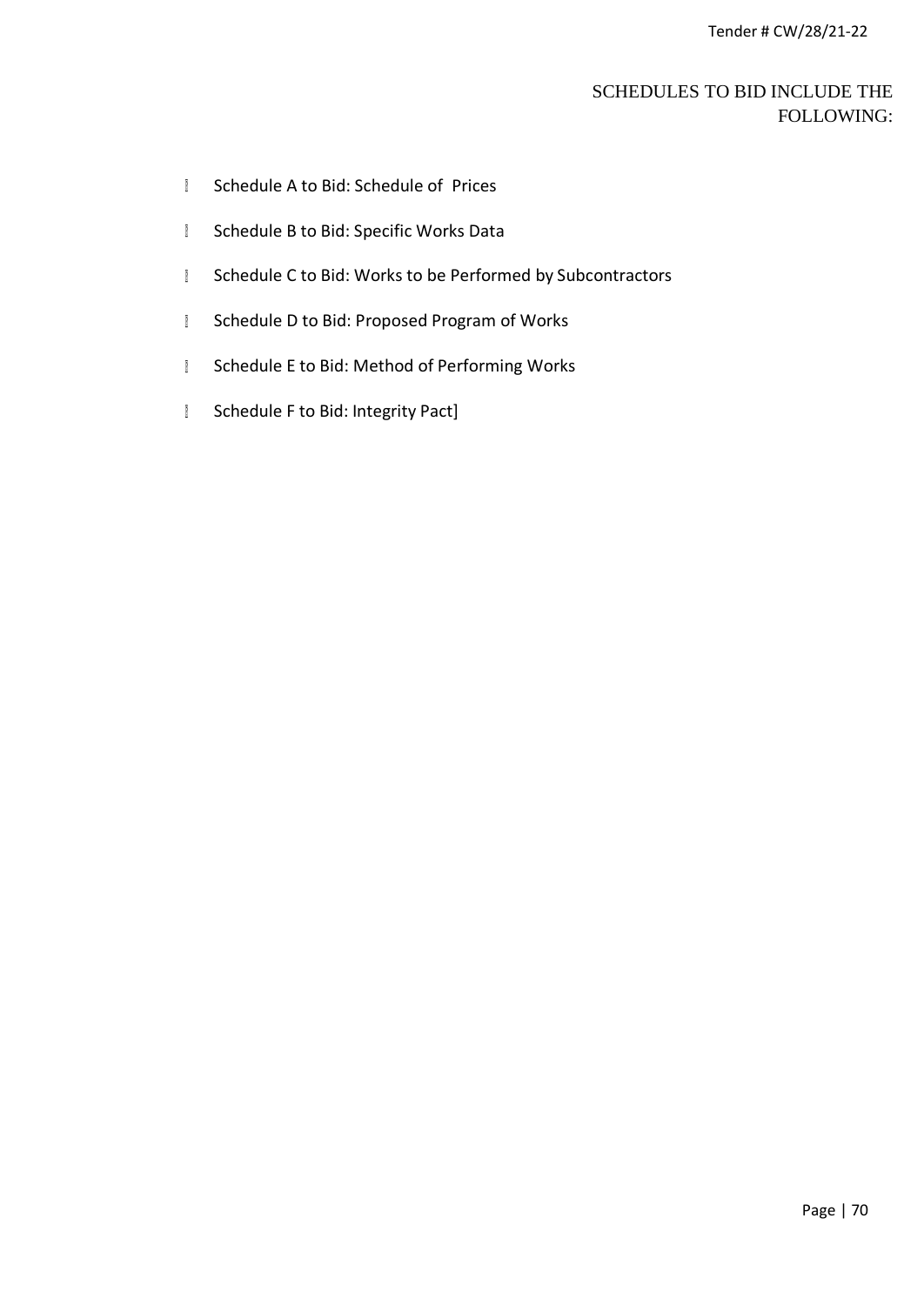# SCHEDULE – A TO BID SCHEDULE OF PRICES:

| Sr. No.        |                                                             | Page No. |
|----------------|-------------------------------------------------------------|----------|
| 1.             | Preamble to Schedule of Prices                              | 24       |
| 2 <sub>1</sub> | Schedule of Prices                                          | 26       |
|                | *(a) Summary of Bid Prices                                  |          |
|                | * (b) Detailed Schedule of Prices /Bill of Quantities (BOQ) |          |
|                |                                                             |          |

\* *[To be prepared by the Engineer/IBA, Karachi]*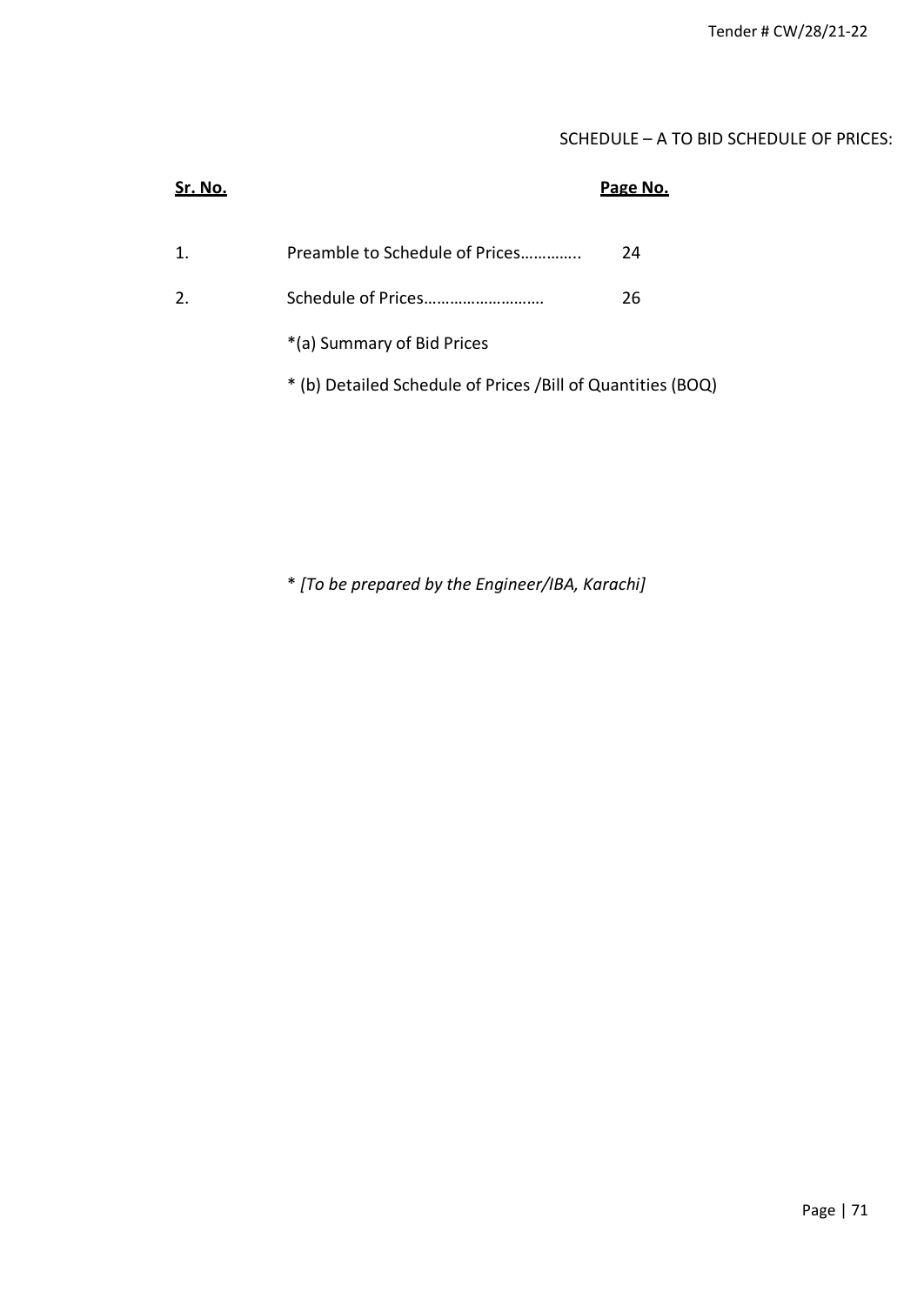#### **SCHEDULE - A TO BID**

#### **PREAMBLE TO SCHEDULE OF PRICES**

#### **1. General**

- 1.1 The Schedule of Prices shall be read in conjunction with the Conditions of Contract, Contract Data together with the Specifications and Drawings, if any.
- 1.2 The Contract shall be for the whole of the works as described in these Bidding Documents. Bids must be for the complete scope of works.

#### **2. Description**

2.1 The general directions and descriptions of works and materials are not necessarily repeated nor summarized in the Schedule of Prices. References to the relevant sections of the Bidding Documents shall be made before entering prices against each item in the Schedule of Prices.

#### **3. Units & Abbreviations**

3.1 Units of measurement, symbols and abbreviations expressed in the Bidding Documents shall comply with the System International d' Unites (SI Units).

*(Note: The abbreviations to be used in the Schedule of Prices to be defined by the IBA, Karachi).*

#### **4. Rates and Prices**

- 4.1 Except as otherwise expressly provided under the Conditions of Contract, the rates and amounts entered in the Schedule of Prices shall be the rates at which the Contractor shall be paid and shall be the full inclusive value of the works set forth or implied in the Contract; except for the amounts reimbursable, if any to the Contractor under the Contract.
- 4.2 Unless otherwise stipulated in the Contract Data, the premium, rates and prices entered by the bidder shall not be subject to adjustment during the performance of the Contract.
- 4.3 All duties, taxes and other levies payable by the Contractor shall be included in the rates and prices.
- 4.4 The whole cost of complying with the provisions of the Contract shall be included in the items provided in the Schedule of Prices, and where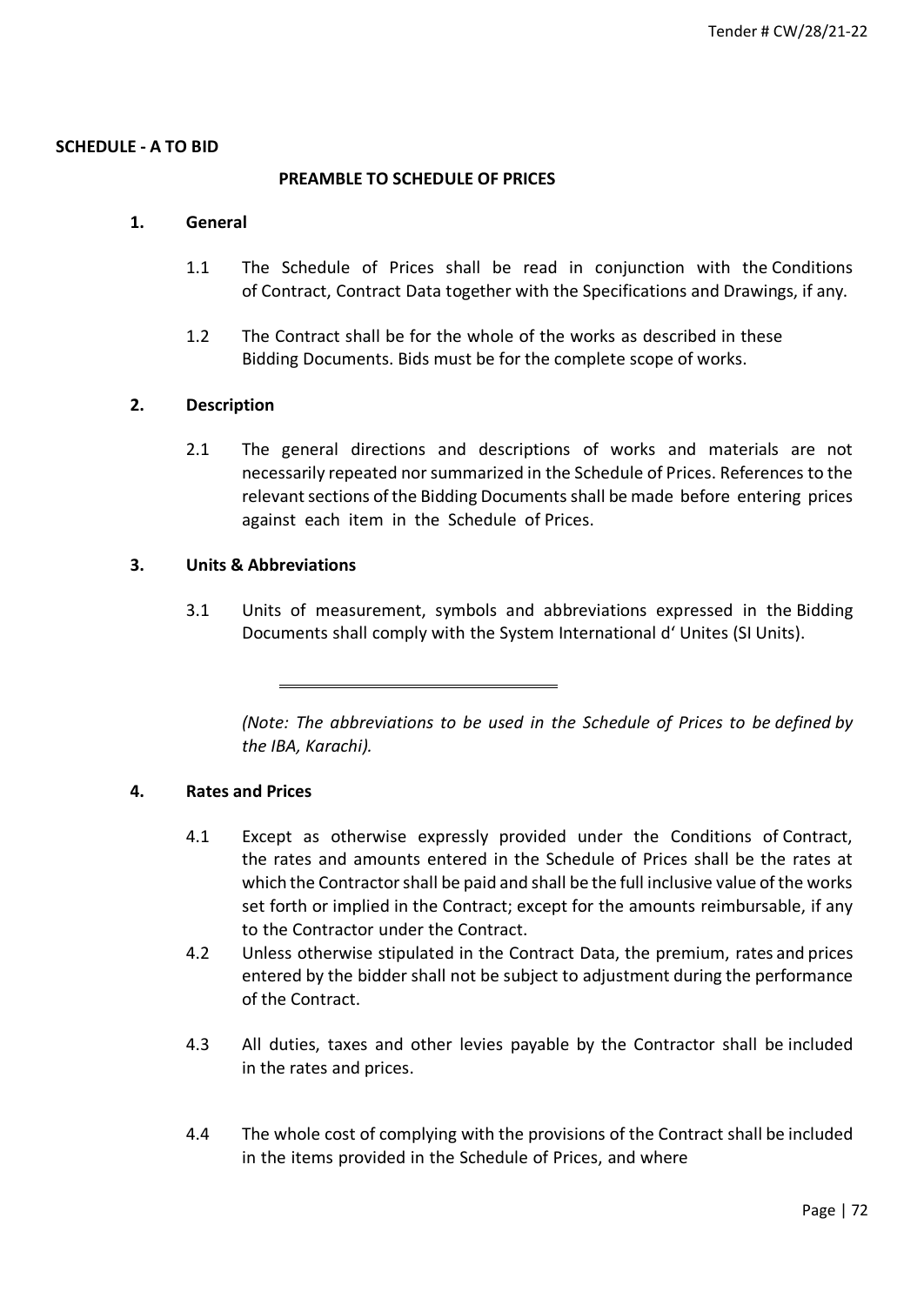# **SCHEDULE - A TO BID**

No items are provided, the cost shall be deemed to be distributed among the rates and prices entered for the related items of the Works and no separate payment will be made for those items.

The rates, prices and amounts shall be entered against each item in the Schedule of Prices. Any item against which no rate or price is entered by the bidder will not be paid for by the IBA, Karachi when executed and shall be deemed covered by the rates and prices for other items in the Schedule of Prices.

- 4.5 (a) The bidder shall be deemed to have obtained all information as to and all requirements related thereto which may affect the bid price.
	- (b) The Contractor shall be responsible to make complete arrangements for the transportation of the Plant to the Site.

#### *\*(IBA, Karachi may modify as appropriate)*

4.6 The Contractor shall provide for all parts of the Works to be completed in every respect. Notwithstanding that any details, accessories, etc. required for the complete installation and satisfactory operation of the Works, are not specifically mentioned in the Specifications, such details shall be considered as included in the Contract Price.

### **5. Bid Prices**

5.1 Break-up of Bid Prices

The various elements of Bid Prices shall be quoted as detailed by the IBA, Karachi in the format of Schedule of Prices.

The bidder shall recognize such elements of the costs which he expects to incur the performance of the Works and shall include all such costs in the rates and amounts entered in the Schedule of Prices.

#### 5.2 Total Bid Price

The total of bid prices in the Schedule of Prices shall be entered in the Summary of Bid Prices.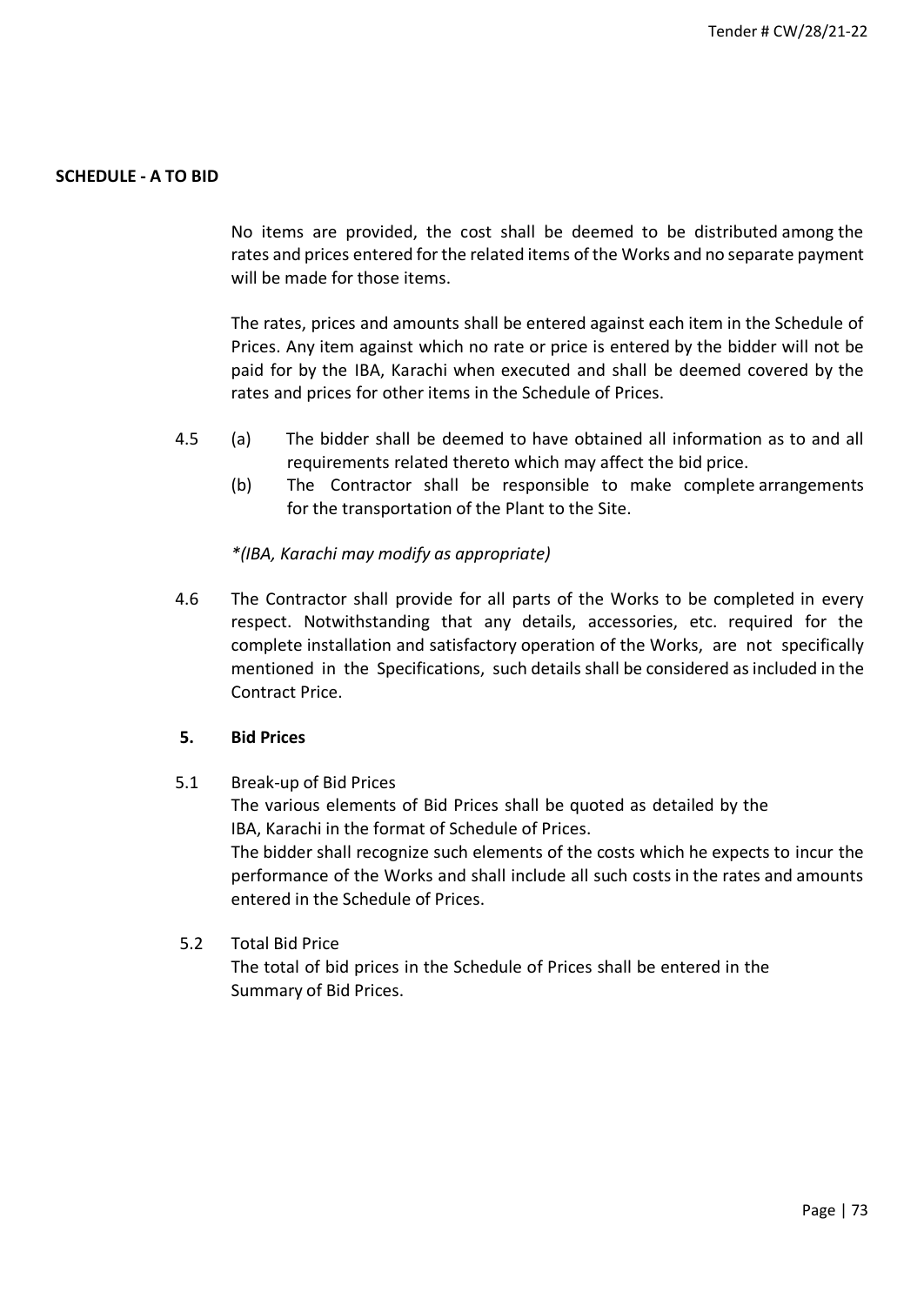## 6. **Provisional Sums and Day work**

- 6.1 Provisional Sums included and so designated in the Schedule of Prices if any, shall be expended in whole or in part at the direction and discretion of the Engineer/IBA, Karachi. The Contractor will only receive payment in respect of Provisional Sums, if he has been instructed by the Engineer/IBA, Karachi to utilize such sums.
- 6.2 Day work rates in the contractor's bid are to be used for small additional amounts of work and only when the Engineer have given written instructions in advance for additional work to be paid for in that way.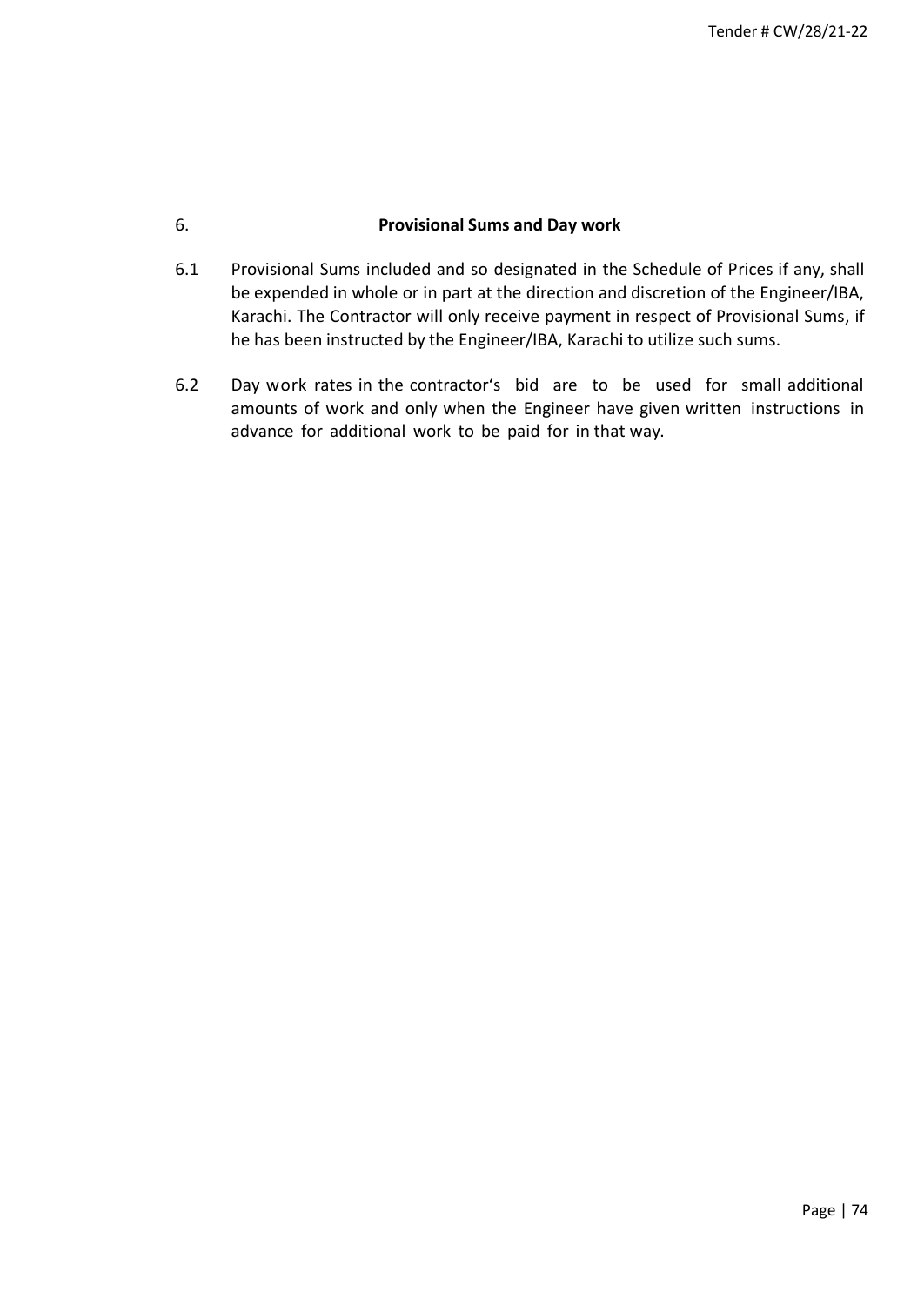# **S C O P E O F W O R K**

# **Refurbishment Work on 9th & 10th Floor at IBA Aman Tower**

| S.No.          | <b>DESCRIPTION</b>                          | <b>UNIT</b> | <b>QUANTITY</b> | <b>RATE</b> | <b>AMOUNT</b> |
|----------------|---------------------------------------------|-------------|-----------------|-------------|---------------|
| $\mathbf{1}$   | <b>MS GRILL</b>                             |             |                 |             |               |
|                | Providing, and fixing the MS sure bar grill |             |                 |             |               |
|                | 3/8"@ at 6" c/c at both ways at inside      |             |                 |             |               |
|                | welded to 3/4"x1/4" flat and fixed to the   |             |                 |             |               |
|                | existing walls/beams by rawal plug to as    |             |                 |             |               |
|                | per details & drgs and painted with         |             |                 |             |               |
|                | anticorrosive red oxide primer paint one    |             |                 |             |               |
|                | coat and 03 coats of Enamel matt finish     |             |                 |             |               |
|                | paints, in approved shade and make (ICI,    |             |                 |             |               |
|                | Berger) or equivalent as per specification  |             |                 |             |               |
|                | & drawing. This rate is inclusive of all    |             |                 |             |               |
|                | type of labour, material, transportation,   |             |                 |             |               |
|                | and all tools & plants, completed in all    |             |                 |             |               |
|                | respect.                                    | Sft         | 800             |             |               |
| $\overline{2}$ | <b>Removal of Existing Wooden Floor</b>     |             |                 |             |               |
|                | Removal of existing wooden floors at        |             |                 |             |               |
|                | 9th & 10th Floor of Aman Tower and          |             |                 |             |               |
|                | disposed it off from IBA Premises. The      |             |                 |             |               |
|                | debris would be, shifting, transportation   |             |                 |             |               |
|                | in such a manner the it creates least       |             |                 |             |               |
|                | neusance to others. This rate is inclusive  |             |                 |             |               |
|                | of all type of labour, tools & plants,      |             |                 |             |               |
|                | transportation etc. complete.               | sft         | 5200            |             |               |
| 3              | <b>TERMITE PROOFING</b>                     |             |                 |             |               |
|                | Supplying & Apply anti-termite treatment    |             |                 |             |               |
|                | using EPA registered termiticide Tenekel,   |             |                 |             |               |
|                | Dorsben or equivalent over the existing     |             |                 |             |               |
|                | floor surface as per manufacturer's         |             |                 |             |               |
|                | recommendations(Adoption of all safty       |             |                 |             |               |
|                | measures in Mandatory.                      | sft         | 5200            |             |               |

\_\_\_\_\_\_\_\_\_\_\_\_\_\_\_ Stamp & Signature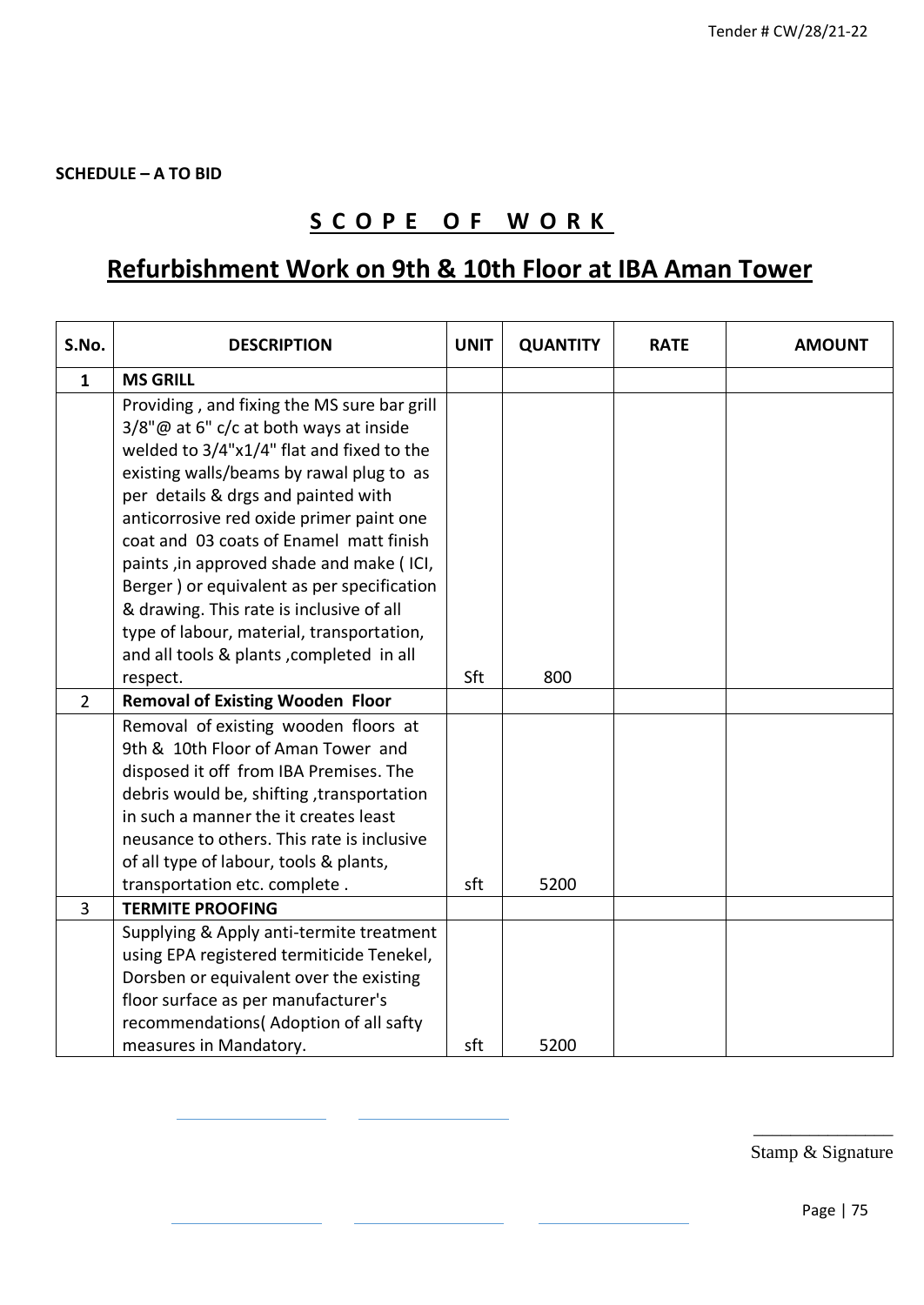| 4              | <b>PORCELANE FLOOR TILS</b>                 |             |      |  |
|----------------|---------------------------------------------|-------------|------|--|
|                | Providing & fixing porcelain tiles in       |             |      |  |
|                | wooden texture Premier Quality of           |             |      |  |
|                | Approved Make & Shade (Master,              |             |      |  |
|                | Shabbir or equivalent ) at aman tower       |             |      |  |
|                | 9th & 10th floor using Dry Tile Bondor      |             |      |  |
|                | epoxy Shabbir or equivalent as per the      |             |      |  |
|                | instruction of Engineer. This rate is       |             |      |  |
|                | inclusive of all type of labour, materials, |             |      |  |
|                | consumables, tools &plants, wastage,        |             |      |  |
|                | Transportation, loading, lifting & loading  |             |      |  |
|                | and shifting at site as per direction       |             |      |  |
|                | complete as per specification.              | sft         | 5200 |  |
| 5              | Defixing & then Refixing Wooden Door        |             |      |  |
|                | <b>Shutter Panels inc</b>                   |             |      |  |
|                | Removal of Wooden Door Shutter size 3'      |             |      |  |
|                | x8' and then refixing after making          |             |      |  |
|                | necessary adjustment in door height and     |             |      |  |
|                | applying polish etc, complete in all        |             |      |  |
|                | respect                                     | Nos.        | 32   |  |
| 6              | <b>REMOVAL OF WOODEN WALL</b>               |             |      |  |
|                | <b>CLADDING</b>                             |             |      |  |
|                | Removal of Wooden Wall Cladding in          |             |      |  |
|                | Corridor shifting, transportation and       |             |      |  |
|                | disposed off it beyond the IBA limits,      |             |      |  |
|                | complete in all respect                     | <b>SFT</b>  | 850  |  |
| $\overline{7}$ | <b>REMOVAL OF WOODEN DOOR FRAME</b>         |             |      |  |
|                | Removal of Wooden Door Frame size           |             |      |  |
|                | strips false ceiling in corridors of 10th   |             |      |  |
|                | floor, shifting transportation, folding     |             |      |  |
|                | and disposed off all waste materials        |             |      |  |
|                | from IBA limits, complete as per            |             |      |  |
|                | instruction.                                | <b>EACH</b> | 8    |  |
| 8              | <b>REMOVAL OF WOODEN ARCHIVES</b>           |             |      |  |
|                | Removal of Wooden Door Archives,            |             |      |  |
|                | shifting transportation, folding and        |             |      |  |
|                | disposed off all waste materials from IBA   |             |      |  |
|                | limits, complete as per instruction.        | <b>EACH</b> | 8    |  |

\_\_\_\_\_\_\_\_\_\_\_\_\_\_\_ Stamp & Signature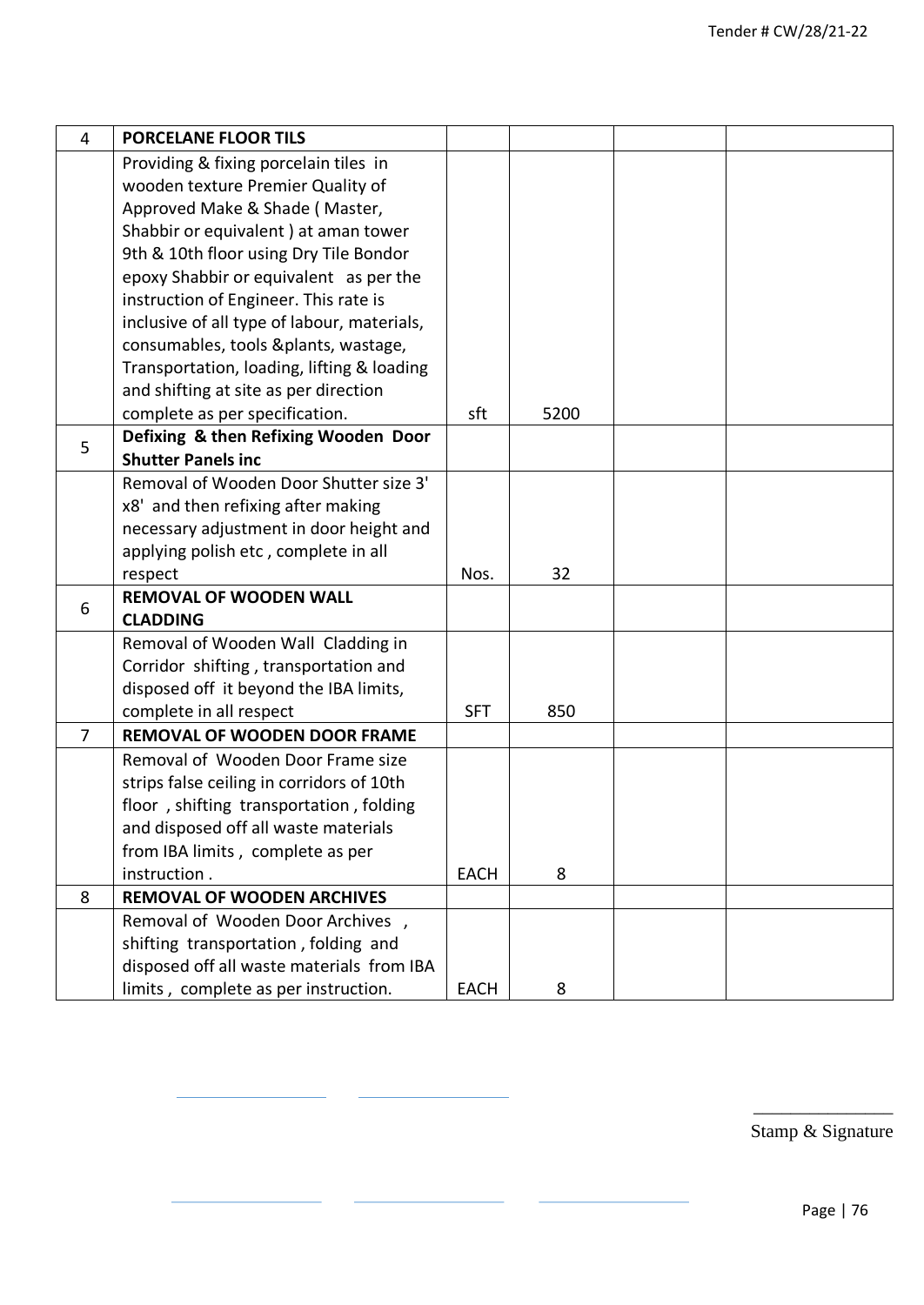| 9  | <b>DOOR FRAME</b>                          |             |     |  |
|----|--------------------------------------------|-------------|-----|--|
|    | Providing and fixing, Wooden Door          |             |     |  |
|    | Frame size 2"x8" length 8'-0" as per       |             |     |  |
|    | existing of hard wood Red Marandi (        |             |     |  |
|    | Malaysian Golden Teak ) including          |             |     |  |
|    | polishing etc complete in all respect.     | <b>EACH</b> | 8   |  |
| 10 | <b>PORCELAIN TILES ON WALLS</b>            |             |     |  |
|    | Providing and fixing dado/Skirting tiles ( |             |     |  |
|    | Porcelain tiles wooden Textured Prime      |             |     |  |
|    | quality) on wall adjacent of doors,        |             |     |  |
|    | including lifting, shifting and grouting   |             |     |  |
|    | with non shrinks grout of mater tiles of   |             |     |  |
|    | equivalent complete in all respect.        | <b>SFT</b>  | 850 |  |
| 11 | <b>WARD ROBE</b>                           |             |     |  |
|    | Providing & Fixing Wooden ward Robe as     |             |     |  |
|    | per existing space using soft wood frame   |             |     |  |
|    | and MDF door Panels & internal             |             |     |  |
|    | partitions complete including termite      |             |     |  |
|    | proofing and proving all type of           |             |     |  |
|    | necessary hard ware complete.              | <b>SFT</b>  | 450 |  |
| 12 | <b>WALL PAINT</b>                          |             |     |  |
|    | Providing & applying Wall paint as per     |             |     |  |
|    | existing shade.                            | <b>SFT</b>  | 35  |  |
| 13 | <b>CEILING PAINT</b>                       |             |     |  |
|    | Providing & applying Ceiling paint as per  |             |     |  |
|    | existing shade.                            | <b>SFT</b>  | 15  |  |
|    |                                            |             |     |  |
|    |                                            |             |     |  |

\_\_\_\_\_\_\_\_\_\_\_\_\_\_\_ Stamp & Signature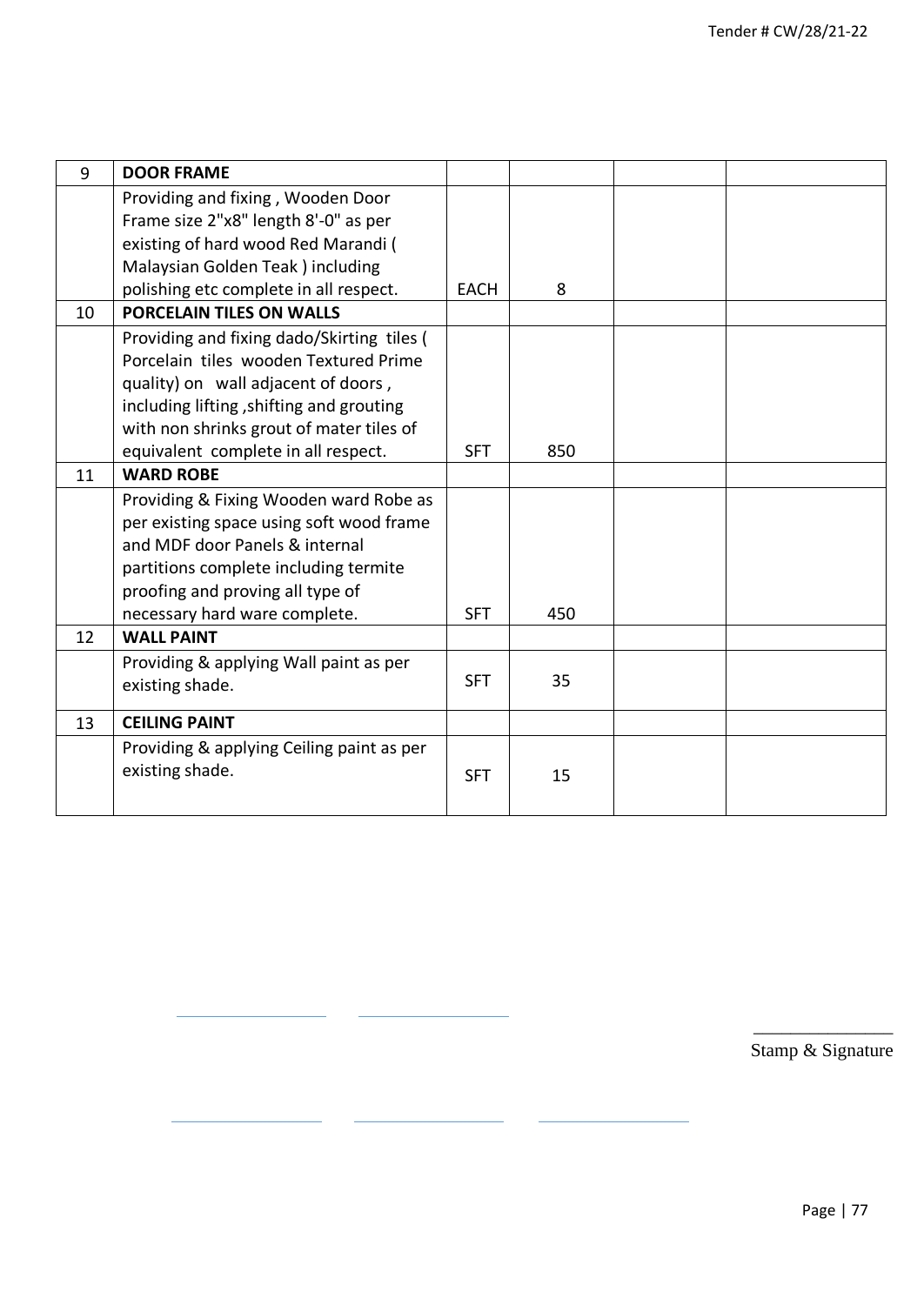| 14                                               | <b>WINDOW BLIND</b>                                                                                |  |  |  |
|--------------------------------------------------|----------------------------------------------------------------------------------------------------|--|--|--|
|                                                  | Providing & fixing Window blind with 6"<br><b>SFT</b><br>970<br>Box as per approved shade and make |  |  |  |
|                                                  | <b>Total Amount</b>                                                                                |  |  |  |
|                                                  | <b>SST</b>                                                                                         |  |  |  |
| <b>Grand Total Amount Inclusive of all taxes</b> |                                                                                                    |  |  |  |

\_\_\_\_\_\_\_\_\_\_\_\_\_\_\_\_\_\_\_\_\_\_\_\_\_\_\_\_\_\_\_\_\_\_\_\_\_\_\_\_\_\_\_\_\_\_\_\_\_\_\_\_\_\_\_\_\_\_\_\_\_\_\_\_\_\_\_\_\_\_\_\_\_\_\_\_\_\_\_\_\_\_\_\_\_\_

Grand Total Amount in Words:\_\_\_\_\_\_\_\_\_\_\_\_\_\_\_\_\_\_\_\_\_\_\_\_\_\_\_

\_\_\_\_\_\_\_\_\_\_\_\_\_\_\_ Stamp & Signature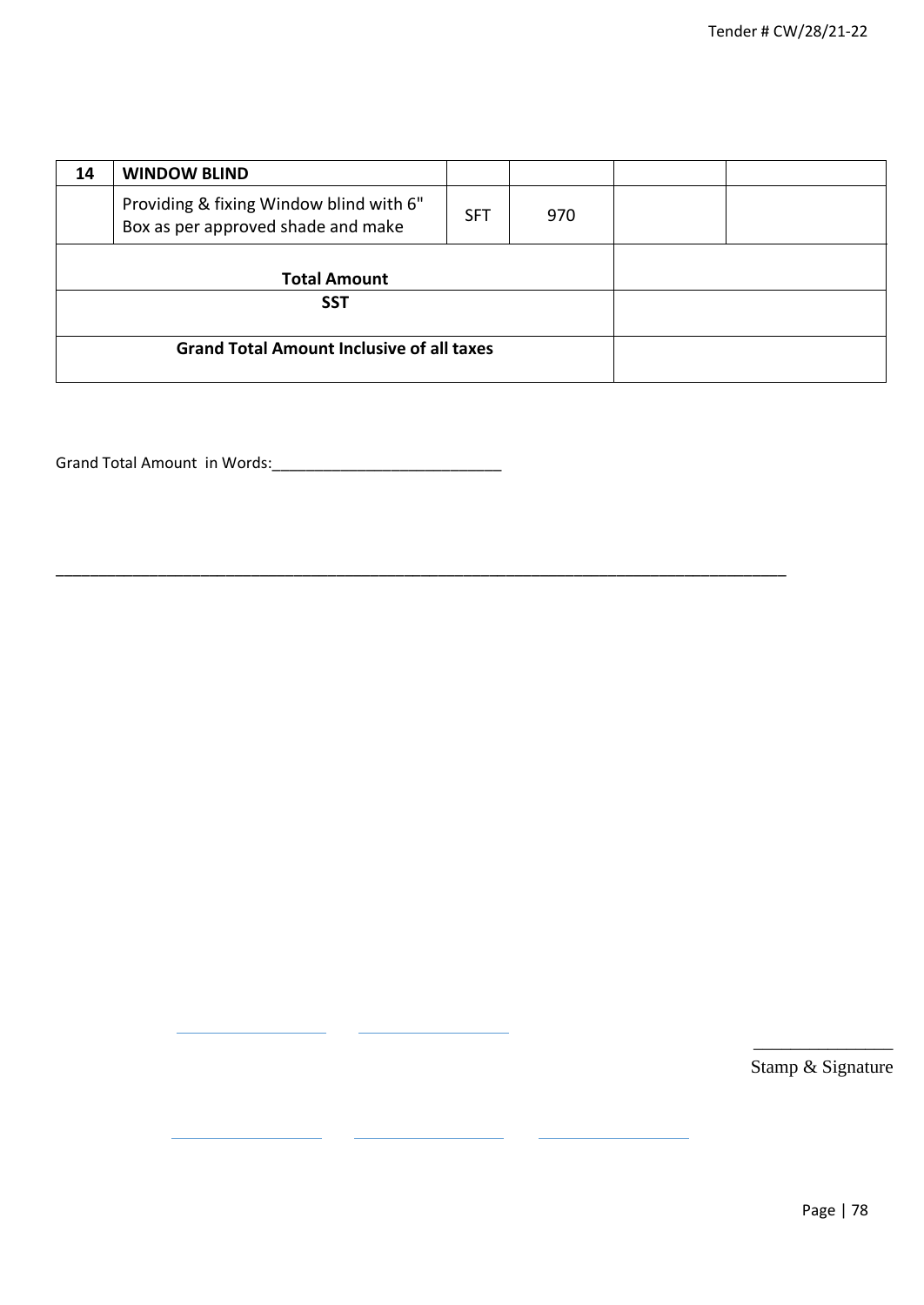# **SCHEDULE – C TO BID**

### **WORKS TO BE PERFORMED BY SUBCONTRACTORS\***

The bidder will do the work with his own forces except the work listed below which he intends to sub-contract.

| Items of Works       | Name and address of | Statement of similar |
|----------------------|---------------------|----------------------|
| to be Sub-Contracted | Sub-Contractors     | works previously     |
|                      |                     | executed. (attach    |
|                      |                     | evidence)            |

#### **Note:**

- \* *The IBA, Karachi should decide whether to allow subcontracting or not.*
	- *In case Procuring Agency decides to allow subcontracting then following conditions shall be complied with:*
- 1. No change of Sub-Contractors shall be made by the bidder without prior approval of the IBA, Karachi.
- 2. The truthfulness and accuracy of the statement as to the experience of Sub- Contractors is guaranteed by the bidder. The IBA, Karachi's judgment shall be final as to the evaluation of the experience of Sub-Contractors submitted by the bidder.
- 3. Statement of similar works shall include description, location & value of works, year completed and name & address of the clients.

## **SCHEDULE – D TO BID**

#### **PROPOSED PROGRAMME OF WORKS**

Bidder shall provide a program in a bar-chart or Program Evaluation and Review Technique (PERT) or Critical Path Method (CPM) showing the sequence of work items by which he proposes to complete the works of the entire Contract. The program should indicate the sequence of work items and the period of time during which he proposes to complete the works including the activities like designing, schedule of submittal of drawings, ordering and procurement of materials, manufacturing, delivering, construction of civil works, erection, testing and commissioning of works to be supplied under the Contract.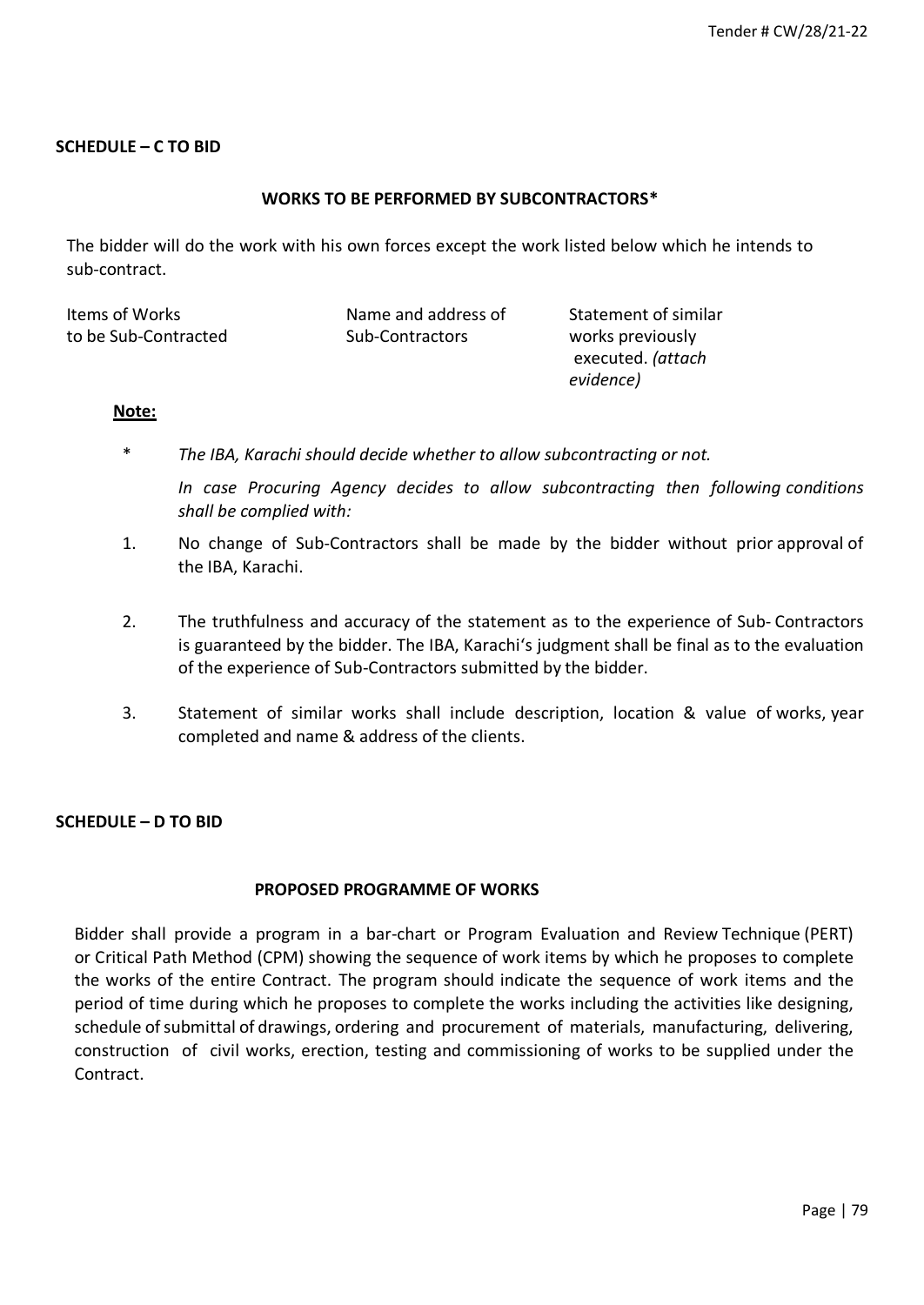## **SCHEDULE – E TO BID**

### **METHOD OF PERFORMING WORKS**

The bidder is required to submit a narrative outlining the method of performing the Works. The narrative should indicate in detail and include but not be limited to:

- $\mathbb{R}$ The sequence and methods in which he proposes to carry out the Works, including the number of shifts per day and hours per shift, he expects to work.
- A list of all major items of construction and plant erection, tools and vehicles proposed to be used in delivering/carrying out the works at site.
- $\overline{\phantom{a}}$ The procedure for installation of equipment and transportation of equipment and materials to the site.
- $\mathbb{R}^+$ Organization chart indicating head office & field office personnel involved in management, supervision and engineering of the Works to be done under the Contract.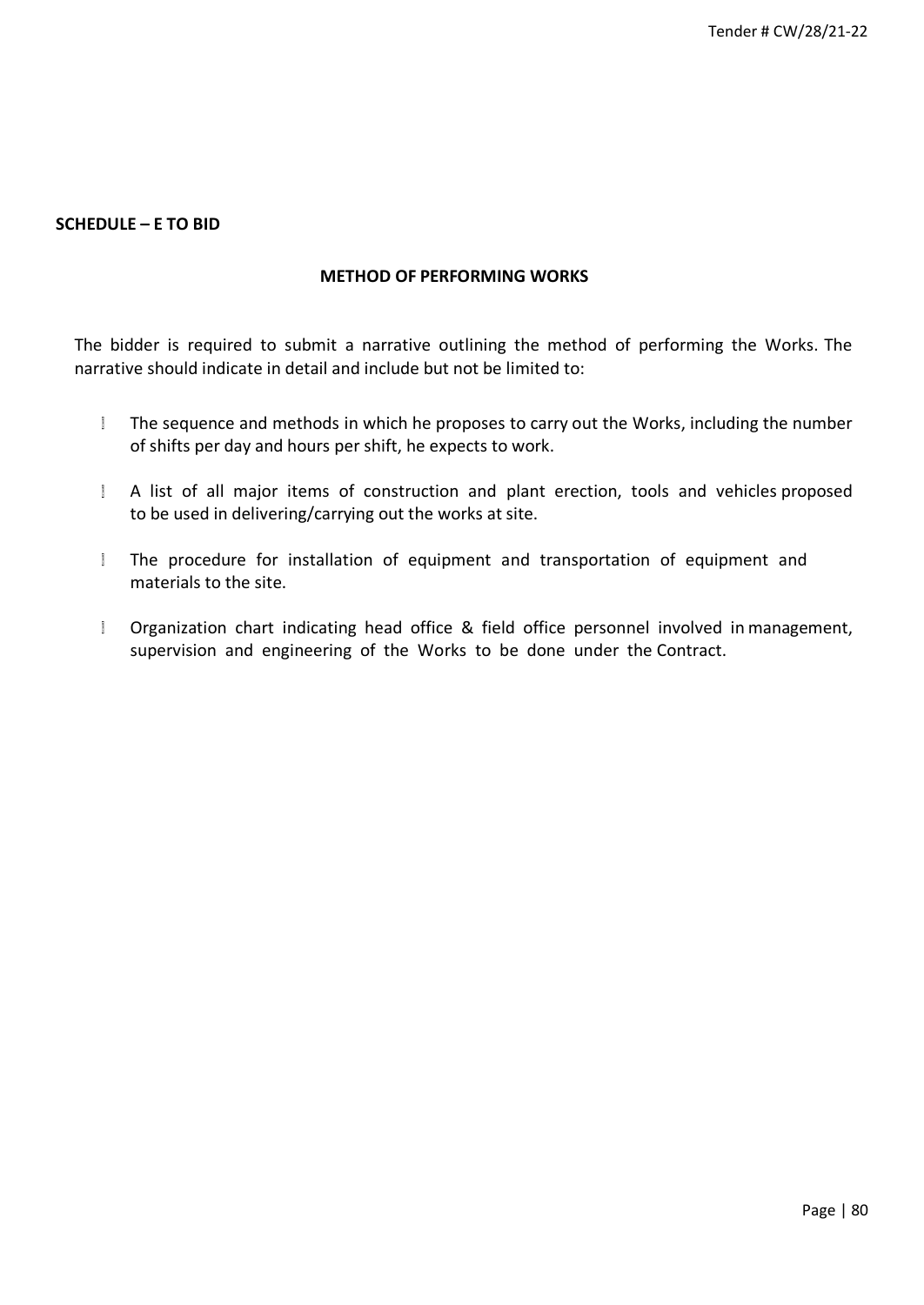# **BIDDER QUALIFICATION CRITERIA**

|                | <b>Mandatory Eligibility Criteria</b>                                                                   | <b>Remarks</b> |
|----------------|---------------------------------------------------------------------------------------------------------|----------------|
| S. No          | (Attach Supporting Document)                                                                            | Yes / No       |
| 1              | Last three years relevant experience                                                                    |                |
| $\overline{2}$ | Last 3 years' turn over with minimum 10 million (per year) as bank<br>statement or financial statement. |                |
| 3              | Tax registration certificate both NTN and SRB                                                           |                |
| 4              | PEC Category C-6 or above                                                                               |                |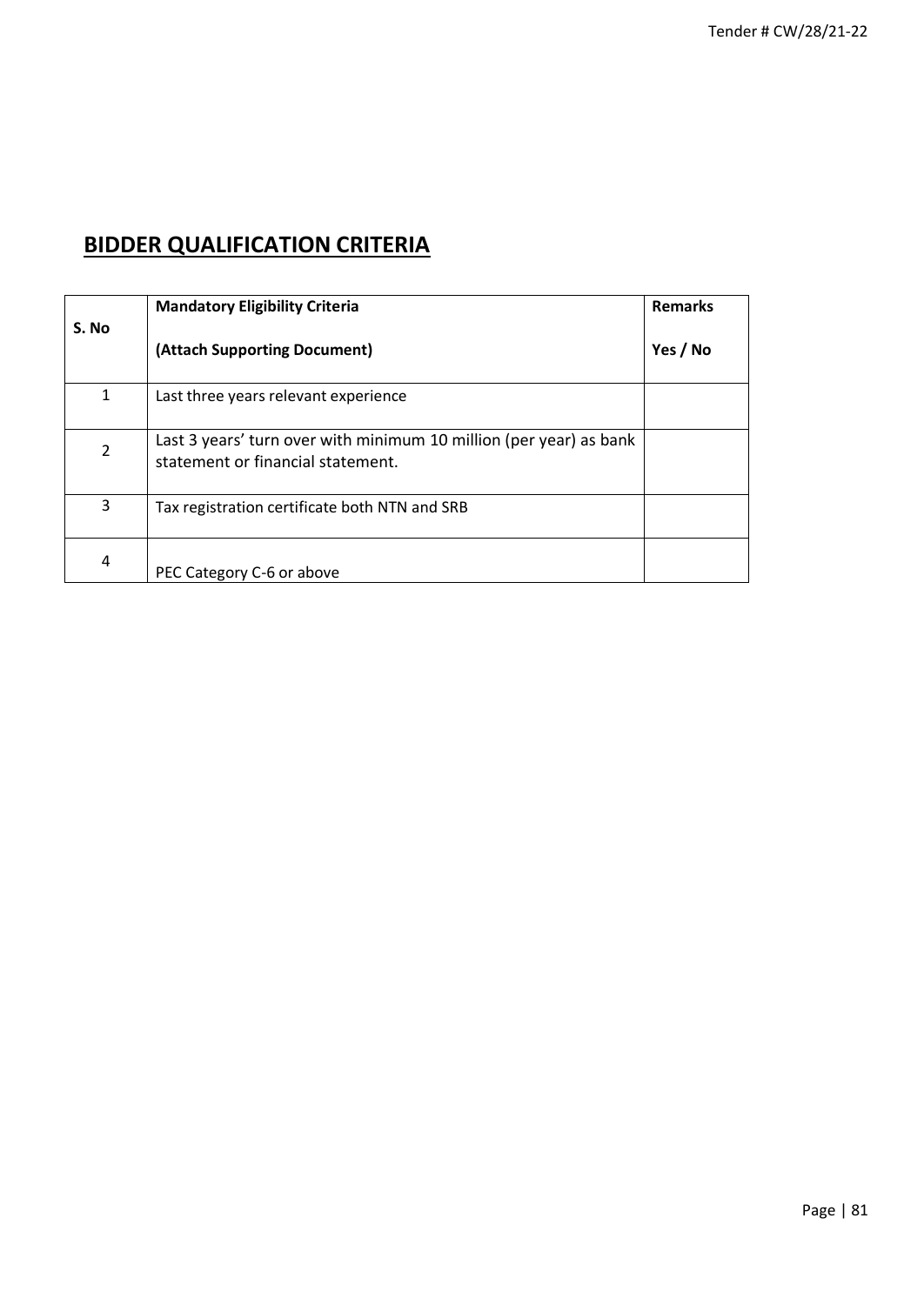#### **(INTEGRITY PACT)**

#### **SCHEDULE – F TO BID**

**DECLARATION OF FEES, COMMISSION AND BROKERAGE ETC PAYABLE BY CONTRACTORS**

(FOR CONTRACTS WORTH RS. 10.00 MILLION OR MORE)

| Contract No.    |  |
|-----------------|--|
| Contract Value: |  |
| Contract Title: |  |

Date ………………………………… [name of Contractor] hereby declaresthat it has not obtained or induced the procurement of any contract, right, interest, privilege or other obligation or benefit from Government of Sindh (GoS) or any administrative subdivision or agency thereof or any other entity owned or controlled by it (GoS) through any corrupt business practice.

Without limiting the generality of the foregoing, [name of Contractor] represents and warrants that it has fully declared the brokerage, commission, fees etc. paid or payable to anyone and not given or agreed to give and shall not give or agree to give to anyone within or outside Pakistan either directly or indirectly through any natural or juridical person, including its affiliate, agent, associate, broker, consultant, director, promoter, shareholder, sponsor or subsidiary, any commission, gratification, bribe, finder's fee or kickback, whether described as consultation fee or otherwise, with the object of obtaining or inducing the procurement of a contract, right, interest, privilege or other obligation or benefit in whatsoever form from, from IBA, Karachi (PA) except that which has been expressly declared pursuant hereto.

[name of Contractor] accepts full responsibility and strict liability that it has made and will make full disclosure of all agreements and arrangements with all persons in respect of or related to the transaction with PA and has not taken any action or will not take any action to circumvent the above declaration, representation or warranty.

[name of Contractor] accepts full responsibility and strict liability for making any false declaration, not making full disclosure, misrepresenting facts or taking any action likely to defeat the purpose of this declaration, representation and warranty. It agrees that any contract, right, interest, privilege or other obligation or benefit obtained or procured as aforesaid shall, without prejudice to any other rights and remedies available to PA under any law, contract or other instrument, be voidable at the option of PA.

Notwithstanding any rights and remedies exercised by PA in this regard, [name of Supplier/Contractor/Consultant] agrees to indemnify PA for any loss or damage incurred by it on account of its corrupt business practices and further pay compensation to PA in an amount equivalent to ten time the sum of any commission, gratification, bribe, finder's fee or kickback given by [name of Contractor] as aforesaid for the purpose of obtaining or inducing the procurement of any contract, right, interest, privilege or other obligation or benefit in whatsoever form from PA.

……………………

[IBA, Karachi] [Contractor]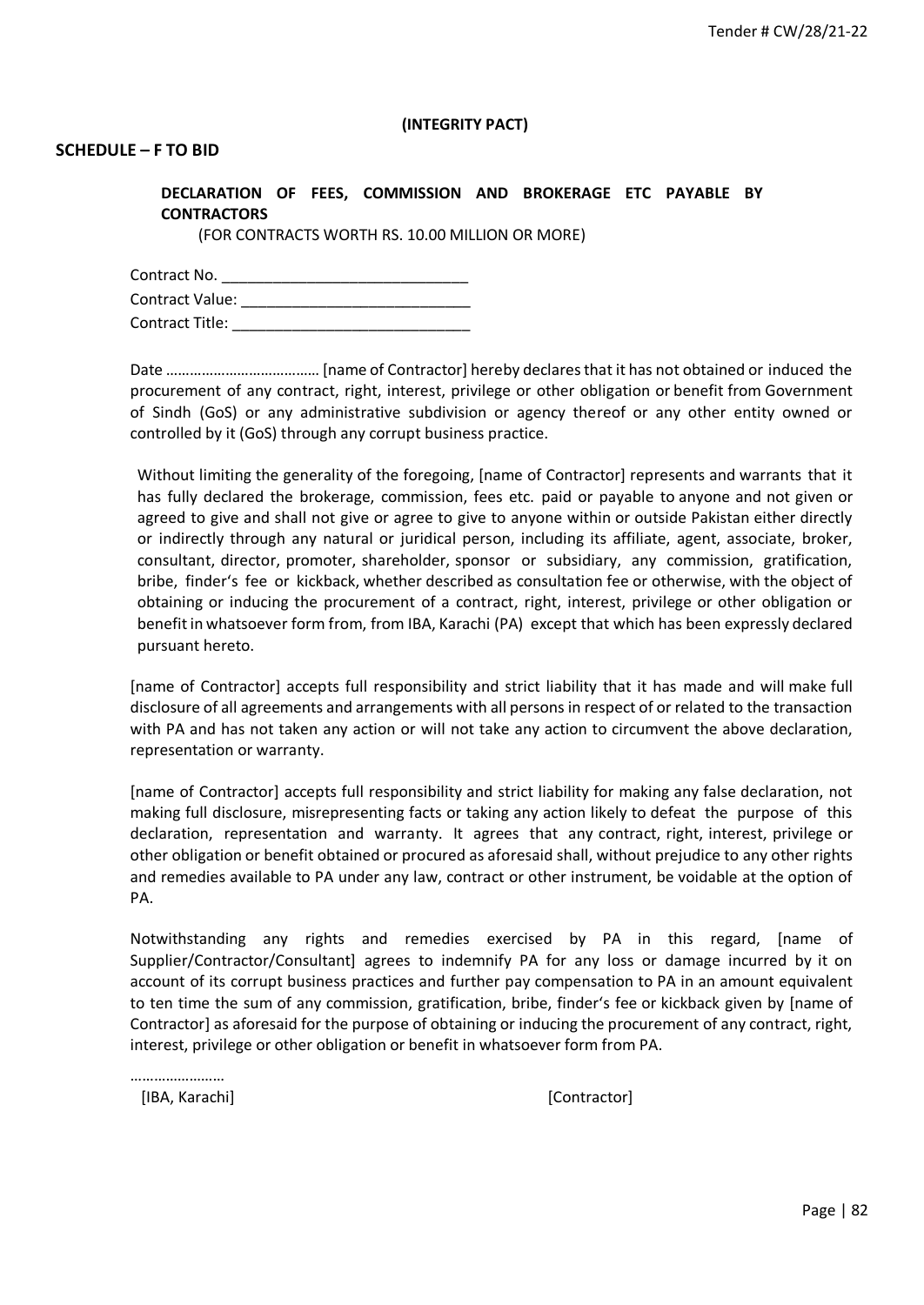# **CONDITIONSOF CONTRACT CONTRACT DATA**

*(Note: Except where otherwise indicated, all Contract Data should be filled in by the IBA, Karachi prior to issuance of the Bidding Documents.)*

# **Sub-Clauses of**

# **Conditions of Contract**

- 1.1.3 IBA, Karachi's Drawings, if any *(To be listed by the IBA, Karachi)*
- 1.1.4 **The IBA, Karachi** means

1.1.5 **The Contractor** means

- 1.1.7 **Commencement Date** means the date of issue of Engineer's Notice to Commence which shall be issued within fourteen (14) days of the signing of the Contract Agreement.
- 1.1.9 **Time for Completion** days

*(The time for completion of the whole of the Works should be assessed by the IBA, Karachi)*

1.1.20 **Engineer (mention the name along with the designation including whether he belongs to department or consultant) and other details**

1.3 **Documents forming the Contract listed in the order of priority:**

- (a) The Contract Agreement
- (b) Letter of Acceptance
- (c) The completed Form of Bid
- (d) Contract Data
- (e) Conditions of Contract
- (f) The completed Schedules to Bid including Schedule of Prices
- (g) The Drawings, if any
- (h) The Specifications
- (i)  $\qquad \qquad (j)$

(*The IBA, Karachi may add, in order of priority, such other documents as form part of the Contract. Delete the document, if not applicable)*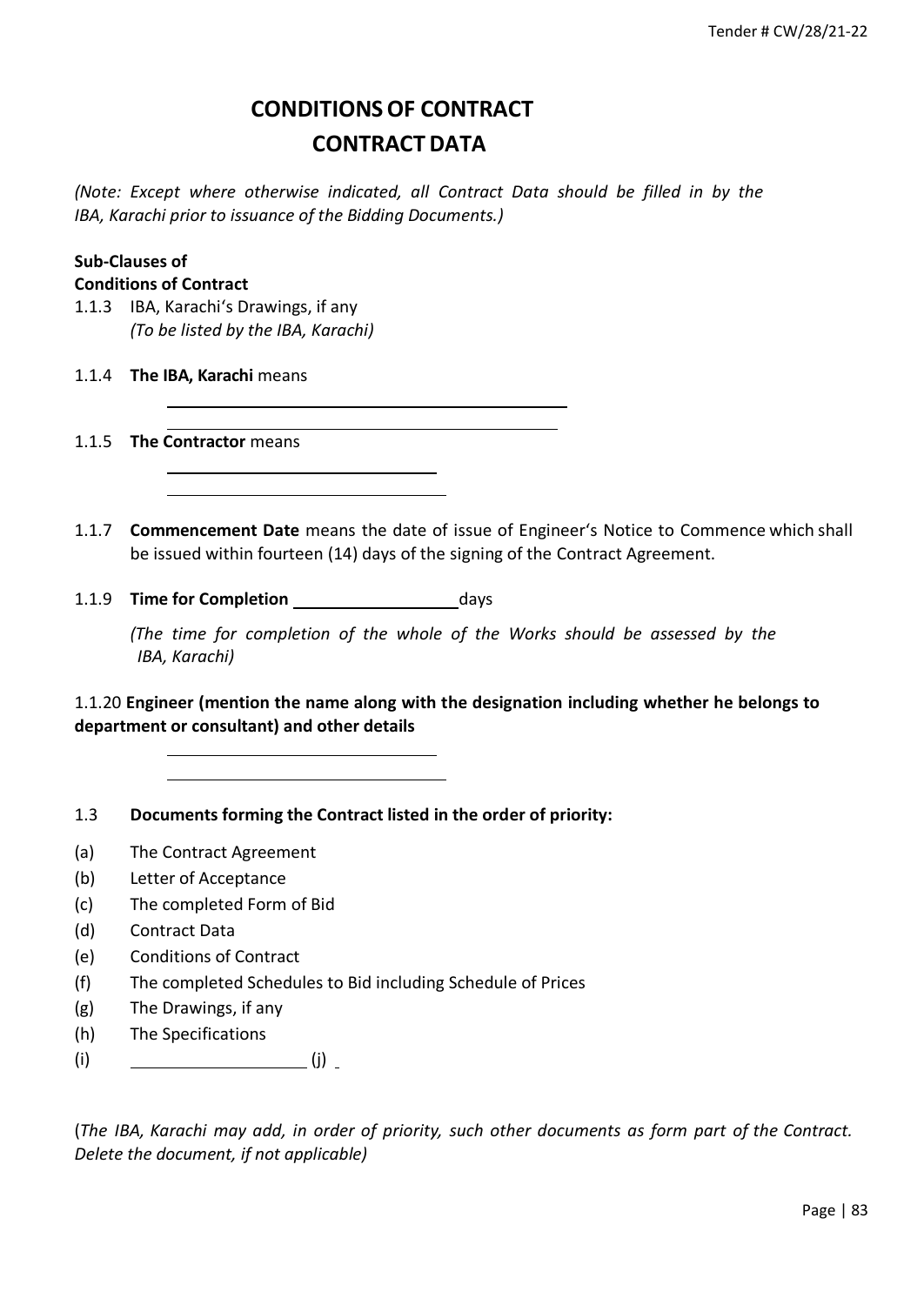- 2.1 **Provision of Site:** On the Commencement Date
- 3.1 **Authorized person:**
- 3.2 **Name and address of Engineer's/IBA, Karachi's representative**
- 4.4 **Performance Security:** Amount

Validity

*(Form: As provided under Standard Forms of these Documents)*

5.1 **Requirements for Contractor's design (if any):**

Specification Clause No's

7.2 **Program:**

**Time for submission:** Within fourteen (14) days\* of the Commencement Date.

**Form of program:** *(Bar Chart/CPM/PERT or other*)

7.4 Amount payable due to failure to complete shall be % per day up to a maximum of

(10%) of sum stated in the Letter of Acceptance

(Usually the liquidated damages are set between 0.05 percent and 0.10 percent per day.)

#### 7.5 **Early Completion**

In case of earlier completion of the Work, the Contractor is entitled to be paid bonus up-to limit and at a rate equivalent to 50% of the relevant limit and rate of liquidated damages stated in the contract data.

9.1 **Period for remedying defects**

#### 10.2 **Variation procedures:**

Day work rates ………………… (detail) ………………………………

#### 11.1 **Terms of Payments**

#### a) **Mobilization Advance**

- (1) Mobilization Advance up to 10 % of the Contract Price stated in the Letter of Acceptance shall be paid by the IBA, Karachi to the Contractor on the works costing Rs.2.5 million or above on following conditions:
	- (i) on submission by the Contractor of a Mobilization Advance Guarantee for the full amount of the Advance in the specified form from a Scheduled Bank in Pakistan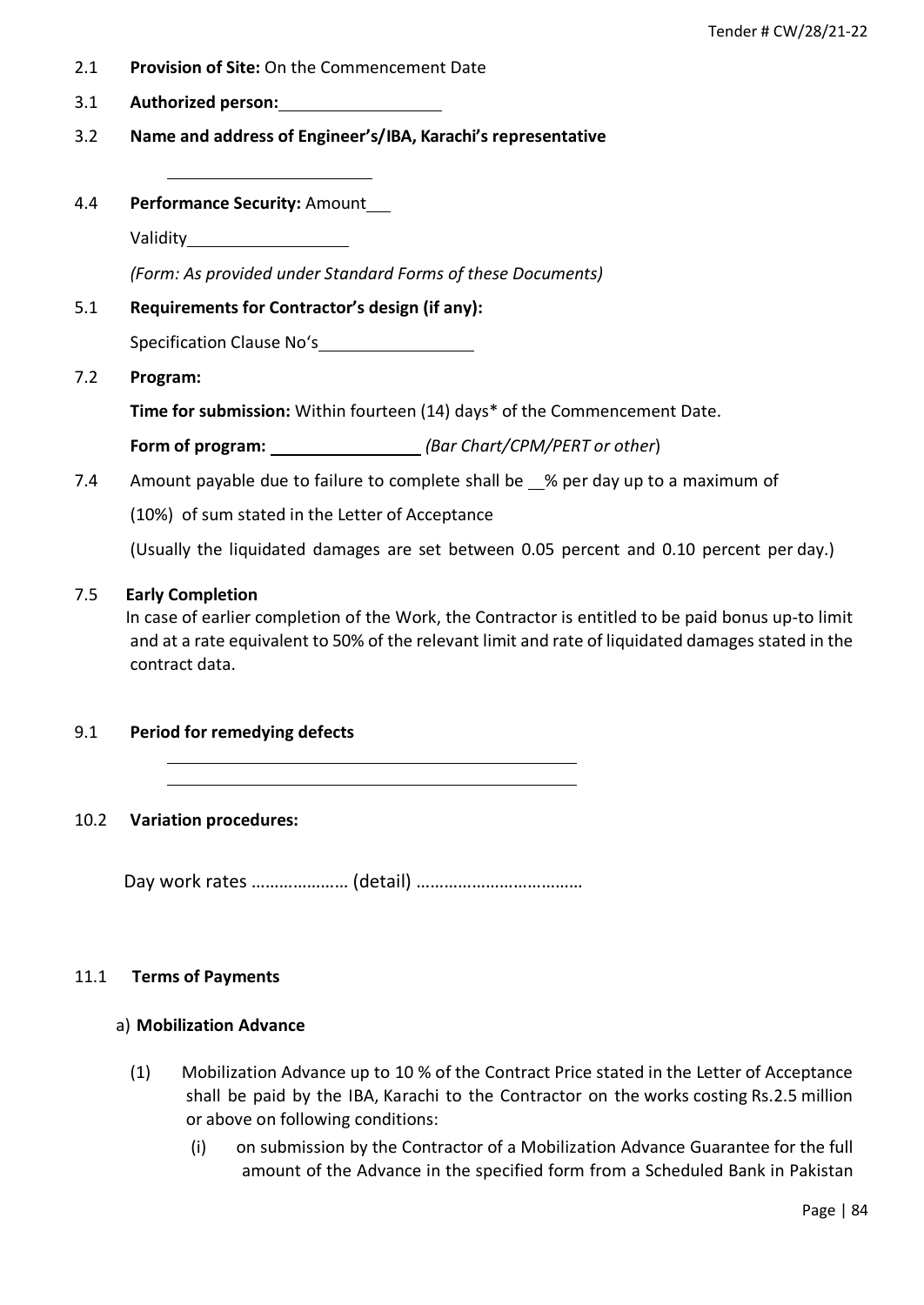to the IBA, Karachi;

- (ii) Contractor will pay interest on the mobilization advance at the rate of 10% per annum on the advance; and
- (iii) This Advance including the interest shall be recovered in 5 equal installments from the five (05) R.A bills and in case the number of bills is less than five (05) then 1/5 th of the advance **inclusive of the interest** thereon shall be recovered from each bill and the balance together with interest be recovered from the final bill. It may be insured that there is sufficient amount in the final bill to enable recovery of the Mobilization Advance.

OR

# 2) **Secured Advance on Materials**

- (a) The Contractor shall be entitled to receive from the IBA, Karachi Secured Advance against an INDENTURE BOND in P W Account Form No. 31(Fin. R. Form No. 2 acceptable to the Procuring Agency of such sum as the Engineer may consider proper in respect of non-perishable materials brought at the Site but not yet incorporated in the Permanent Works provided that:
	- (i) The materials are in accordance with the Specifications for the Permanent Works;
	- (ii) Such materials have been delivered to the Site and are properly stored and protected against loss or damage or deterioration to the satisfaction and verification of the Engineer but at the risk and cost of the Contractor;
	- (iii) The Contractor's records of the requirements, orders, receipts and use of materials are kept in a form approved by the Engineer, and such records shall be available for inspection by the Engineer;
	- (iv) The Contractor shall submit with his monthly statement the estimated value of the materials on Site together with such documents as may be required by the Engineer for the purpose of valuation of materials and providing evidence of ownership and payment therefore;
- (iii) Ownership of such materials shall be deemed to vest in the IBA, Karachi and these materials shall not be removed from the Site or otherwise disposed of without written permission of the IBA, Karachi;

(iv) The sum payable for such materials on Site shall not exceed 75 % of the (i) landed cost of imported materials, or (ii) ex-factory / ex-warehouse price of locally manufactured or produced materials, or (iii) market price of stands other materials;

(v) Secured Advance should not be allowed unless &until the previous advance, if an, fully recovered;

- (viii) Detailed account of advances must be kept in part II of running account bill; and
- (ix) Secured Advance may be permitted only against materials/quantities anticipated to be consumed / utilized on the work within a period of 2 months from the date of issue of secured advance and definitely not for full quantities of materials for the entire work/contract
- (b) Recovery of Secured Advance: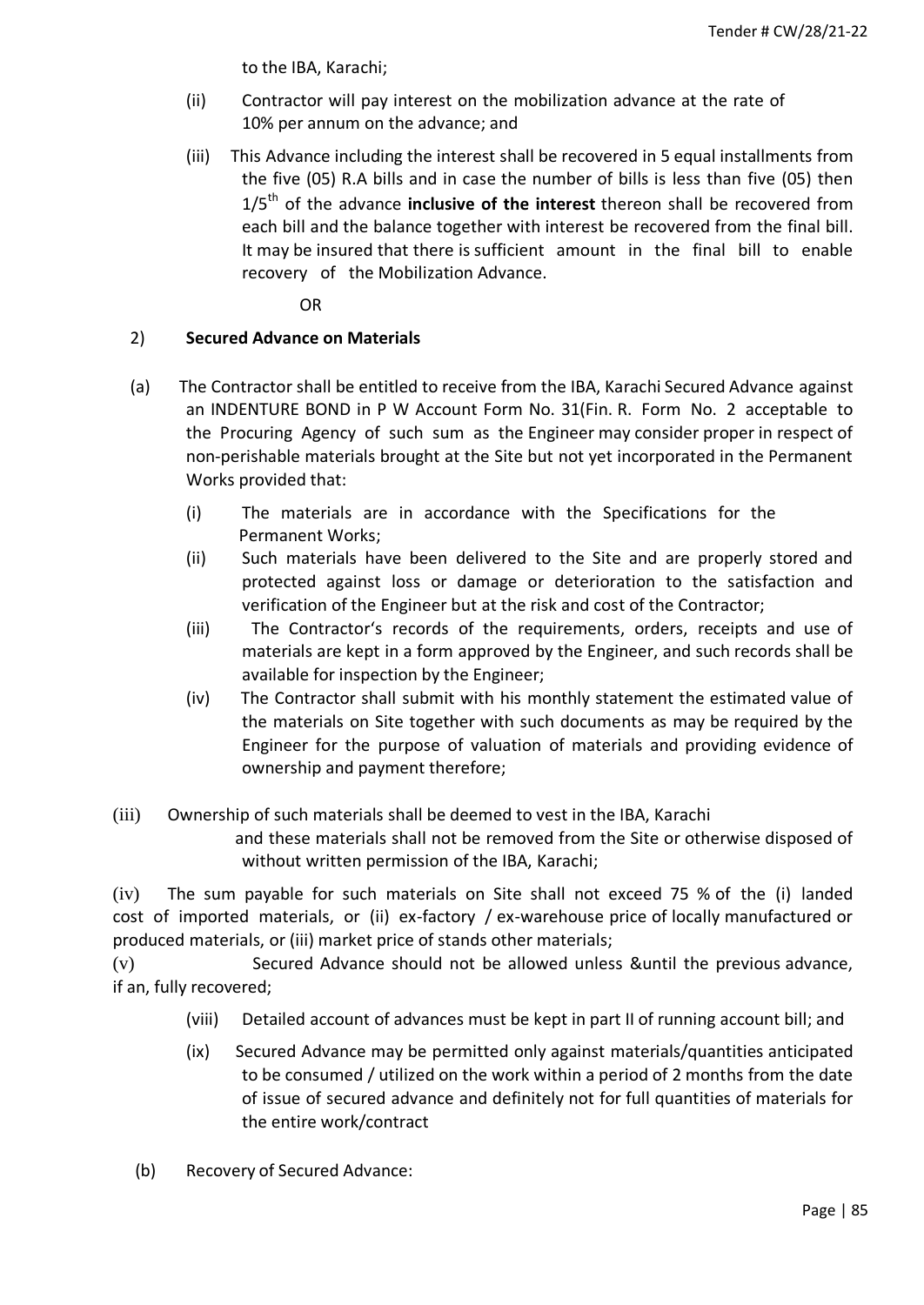- (i) Secured Advance paid to the Contractor under the above provisions shall be effected from the monthly payments on actual consumption basis, but not later than period specified in the rules not more than three months (even if unutilized); other conditions.
- (ii) As recoveries are made the outstanding accounts of the items concerned in Part II should be reduced b making deduction entries in the column; -deduct quantity utilized in work measured since previous bill,‖ equivalent to the quantities of materials used by the contractor on items of work shown as executed in part I of the bill.

(d) Interim payments: The Contractor shall submit to the Engineer monthly statements of the estimated value of the work completed less the cumulative amount certified previously.

- 
- $\mathbf{b}$  (i) The value of work completed comprises the value of the quantities of the items in the Bill of Quantities completed.
	- (ii) value of secured advance on the materials and valuation of variations (if any).
	- (iii) Engineer may exclude any item certified in a previous certificate or reduce the proportion of any item previously certified in any certificate in the light of later information.
	- (v) Retention money and other advances are to be recovered from the bill submitted by contractor.
		- i) Lump sum price (details), or
		- ii) Lump sum price with schedules of rates (details), or
		- iii) Lump sum price with bill of quantities (details), or
		- iv) Re-measurement with estimated/bid quantities in the Schedule of g Prices or on premium above or below quoted on the rates mentioned e in CSR \_\_\_\_\_\_\_\_\_\_\_\_\_\_\_\_\_\_\_\_\_\_\_\_\_\_\_\_(details), or/and
		- 8 v) Cost reimbursable \_\_\_\_\_\_\_\_\_\_\_(details)
- 11.3 **Percentage of retention\*:** *five (5%)*
- 11.6 **Currency of payment:** Pak. Rupees
- 14.1 **Insurances:** *(IBA, Karachi may decide, keeping in view the nature and the scope of the work)*

 Type of cover The Works Amount of cover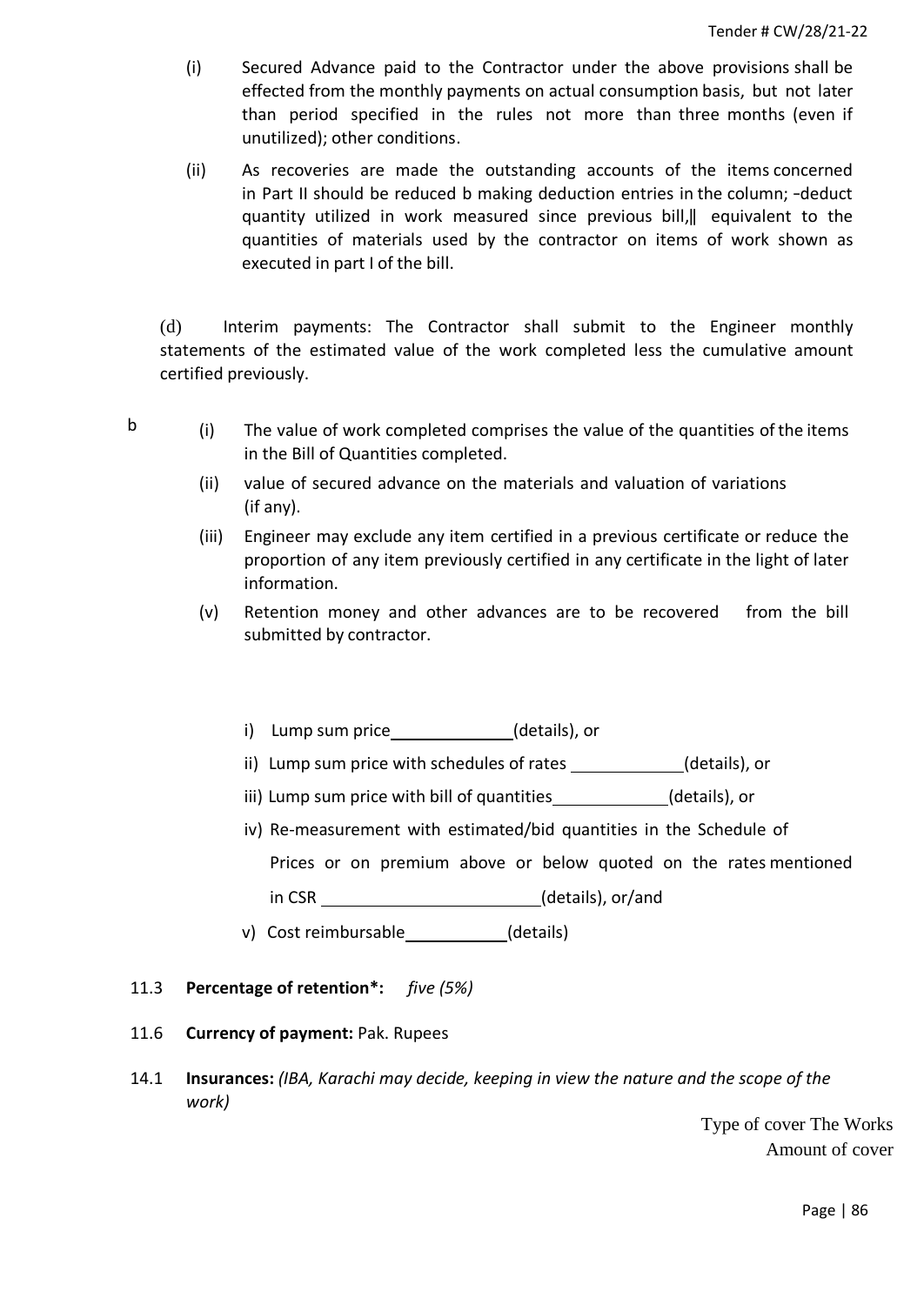The sum stated in the Letter of Acceptance plus fifteen percent (15%)

 Type of cover Contractor 's Equipment: Amount of cover Full replacement cost

# **Type of cover**

Third Party-injury to persons and damage to property

*(The minimum amount of third party insurance should be assessed by the IBA, Karachi and entered).*

Workers:

Other cover\*:

*(In each case name of insured is Contractor and IBA, Karachi)*

#### 14.2 **Amount to be recovered**

Premium plus percent ( %).

#### 15.3 **Arbitration\*\***

Place of Arbitration: 1992

*\* (IBA, Karachi to specify as appropriate)*

*\*\* (It has to be in the Province of Sindh)*

# **STANDARD FORMS**

*(Note: Standard Forms provided in this document for securities are to be issued by a bank. In case the bidder chooses to issue a bond for accompanying his bid or performance of contract or receipt of advance, the relevant format shall be tailored accordingly without changing the spirit of the Forms of securities)*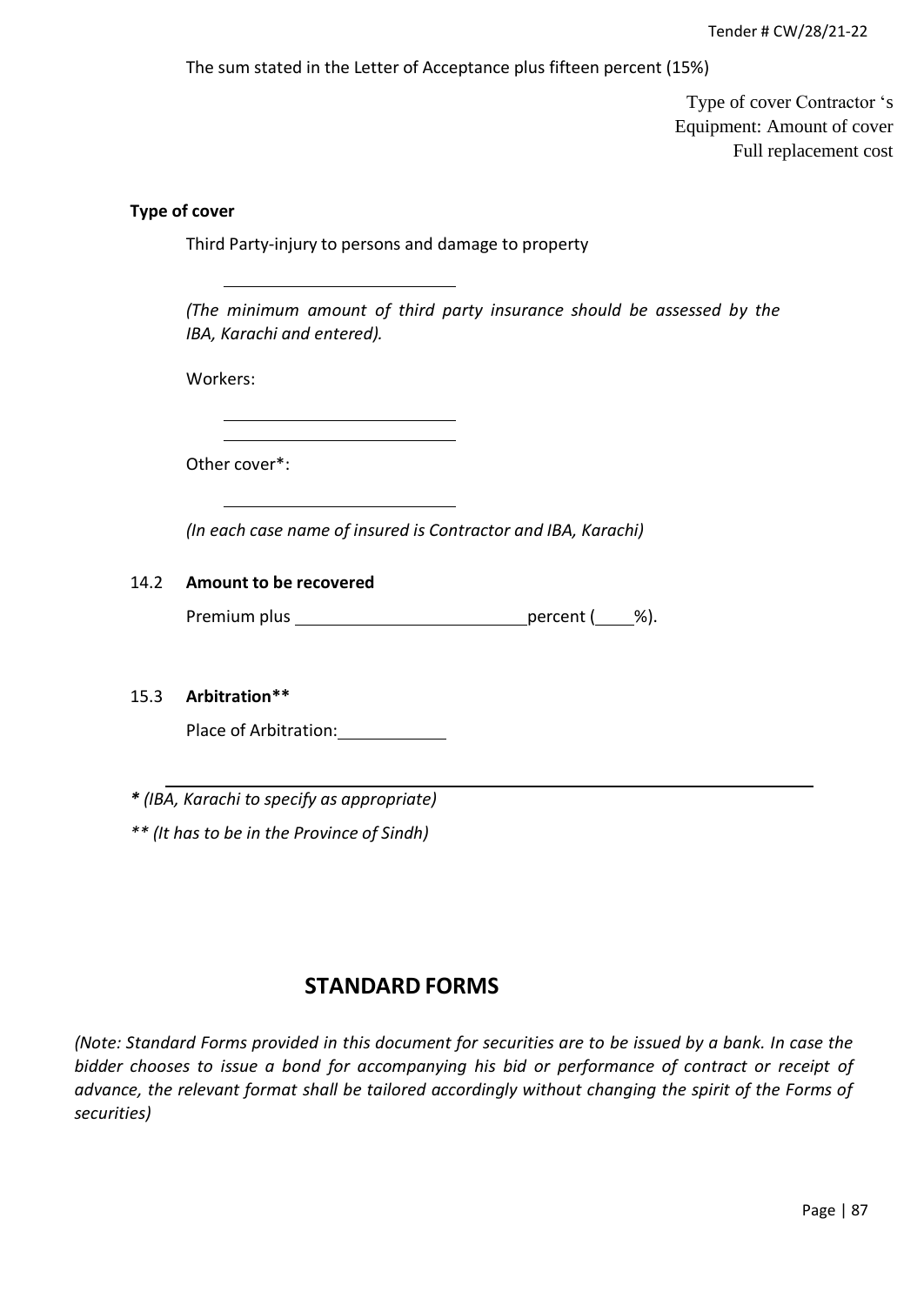# **FORM OF BID SECURITY** (Bank Guarantee)

**(**Letter by the Guarantor to the IBA, Karachi)

Guarantee No. Executed on Name of Guarantor (Scheduled Bank in Pakistan) with address: Name of Principal (Bidder) with address:

Sum of Security (express in words and figures):

Bid Reference No.

Date of Bid

KNOW ALL MEN BY THESE PRESENTS, that in pursuance of the terms of the Bid and at the request of the said Principal, we the Guarantor above-named are held and firmly bound unto the

, (hereinafter called The ―Procuring

Agency‖) in the sum stated above, for the payment of which sum well and truly to be made, we bind ourselves, our heirs, executors, administrators and successors, jointly and severally, firmly by these presents.

THE CONDITION OF THIS OBLIGATION IS SUCH, that whereas the Principal has submitted the accompanying Bid numbered and dated as above for (Particulars of Bid) to the said Procuring Agency; and Agency; and

WHEREAS, the IBA, Karachi has required as a condition for considering the said Bid that the Principal furnishes a Bid Security in the above said sum to the IBA, Karachi, conditioned as under:

- (1) that the Bid Security shall remain valid for a period of twenty-eight (28) days beyond the period of validity of the bid;
- (2) that in the event of;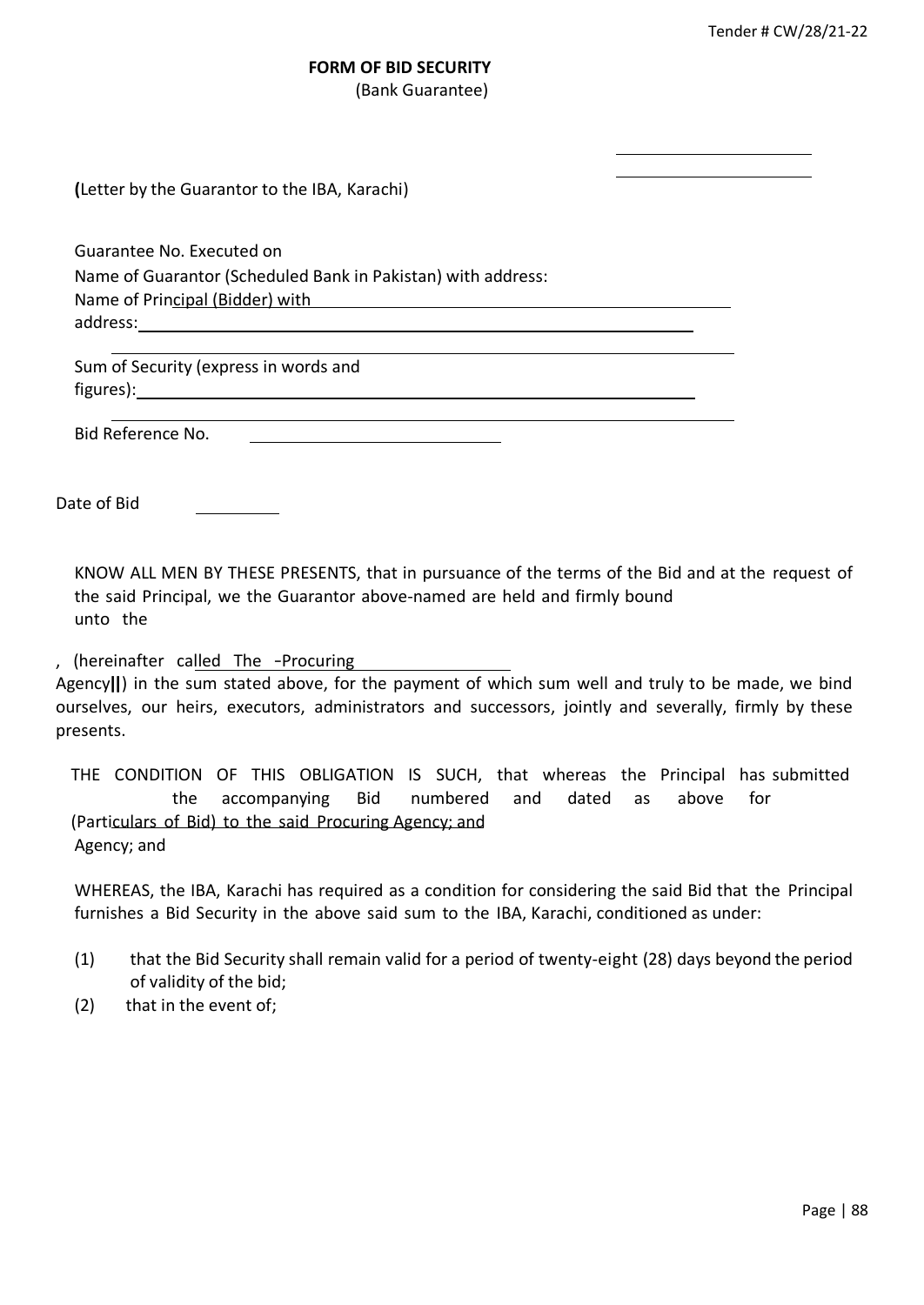- (a) the Principal withdraws his Bid during the period of validity of Bid, or
- (b) the Principal does not accept the correction of his Bid Price, pursuant to Sub- Clause 16.4 (b) of Instructions to Bidders, or
- (c) failure of the successful bidder to
	- (i) furnish the required Performance Security, in accordance with Sub- Clause IB-21**.**1 of Instructions to Bidders, or
	- (ii) sign the proposed Contract Agreement, in accordance with Sub- Clauses IB-20.2 & 20.3 of Instructions to Bidders,

the entire sum be paid immediately to the said Procuring Agency for delayed completion and not as penalty for the successful bidder's failure to perform.

NOW THEREFORE, if the successful biddershall, within the period specified therefore, on the prescribed form presented to him for signature enter into a formal Contract Agreement with the said IBA, Karachi in accordance with his Bid as accepted and furnish within fourteen (14) days of receipt of Letter of Acceptance, a Performance Security with good and sufficient surety , as may be required, upon the form prescribed by the said IBA, Karachi for the faithful performance and proper fulfilment of the said Contract or in the event of non**-** withdrawal of the said Bid within the time specified then this obligation shall be void and of no effect, but otherwise to remain in full force and effect.

PROVIDED THAT the Guarantor shall forthwith pay to the IBA, Karachi the said sum stated above upon first written demand of the IBA, Karachi without cavil or argument and without requiring the IBA, Karachi to prove or to show grounds or reasons for such demand, notice of which shall be sent by the IBA, Karachi by registered post duly addressed to the Guarantor at its address given above.

PROVIDED ALSO THAT the Procuring Agency shall be the sole and final judge for deciding whether the Principal has duly performed his obligations to sign the Contract Agreement and to furnish the requisite Performance Security within the time stated above, or has defaulted in fulfilling said requirements and the Guarantor shall pay without objection the sum stated above upon first written demand from the IBA, Karachi forthwith and without any reference to the Principal or any other person.

IN WITNESS WHEREOF, the above bounded Guarantor has executed the instrument under its seal on the date indicated above, the name and seal of the Guarantor being hereto affixed and these presents duly signed by its undersigned representative pursuant to authority of its governing body.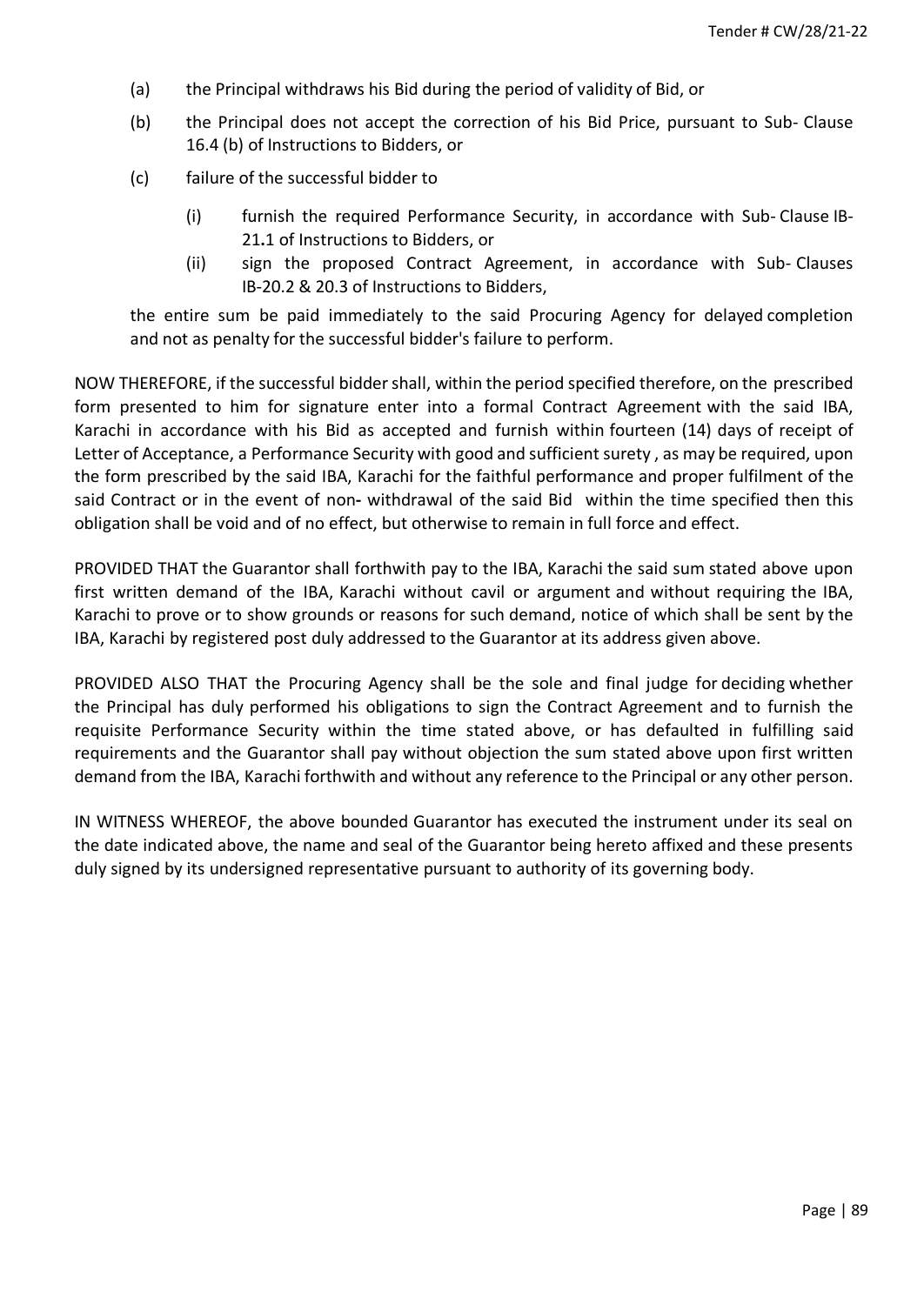Guarantor (Bank) 1. -----------------------

Witness:

 $------$ 

Corporate Secretary (Seal)

3. Title

(Name, Title & Address)

Corporate Guarantor (Seal)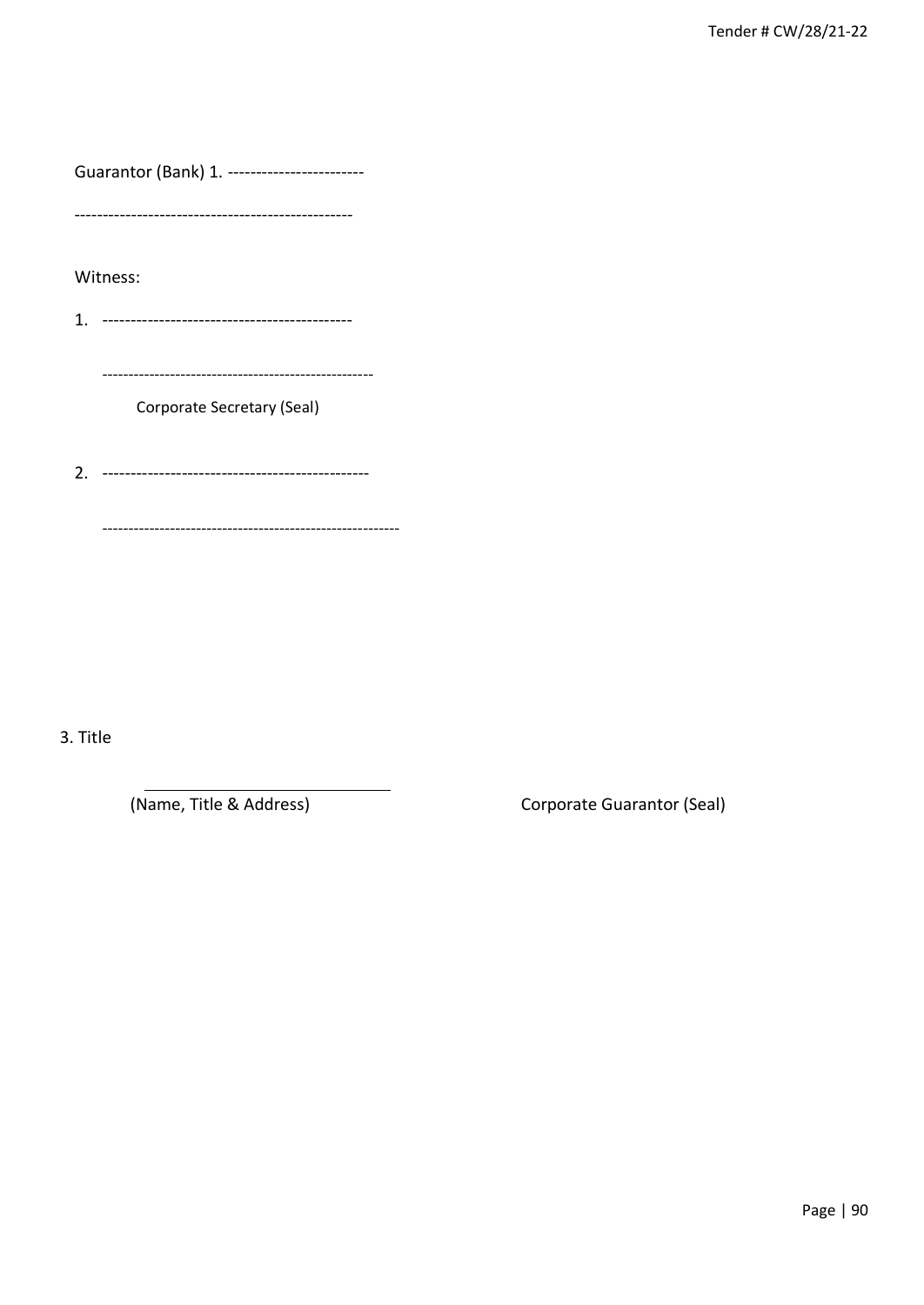## **FORM OF PERFORMANCE SECURITY (Bank Guarantee)**

| Guarantee No. Executed |  |
|------------------------|--|
| on Expiry Date         |  |

(Letter by the Guarantor to the IBA, Karachi) Name of Guarantor (Scheduled Bank in Pakistan) with address:

<u> 1989 - Johann Stoff, deutscher Stoff, der Stoff, der Stoff, der Stoff, der Stoff, der Stoff, der Stoff, der S</u>

Name of Principal (Contractor) with address:

Penal Sum of Security (express in words and figures)

Letter of Acceptance No.

Dated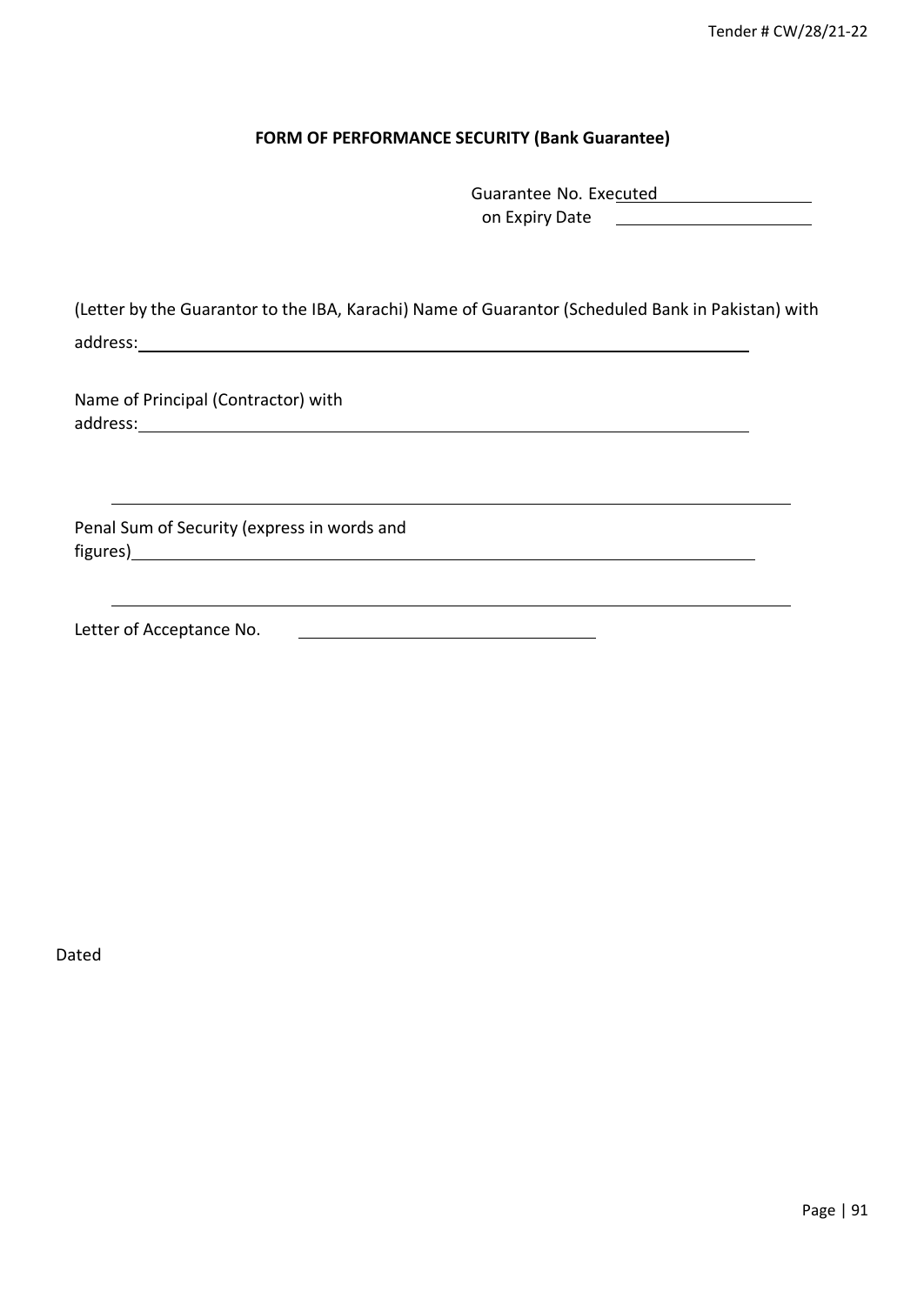NOW ALL MEN BY THESE PRESENTS, that in pursuance of the terms of the Bidding Documents and above said Letter of Acceptance (hereinafter called the Documents) and at the request of the said Principal we, the Guarantor above named, are held and firmly bound unto

The (hereinafter called the IBA, Karachi)

in the penal sum of the amount stated above*,* for the payment of which sum well and truly to be made to the said IBA, Karachi, we bind ourselves, our heirs, executors, administrators and successors, jointly and severally, firmly by these presents.

THE CONDITION OF THIS OBLIGATION IS SUCH, that whereas the Principal has accepted the Procuring Agency's above said Letter of Acceptance for

(Name of Contract) for the

(Name of Project).

NOW THEREFORE, if the Principal (Contractor) shall well and truly perform and fulfill all the undertakings, covenants, terms and conditions of the said Documents during the original terms of the said Documents and any extensions thereof that may be granted by the IBA, Karachi, with or without notice to the Guarantor, which notice is, hereby, waived and shall also well and truly perform and fulfill all the undertakings, covenants terms and conditions of the Contract and of any and all modifications of the said Documents that may hereafter be made, notice of which modifications to the Guarantor being hereby waived, then, this obligation to be void; otherwise to remain in full force and virtue till all requirements of Clause 9

, Remedying Defects, of Conditions of Contract are fulfilled.

Our total liability under this Guarantee is limited to the sum stated above and it is a condition of any liability attaching to us under this Guarantee that the claim for payment in writing shall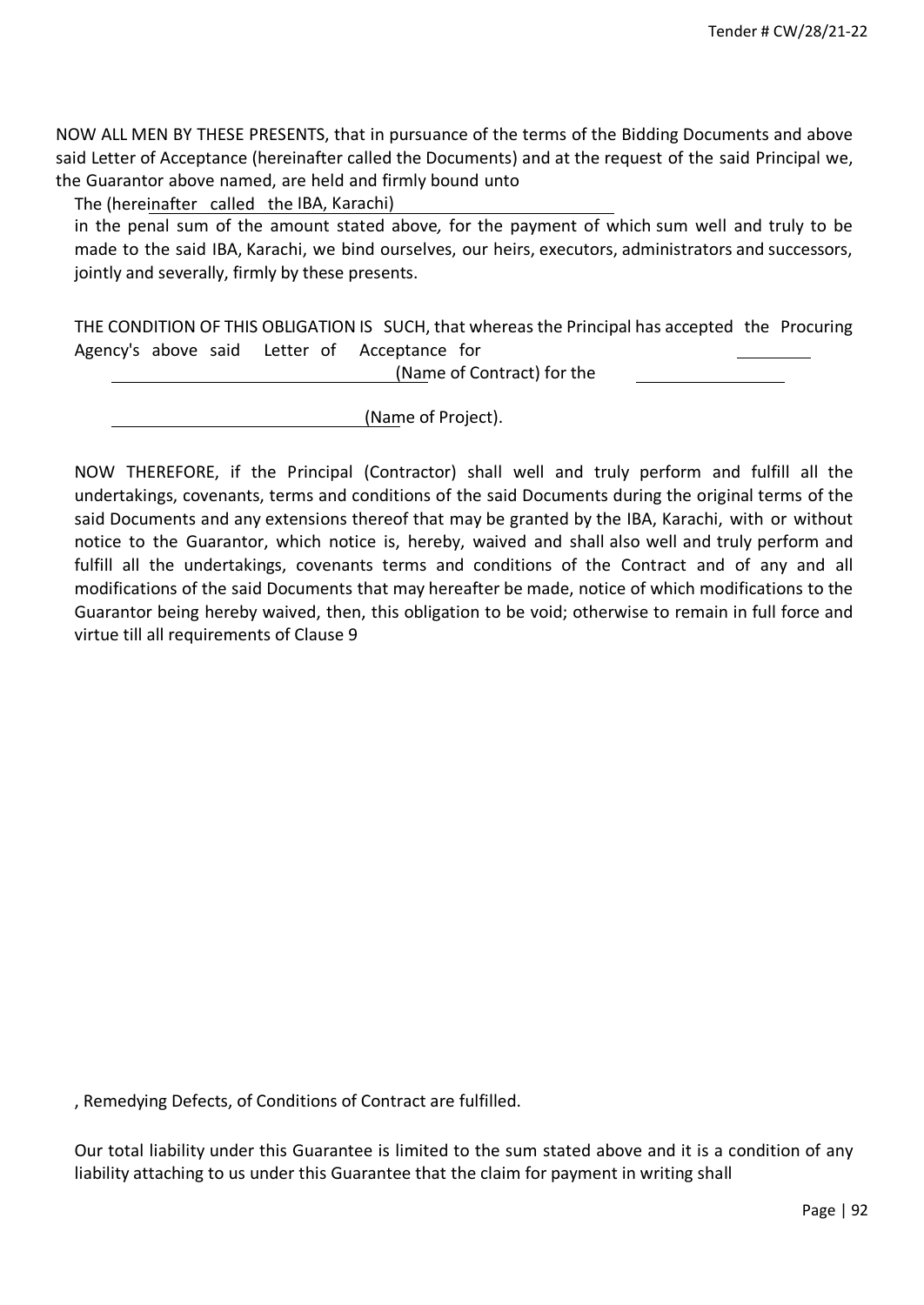be received by us within the validity period of this Guarantee, failing which we shall be discharged of our liability, if any, under this Guarantee.

# We, (the Guarantor), waiving all objections and

defenses under the Contract, do hereby irrevocably and independently guarantee to pay to the IBA, Karachi without delay upon the IBA, Karachi's first written demand without cavil or arguments and without requiring the IBA, Karachi to prove or to show grounds or reasons for such demand any sum or sums up to the amount stated above, against the IBA, Karachi's written declaration that the Principal has refused or failed to perform the obligations under the Contract, for which payment will be effected by the Guarantor to IBA, Karachi's designated Bank & Account Number.

PROVIDED ALSO THAT the Procuring Agency shall be the sole and final judge for deciding whether the Principal (Contractor) has duly performed his obligations under the Contract or has defaulted in fulfilling said obligations and the Guarantor shall pay without objection any sum or sums up to the amount stated above upon first written demand from the IBA, Karachi forthwith and without any reference to the Principal or any other person.

IN WITNESS WHEREOF, the above bounded Guarantor has executed this Instrument under its seal on the date indicated above, the name and corporate seal of the Guarantor being hereto affixed and these presents duly signed by its undersigned representative, pursuant to authority of its governing body.

**Witness: 1. \_\_\_\_\_\_\_\_\_\_\_\_\_\_\_\_\_\_\_\_\_\_\_\_\_\_\_\_\_**

Guarantor (Bank)

**\_\_\_\_\_\_\_\_\_\_\_\_\_\_\_\_\_\_\_\_\_\_\_\_\_\_\_\_\_\_\_\_**

**2.** \_\_\_\_\_\_\_\_\_\_\_\_\_\_\_\_\_\_\_\_\_\_\_\_\_\_\_\_\_\_

Corporate Secretary (Seal)

\_\_\_\_\_\_\_\_\_\_\_\_\_\_\_\_\_\_\_\_\_\_\_\_\_\_\_\_\_\_\_\_\_

**3. Title \_\_\_\_\_\_\_\_\_\_\_\_\_\_\_\_\_\_\_\_\_\_\_\_\_\_**

 **\_\_\_\_\_\_\_\_\_\_\_\_\_\_\_\_\_\_\_\_\_\_\_\_\_\_\_\_\_ \_\_\_\_\_\_\_\_\_\_\_\_\_\_\_\_\_\_\_\_\_\_\_\_\_\_\_**

**(Name, Title & Address) Corporate Guarantor (Seal)**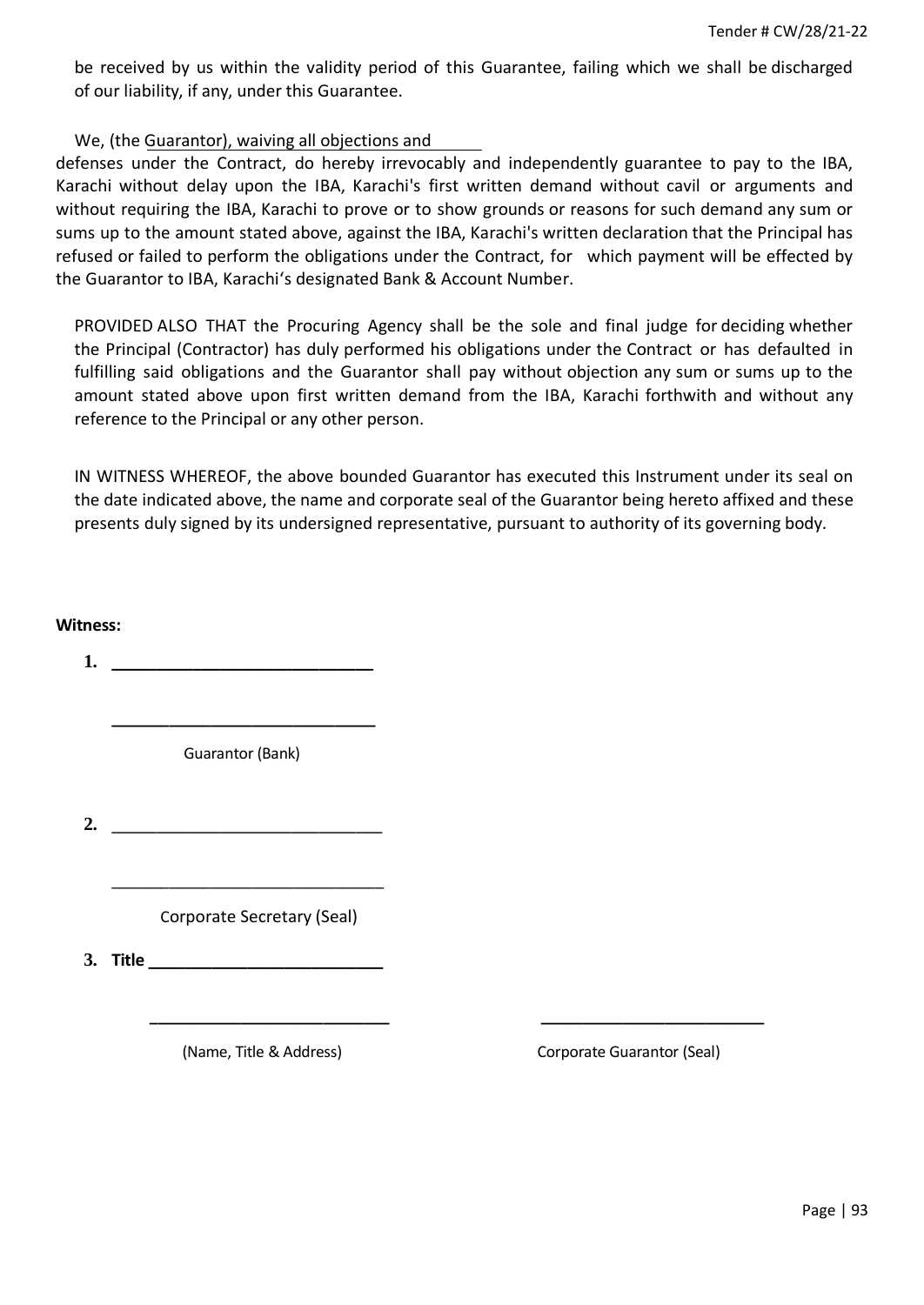# **FORM OF CONTRACT AGREEMENT**

THIS CONTRACT AGREEMENT (hereinafter called the ―Agreement‖) made on the day of 200 between

(hereinafter called the ―Procuring Agency‖) of the one part and ―Contractor‖) of the other part.

(hereinafter called the

WHEREAS the IBA, Karachi is desirous that certain Works, viz should be executed by the Contractor and has accepted a Bid by the Contractor for the execution and completion of such Works and the remedying of any defects therein.

NOW this Agreement witnesseth as follows:

- 1. In this Agreement words and expressions shall have the same meanings as are respectively assigned to them in the Conditions of Contract hereinafter referred to.
- 2. The following documents after incorporating addenda, if any except those parts relating to Instructions to Bidders, shall be deemed to form and be read and construed as part of this Agreement, viz:
	- (a) The Letter of Acceptance;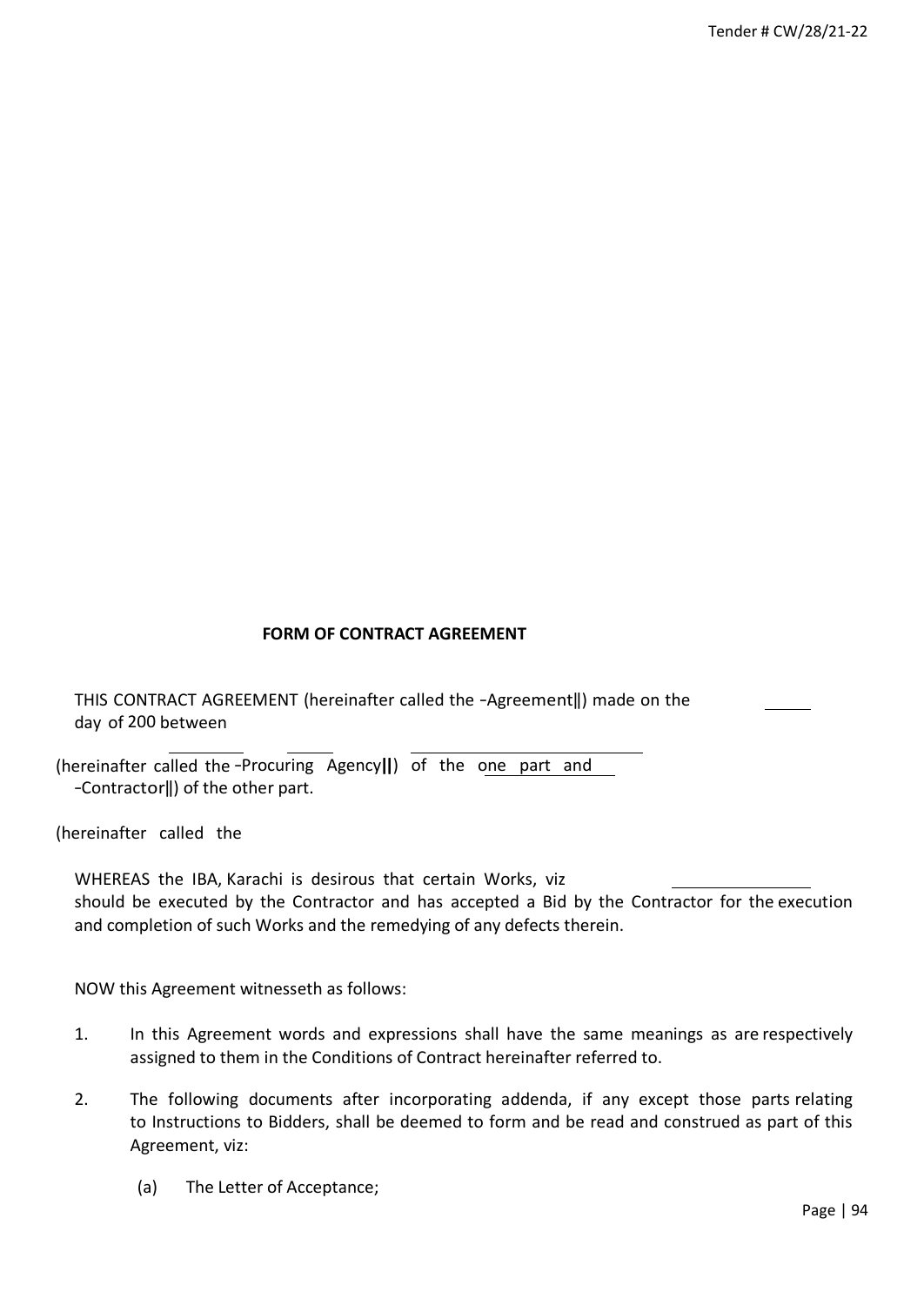- (b) The completed Form of Bid along with Schedules to Bid; (c) Conditions of Contract & Contract Data;
- (d) The priced Schedule of Prices/Bill of quantities (BoQ); (e) The Specifications; and
- (f) The Drawings
- 3. In consideration of the payments to be made by the Procuring Agency to the Contractor as hereinafter mentioned, the Contractor hereby covenants with the IBA, Karachi to execute and complete the Works and remedy defects therein in conformity and in all respects within the provisions of the Contract.
- 4. The IBA, Karachi hereby covenants to pay the Contractor, in consideration of the execution and completion of the Works as per provisions of the Contract, the Contract Price or such other sum as may become payable under the provisions of the Contract at the times and in the manner prescribed by the Contract.

IN WITNESS WHEREOF the parties hereto have caused this Contract Agreement to be executed on the day*,* month and year first before written in accordance with their respective laws.

| Signature of the Contactor                       | Signature of the IBA, Karachi |
|--------------------------------------------------|-------------------------------|
| (Seal)                                           | (Seal)                        |
| Signed, Sealed and Delivered in the presence of: |                               |
| Witness:                                         | Witness:                      |
| (Name, Title and Address)                        | (Name, Title and Address)     |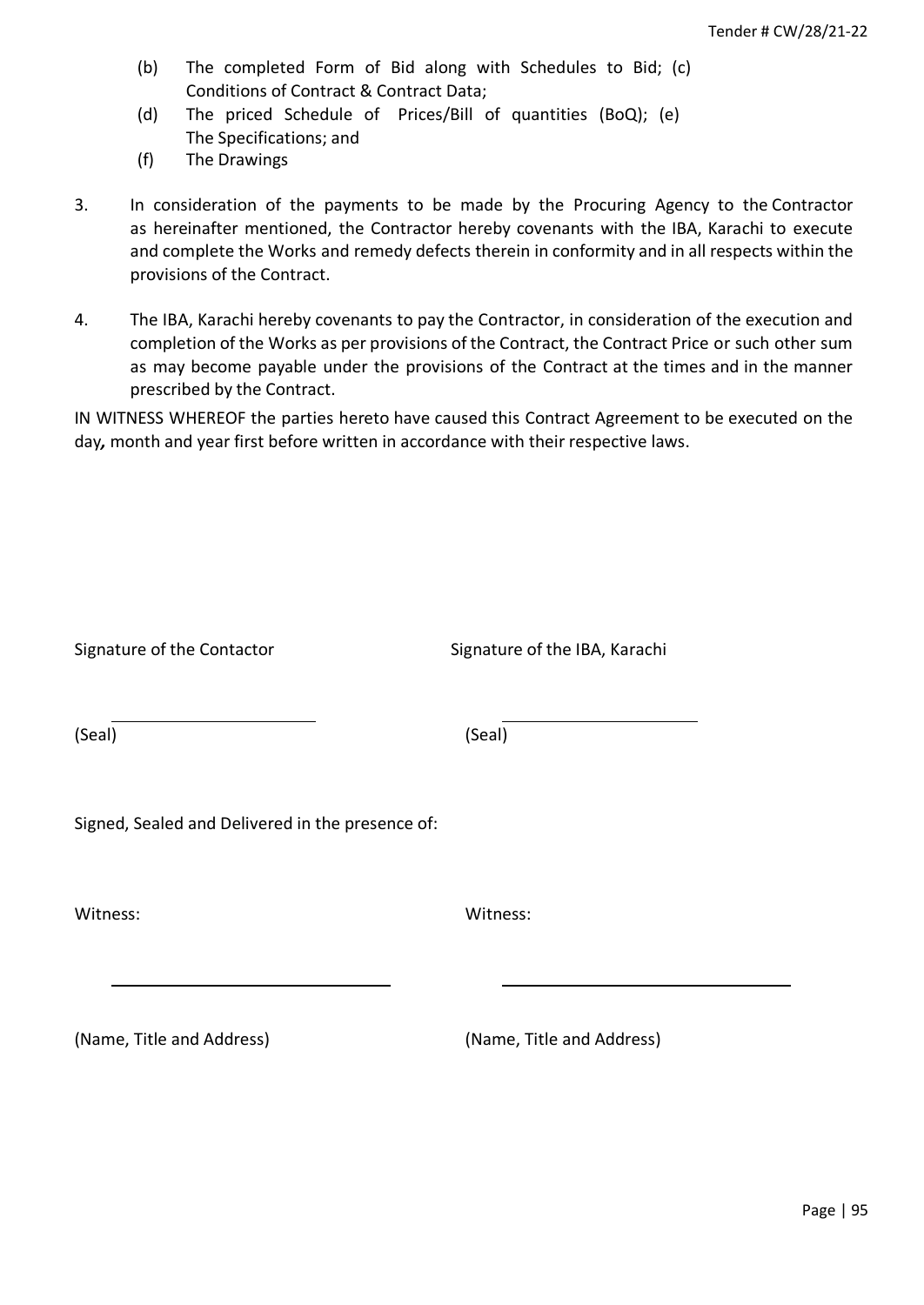# **MOBILIZATION ADVANCE GUARANTEE**

|              |     | (Letter by the Guarantor to the IBA, Karachi)                                       |                                                                                  |                                      |      |   |                                 |     |
|--------------|-----|-------------------------------------------------------------------------------------|----------------------------------------------------------------------------------|--------------------------------------|------|---|---------------------------------|-----|
|              |     | Guarantee No. _______________________ Executed on                                   |                                                                                  |                                      |      |   |                                 |     |
|              |     |                                                                                     |                                                                                  |                                      |      |   |                                 |     |
| (hereinafter |     |                                                                                     |                                                                                  |                                      |      |   |                                 |     |
| called       | the | Procuring Agency) has entered                                                       |                                                                                  |                                      | into | a | Contract                        | for |
|              |     |                                                                                     |                                                                                  |                                      |      |   |                                 |     |
|              |     |                                                                                     |                                                                                  |                                      |      |   | (Particulars of Contract), with |     |
|              |     |                                                                                     | ,我们也不会有什么。""我们的人,我们也不会有什么?""我们的人,我们也不会有什么?""我们的人,我们也不会有什么?""我们的人,我们也不会有什么?""我们的人 | (hereinafter called the Contractor). |      |   |                                 |     |
|              |     | AND WHEREAS the IBA, Karachi has agreed to advance to the Contractor, at the        |                                                                                  |                                      |      |   |                                 |     |
|              |     |                                                                                     |                                                                                  |                                      |      |   |                                 |     |
|              |     | which amount shall be advanced to the Contractor as per provisions of the Contract. |                                                                                  |                                      |      |   |                                 |     |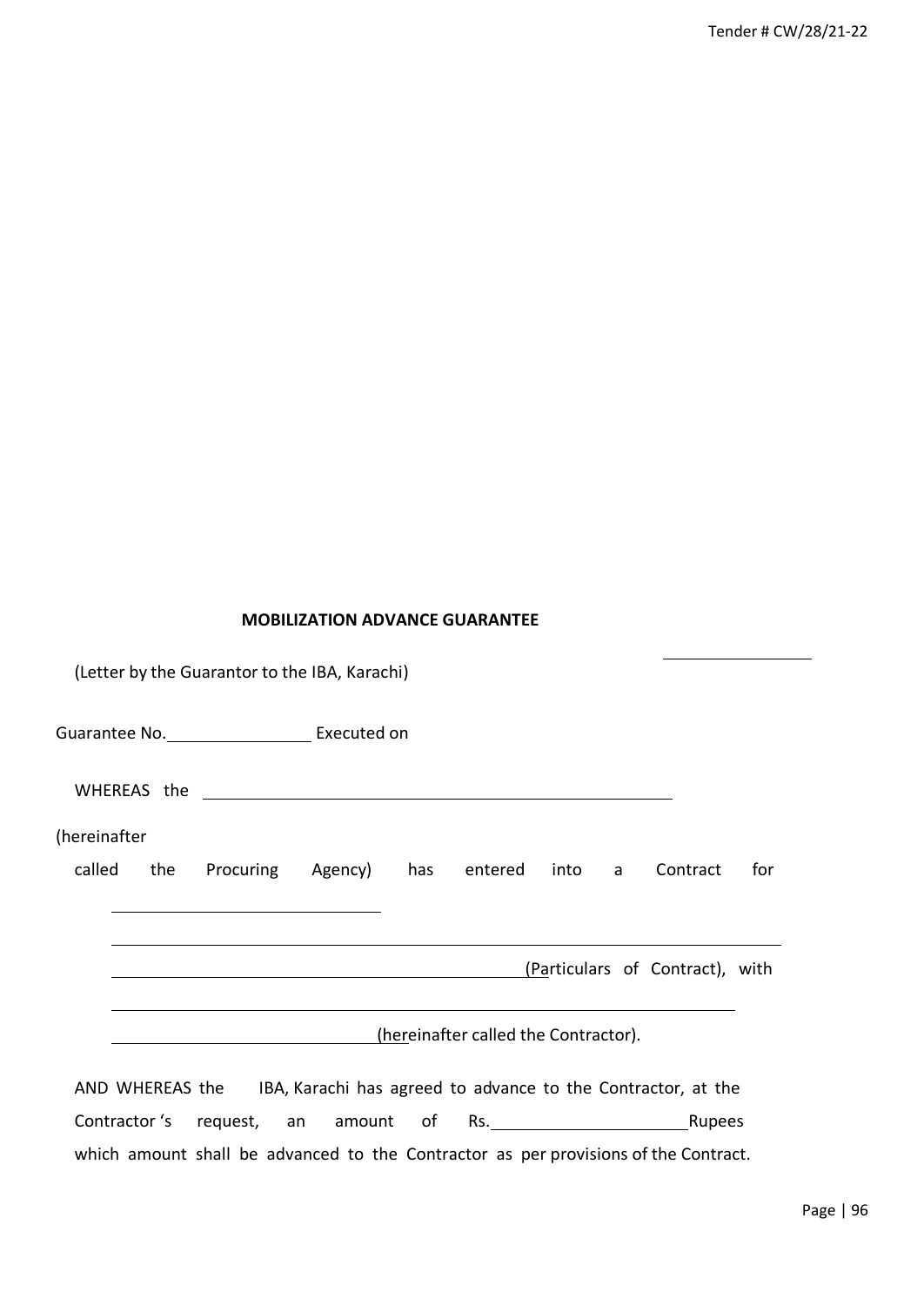AND WHEREAS the IBA, Karachi has asked the Contractor to furnish Guarantee to secure the advance payment for the performance of his obligations under the said Contract.

AND WHEREAS (Scheduled Bank)

(hereinafter called the Guarantor) at the request of the Contractor and in consideration of the IBA, Karachi agreeing to make the above advance to the Contractor, has agreed to furnish the said Guarantee.

NOW THEREFORE the Guarantor hereby guarantees that the Contractor shall use the advance for the purpose of above mentioned Contract and if he fails, and commits default in fulfillment of any of his obligations for which the advance payment is made, the Guarantor shall be liable to the Procuring Agency for payment not exceeding the aforementioned amount.

Notice in writing of any default, of which the IBA, Karachi shall be the sole and final judge, as aforesaid, on the part of the Contractor, shall be given by the IBA, Karachi to the Guarantor, and on such first written demand payment shall be made by the Guarantor of all sums then due under this Guarantee without any reference to the Contractor and without any objection.

This Guarantee shall come into force as soon as the advance payment has been credited to the account of the Contractor.

This Guarantee shall expire not later than

by which date we must have received any claims by registered letter, telegram, telex or telefax.

It is understood that you will return this Guarantee to us on expiry or after settlement of the total amount to be claimed hereunder.

Guarantor (Scheduled Bank)

| Witness: |  |
|----------|--|
|----------|--|

1.

1. Signature

Corporate Secretary (Seal)

2. Name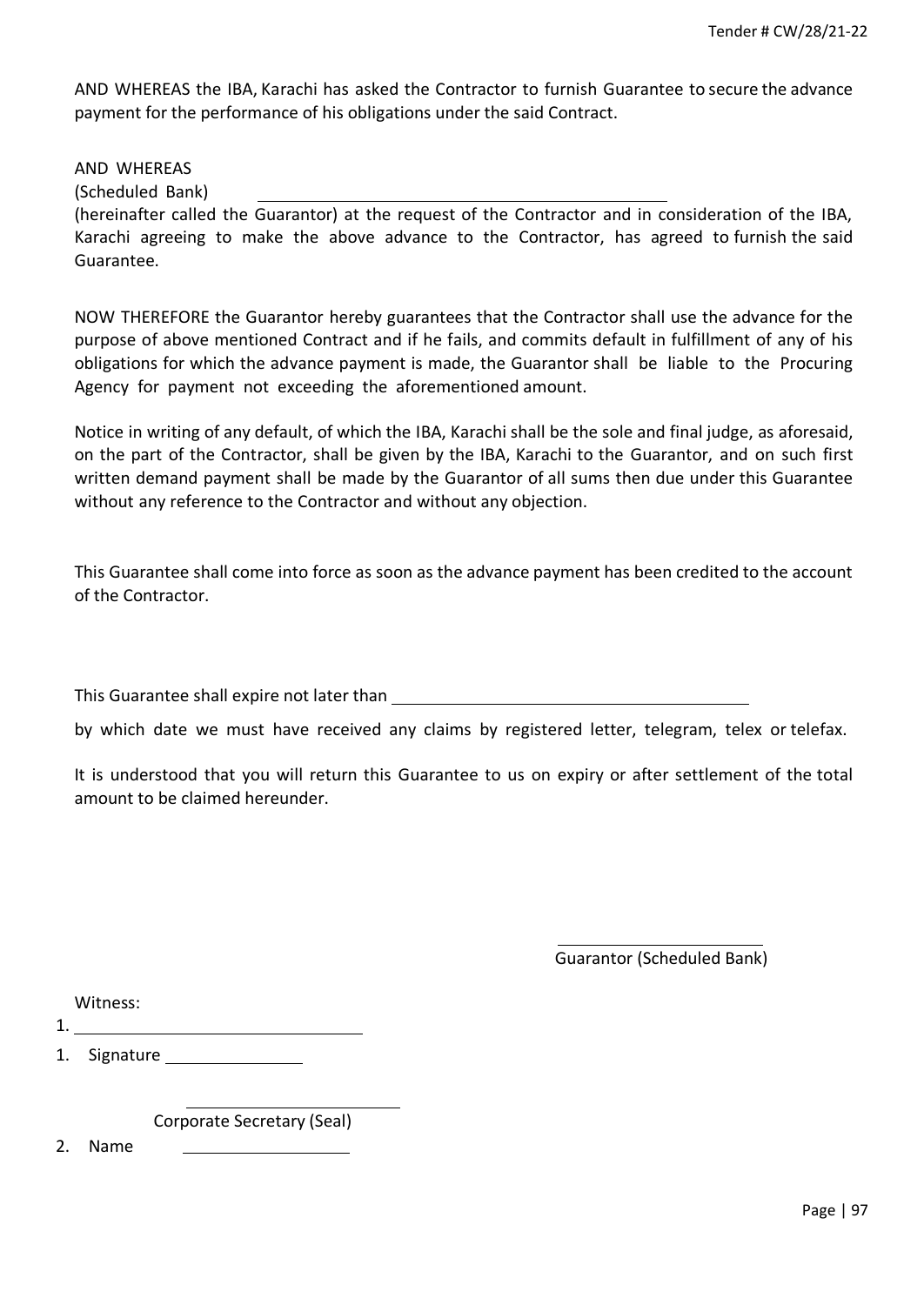3. Title

2.

(Name, Title & Address) Corporate Guarantor (Seal)

# **INDENTURE FOR SECURED ADVANCES.**

(For use in cases in which is contract is for finished work and the contractor has entered into an agreement for the execution of a certain specified quantity of work in a given time ).

This INDENTURE made the ............... ........................... day of ...................... ----- ....... ----------........-197--"- BETWEEN (hereinafter called "the Contractor" which expression shall where the context so admits or implied be deemed to include his heirs, executors, administrators and assigns) of the one part and THE GOVERNOR OF SINDH (hereinafter called "the Government" of the other part).

WHEREAS by an agreement, dated (hereinafter called the said agreement, the contractor has agreed to perform the under-mentioned works (hereinafter referred to as the said work):-

(Here enter (the description of the works).<sup>1</sup>

AND WHEREAS the contractor has applied to the ........... ................... .............. —....... ----- for an advance to him of Rupees -----------------------------------------------------.

(Rs. ..................) on the security of materials absolutely belonging to him and brought by him to the site of the said works the subject of the said agreement for use in the construction of such of the said works as he has undertaken to execute at rates fixed for the finished work (inclusive of the cost of materials and labour and other charge) AND WHEREAS the Government has agreed to advance to the Contractor the sum of Rupees,

(Rs. ...................... ) on the security of materials the quantities and other particulars of which are detailed in Part II of Running Account Bill (E). the said works signed by the contractor Fin R.Form.l7.A

on----------- ....... — and on such covenants and conditions as are hereinafter contained and the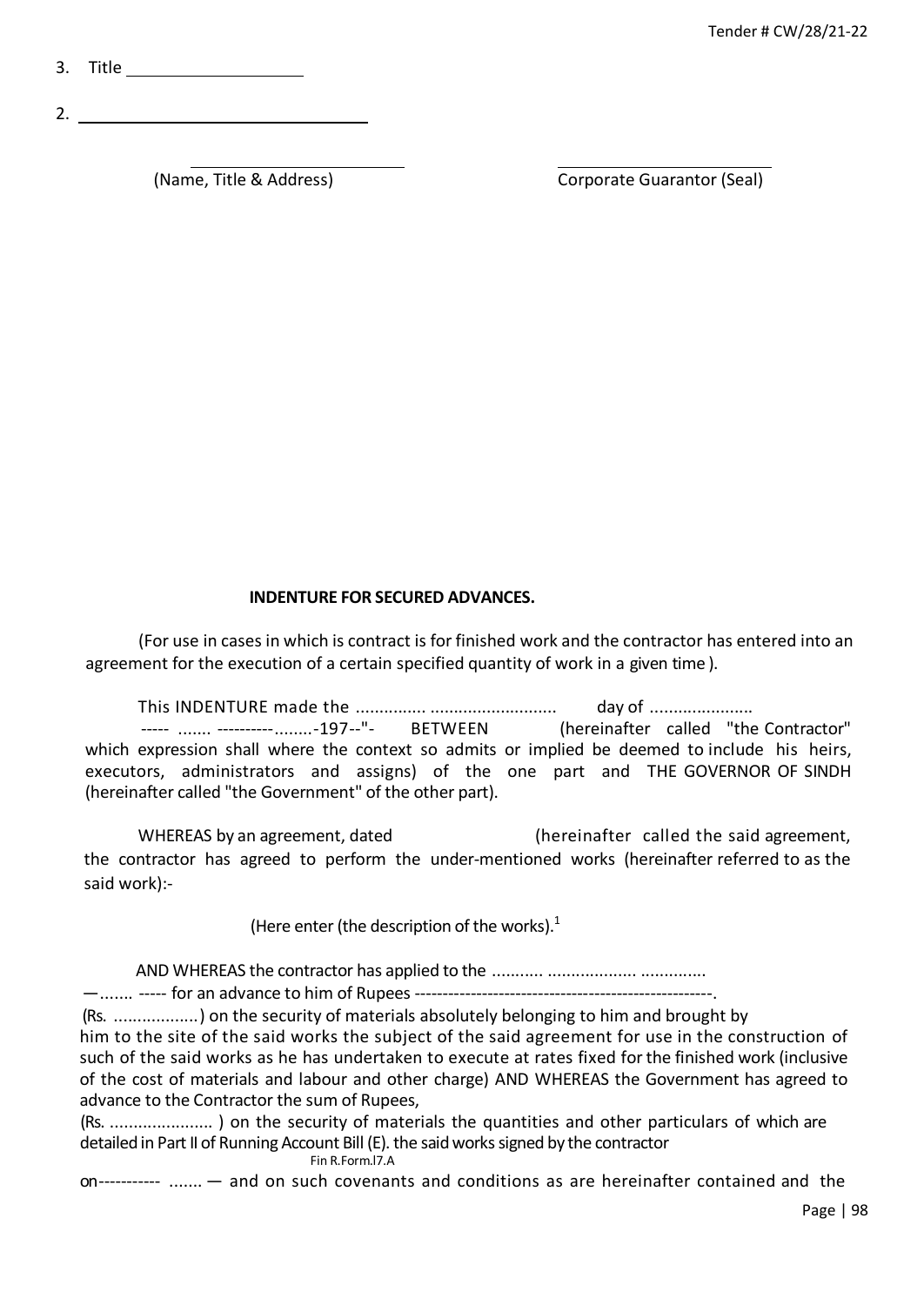Government has reserved to itself the option of marking any further advance or advances on the security of other materials brought by the Contractor to the site of the said works.

NOW THIS INDENTURE WTTNESSETH that in pursuance of the said agreement and in consideration of the sum of Rupees...........------------- ......-........— ......

(Rs. ------ ...... ----- ) on or before the execution of these presents paid to the Contractor by the Government (the receipt whereof the Contractor doth hereby acknowledge) and of such further advances (if any) as may be made to him as aforesaid (all of which advances are hereinafter collectively referred to as the said amount) the Contractor doth hereby assign unto the Government the said materials by way of security for the said amount

follow :-

And doth hereby covenant and agree with the Government and declare ay

(1) That the said sum of Rupees .........-................ -------------...... -------------- (RF. ------------

------- ) so advanced by the Government to the Contractor as aforesaid and

all or any further sum or sums which may be advanced aforesaid shall be employed by the contractor in or towards expending the execution of the said works and for no other purpose whatsoever.

(2) That the materials detailed in the said Running Account Bill (B) which have been

Fin R Form No. 17-A

Offered to and accepted by (he Government as security for the said amount are absolutely by the Contractors own property free from encumbrances of any kind and the Contractor will not make any application for or receive a further advance on the security of materials which are not absolutely his own property and free from encumbrances of any kind and the contractor hereby agrees, at all times, to indemnify and save harmless the Government against all claims whatsoever to any materials in respect of which an advance has been made to him as aforesaid.

(3) That the said materials detailed in the said Running Account Bill (B) and all other

Fin. R. Form No. 17-A

Materials on the security of which any further advance or advances may hereafter be made as aforesaid (hereinafter called the said materials) shall be used by the Contractor solely in *the* execution of the said works in accordance with the directions of the

Divisional Officer---------------------------(hereinafter called the Divisional Officer) and in the terms of the said agreement.

(4) That the Contractor shall make at his own cost all necessary and adequate arrangement for the proper watch, safe custody and protection against all risks of the said material and that until used in construction as aforesaid the said materials shall remain at the site of the said works in the Contractor's custody and at his own risk and on his own responsibility and shall at all times be open to inspection by (he Divisional Officer or any officer authorized by him. In the event of the said materials of any part (hereof being stolen, destroyed or damaged or becoming deteriorated in a grater degree than is due to reasonable use and wear thereof Contractor will forthwith replace the same with other materials of like qualify or repair and make good the same as required by the Divisional Officer and the materials so brought to replace the said materials so repaired and made good shall also be considered as security for the said amount.

(5) 'Hurt the said materials shall not on any account be removed from the site of the said works except with the written permission of the Divisional Officer or an officer authorized by him in that behalf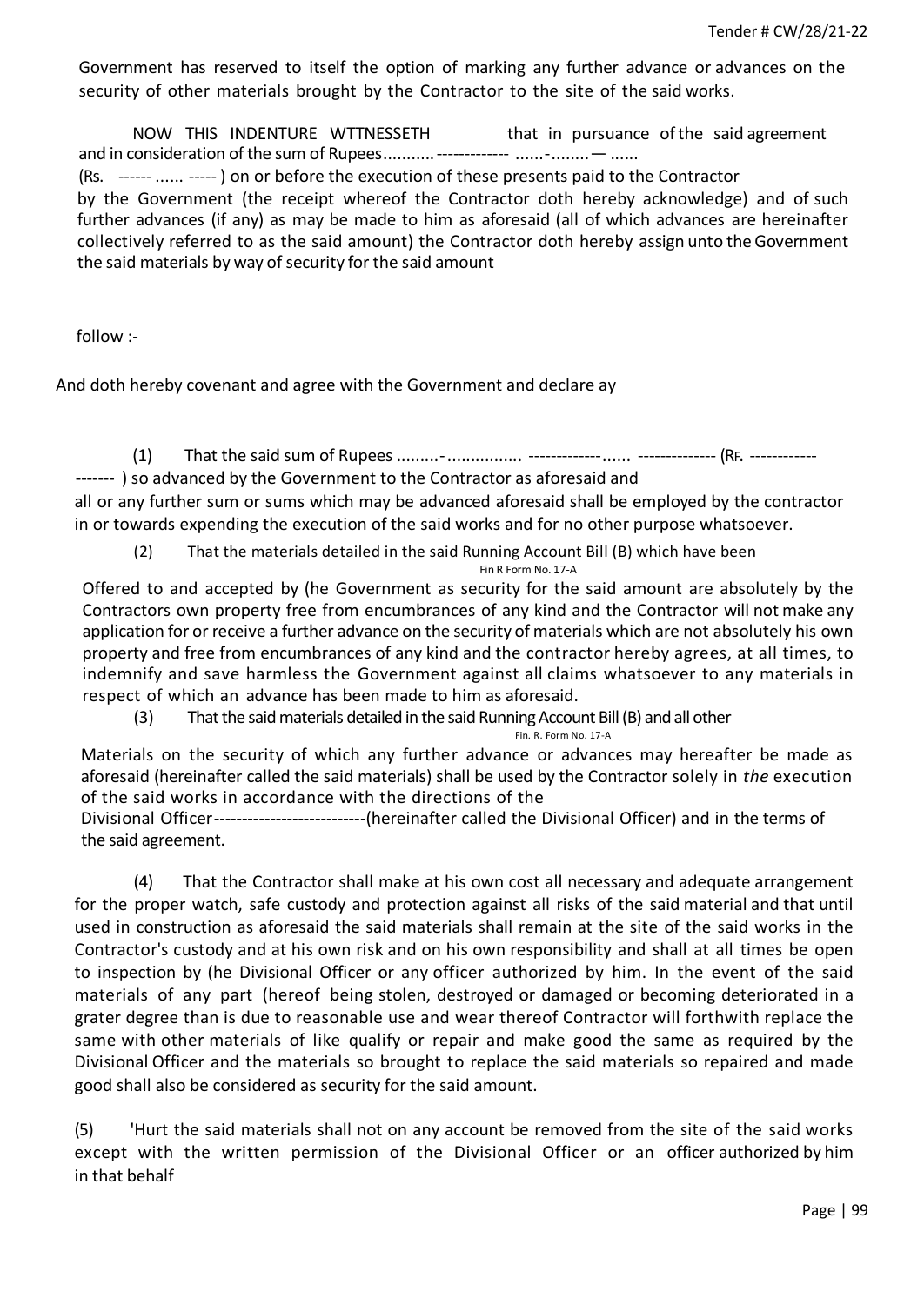(6) That the said amount shall be payable in full when or before the Contractor receives payment, from the Government of the price payable to him for the said works under the terms and provisions of the said agreement PROVIDED THAT if any intermediate payments are made to the contractor on account of work done then on the occasion of each such payment the Government will be at liberty to make a recovery from the Contractors Bill for such payment by deducting there from in the value of the said materials (hen actually used in the construction and in respect of which recovery has not been made previously the value for this purpose being determined in respect of each description of material at (he rates at which the amount of the advances made under these presents were calculated.

(7) That if the Contractor shall at any time make any default in the performance or observation in any respect of any of the terms and provisions of the said agreement or of these presents the total amount of the advance or advances that may still be owing to the Government shall immediately on the happening of such default be repayable by the Contractor to the Government together with interest thereon at twelve

percent per annum from the date or respective dates of such advance or advances to the date or repayment and with all costs, charges, damages and expenses incurred by the Government in or for the recovery thereof or the enforcement of this security or otherwise by reason of (he default of the Contractor and any moneys so becoming due and payable shall constitute a debt due from the Contractor to the Government and the Contractor hereby covenants and agrees with the Government to repay and the same respectively to it accordingly.

(8) That the Contractor hereby charges all the said materials with the repayment to the Government of the said sum of Rupees........................ - ............................. (Rs....................... ) and any further sum or sums which may be advanced as aforesaid and

all costs charges damages and expenses payable under these present PROVIDED ALWAYS and it is hereby agreed and declared that not withstanding anything in the said agreement and without prejudice to the powers contained therein if and whether the

covenant for payment and repayment hereinbefore contained shall become enforceable and the money owing shall not be paid to accordingly.

Once therewith the Government may at any time thereafter adopt all or any of following courses as it may deem best ;-

- (a) Seize and utilize the said materials or any part thereof in the completion of the said works on behalf of the Contractor in accordance with the provisions in that behalf contained in the said agreement debiting the Contractor with the actual cost of effecting such completion the amount due in respect of advances under these presents and crediting the Contractor with the value of work done as he had carried it out in accordance with the said agreement and at the rates thereby provided. If the balance is against the Contractor he is to pay the same to the Government on demand.
- (b) Remove and sell by public auction the seized materials or any part thereof and out of the moneys arising from the sale retain all the sums aforesaid repayable to the Government under these presents and pay over the surplus (if any) to the Contractor.
- (c) Deduct all or any part of the moneys owing out of the security deposit or any sum due to the Contractor under the said agreement.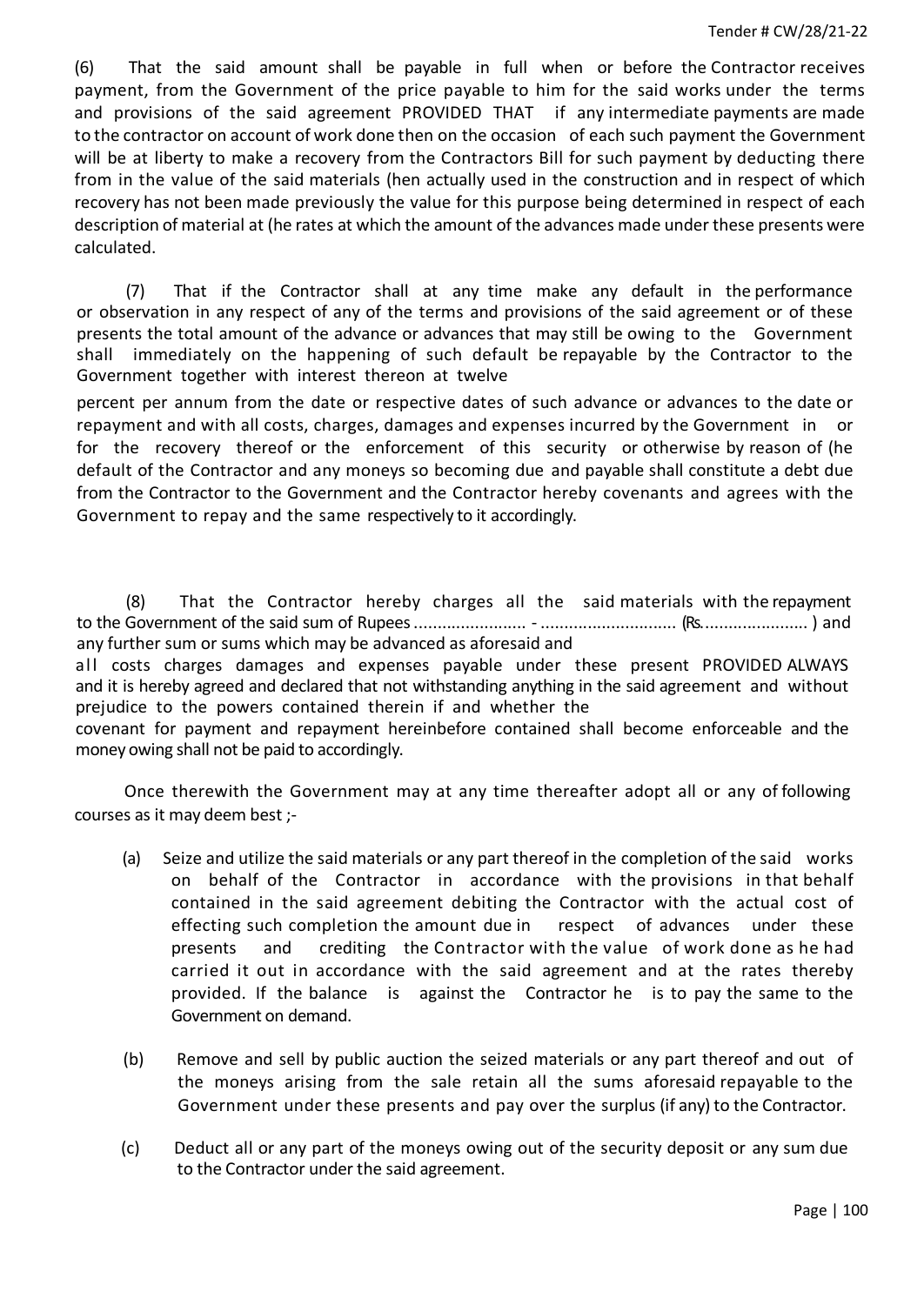(9) That except as is expressly provided by the presents interest on the aid advance shall not be payable.

(10) That in the event of any conflict between the provisions of these presents and the said agreement the provisions of these presents shall prevail and in the event of any dispute or difference arising over the construction or effect of these presents the settlement of which has not been hereinbefore expressly provided for the same shall be

referred to the Superintending Engineer..................................... Circle whose…………….

decision shall be final and the provisions of the Indian Arbitration Act for the time being in force so far as they are applicable shall apply to any such reference.

In witnesses whereof the\* ------—\_\_.................................... on behalf of the Governor of Sindh and the said................. —........................... - .......... --have hereunto set their respective hands and seals the day and first above written.

Signed, sealed and delivered by $*$  In the presence of

Seal 1st witness 2<sup>nd</sup> witness

Signed, sealed and delivered by\* In the presence of

Seal 1st Witness 2<sup>nd</sup> witness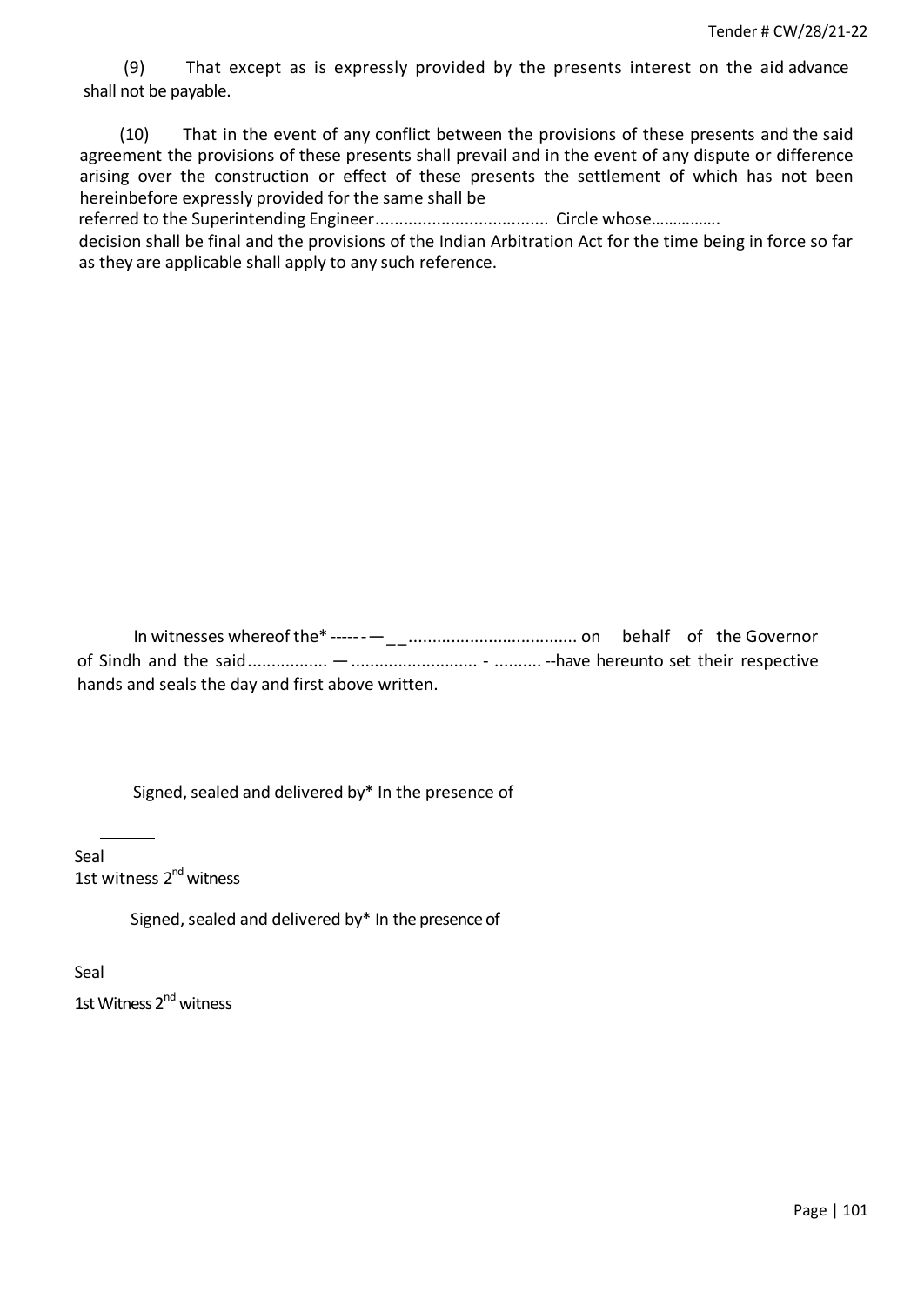# **SPECIFICATIONS**

# *[Note for Preparing the Specifications]*

A set of precise and clear specifications is a prerequisite for bidders to respond realistically and competitively to the requirements of the user without qualifying their Bids. The specifications must be drafted to permit the widest possible competition and, at the same time, present a clear statement of the required standards of workmanship, materials, performance of the works. Only if this is done objectives of economy, efficiency, and fairness in procurement will be realized and responsiveness of Bids can be ensured, and the subsequent task of bid evaluation can be facilitated. The specifications should require that materials to be incorporated in the works be new, unused, and of the most recent or current models, and incorporated all recent improvements in design and materials unless provided for otherwise in the contract.

Samples of specifications from similar to previous procurements are useful in this respect. The use of metric units is encouraged. Depending on the complexity of the works and the repetitiveness of the type of procurement, it may be advantageous to standardize the Technical Specifications thatshould cover all classes of workmanship, materials and equipment although not necessarily to be used in a particular procurement.

Care must be taken in drafting specifications to ensure that they are not restrictive. In the specification of standards for equipment, materials, and workmanship, recognized international standards should be used as much as possible. The specifications shall consider all conditions but not limited to seismic conditions, weather conditions and environmental impact. The specifications should state that equipment, materials, and workmanship that meet other authoritative standards, and which ensure at least a substantially equal quality than the standards mentioned, will also be acceptable. The following clause may be inserted in the Specifications.

Sample Clause: Equivalency of Standards and Codes

Wherever reference is made in the Specifications to specific standards and codes to be met by Works to be furnished and tested, the provisions of the latest current edition or revision of the relevant shall apply, unless otherwise expressly stated in the Contract. Other authoritative standards that ensure equivalence to the standards and codes specified will be acceptable.